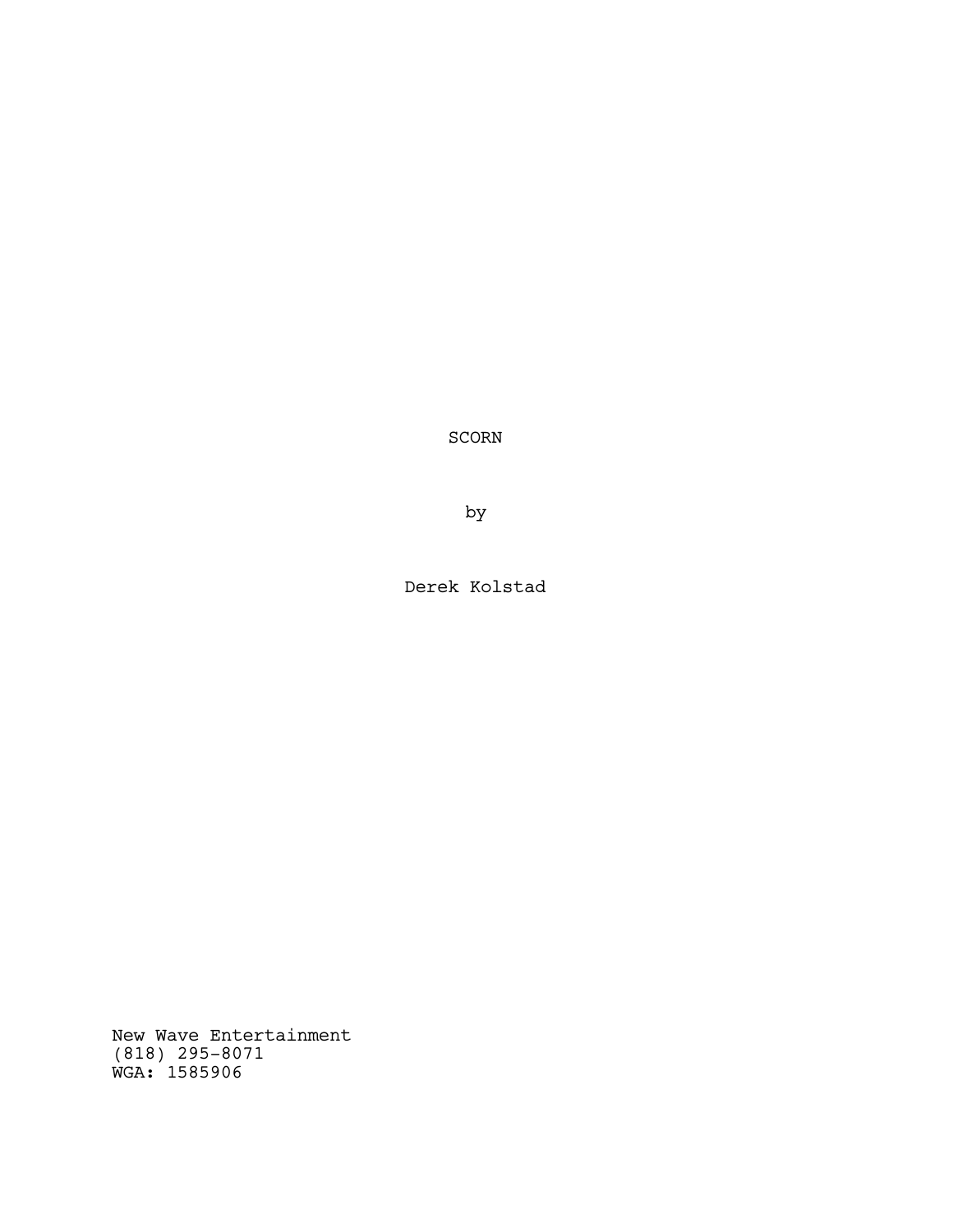FADE IN:

EXT. THE COUNTRYSIDE - ESTABLISHING - EARLY DAY

SUPER: ARDMORE, PENNSYLVANIA

A verdant landscape of rolling hills, lush countryside, and ambient peace.

EXT. THE WICK HOME - ESTABLISHING - EARLY DAY

A small, quaint, two-bedroom farmhouse: a classic. Nearby, a small barn -its paint chipped, wood worn- sits nestled within the setting. The homestead feels slightly abandoned, the facade -especially the roof- in dire need of an overhaul.

# INT. THE WICK HOME - THE MASTER BEDROOM - CONTINUOUS

The hour hand of an old, electric clock shifts slightly, marking six a.m. A soft alarm sounds. Beneath the blankets, a body shifts, a weathered hand reaching out to silence the antique.

A beat... a sigh... a groan... and JOHN WICK -early sixties, salt-and-pepper hair, three-day beard, former boxer, former military, tired, beaten down, and at wit's end- sits up, staring unblinkingly out at the day.

A beat... and he stands, donning a weathered robe and a pair of slippers. John stuffs his hands into his pockets...

INT. THE WICK HOME - THE HALLWAY - CONTINUOUS

...and shuffles down the corridor, the walls overflowing with family pictures, each badly in need of dusting. They catalogue a long and healthy life with his wife, Norma; the pictures presenting a time line of sorts. No children, yet sheer, unadulterated happiness.

INT. THE WICK HOME - THE LIVING ROOM - CONTINUOUS

As John makes his way through his home, we can see that it is cluttered and unorganized. Dirty, in fact, as if it hasn't been cleaned in months.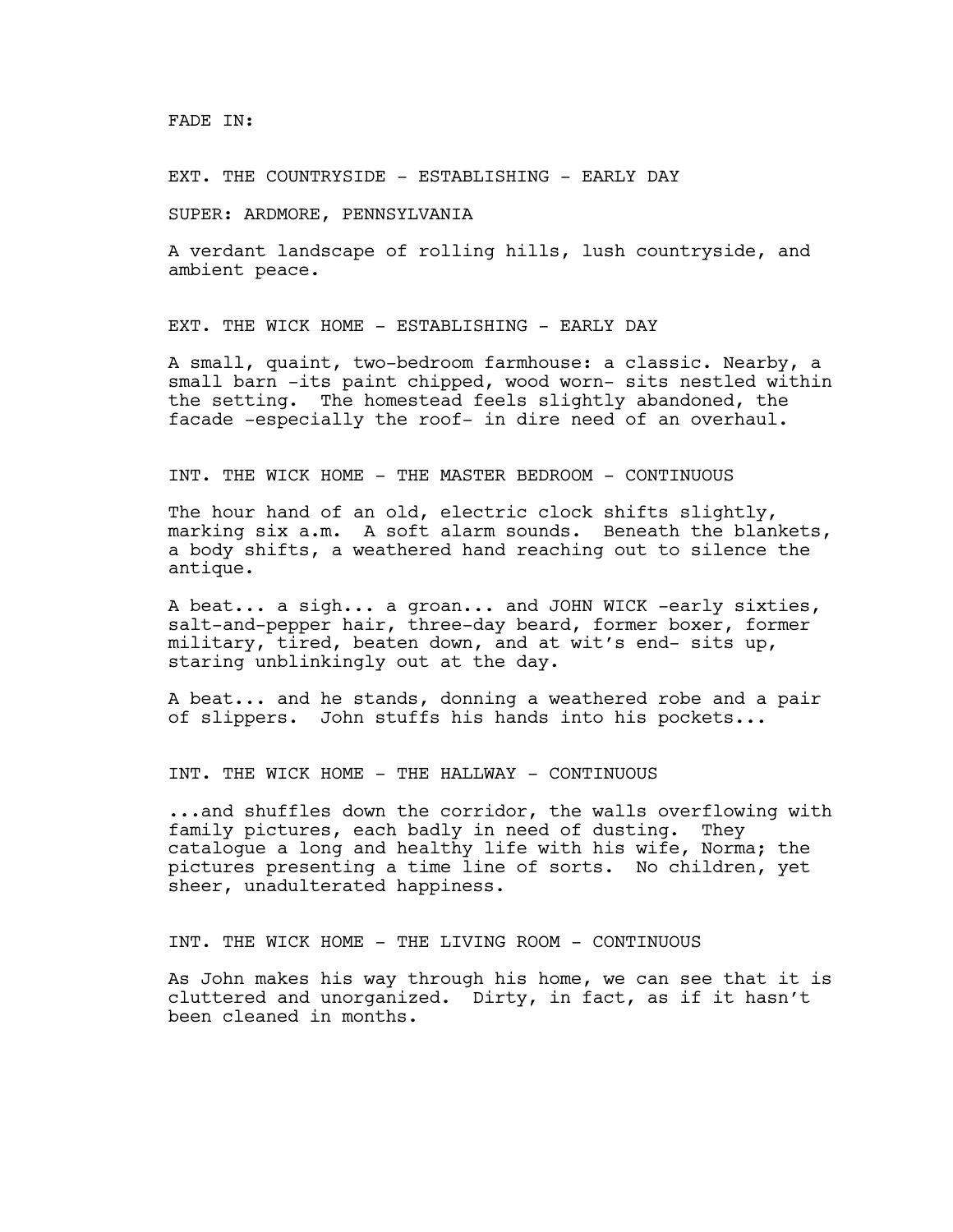EXT. THE WICK HOME - CONTINUOUS

John opens the door, retrieves the newspaper, closes, and locks the door behind him, without giving the outside so much as a glance.

INT. THE WICK HOME - THE KITCHEN - CONTINUOUS

John unceremoniously tosses the newspaper onto the table, opens a cupboard, and measures out a couple of tablespoons of Folgers Coffee into an old percolator.

As it begins to bubble, John open the fridge, studies its contents for a moment or two, and then closes it, abandoning the thought of breakfast.

He pours himself a cup of coffee and sits at the table. The newspaper is ignored. He drinks in silence for a long, dark, brooding moment, the loneliness almost unsettling.

Suddenly, the phone on the wall RINGS.

John lowers his cup, staring at the device, his eyes tired. A beat... and he stands, walking slowly to answer it.

> JOHN This is John.

As he listens to the voice on the other end, John remains still... stoic.

> JOHN (CONT'D) (whispers) Ok.

John hangs up the phone and returns to the table, sinking slowly down into his chair.

A long beat...

...and John begins to weep, his hands trembling as he lowers his face in excruciating, utter, and complete sorrow.

FADE TO:

EXT. THE BARN - ESTABLISHING - DAY

Having shaved and showered, wearing an old -but well-fittedgray suit, John pushes open the garage door...

...to reveal a legend in dire need of a total overhaul: a black, 1969 FORD MUSTANG 'BOSS 429'.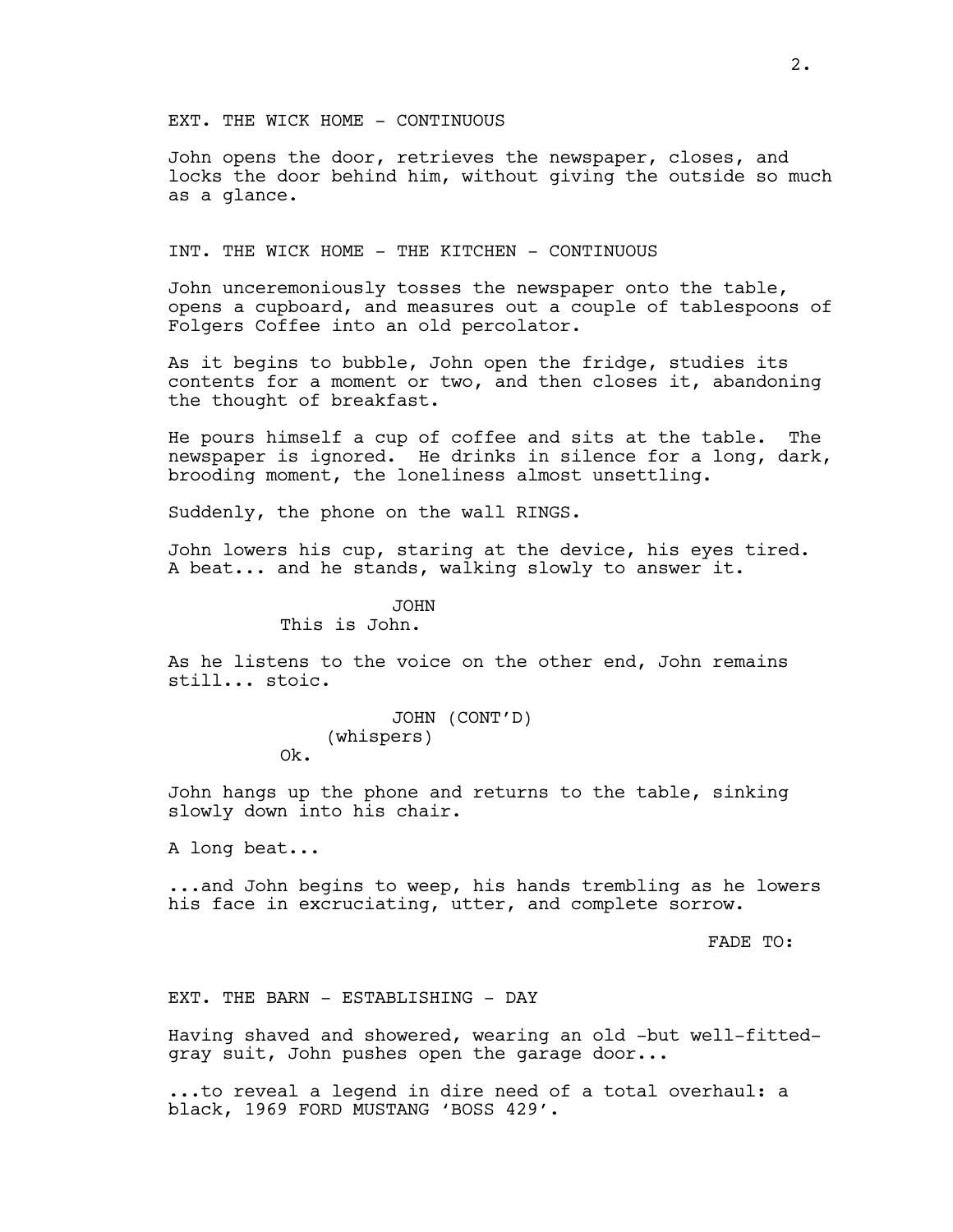A smile plays at his lips as John walks into the garage, running a hand along the chassis, desperately in need of a wash and wax. Behind him, the wall is lined with tools: a mechanic's dream enclave.

John enters-

INT. JOHN'S CAR - CONTINUOUS

-and closes the door behind him.

John takes a moment to breath it in: he loves this car... although he hasn't taken very good care of it as of late. A beat... and he slips the key into the ignition, twisting it, the motor coughing to life, the exhaust pipe belching black smoke.

EXT. THE WICK HOME - CONTINUOUS

The vehicle pulls out of the garage, stalls briefly, come back to life, puttering on down the road.

EXT. THE HOSPITAL - ESTABLISHING - DAY

A soft rain begins to fall.

INT. THE HOSPITAL - A HALLWAY - CONTINUOUS

Carrying a humble bouquet of yellow daisies, John slowly makes his way down the eerily empty corridor. He pauses before a picture on the wall, glancing at his reflection upon the glass. He takes a deep breath, exhales, and enters a room.

INT. THE HOSPITAL - A ROOM - CONTINUOUS

John slowly approaches the figure lying in bed: surrounded by machinery, accompanied by the soft sounds of technology.

He removes the wilted daisies from the vase, tosses them in the trash, and replaces them with fresh ones.

He pulls over a chair, reaches out, and takes Norma's hand: she is comatose, her breathing synthetic... so many machines... so many wires, tubes, and monitors.

We never see her face: just her silhouette.

He holds her hand for a long moment in heavy silence.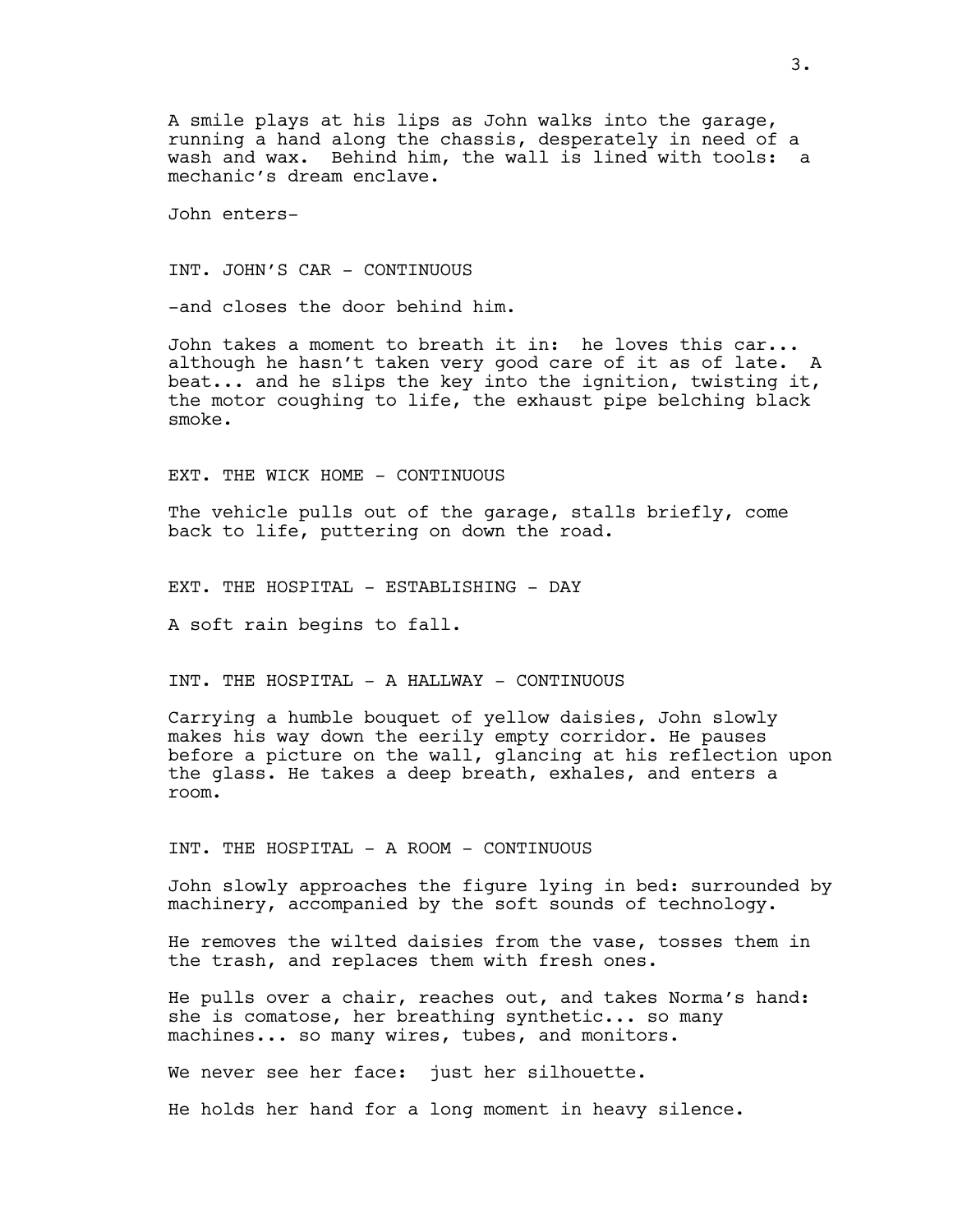Behind him, the DOCTOR -of a similar age to John- enters, placing a hand on John's shoulder. John lowers his head, and nods. With a bit of effort, he stands, staring down at her for a long moment, never once releasing his grip, and leans over to kiss her on the forehead.

> JOHN ...it had to be you... (a long beat, then) ...be seein' ya'...

A beat... and John nods.

The doctor turns off the machine; lights dim, the room settles into silence, and Norma's body grows still.

The Doctor leaves John to be alone with his wife.

JOHN (CONT'D) (whispers) Be seein' you.

FADE TO:

EXT. THE BARN - DAY

John pulls into the building...

...and sits behind the wheel for a long moment...

...his eyes unblinking...

...so very alone...

INT. THE WICK HOME - THE HALLWAY - DAY

John stands before the wall of pictures, statuesque as he studies them... unmoving...

And then, he snaps; his hands gnarled into first, roaring with rage as he punches the pictures, ripping them from the wall, tossing them aside, eventually collapsing into a heap, out of breath, his knuckles bleeding.

A long beat... and he chuckles softly, pulling himself to his feet.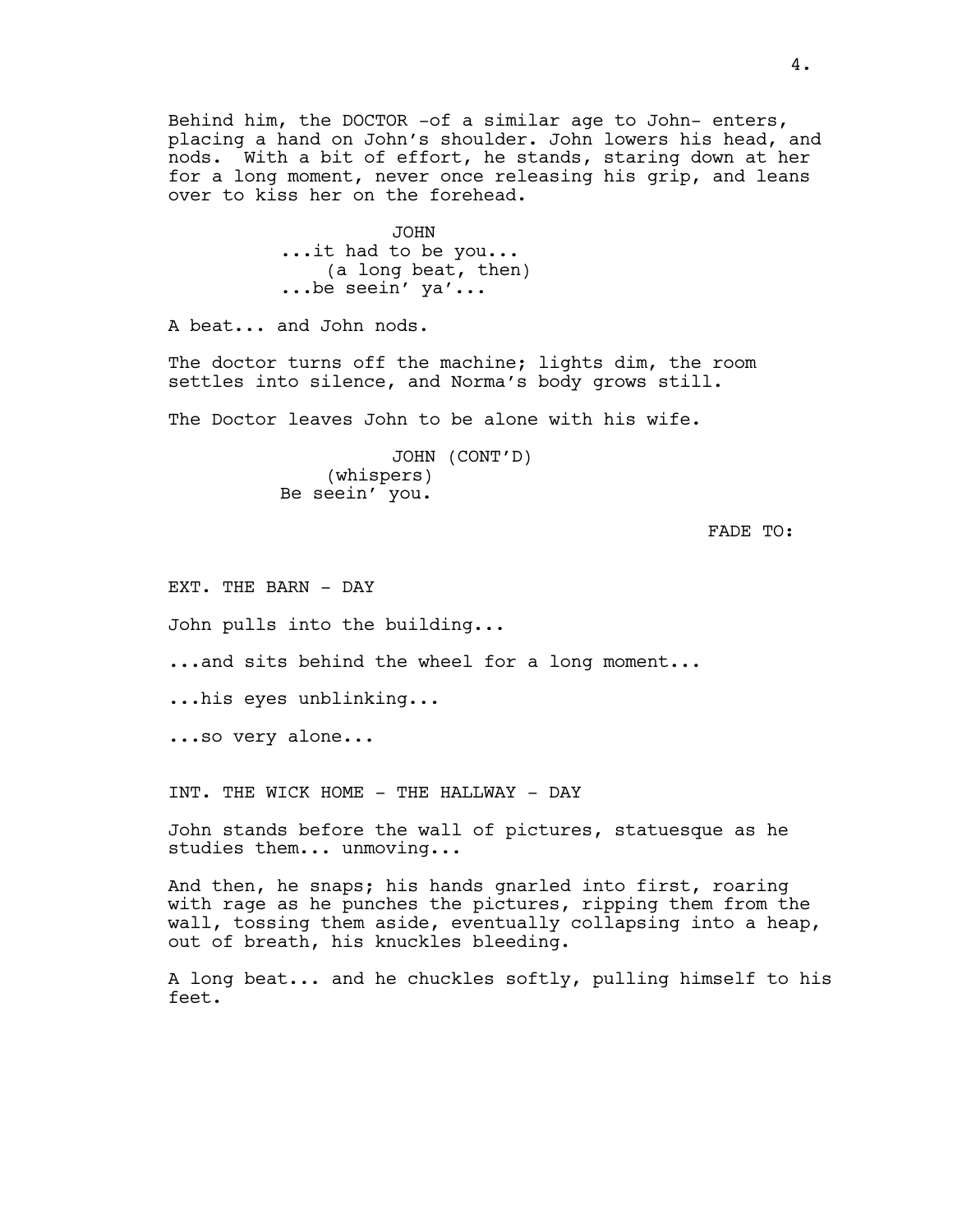INT. THE WICK HOME - THE BASEMENT - DAY

Unlike the rest of the house, this space is pristine and organized: one half designated as an impressive wood shop, the other an office space with a lazy boy recliner and tube television.

John sits at his desk with a pencil in hand, a pad of paper before him, thinking.

A long beat... and he sighs with a smile, placing the pencil upon the pad before sliding them both aside.

John unscrews the cap off the bottle of scotch and pours himself a healthy dose.

He opens his desk drawer, reaches into the back, and finds an old pack of cigarettes, half-empty. He taps one from, places it between his lips, and lights it, taking a deep pull. He holds it, and exhales, his body relaxing.

He finishes his drink along with the cigarette, pours himself another...

...and then opens a BOTTLE OF PILLS (The label reading NORMA WICK and OXYCONTIN), pouring them into a small mound upon the desk. He stares at them for a long moment...

...before selecting one, studying it, sighing and-

A KNOCK AT THE FRONT DOOR.

John freezes, not sure as to how best to proceed.

A beat... and someone KNOCKS a second time.

John sighs, drops the pill back onto the mound, and walks upstairs.

EXT. THE WICK HOME - DAY

A DELIVERY WOMAN waits for him on the doorstep. John opens the door.

> DELIVERY WOMAN John Wick?

> > JOHN

Yes?

She hands him a clipboard and a pen.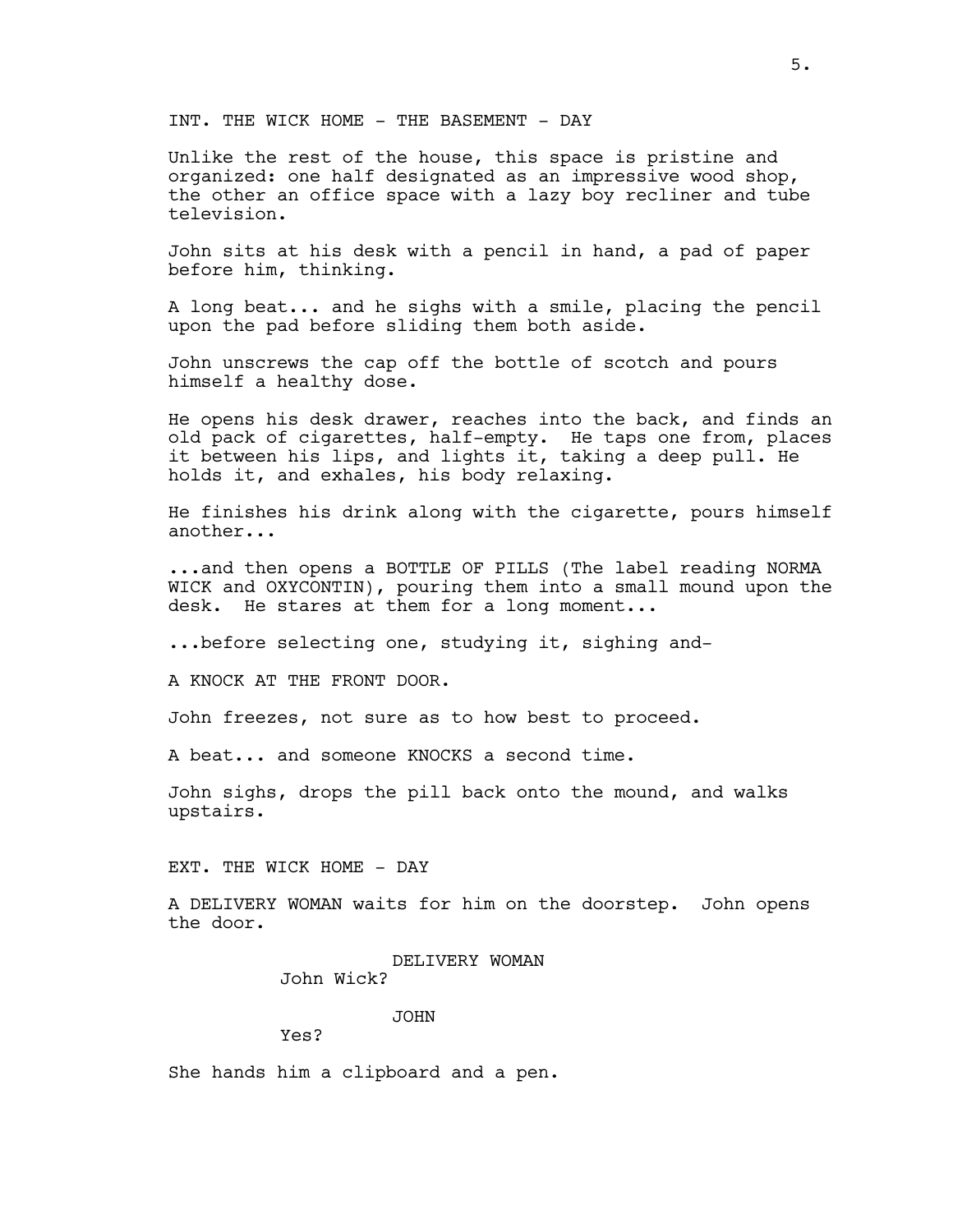In a daze, John signs the clipboard and hands it back to her.

DELIVERY WOMAN (CONT'D)

And the pen?

## JOHN

Oh. Sorry.

John hands her the pen.

DELIVERY WOMAN Here you go!

The Delivery Woman hands him a card and a PLASTIC CASE by the handle which he takes without looking.

> DELIVERY WOMAN (CONT'D) Have a good day.

John nods, and -as she takes off- heads back inside.

INT. THE WICK HOME - THE LIVING ROOM - CONTINUOUS

John closing the door behind him...

...and is startled by a small BARK.

A beat... and he looks down to find that he is actually holding a small PET CARRIER. He lifts it to look inside: the face of a young, tri-colored (black, white, and brown), CHORGI (half-Corgi, half-Chihuahua) looks out at him, her tail wagging fiercely.

She barks again, and John lowers it, confused.

INT. THE WICK HOME - THE KITCHEN - DAY

Holding the envelope in his hands, John sits across from the carrier which he has set upon the table. Inside, the Chorgi lies with paws crossed, studying him, tilting her head from side to side.

A beat... and John opens the letter. The card inside is simple; white with a single DAISY drawn upon it. John smiles, instantly knowing who it is from, running a thumb along the face of the flower. He hesitates, but opens the card.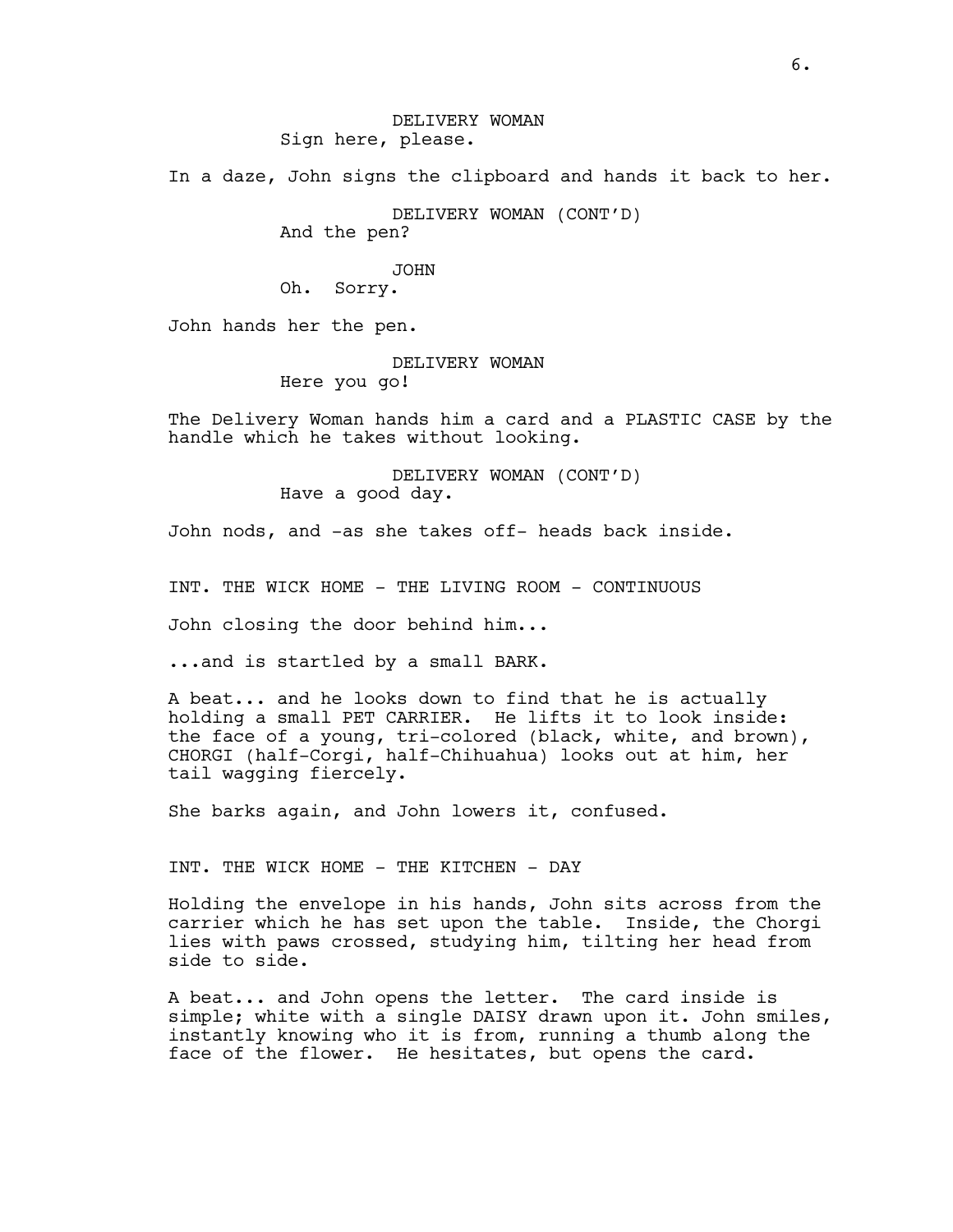NORMA (V.O.) Dear, John. If you have received this, then I have not survived the surgery. (a beat, then) I am so, so sorry.

Tears begin to well in John's eyes.

NORMA (V.O.) But you've still got a life ahead of you, and I intend for you to live it. You may think you've hidden things from me, but you haven't. I know you. And should this reach you in time -which I pray it has- I beg you, I implore you, to stop. To think. To live. (a beat, then) I love you, John. With all my heart. Our years were good. The best, in fact. But I'd rather see you later... than sooner... your best friend... Norma.

John lowers the letter, wipes the tears from his cheeks, and stares at the puppy... chuckling.

> JOHN Well played, Norma.

John reaches across, and flicks open the pet carrier.

JOHN (CONT'D) (mutters) Well played.

The Chorgi scrambles out of the cage and studies him; sniffing, licking, and barking.

> JOHN (CONT'D) So... you gotta' name?

John checks the collar to find a DAISY-SHAPED medallion which reads-

> JOHN (CONT'D) Moose. (a beat, then) Seriously?

As if in reply, Moose barks.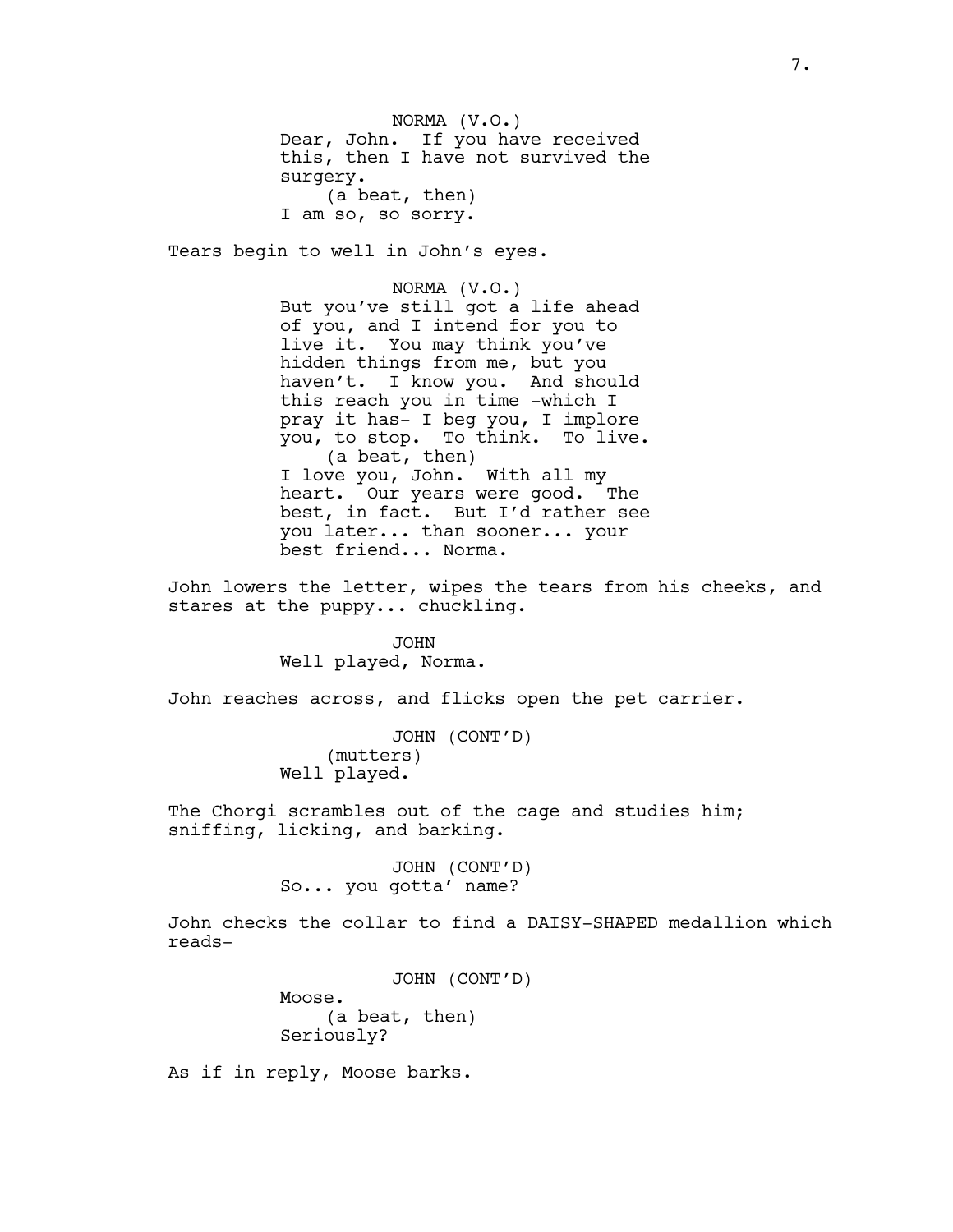FADE TO:

EXT. THE WICK HOME - ESTABLISHING - EARLY DAY

SUPER: THREE YEARS LATER

The homestead has been completely overhauled with a new roof on the house, the barn having been painted, the yard attended to... a picturesque scene worthy of a postcard.

INT. THE WICK HOME - THE MASTER BEDROOM - CONTINUOUS

The alarm sounds, followed by silence when a heavy hand drops down upon the snooze button.

THUMP. THUMP. THUMP.

Silence.

THUMP. THUMP. THUMP.

Silence.

THUMP. THUMP. THUMP.

A beat... and John sighs, pulls back the covers, and kicks out his legs, sitting on the edge of the bed, rubbing his eyes.

THUMP. THUMP. THUMP.

John glances over at MOOSE who lies on the bed, her paws crossed, held tilted, and tail excitedly wagging in notes of three.

> JOHN (growls) I'm up, I'm up.

THUMP. THUMP. THUMP.

## **BEGIN MONTAGE**

- John fries up a couple of pieces of bacon and adds them to his plate of scrambled eggs and toast.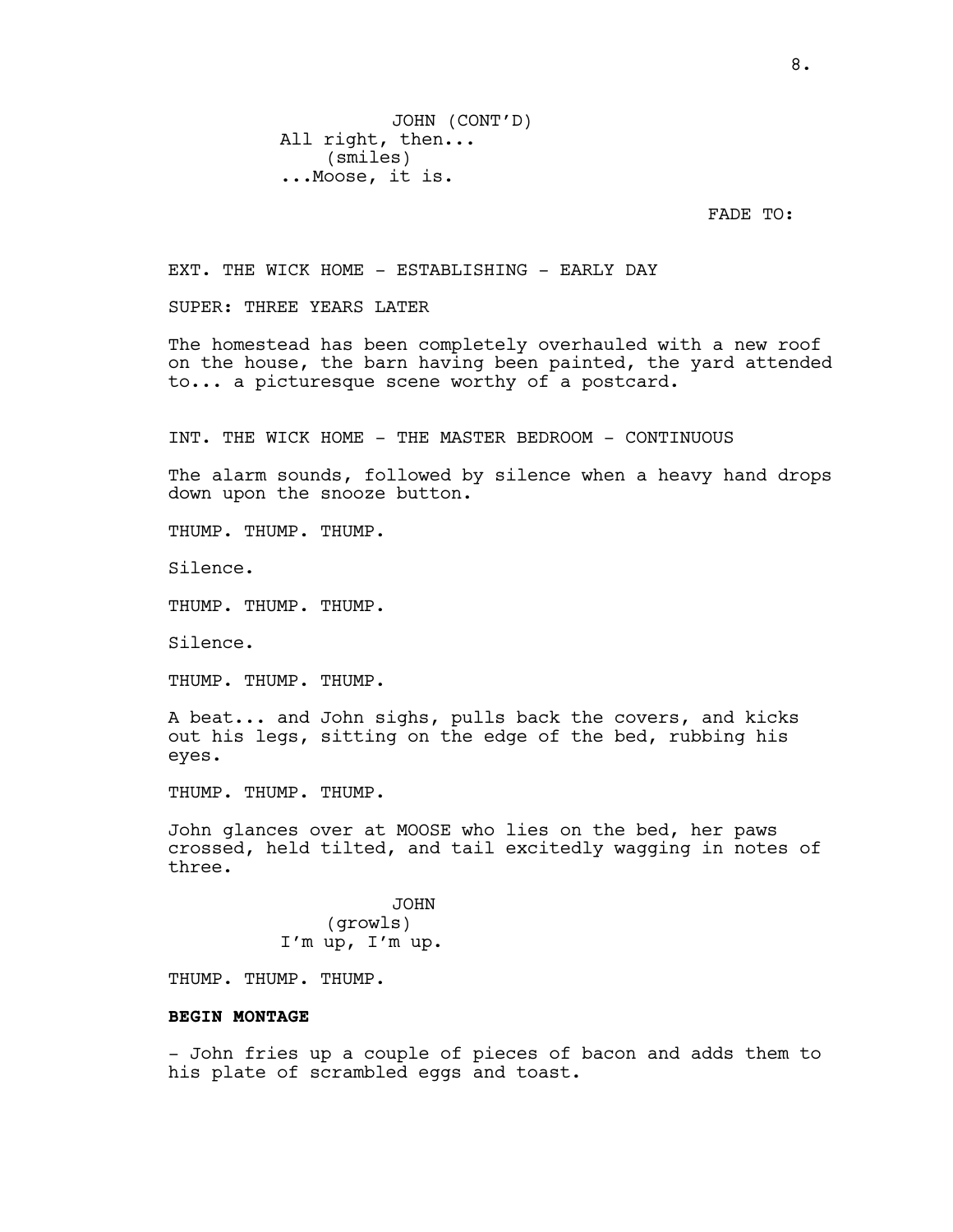He kneels down next to Moose's bowl and pours some of the bacon grease over the kibble. As John takes his seat at the table to enjoy his coffee, breakfast, and newspaper, Moose devours her meal.

- With his car tilted up by jack stands, John lays upon a creeper cart beneath it, changing the oil as -nearby- Moose lies in the sun, fast asleep. The vehicle is pristine: fully restored and lovingly detailed. Finishing up, John slides out from beneath the vehicle, and wipes the grease from his hands with a shop towel.

> JOHN (CONT'D) That oughta' do it. (to Moose) Wanna' try it out?

THUMP. THUMP. THUMP.

- At an abandoned airfield, the Mustang roars down the open stretch of landing strip as Moose stands at the open window, tongue wagging in the air. John is in his element: calm, cool, and collected behind the wheel of his car... almost as if it is a natural extension of himself. He deftly shifts gears, reaching speeds in excess of 120 miles per hour before hitting a long patch of gravel, shifting, spinning the wheel, and skidding -while remaining in full control- as the wheels skim over the earth. Moose barks. John smiles, reaching over to scratch her on the back.

> JOHN (CONT'D) Good girl, Moose. Good girl.

- At a small park, John sits at a picnic table, eating a sandwich as he works his way through a small book of crossword puzzles. A cup of hot coffee rests nearby as beneath the table, Moose gnaws on a tough piece of rawhide.

-At a gas station, Moose barks at passing bikers as John fills the tank.

IOSEF TARASOV -mid-twenties, thin, oiled hair, sunglasses, hipster, douche-bag- parks his vintage BMW next to the Ford and as he gasses up, motions.

> IOSEF Nice ride. JOHN Thanks. IOSEF How much?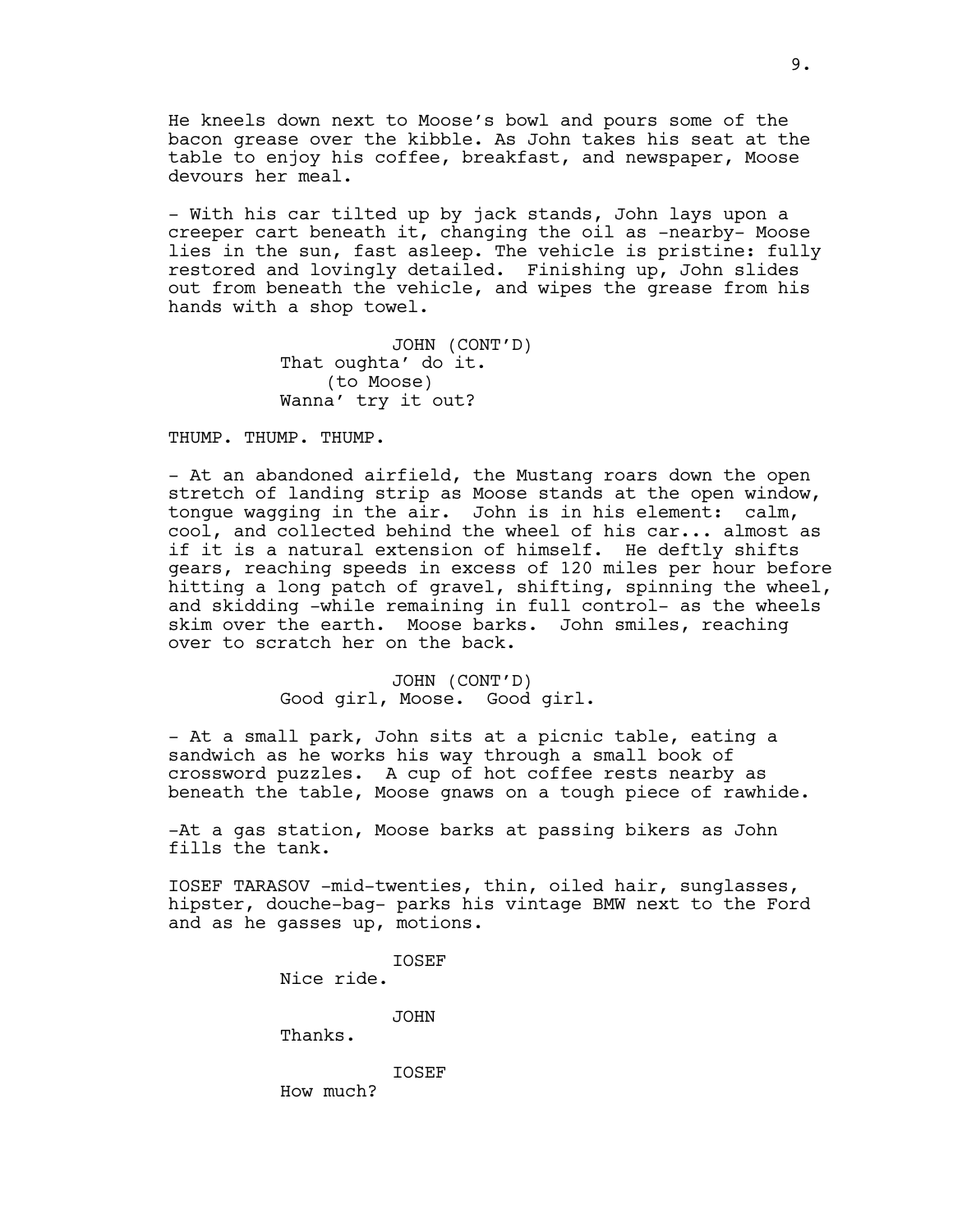10.

JOHN It ain't for sale, kid.

Iosef smirks with a shake of his head.

IOSEF (in Russian, subtitled) Everything's got a fucking price.

JOHN (in Russian, subtitled) Maybe so... but I don't.

Taken aback by John's fluency, he watches as John enters the vehicle, guns the engine, and drives off.

- John dozes on the couch as -between his legs- Moose snores softly.

- As John washes his car, Moose chases after birds before exhausted- laying upon her back in the sun, stretching as she gnaws upon her favorite stuffed animal.

- With a glass of scotch resting on the end table beside him, John sits in his weathered La-z-boy recliner with his reading glasses on, a book before him, and Moose curled up, asleep in his lap. A beat... and John closes his book, finishes his scotch-

> JOHN (CONT'D) Come on, then.

-and stands, with Moose leaping to the floor, leading the way back upstairs.

- Moose lays on the foot of the bed, tail wagging. John smiles, scratching her belly.

> JOHN (CONT'D) Good night, Moose.

John climbs beneath the covers, sighs, and slips off to sleep as does Moose.

# **END MONTAGE**

FADE TO BLACK:

FADE IN: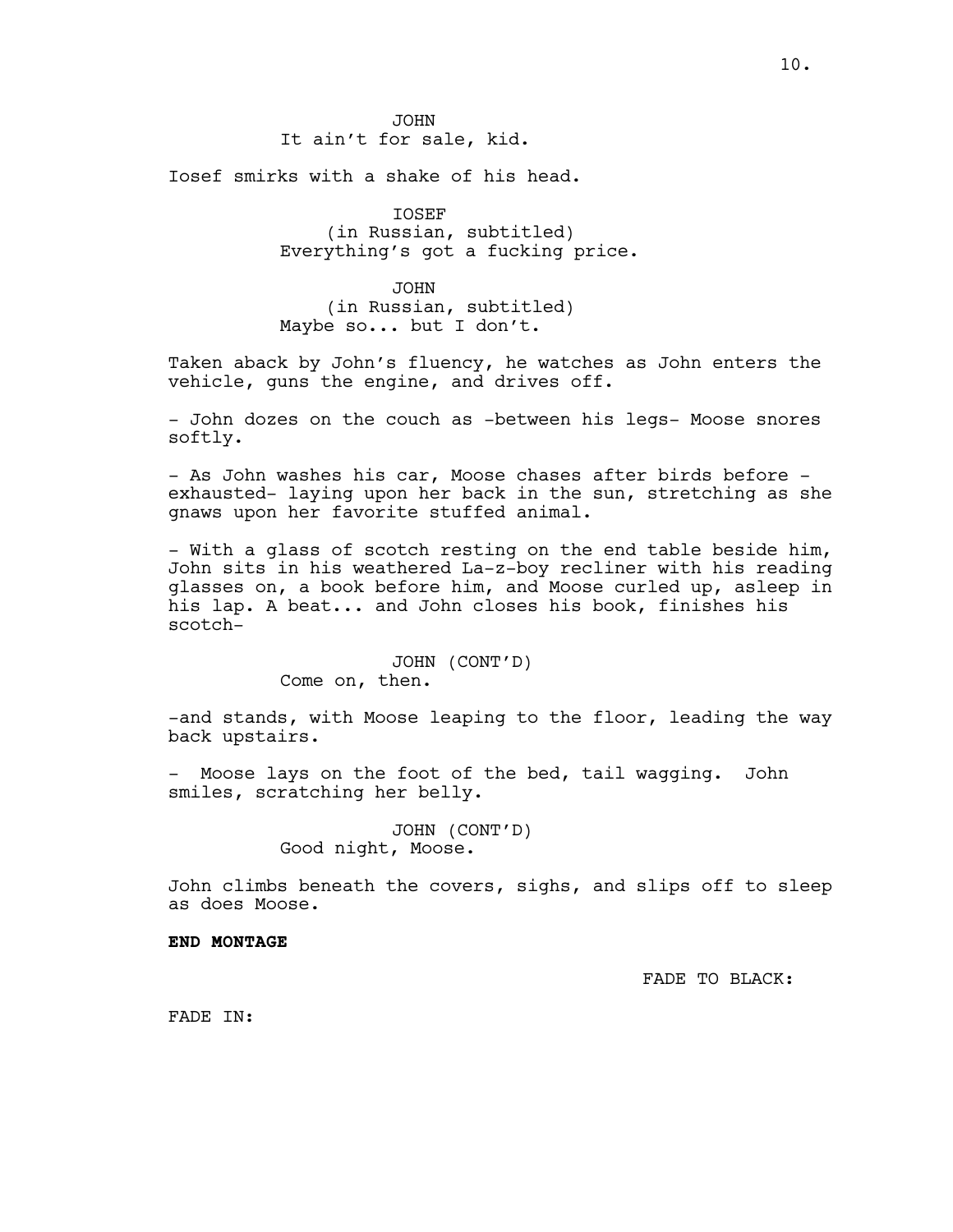INT. THE WICK HOME - THE MASTER BEDROOM - LATER

John awakes to hear Moose growling with tail thumping, sitting before the closed door.

> JOHN Do you need to go out?

John groans as he rolls out of bed.

JOHN (CONT'D) (mutters) So could I, it would seem...

John opens the door. Moose barks, and sprints off into the darkness.

> JOHN (CONT'D) What's gotten into y-

We hear a THUMP and a YELP.

JOHN (CONT'D)

Moose!

John runs into-

INT. THE WICK HOME - THE LIVING ROOM - CONTINUOUS

-and freezes at the sight of two MASKED MEN...

...a half-second before a THIRD MAN steps into frame and drives the butt of his shotgun against the side of John's head. He drops to the floor, hard.

JOHN'S POV:

Across the room, the silhouette of Moose's body faces him, her breathing labored.

> VOICE  $#1$  (O.C.) (in Russian, subtitled) You find the keys?

One of the masked men, LIMPS by, dragging his foot slightly, an old injury or birth defect.

> VOICE  $#2$  (O.C.) (in Russian, subtitled) Yeah. He kept 'em in a bowl like my old man.

Voice #1 chuckles enjoying this as he sucks on a fresh mint.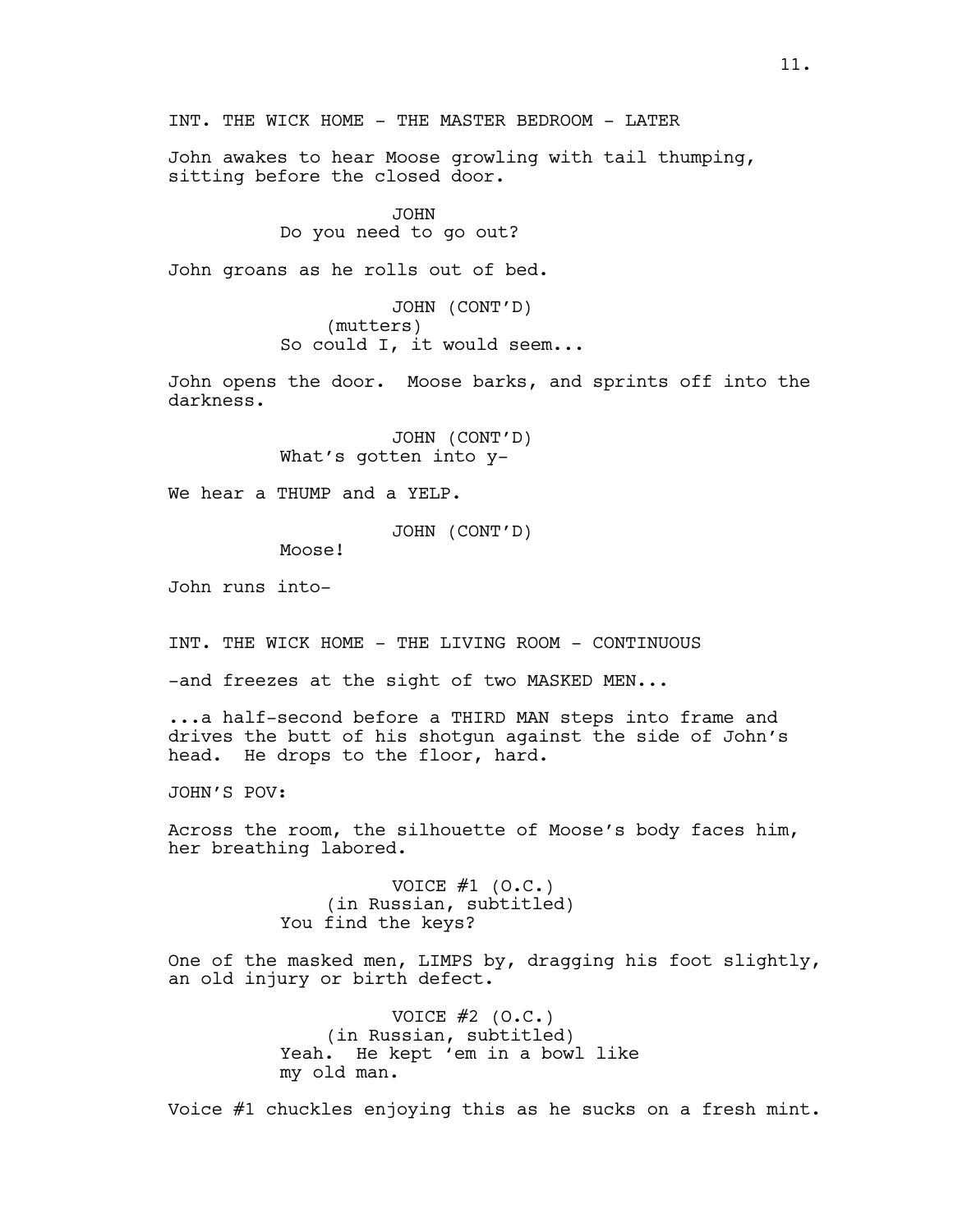VOICE  $#1$  (O.C.) (in Russian, subtitled) Then shit... let the fuckin' *babushka* fade away and let's get the fuck outta' here.

One of the men kneels down next to John, pulling back his mask to reveal his mouth which grins upon him with white lacquered teeth: it is IOSEF.

> IOSEF I'm glad you didn't wanna' sell, old man. (chuckles) I enjoyed this.

Iosef cold cocks John as we-

SMASHCUT TO:

## DARKNESS.

Silence.

...a long beat, then...

...thump...

...long beat, then...

...thump...

...a long beat, then...

FADE TO:

INT. THE WICK HOME - THE LIVING ROOM - CONTINUOUS A small tail rises slowly, and lands with a soft "thump". John stirs with a groan, and opens his eyes... ...to find Moose's nose touching his cheek. He suddenly sits up, remembering. JOHN

...Moose...

Moose takes a shallow breath...

...thump...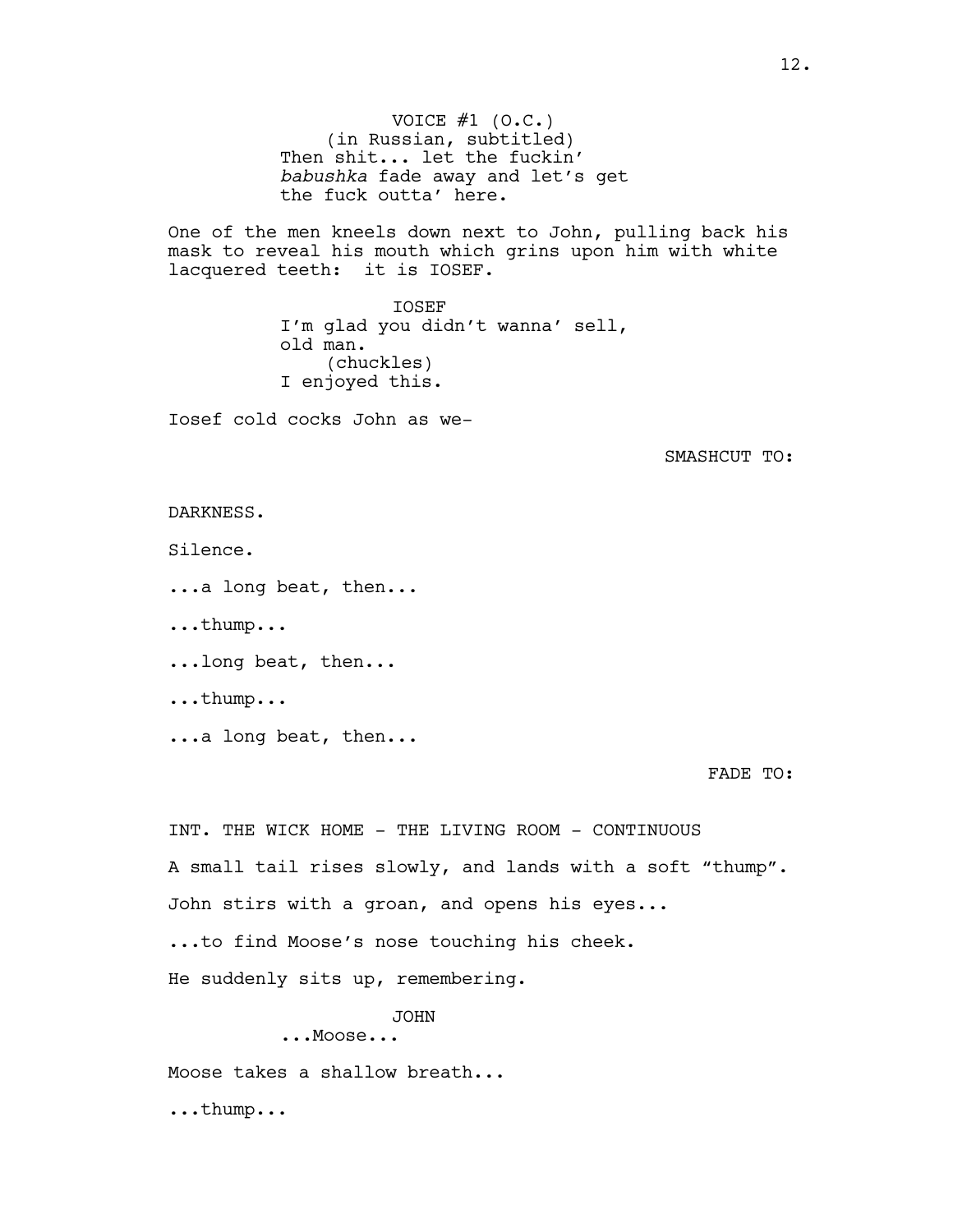John begins to unravel, hands trembling.

```
JOHN (CONT'D)
    (softly)
Moose...
```
He touches Moose's side, and she whimpers.

John recoils...

...and sees the trail of blood from where she was first injured...

...having pulled her broken body over to his side.

John lies down beside Moose, and softly... tenderly... cradles her head in his hand, rubbing her cheek with his thumb.

Moose relaxes, licks his thumb, sighs one last time...

...and grows still.

John pulls himself up into a sitting position, cradles Moose's still body...

...and begins to cry...

...rocking back and forth.

FADE TO:

EXT. THE WICK HOME - ESTABLISHING - EARLY DAY

INT. THE WICK HOME - THE LIVING ROOM - CONTINUOUS

John remains sitting on the floor with Moose in his arms.

A long beat... and he stands; an old, weary, and defeated soul.

INT. THE WICK HOME - THE BASEMENT - CONTINUOUS

John flicks on the light and walks down the stairs, gently placing Moose's body upon his work bench. He searches a shelf and finds a large box which he unfolds...

...placing Moose's body within.

A beat...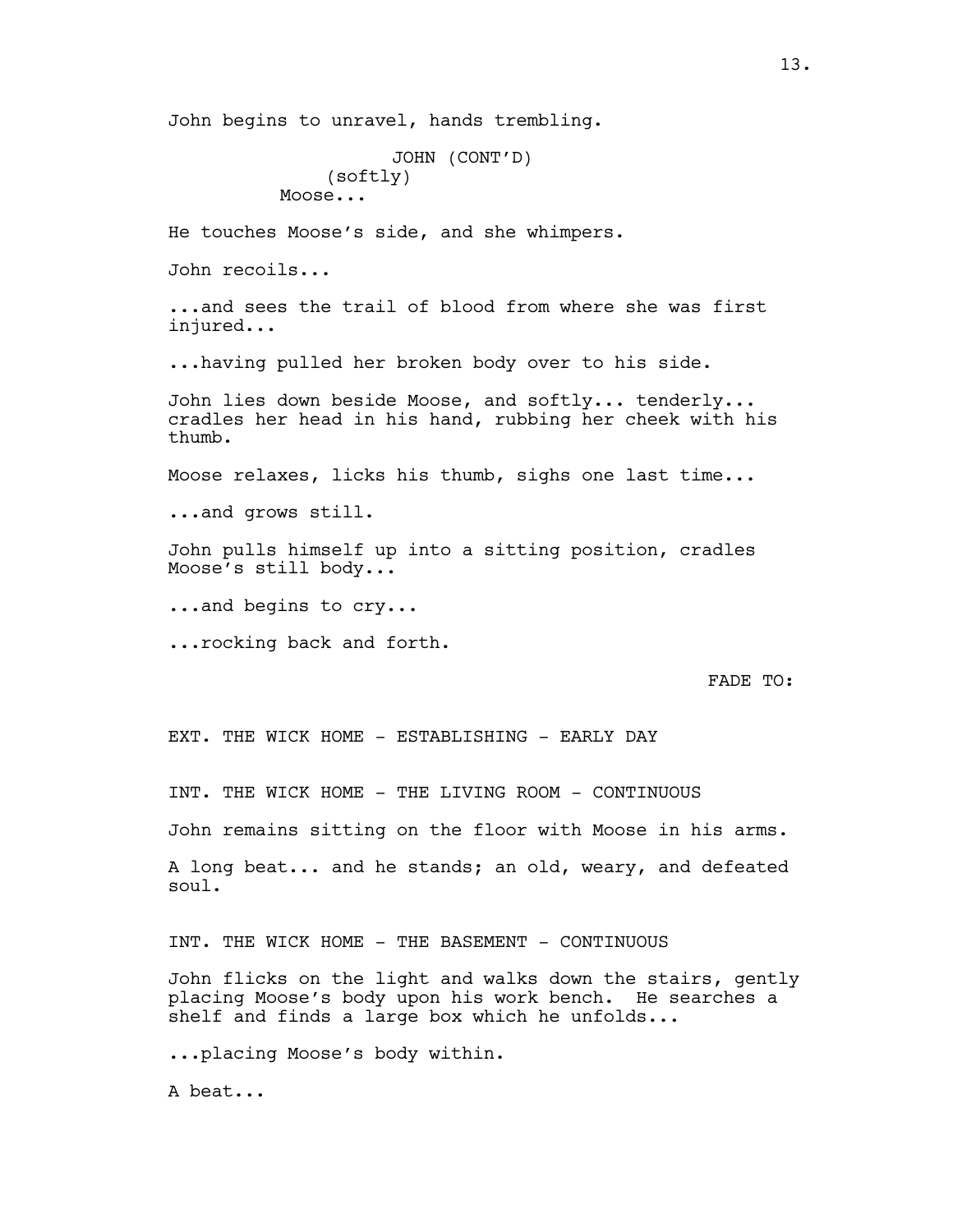...and John reaches down to retrieve Moose's stuffed animal from the floor, placing it down beside her.

With a tender -careful- touch, John removes Moose's collar, placing it -almost with reverence- upon a nail in the wall. John stares down at his dog for a long moment... ...before closing the box.

EXT. THE WICK HOME - THE BACK YARD - EARLY DAY

John digs a small grave...

...places the box, staring at it for a long moment...

...and then fills the hole.

INT. THE WICK HOME - THE LIVING ROOM - EARLY DAY

On his hands and knees, John brushes the blood from the floor.

INT. THE WICK HOME - THE BATHROOM - EARLY DAY

John takes a long, hot shower.

He sprays a bit of shaving foam into his hand, unfolds his ceramic razor, stares at it for a long moment...

...and begins to shave.

As he does so, the stress leaves his shoulders, his eyes unblinking, his movements precise.

With every flick of his wrist, John seems to change slightly: his features hardening, relaxed, and yet wound tight

INT. THE WICK HOME - THE MASTER BEDROOM - EARLY DAY

John gets dressed, but the outfit is slightly different than we are used to seeing: dark, tailored pants, crisp white shirt, Italian shoes, and a black, leather jacket.

The look suits him although it is a tad bit unsettling, making for an intimidating veneer.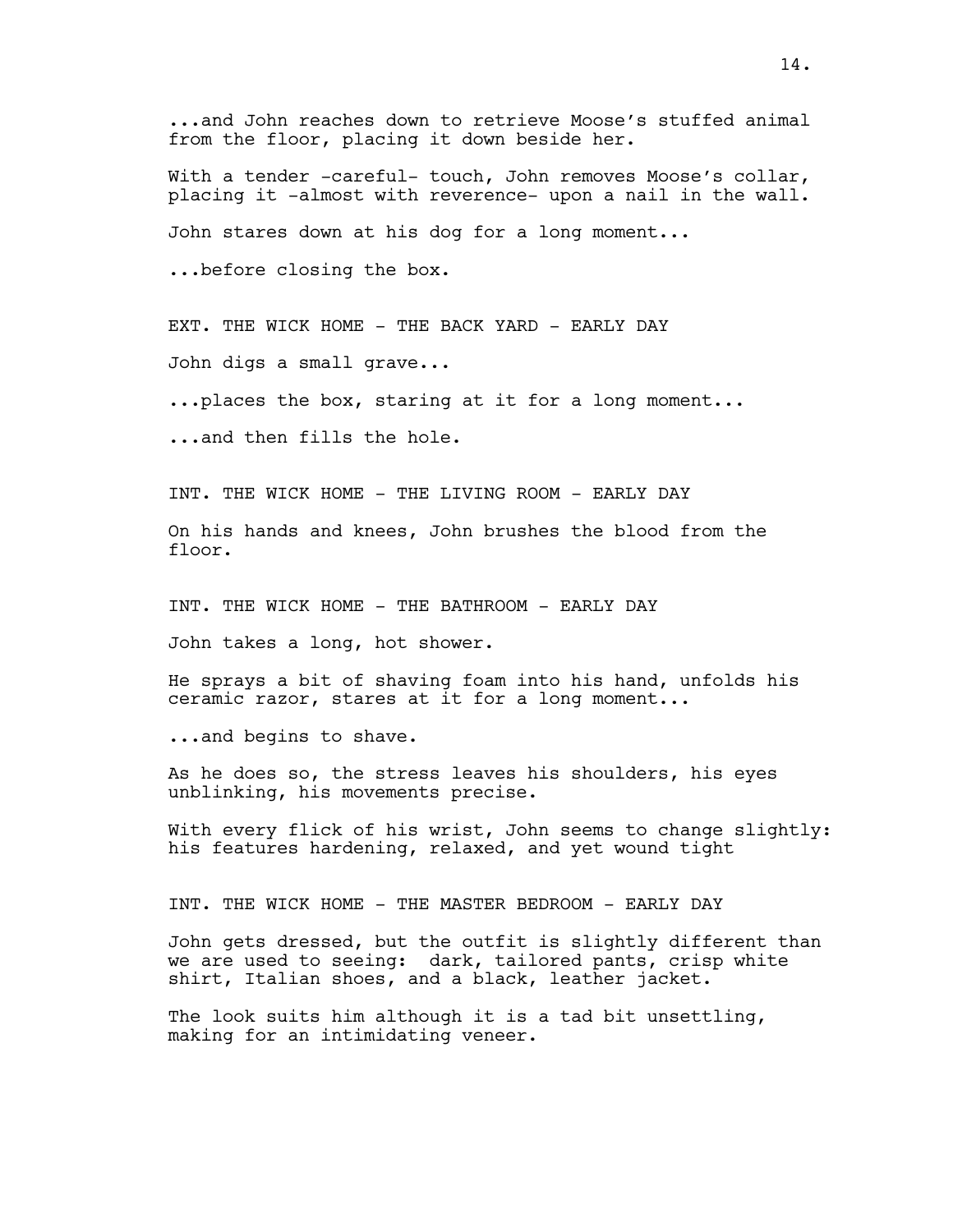INT. THE WICK HOME - THE KITCHEN - EARLY DAY John sips coffee -no breakfast- alone at the table, staring at the wall. Like clockwork, he lifts his mug, sips, lowers it, waits patiently, lifts, sips, lowers... ...there are no micro-emotions, but it is anyone's guess what is taking place in his mind. INT. THE WICK HOME - THE HALLWAY - EARLY DAY John leans heavy against the wall, staring at the pictures. We now notice that among the images of John and Norma... ...are also pictures of John and Moose. John lowers his head with a sigh, massaging his brow, lost in thought. When he raises his face... ...the change which has washed over him... ...is complete. FADE TO: EXT. A COUNTRY ROAD - ESTABLISHING - DAY A bus roars on by. INT. A BUS - CONTINUOUS John sits alone in the middle of the bus... ...staring straight ahead... ...unblinking.

FADE TO:

EXT. A CITYSCAPE - ESTABLISHING - DAY

EXT. AURELIO'S AUTOMOTIVE - ESTABLISHING - DAY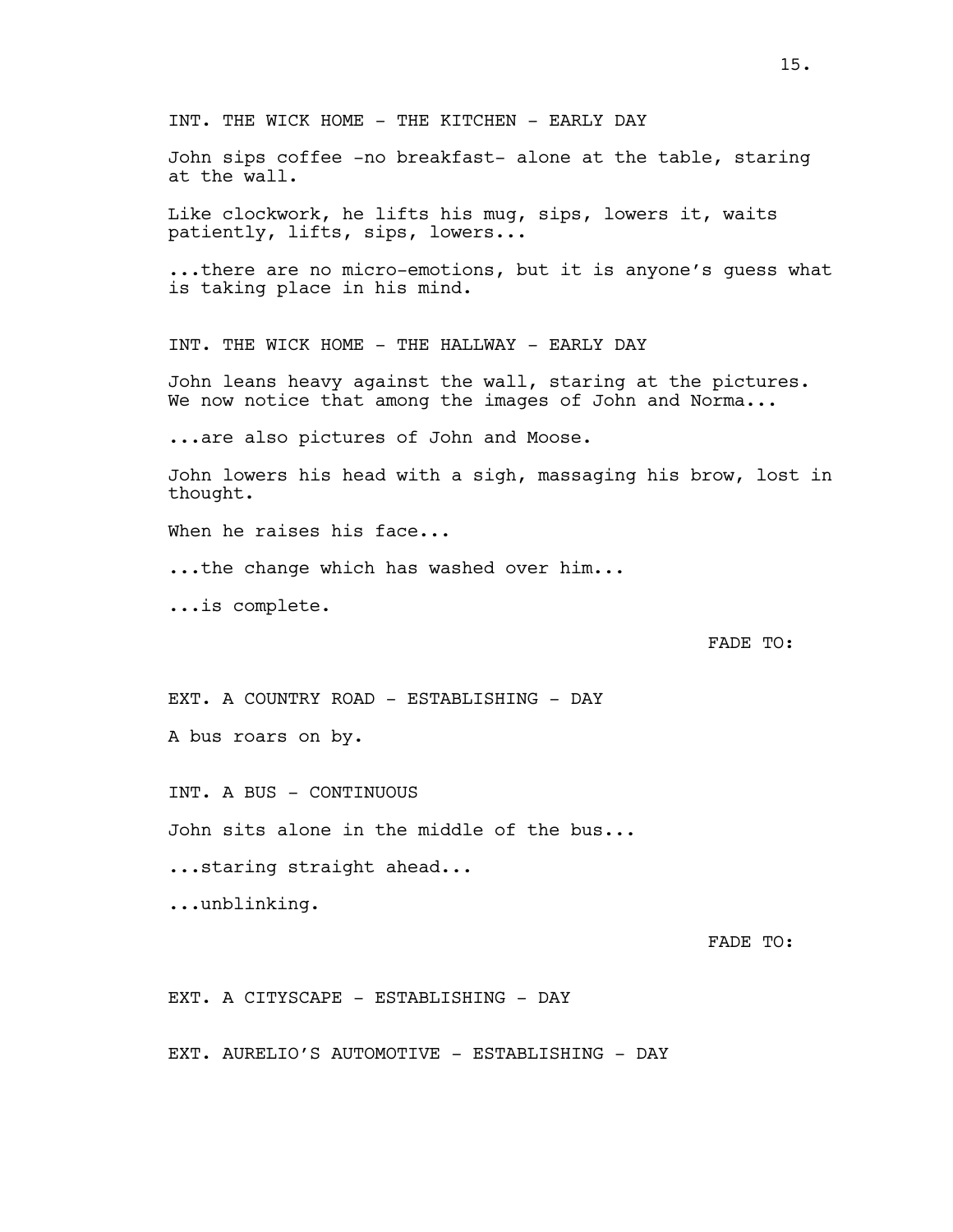INT. AURELIO'S AUTOMOTIVE - CONTINUOUS

A 24/7 chop shop, this facility is populated by dozens of hardened criminals, but has become the only family anyone knows.

This is a tight knit, loyal, and talented crew.

A number of vehicles are being repaired, dismantled, painted, and the like: a non-stop flurry of activity.

Walking the floor, AURELIO -late sixties, hard eyes, soft smile, the father figure of this little family- banters with his crew before pausing to help lower a new engine into a car.

EXT. THE STREET - DAY

John's Mustang roars down the street, tires clawing at the earth as it rounds a tight corner.

INT. THE MUSTANG - CONTINUOUS

Perched behind the wheel, IOSEF smiles as, in the passenger's seat...

...VIKTOR -mid-twenties, short, stout, a pronounced LIMP, well-dressed, gawdy jewelry, terrible glasses- and, in the back seat...

...KIRILL -early thirties, enormous, muscular, meatheadcheers him on.

EXT. AURELIO'S AUTOMOTIVE - CONTINUOUS

The Mustang pulls into the lot, and enters-

INT. AURELIO'S AUTOMOTIVE - CONTINUOUS

-pulling into an empty space.

A pair of OLDER MECHANICS notice the car, share an emotionless -yet knowing- look, set down their tools, and calmly leave the building.

Iosef, Viktor, and Kirill pour out of the vehicle, laughing.

IOSEF (in Russian, subtitled) Shit, dude! (MORE)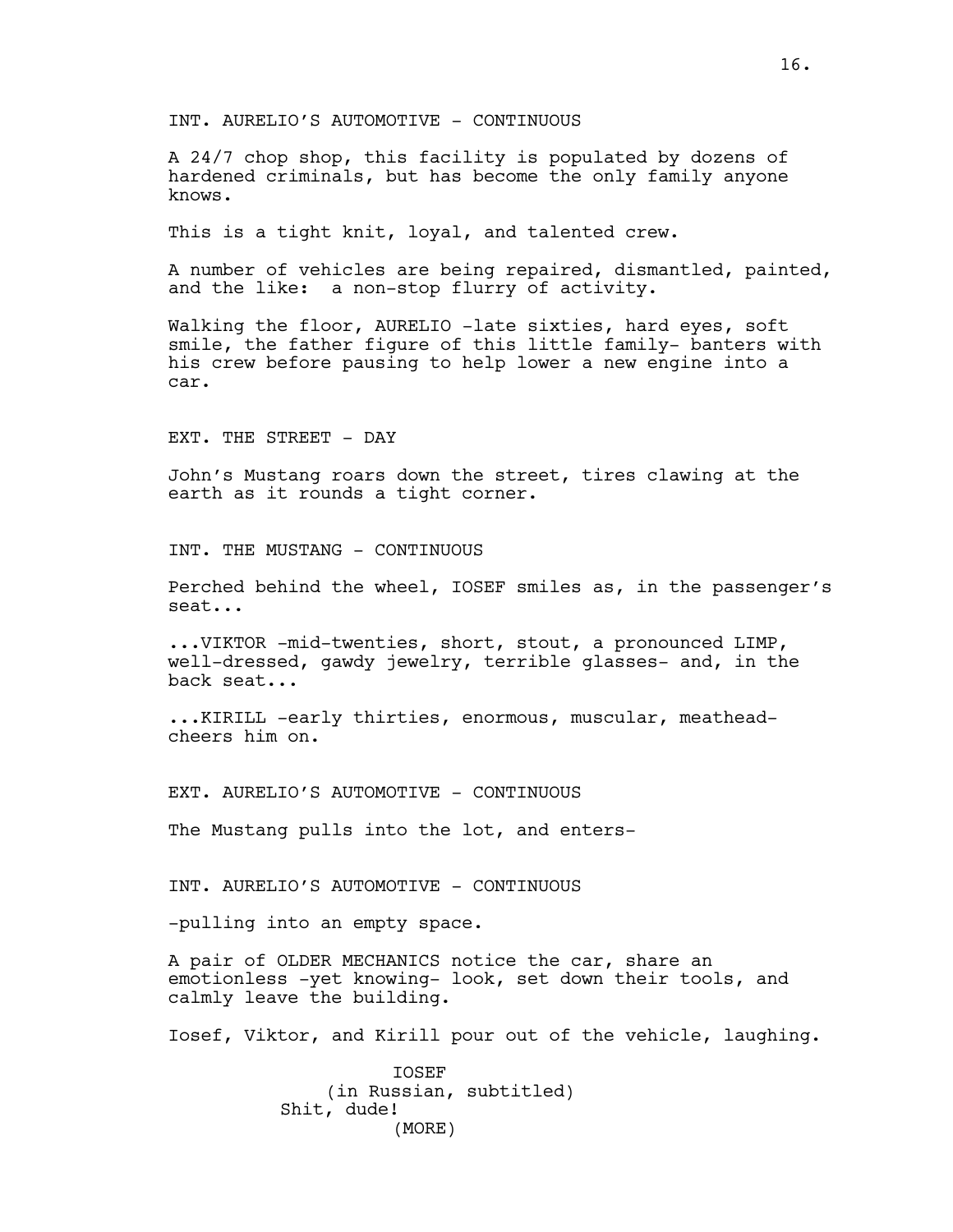I'ma gonna' keep this muthafucker! (to a mechanic) Hey, where's Aurelio at? IOSEF (CONT'D)

Iosef sees Aurelio walking towards him, his gaze locked onto the Mustang, recognizing it.

> AURELIO Where'd you get that?

IOSEF I gots my ways, yo! Now, it's hot as shit, so I wanna paint job, papers, fuckin-

AURELIO (interrupting) I said, where... did you get that?

IOSEF (shrugs) Some old fuck.

AURELIO (a beat, then) I know this car.

IOSEF What the fuck are you sayin'?

Aurelio opens the driver's side door, reaches up behind the visor, and pulls out the registration card which reads JOHN WICK.

> AURELIO (in Italian, subtitled) Fuck... me.

Aurelio quickly replaces the card.

IOSEF

What?

AURELIO

Out. Now.

**TOSEF** What the fuck are you talking about?

By now, everyone in the facility has stopped working, watching the drama unfold.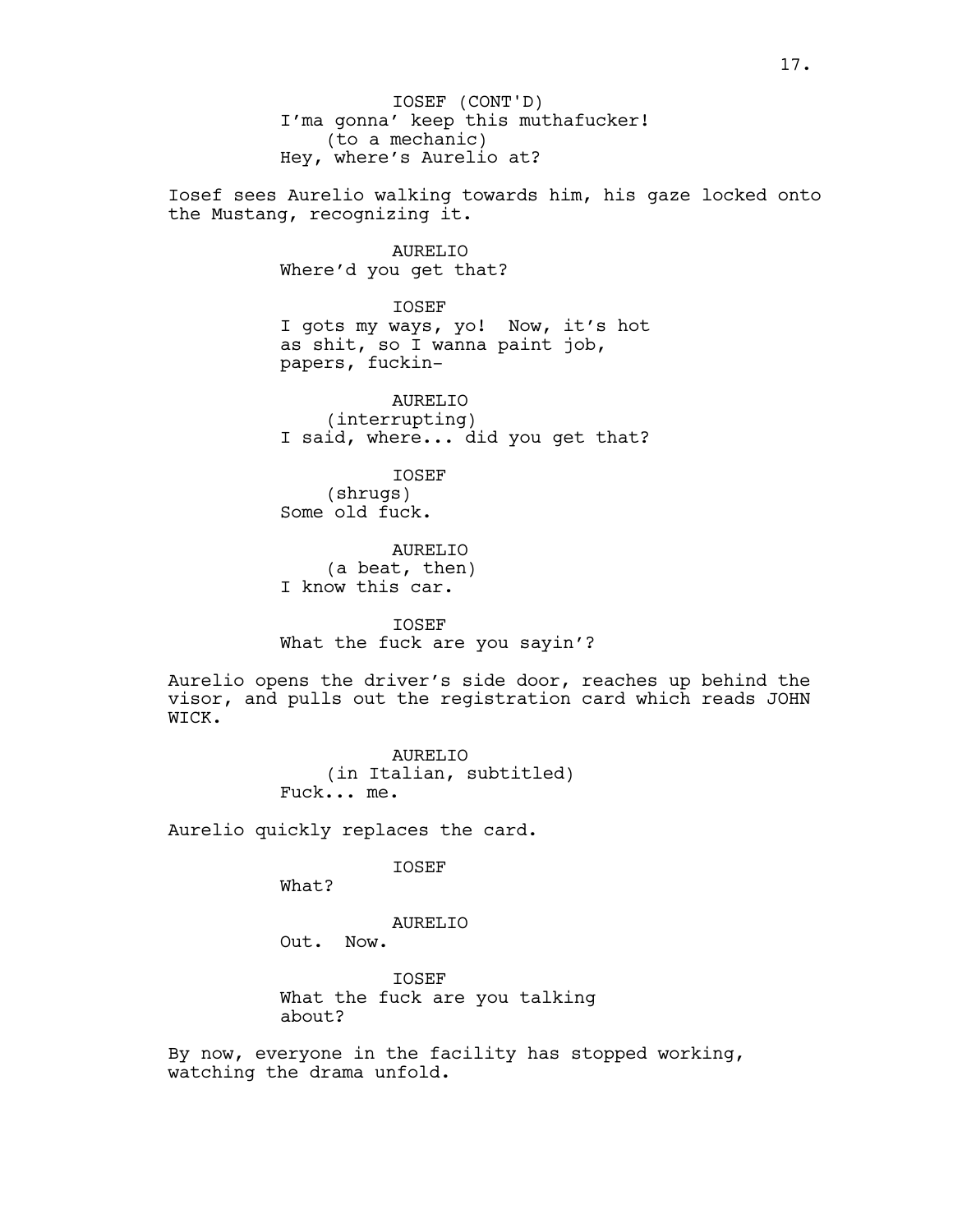AURELIO I'm talkin' about you takin' this fuckin' car and gettin' the fuck outta' my shop.

IOSEF Did you lose your shit, Aurelio? We own you. You do what we say.

AURELIO The fuck you do. Tell me...

Aurelio motions towards the car.

AURELIO (CONT'D) ...did you kill him?

IOSEF

No. (laughs) But I sure as hell fucked up his dog.

Aurelio's eyes grow wide... knowing.

Surprising even himself, Aurelio rears back and delivers a powerful blow to the center of Iosef's face, shattering his nose.

Stunned, Iosef reels and drops to a knee, cradling his face, blood seeping between his fingers.

In a knee jerk reaction, Kirill pulls his gun.

The atmosphere immediately grows tense, the air still, as throughout the building- Aurelio's mechanics each reach for a hidden weapon: knives, machetes, guns, and the like.

Aurelio glares -unblinking- at Kirill as he walks towards him.

### AURELIO

You pull a gun? On me? In my

house?

Aurelio presses his forehead against Kirill's outstretched gun.

> AURELIO (CONT'D) Flick off the safety.

Kirill smirks, and flicks off the safety.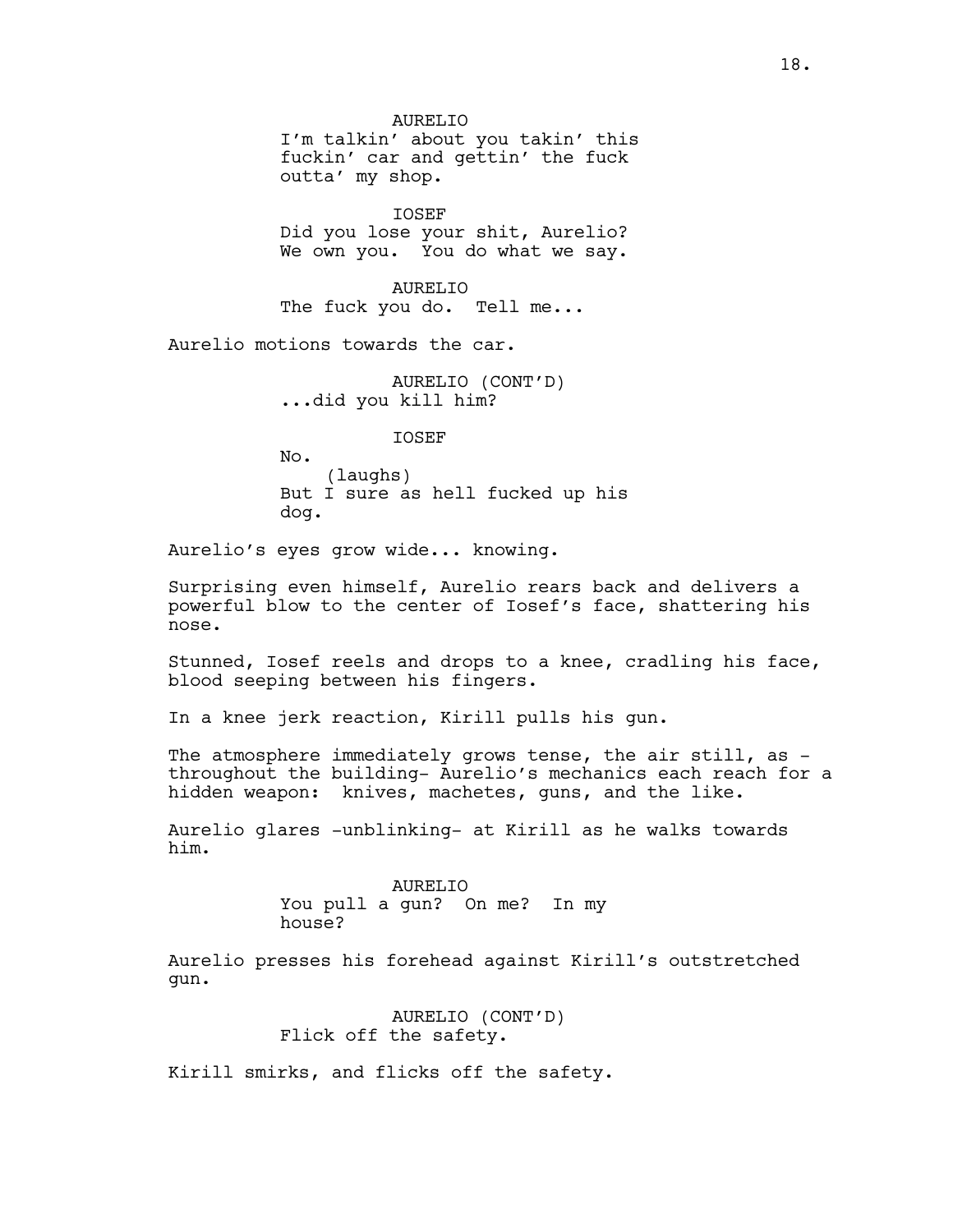AURELIO (CONT'D) Pull back the hammer. Kirill blinks, faltering in this game of brinkmanship. AURELIO (CONT'D) Now, either shoot me... (shouts, angry) ...OR FUCK OFF! Silence... ...as Viktor lowers Kirill's arm and we can see he is relieved that Viktor intervened. VIKTOR The old man ain't gonna' like this. AURELIO Maybe not. But he'll understand. Viktor and Kirill help a still dazed Iosef to his feet.

> IOSEF (mutters) ...the fuck jus' happened...?

> > FADE TO:

EXT. A STREET - DAY

The bus pulls away from the curb...

...and John crosses the street, making a b-line for Aurelio's automotive.

INT. AURELIO'S AUTOMOTIVE - CONTINUOUS

John enters the building which is silent: everyone is gone.

John carefully makes his way through the floor, rounding a shelving array to find Aurelio -a cigarette dangling from between his lips- sitting at a folding card table, his hands folded in front of him, a bottle of Campari and two glasses resting nearby.

> AURELIO Hello, John.

JOHN Hello, Aurelio.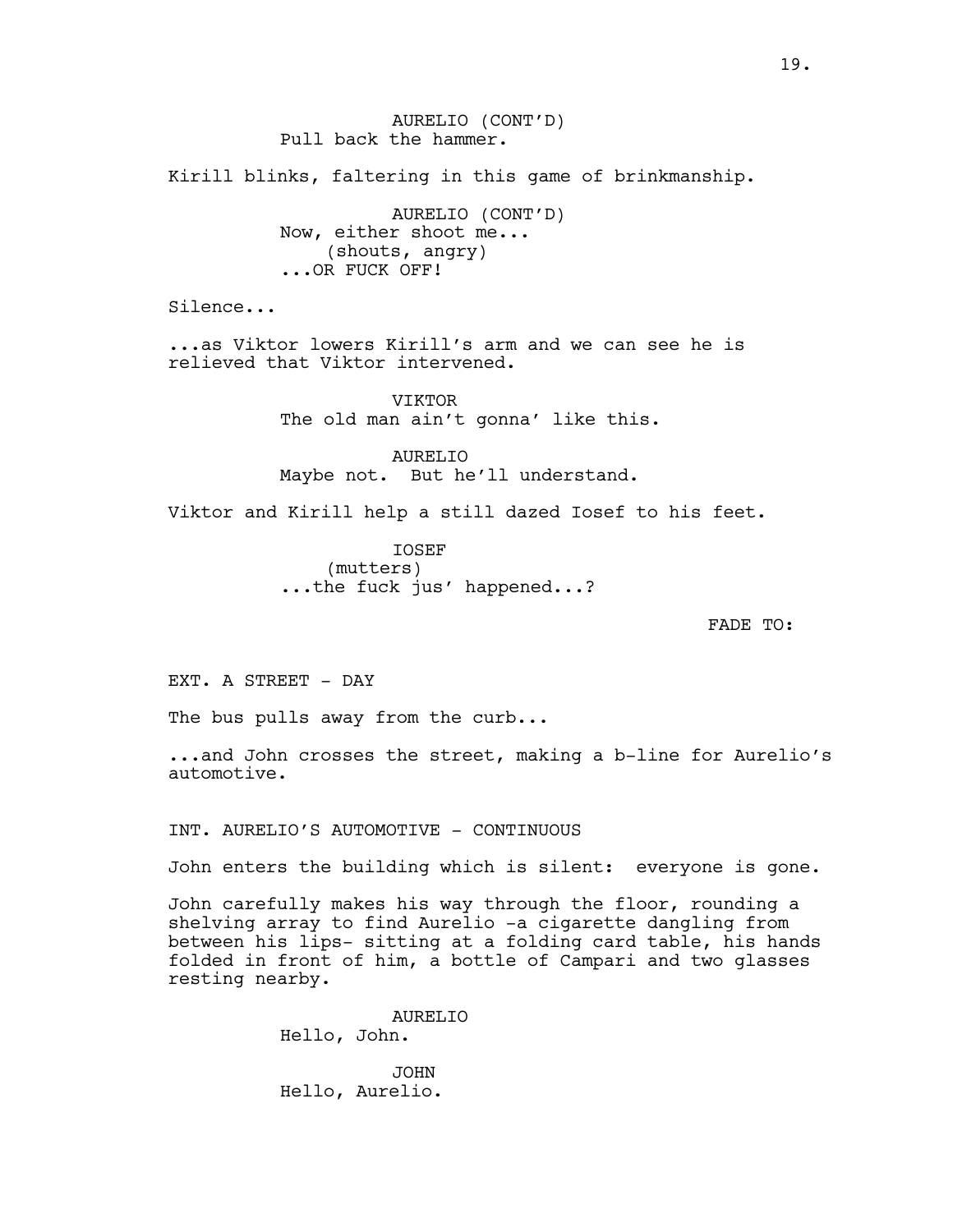Silence.

Aurelio flips over the glasses and pours two drinks.

JOHN (CONT'D) Have you seen my car?

John takes a glass and slams back the drink, swallowed in a single gulp.

> AURELIO I have, but it's not here.

JOHN Where is it?

AURELIO If I turn down the work, the Russians turn to Takeshi and his crew. You'll find them down on Third and Main.

JOHN

Thank you.

John turns to leave, but hesitates.

JOHN (CONT'D) (a long beat, then) Aurelio...

AURELIO

Yes, John?

JOHN ...they killed my dog.

AURELIO I know, John. I know... but "they"... (hesitating, then) ..."they" are extremely dangerous people.

John nods and walks from the room.

JOHN (mutters) Aren't "they" always...

A long beat, and Aurelio sighs, relaxing as he pours himself another drink.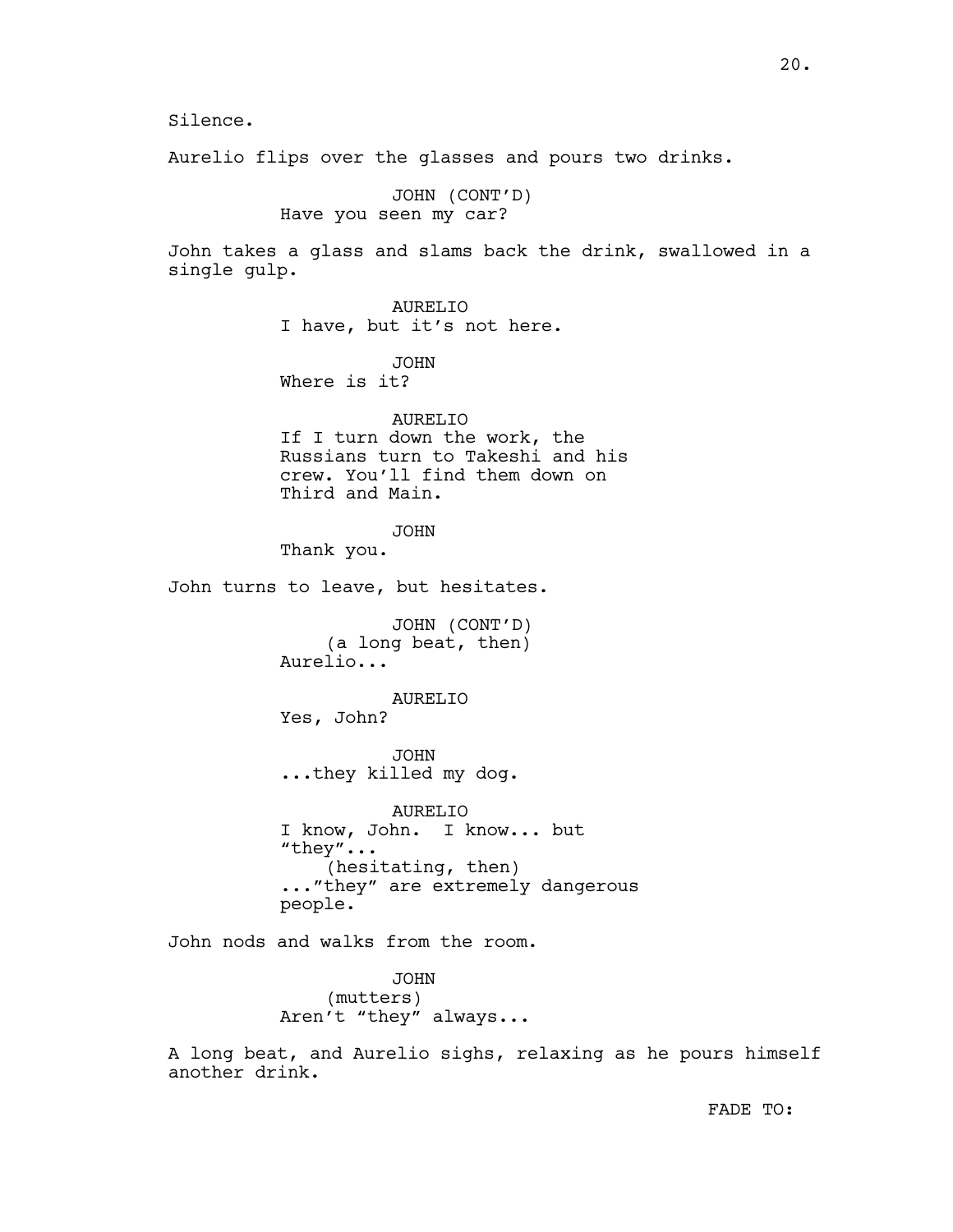EXT. A CITYSCAPE - ESTABLISHING - DAY

EXT. TAKESHI'S AUTOMOTIVE - ESTABLISHING - DAY

An old, quiet, and clean building lost amongst dozens of others in a dying industrial park.

EXT. TAKESHI'S AUTOMOTIVE - CONTINUOUS

A bus pulls up the curb, pauses for a beat, and then rolls off...

...leaving behind John who walks across the street, his expression blank.

His gait is steady, his shoulders relaxed, hands limp at his sides, breath steady.

The two GUARDS at the door glance up as he approaches, standing as they shift into character.

#### GUARD #1

What are you-

Without slowing, John reaches into the man's jacket, slips free the pistol from the shoulder holster therein and-

THUMP! THUMP!

-fires -twice- into the man's heart, before turning-

THUMP!

- to fire once into the other guard's face, never slowing, kicking open the door-

INT. TAKESHI'S AUTOMOTIVE - CONTINUOUS

-to enter the facility, shooting anything that moves. He is the angel of death: each target receives two well-placed bullets to ensure incapacitation. He never slows, never misses, and will not stop.

The primarily Japanese crew is in a panic with most fleeing a number of whom are shot in the back- while those choosing to shoot back are cut down in a blink.

Once emptied, John drops his pistol, kneels, sweeps up a fallen gun up, levels, fires, always moving, and -as he passes by a lift- slaps a button, slowly lowering his Mustang down to the floor behind him.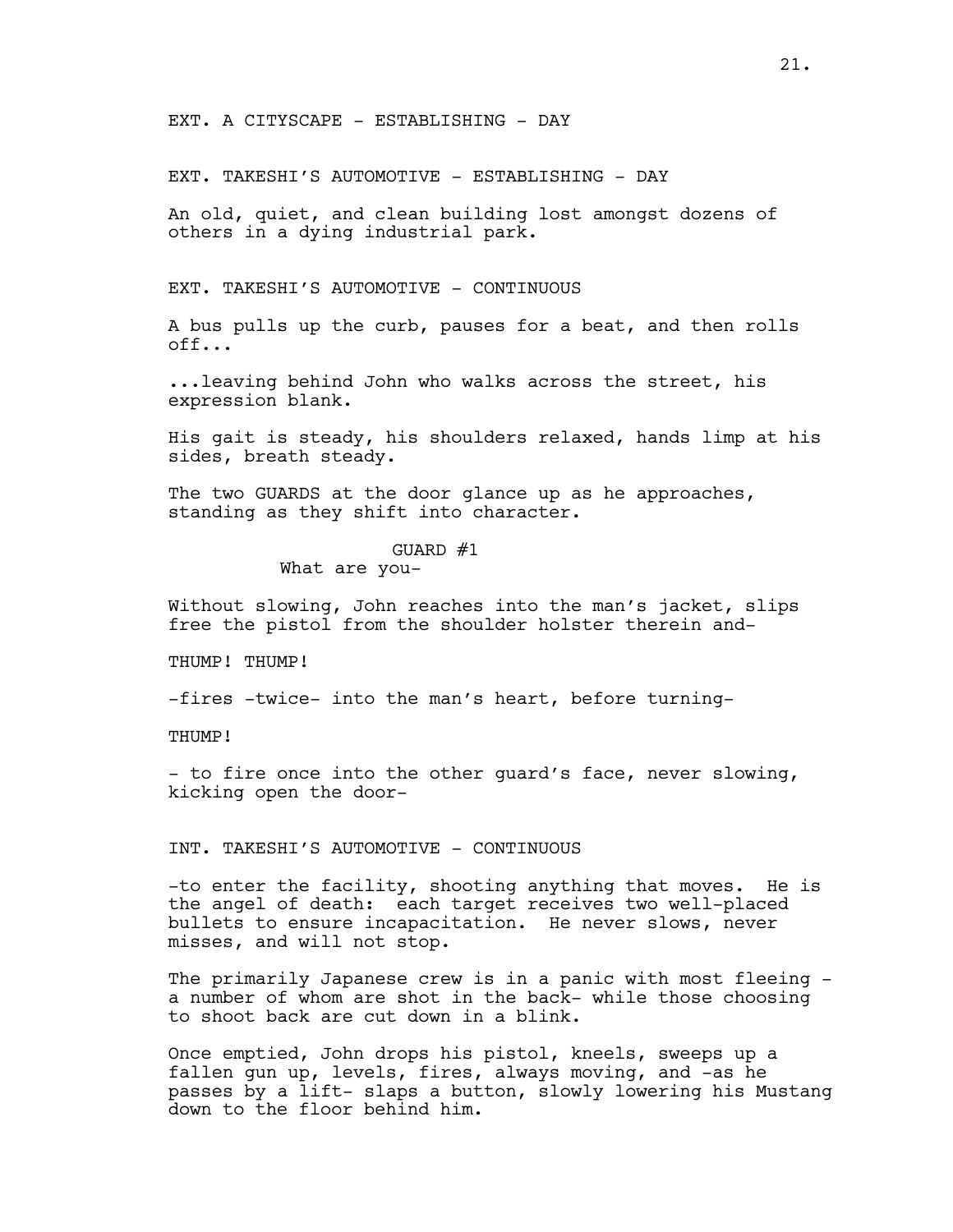John is a force of nature as he clears out the building.

Unstoppable.

EXT. TAKESHI'S AUTOMOTIVE - THE REAR LOT - CONTINUOUS

A couple of mechanics escape the building, the last of which is shot in the back; dropping to his knees as a bullet slams into the back of his head.

Running with all of his might, MECHANIC #1 screams into his phone.

> MECHANIC #1 (in Japanese, subtitled) I DON'T KNOW WHO THE FUCK HE IS! HE JUST SHOWED UP AND STARTED SHOOTING!

Behind him, John appears in the doorway, aims...

...and decides otherwise, lowering the pistol.

INT. TAKESHI'S AUTOMOTIVE - CONTINUOUS

John opens the door to the Mustang, tosses the pistol onto the passenger's seat-

INT. THE MUSTANG - CONTINUOUS

-and slips behind the wheel. A slight smile plays upon his lips as he sighs; a part of him having been returned. He turns the key, revs the engine, slams his foot down on the gas-

EXT. TAKESHI'S AUTOMOTIVE - CONTINUOUS

-and crashes through the garage door of the building, tires squealing as the Mustang pulls a one-eighty, righting itself before-

EXT. A SERVICE ROAD - CONTINUOUS

-leaping out onto the street, furiously gaining momentum, as a trio of heavily-modified NISSAN SKYLINES appear and take chase.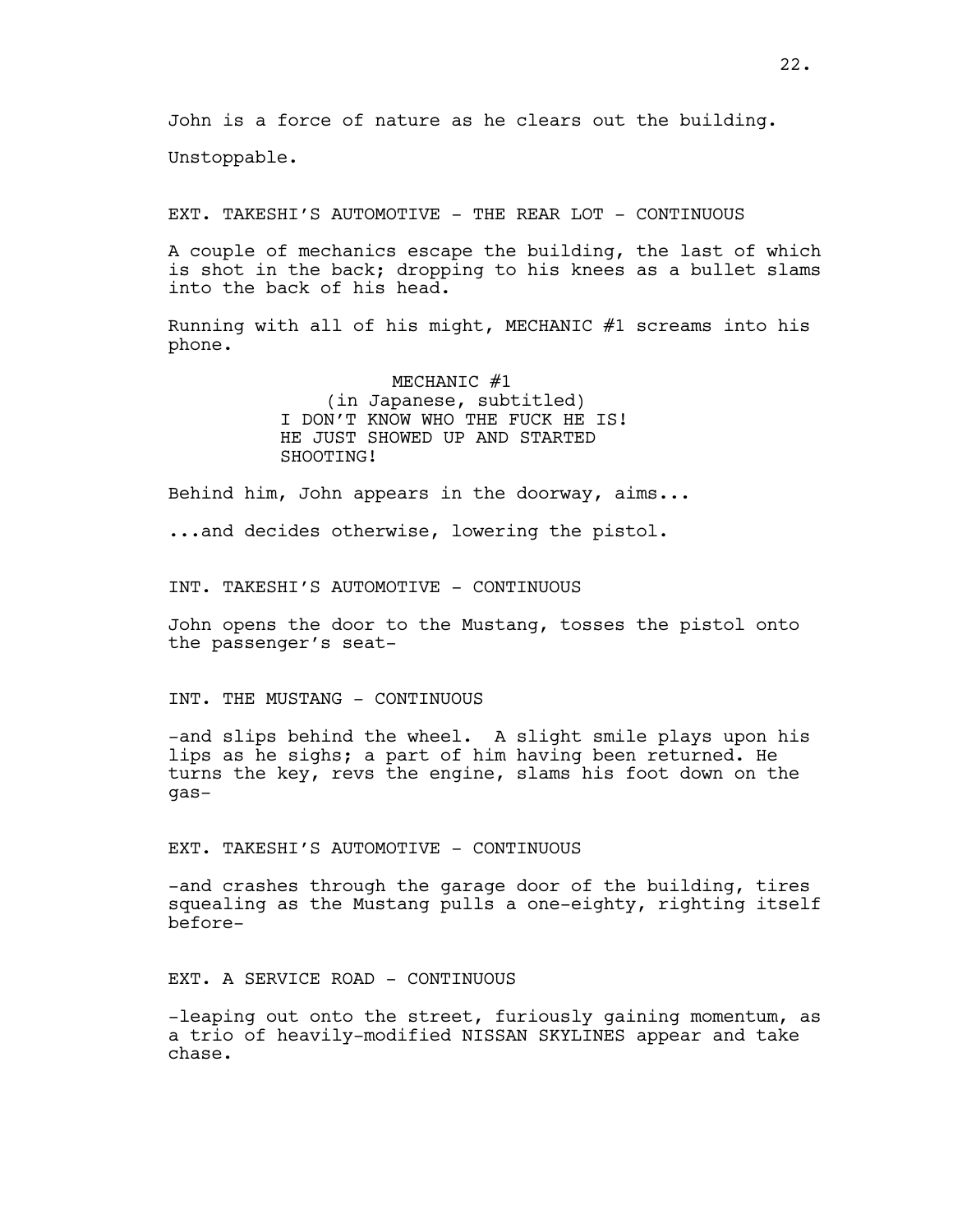INT. THE MUSTANG - CONTINUOUS

John glances into the rearview mirror, takes the pistol in his left hand, shifts, and spins the wheel-

EXT. A SERVICE ROAD - CONTINUOUS

-turning to face the oncoming vehicles.

INT. THE MUSTANG - CONTINUOUS

John shifts again, and crushes the gas pedal underfoot-

EXT. A SERVICE ROAD - CONTINUOUS

-rear wheels smoking as they struggle to grip the road. Once they do, however, the Mustang leaps forward, bearing down on the Skylines.

As the distance between them grows smaller, the passengers of two of the skylines emerge with semi-automatic weapons...

...but before either of them can fire...

...John fires off four shots, killing them each with a pair of bullets...

...before firing until empty...

...killing two drivers, and one passenger...

...leaving one driver barrelling towards him, covered in his passenger's blood, eyes wide with horror...

...as the two other cars crash behind him.

As the two vehicles barrel towards one another...

...John is stoic...

...while the remaining driver is screaming.

At the last moment, the driver violently twists the steering wheel-

-barely avoiding the Mustang-

-but loses control of the vehicle, sending it toppling end over end, cart-wheeling amidst a cloud of debris, before landing upside down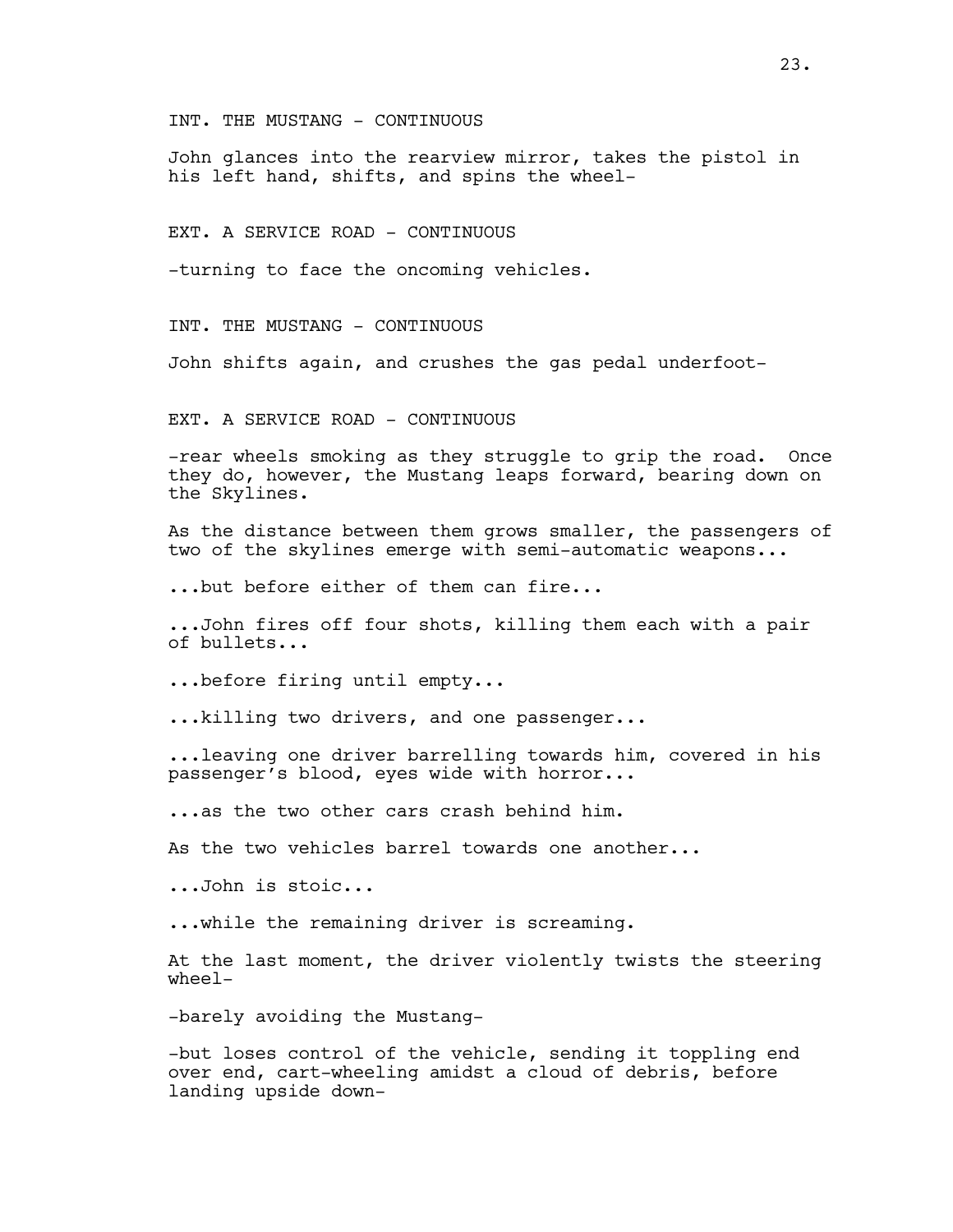-the gas tank having ruptured, fuel gurgling out of the tank to pool around the crushed rooftop.

INT. A NISSAN SKYLINE - CONTINUOUS

The driver hangs from his seat, his belt keeping him in place, stunned and bleeding from the forehead.

A beat...

...followed by the sound of footsteps.

As the driver shifts in his seat, a ZIPPO LIGHTER falls out of his pocket, landing on the ceiling.

John kneels down beside him.

JOHN (in Japanese, subtitled) Where can I find Iosef Tarasov?

DRIVER (in Japanese, subtitled) I don't know.

A beat... and John reaches inside to retrieve the lighter. He flips it open, and ignites a flame.

> DRIVER (CONT'D) (in Japanese, subtitled) Don't! Please! Iosef! His father! He owns a club in Manhattan! The Red Circle! The Red Circle!

A beat... and John closes the lighter and tosses it back into the vehicle.

> JOHN (in Japanese, subtitled) Thanks.

A long beat... and the driver sighs.

DRIVER (in Japanese, subtitled) Fuck.

EXT. A SERVICE ROAD - CONTINUOUS

As John walks back towards his vehicle, we can hear the sound of cop cars approaching...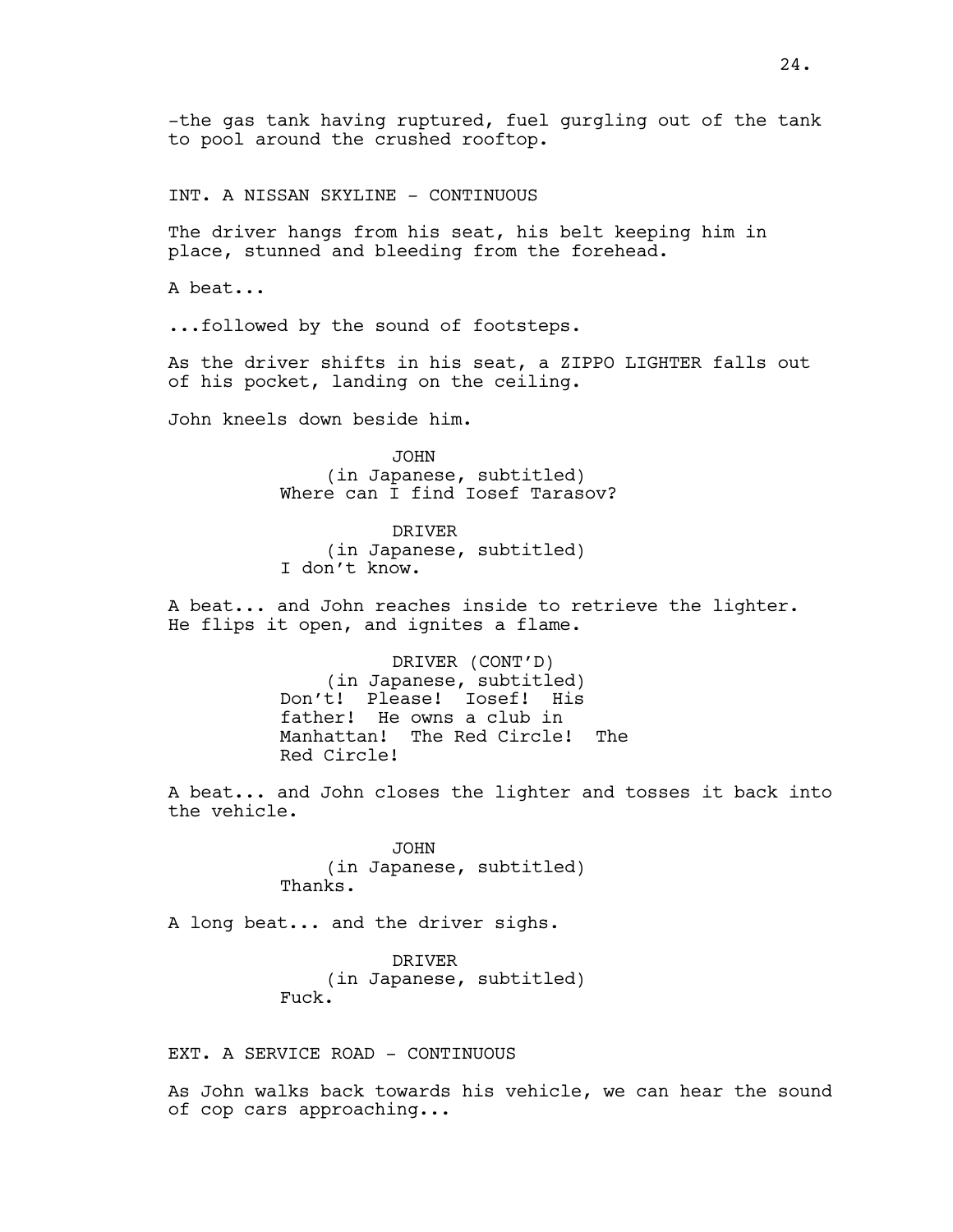...as a police chopper soars past overhead.

John doesn't look up as he quickly removes the front and rear license plates -both affixed with quick release claspstosses them into the back seat, and-

### INT. THE MUSTANG - CONTINUOUS

-slips behind the wheel. He twists, the key, revs the engine, and bolts forward as behind him-

EXT. A SERVICE ROAD - CONTINUOUS

-a pair of police cars round the corner-

-and overhead, the helicopter banks, its sights set on the Mustang.

# **BEGIN INTERCUTS BETWEEN INTERIORS AND EXTERIORS OF THE VEHICLES**

John leads the cops further and further into the city...

...with traffic growing heavier with every block...

...and yet John maintains his speed-

-driving down narrow service alleys with reckless abandon-

-and going against traffic, steering with an apt hand.

Eventually, John creates enough mayhem to tie up the police on the ground-

-leaving the helicopter overhead.

On a long stretch of road, John reaches the vehicle's top speed, reaches down, flips open a hidden compartment, and presses a button for-

-his NITROUS OXIDE SYSTEM-

-which causes the engine to SCREAM, roaring down the road at an incredible speed-

-distancing himself from the helicopter to eventually hide in an abandoned warehouse.

He parks...

...and walks across the street to the local diner...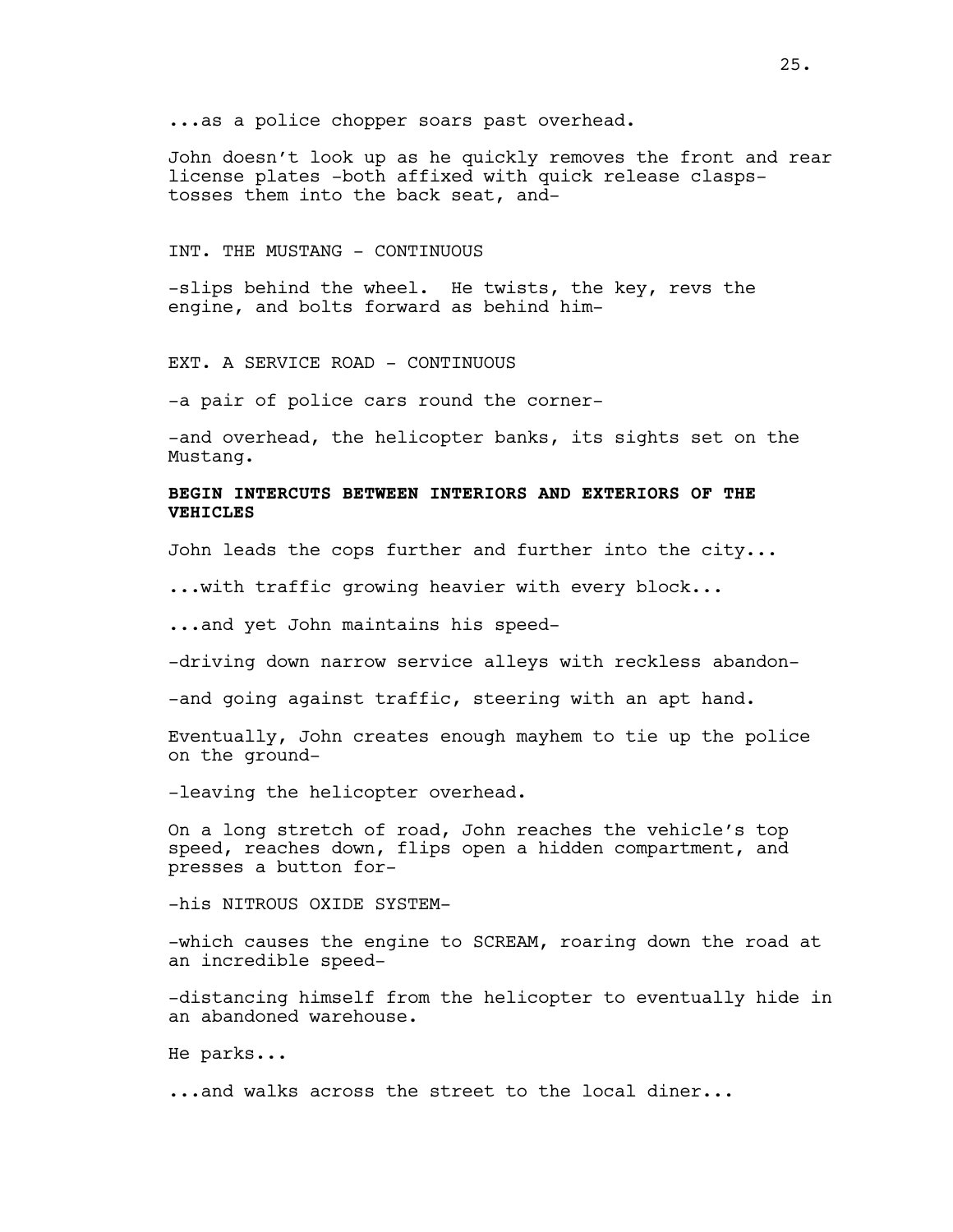...as overhead, the police chopper searches in vain.

### **END INTERCUTS**

FADE TO:

EXT. AURELIO'S AUTOMOTIVE - ESTABLISHING - NIGHT

INT. AURELIO'S AUTOMOTIVE - CONTINUOUS

The floor is empty, the building quiet.

INT. AURELIO'S AUTOMOTIVE - THE MAIN OFFICE - CONTINUOUS

Sitting at his desk, Aurelio -a cigarette dangling from between his lips- works on a model car, carefully gluing pieces together.

The bottle of Campari rests nearby. Music plays softly from a radio nearby.

The phone rings. Aurelio takes a deep breath, exhales, and answers it.

> AURELIO This is Aurelio.

VIGGO (O.S.) I hear you've struck my son.

AURELIO (deep breath, sighs) Yes, sir. I did.

VIGGO (O.S.) Might I ask why?

AURELIO Because he stole John Wick's car.

Silence.

VIGGO (a long beat, then) Oh.

AURELIO And Viggo?

VIGGO

Yes?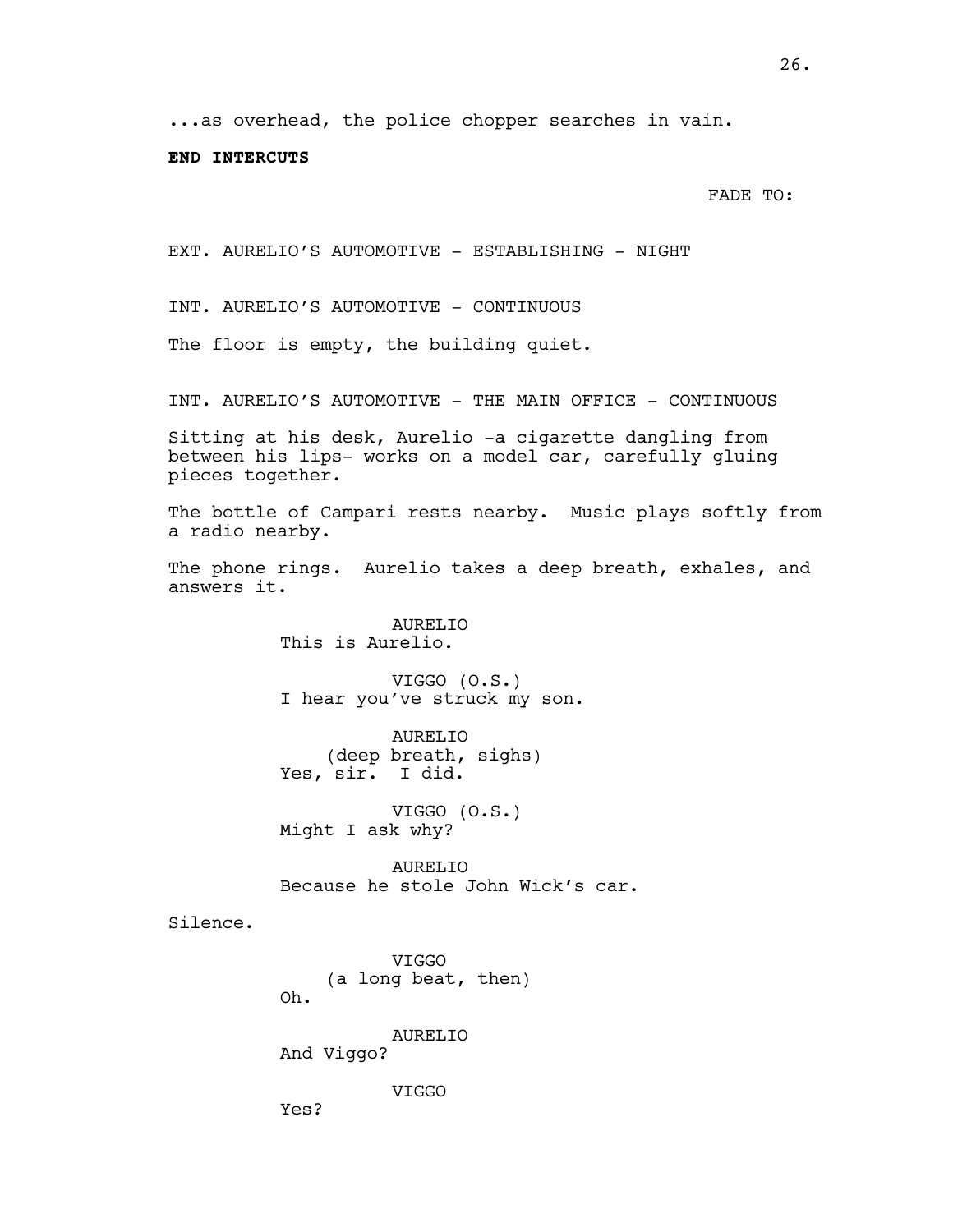AURELIO Your son killed his dog.

VIGGO (a long beat, then) Good evening, Aurelio.

Click - the line goes dead.

Aurelio refills his drink... and chuckles with a shake of his head.

FADE TO:

EXT. A TOWNHOUSE - ESTABLISHING - DAY

SUPER: MANHATTAN, NEW YORK

A resplendent home in one of the city's wealthiest neighborhoods.

A trio of military-grade SEDANS -heavily armored, tinted/bulletproof glass, intimidating- pull up to the curb. The first and third empty as the keen eyes of ten gunmen scour the street, buildings, and rooftops.

A beat... and one of them slaps a hand on the middle Sedan's roof.

Preceded -and proceeded- by a gunman, IOSEF emerges; belligerently naive and yet... scared.

INT. A TOWNHOUSE - THE LIBRARY - CONTINUOUS

Lighting himself a cigarette, VIGGO TARASOV -60s, face scarred by a hard life, one eye dead, hair perfectly coifed, expensive suit, a slight limp, relying on a cane- fills a tumbler with ice.

He selects a fresh bottle of JEWEL OF RUSSIAN CLASSIC VODKA and twisting off the cap, hesitating. Deciding otherwise, Viggo dumps out the ice, pours himself a double shot, and slams it back...

...before refilling the glass with ice and pouring himself a healthy dose.

Iosef enters-

VIGGO (in Russian, subtitled) Close the door.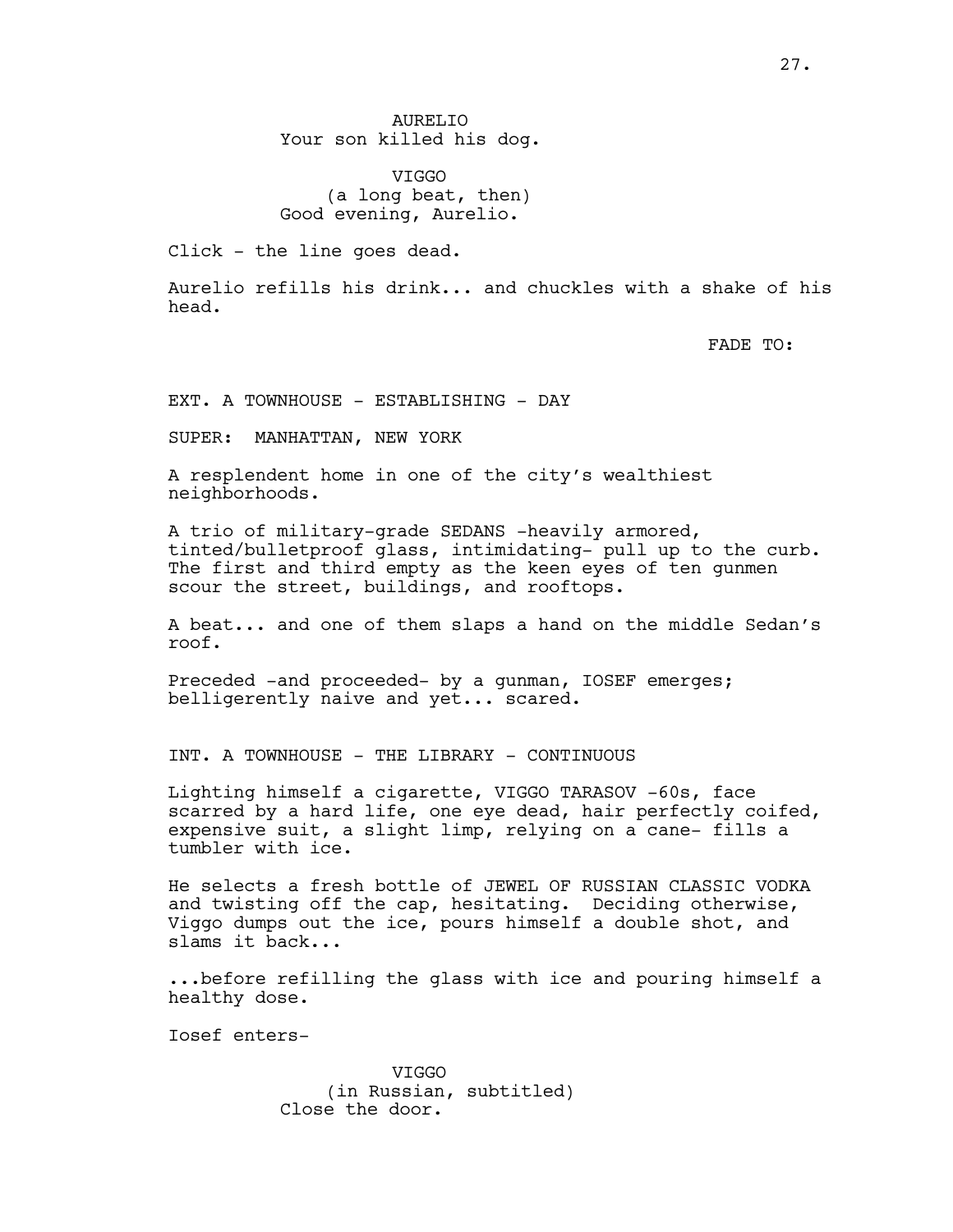-and closes the door behind him, tilting his chin towards his father with a smirk.

> IOSEF Poor me a double, aye? VIGGO (sighs) Aye.

In a surprising blur of motion, Viggo spins-

-and drives a fist into Iosef's stomach with enough force to lift him -momentarily- from the ground.

With the wind knocked out of him, Iosef drops to his knees, opens his mouth to say something, but instead vomits, gagging as he gasps for breath.

Viggo casually returns to the bar, grabs a towel, and tosses it down onto his son.

> VIGGO (CONT'D) (in Russian, subtitled) Clean that up.

Again, Iosef opens his mouth to say something, but decides otherwise. He grabs the towel and cleans up his mess.

Viggo takes his drink and walks to the window, his cigarette smoldering from the corner of his lips.

> VIGGO (CONT'D) You should know by now that I live by one simple rule... (in Russian, subtitled) Should a whelp snap at your fingers, you crush it's fucking skull.

Iosef pulls himself to his feet, and stumbles to the bar, pouring himself a drink.

> IOSEF (hushed, pained) What'd I do?

VIGGO (in Russian, subtitled) You fucked up.

IOSEF I don't know what y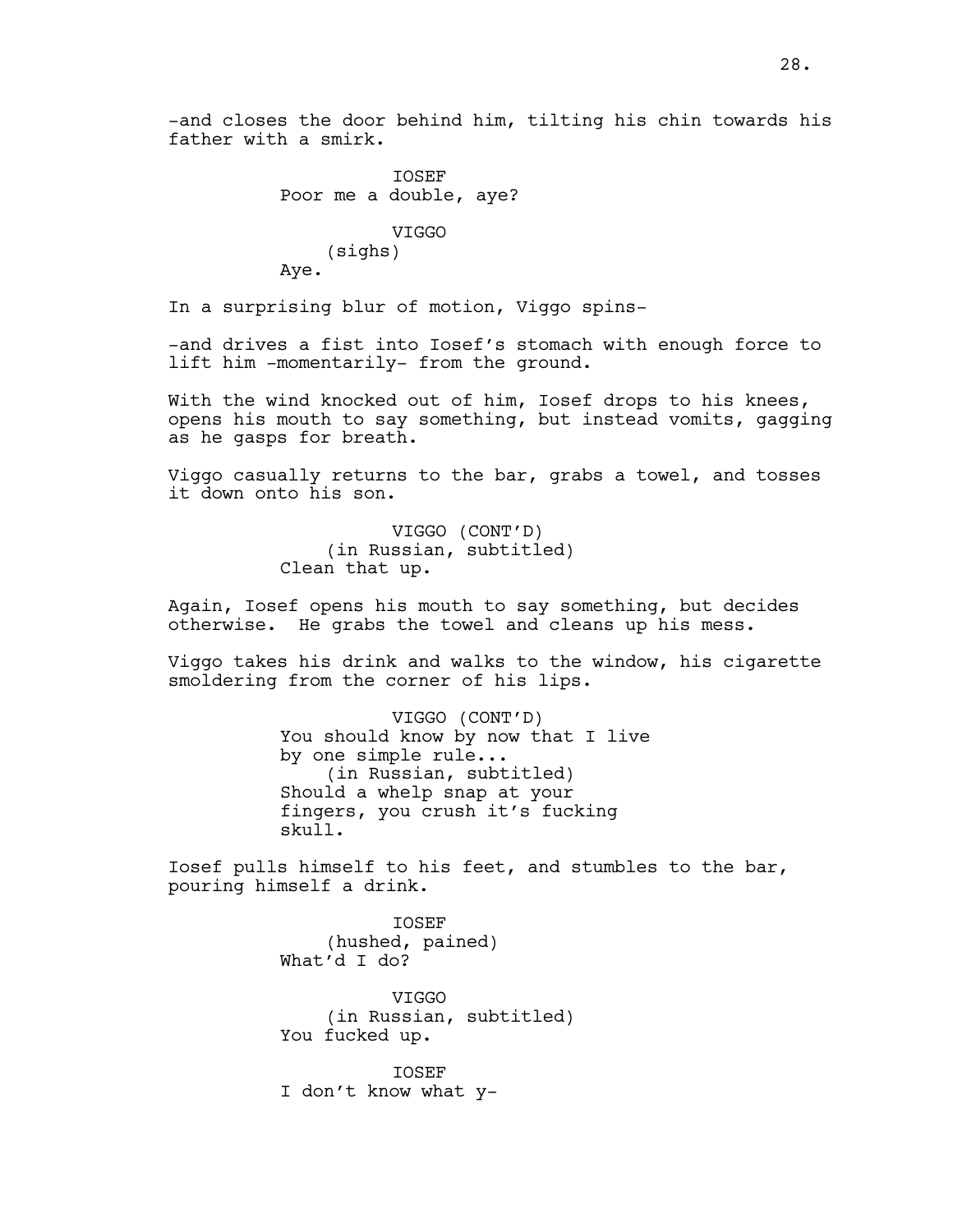Viggo backhands him, the sound more painful than the strike.

**VTGGO** Yes. You do.

IOSEF (hesitating, then) So I stole a fucking car! So fucking what?

Viggo smiles -amused- finishes his drink...

...and drives a fist into Iosef's stomach again, dropping him once more to his knees, tears rolling down his cheeks as he vomits up his own drink.

> VIGGO Use that tone with me again...

Viggo kneels down next to Iosef, grabs his hair, pulls back his head, produces a switchblade, flicking open the blade and placing it to the flesh directly beneath his son's right eye.

> VIGGO (CONT'D) (in Russian, subtitled) ...and I'll serve your eye to you in your martini.

Trembling, Iosef chokes back tears.

VIGGO (CONT'D) (in Russian, subtitled) Am I understood?

IOSEF (gulps, then) Yes... father.

A beat... and Viggo removes the blade from Iosef's cheek and stands, folding the switchblade closed as he stands to pour himself another drink.

> VIGGO It wasn't the "what you did", Iosef, which draws my ire, but "who you did it to".

IOSEF What? (a beat, then) The old man?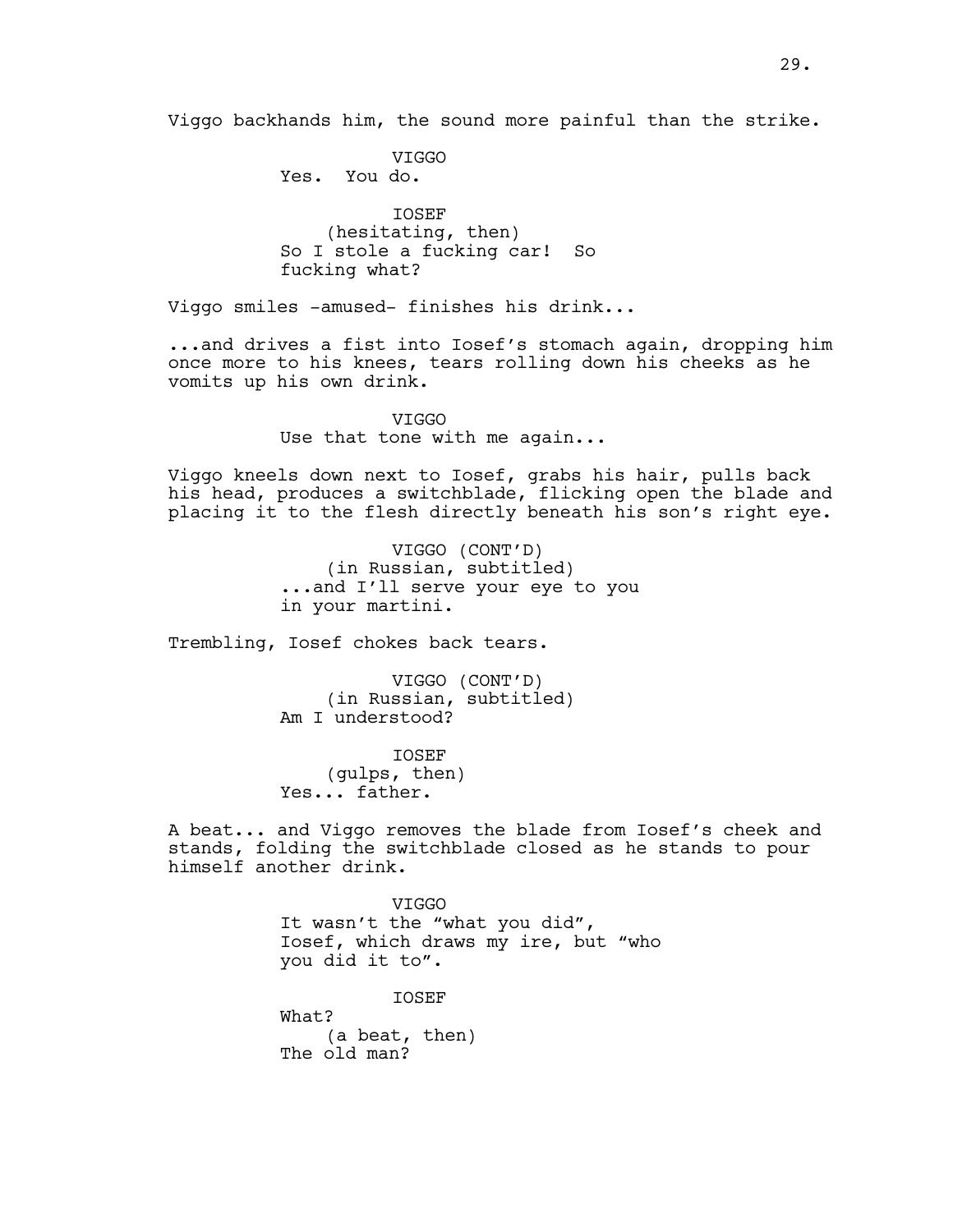VIGGO Careful, son... that old man happens to be three years younger than I.

Iosef lowers his eyes, his breath catching in the back of his throat.

> VIGGO (CONT'D) His name is John Wick... (smirks at the memory) ...and when he was fifteen, he lied his way into the marines and headed off to Vietnam. He specialized in force-oriented reconnaissance, meaning he often crossed over into enemy territory to both collect information and -should the opportunity present itself- fuck with the enemy in whatever way that he saw fit.

EXT. THE WICK HOME - ESTABLISHING - CONTINUOUS

INT. THE WICK HOME - THE BASEMENT - CONTINUOUS

Wearing an undershirt and pants, sweating profusely, John wields a SLEDGEHAMMER which he swings down onto the floor time and time again, cracking the concrete foundation.

## VIGGO(V.O.)

John earned four hundred and seventeen confirmed kills over the course of his five tours. The majority of those were done by hand, by blade, and by small caliber... which is unheard of.

INT. A TOWNHOUSE - THE LIBRARY - CONTINUOUS

Viggo takes a long pull off of his drink as the information sinks into Iosef, the blood draining from his face.

> VIGGO It got to him, though. Hell... How could it not? Even though he won every military distinction on record, including the Medal of Honor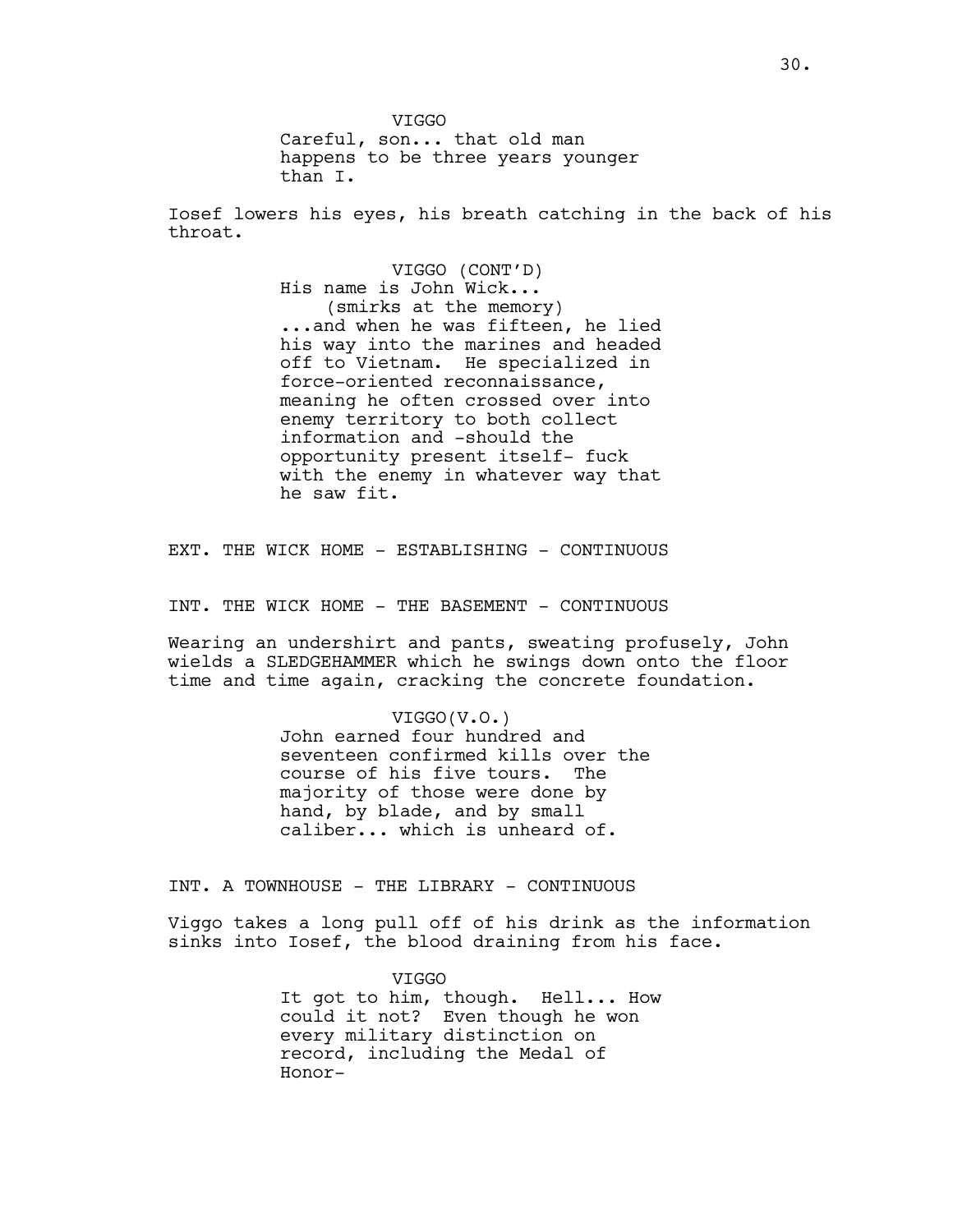INT. THE WICK HOME - THE BASEMENT - CONTINUOUS John has revealed an OLD TRAP DOOR IN THE FLOOR-

> VIGGO (V.O.) -John was eventually discharged with high honors, of course- and found himself in the city...

-which he swings open, revealing a ladder.

VIGGO (V.O.) ...lookin' for work.

John grabs a flashlight and heads down.

INT. A TOWNHOUSE - THE LIBRARY - CONTINUOUS

Viggo lowers his empty glass as Iosef refills his glass with a trembling hand.

> IOSEF (hesitating, then) What kind of work?

VIGGO (growls) What kind do you think?

IOSEF (a beat, then) Oh.

INT. THE WICK HOME - THE SUB-BASEMENT - CONTINUOUS

John shines the light down a thin corridor stacked high with a variety of boxes, military containers, and briefcases.

> VIGGO (V.O.) John was the goddamned boogeyman; give him a name, request a method, and he'd get it done. Come hell or high water, by God... he'd get it done.

INT. A TOWNHOUSE - THE LIBRARY - CONTINUOUS Viggo leans against the fireplace, suddenly tired.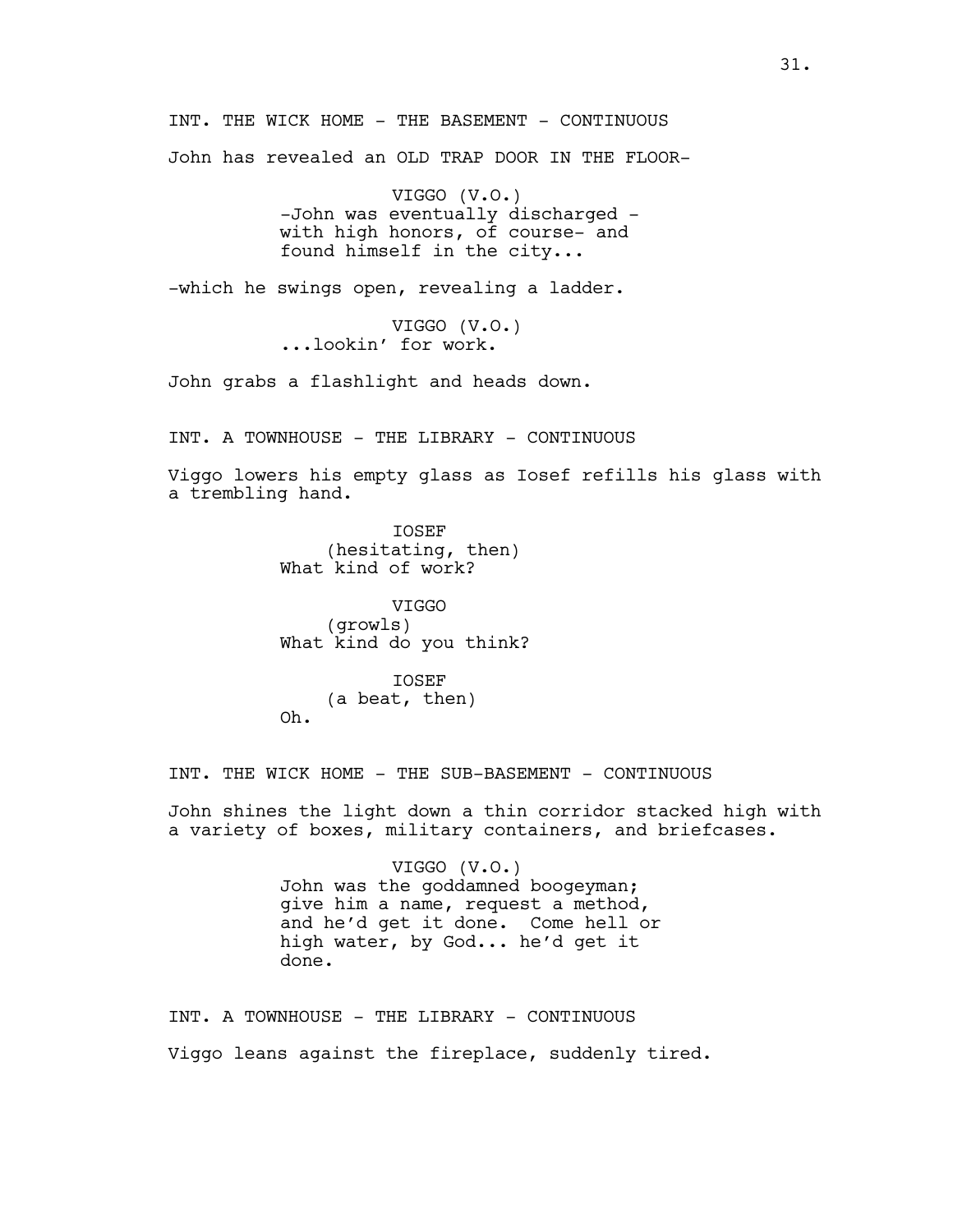VIGGO Then one day, he fell in love and left the game. The years scrolled past, age set in, and he -like myself- had to watch the love of his life die. Suddenly alone, with no family to speak of, John deserved to live -and die- in peace. (growls) Instead... INT. THE WICK HOME - THE SUB-BASEMENT - CONTINUOUS John selects a black case, unclasps it, and swings it open-VIGGO (V.O.) (growls) You went and killed his fucking dog. -to reveal a number of PISTOLS, SILENCERS, and AMMUNITION. INT. A TOWNHOUSE - THE LIBRARY - CONTINUOUS Iosef drops down into a chair, the comprehension of his actions clear. VIGGO Until I say otherwise, you are under house arrest. Am I understood? **TOSEF** (mutters) Yes, sir. Viggo turns to leave, chuckling softly to himself. VIGGO John Wick. Good God... He pauses at the door, glancing back at his son with a crooked smile. VIGGO (CONT'D) (in Russian, subtitled) Sweet dreams. EXT. THE WICK HOME - ESTABLISHING - NIGHT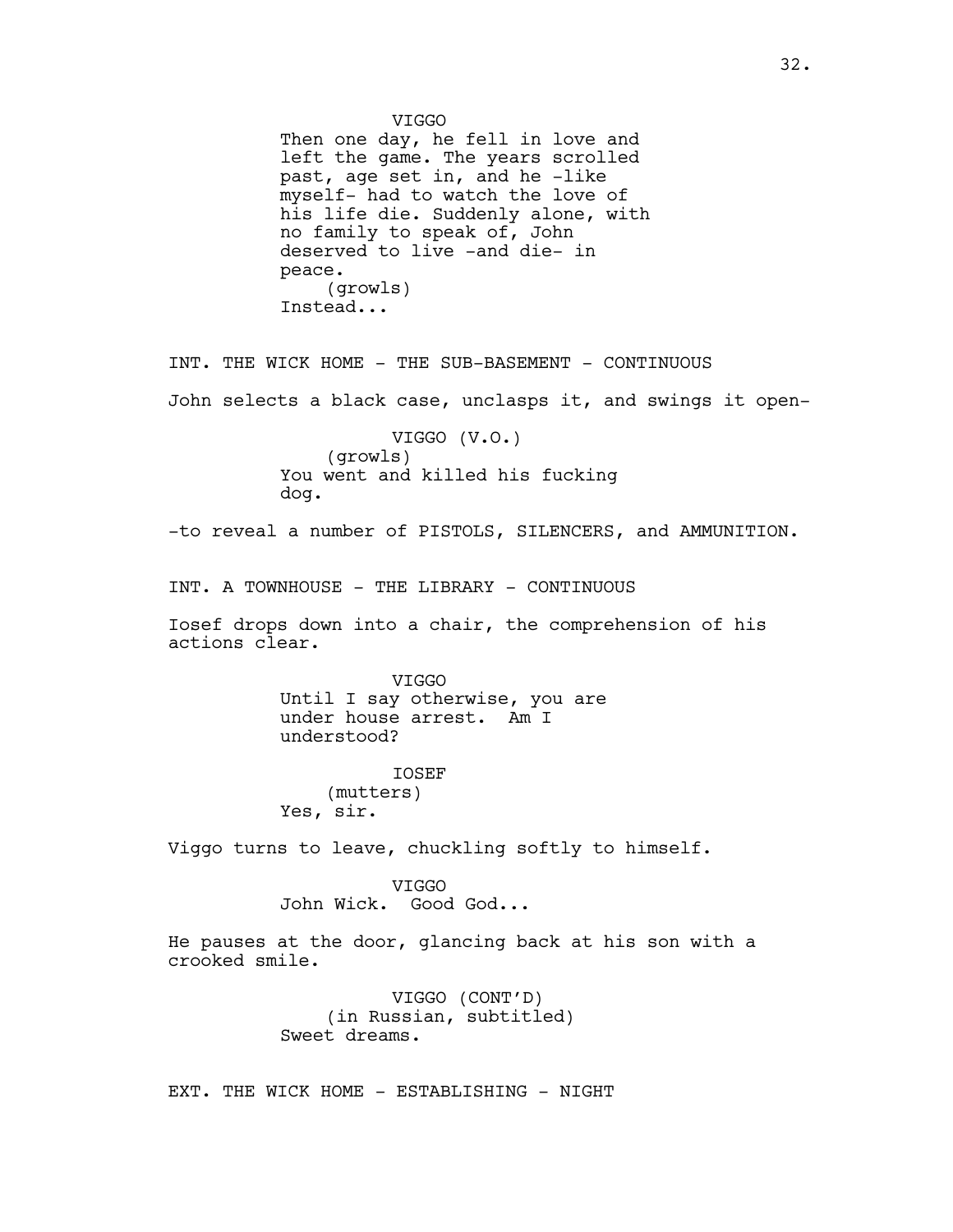INT. THE WICK HOME - THE KITCHEN - CONTINUOUS

John sits at the kitchen table, having cleaned and assembled one pistol, now oiling a second. His hands are steady, his skill impressive.

We slowly move past him, over the counter, to the door whose handle softly turns. We pull back as it opens-

-FOUR MEN in black masks, each armed with a silenced pistol enter, fanning out-

-and yet John is nowhere to be seen...

...and two silenced pistols are missing from the table.

EXT. THE WICK HOME - CONTINUOUS

A COP CAR pulls up in front of the barn.

INT. A COP CAR - CONTINUOUS

Behind the wheel, CARLO -late twenties, a bit dim, but nice enough- kills the engine.

> CARLO Let's see here...

Carlo checks the dashboard computer.

CARLO (CONT'D) ...a black, 1969 Ford Mustang registered to one John Wick. Age... (deflates) ...61.

Chuckling EDWARDO -58, nearing retirement, large, heavy, smarter than he looks- takes a sip of coffee from his paper cup before unbuckling his belt.

> EDWARDO Yeah, I'm thinkin' he's the one.

ROBERTO Should we even bother?

edwardo opens his door...

EDWARDO Protocol's protocol. Stay put. I'll make this quick.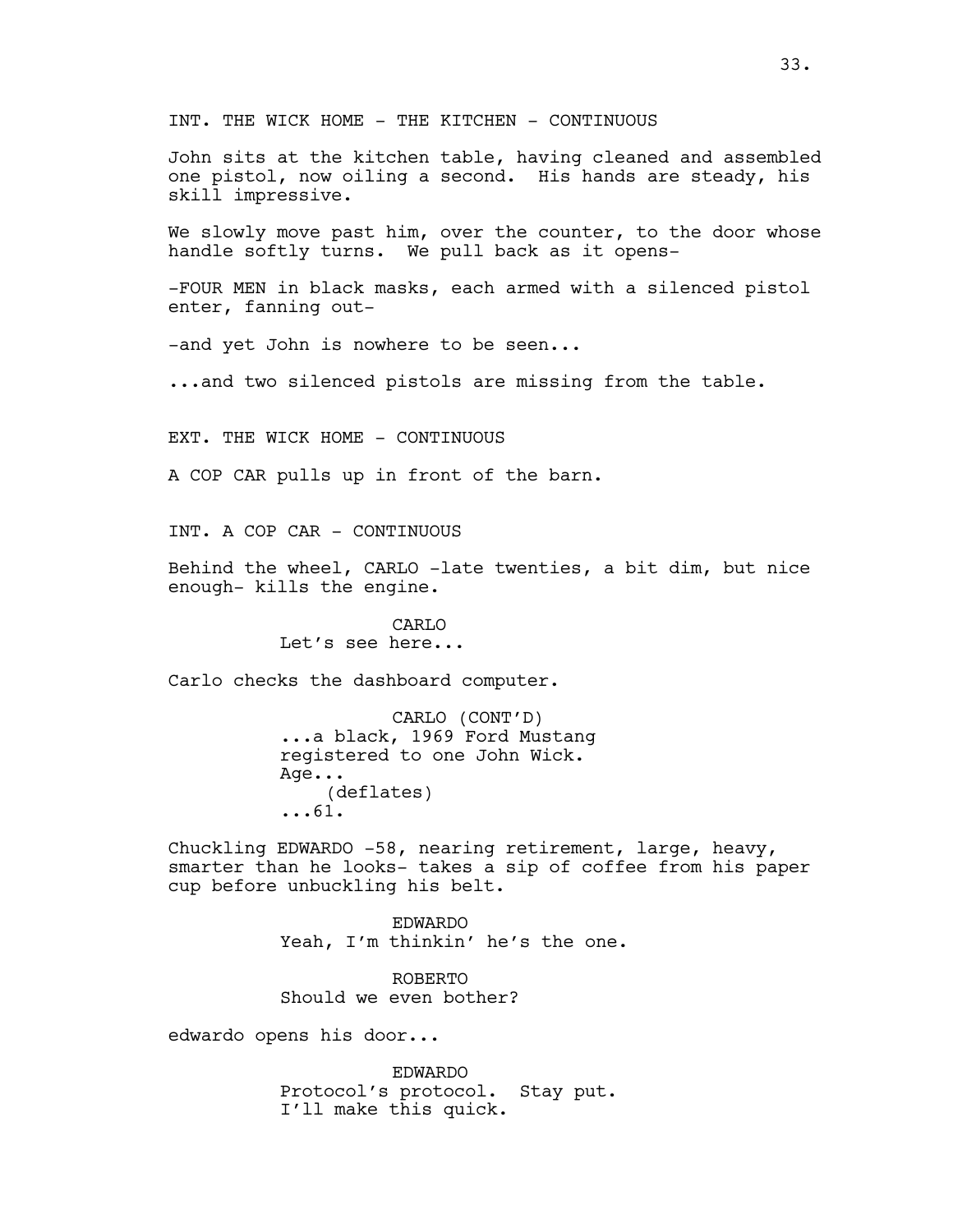INT. THE WICK HOME - THE LIVING ROOM - CONTINUOUS

The four masked men enter the living room, each wound tight, their silenced weapons at the ready. The lead among them enters the hallway-

-and is shot twice; once in the chest, and once in the head. As he goes down, John moves past, killing two others, leaving the remaining gunmen-

INT. THE WICK HOME - THE KITCHEN - CONTINUOUS -cowering in the kitchen, leaning against the wall.

INT. THE WICK HOME - THE LIVING ROOM - CONTINUOUS

John aims-

-the kitchen light casting the gunman's shadow-

-and fires twice into the wall-

INT. THE WICK HOME - THE KITCHEN - CONTINUOUS

-hitting the gunman in the back and the head, dropping him to the floor.

INT. THE WICK HOME - THE LIVING ROOM - CONTINUOUS

A KNOCK AT THE DOOR.

John lowers the pistol, walks to the door, and peers through the keyhole to see Edwardo standing on his porch. A beat... and John slips the pistol in the back of his pants, unlocks, and opens the door.

An awkward pause, then-

EDWARDO Evenin', John. JOHN Evenin', Ed.

EDWARDO You workin' again?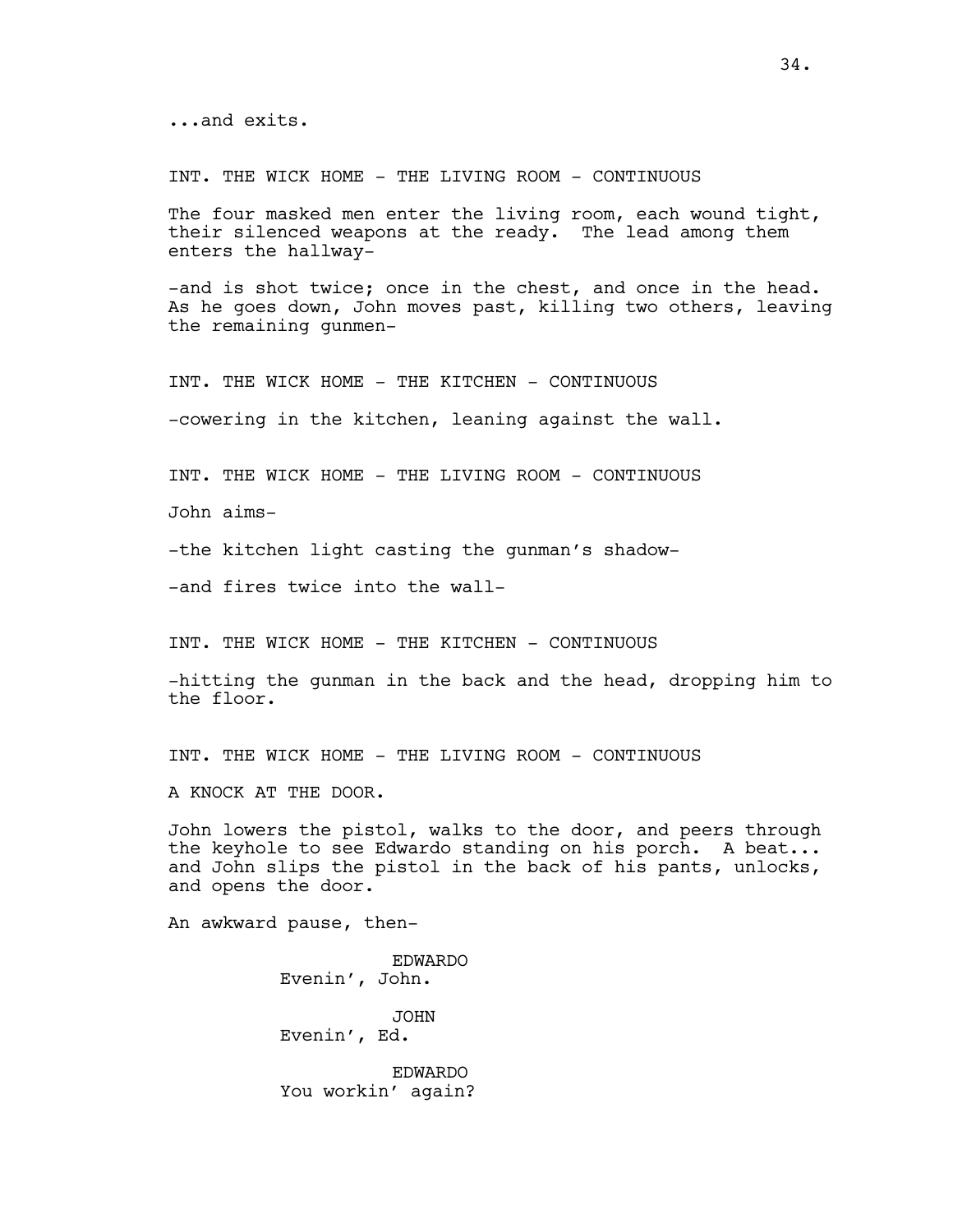John follows his gaze...

...to see that a dead gunman is in Edwardo's direct line of sight.

> JOHN No...just sorting out a few things with the Russian mob.

EDWARDO Ah. Well, then... sort that out however you see fit. I'll cover your ass on my side of the fence as best I can.

JOHN Thanks, Ed... but you still owe me.

EDWARDO That, I do. (a beat, then) Good night, John.

JOHN Good night, Ed.

Edwardo turns, takes a few steps, hesitates, and turns back.

EDWARDO Earlier today, there was an incident involving a '69 Mustang-

JOHN Yeah, that was me.

EDWARDO Oh. Well, then... I'd recommend you find yourself a new ride for the time being. The heat on that make ain't gonna' die down for quite some time.

Edwardo leaves. John closes and locks the door behind him.

INT. A COP CAR - NIGHT

Edwardo slips into his seat, closing the door behind him.

ROBERTO

Well?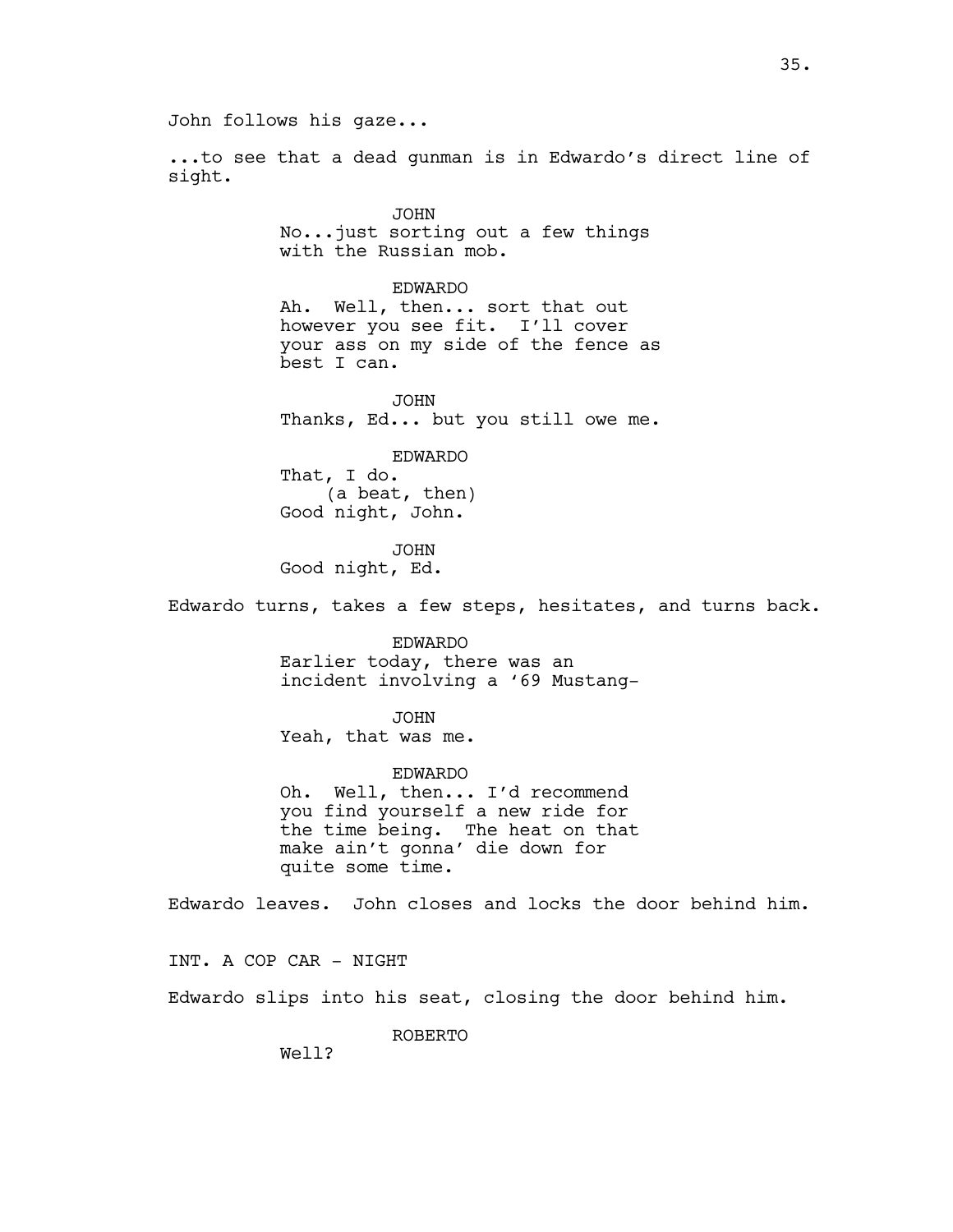EDWARDO (sighs) He ain't our fuckin' guy. (motions) Who's next on the list?

INT. THE BARN - NIGHT

John pulls a large roll of plastic sheeting down from the rafters, balancing it on his shoulder with a grunt.

He grabs a roll of duct tape as he exits.

INT. THE WICK HOME - THE LIVING ROOM - NIGHT

John drops the plastic sheeting down upon the floor, and rolls it out.

Standing over one of the gunmen, he reaches down, retrieves the man's pistol, and slips it into the holster at the man's side. John then kneels beside him and pushes the body onto the plastic, rolling him up tight.

Using his ceramic straight razor, the plastic is cut off from the roll. Wrapping the feet, arms, and head tight with duct tape, John repeats this process with each body...

INT. THE WICK HOME - THE KITCHEN - LATER

...until they are neatly lined up near the back door.

John takes the phone off the wall, thinks for a long moment, and dials a number.

A long beat, then...

JOHN This is Wick. John Wick, that's right. Yeah, it has been awhile. (a beat, then) I'd like to make a reservation for four.

John glances at the bodies.

JOHN (CONT'D) Ten o'clock? Perfect. Thanks.

John hangs up.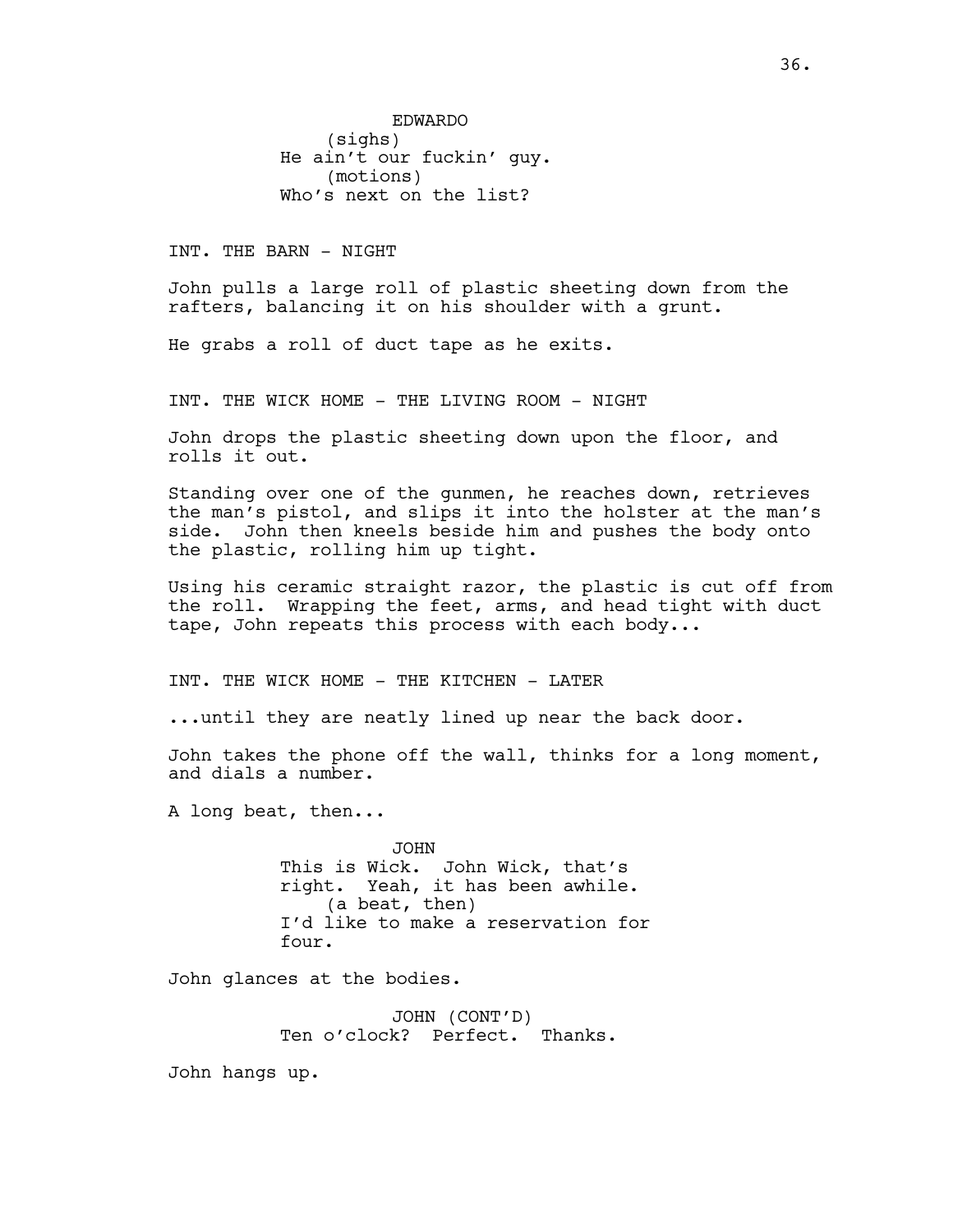INT. THE WICK HOME - THE SUB-BASEMENT - NIGHT

John casually opens one of a half-dozen, identical, silver cases stacked among the others.

Inside are hundreds of AMERICAN LIBERTY GOLD BULLION COINS. John counts out SIX of them, and closes the case.

INT. THE WICK HOME - THE LIVING ROOM - NIGHT

John mops up the blood...

...and spackles the bullet holes in his wall.

We hear a KNOCK at the back door.

John wipes his hands against his pants, and-

INT. THE WICK HOME - THE KITCHEN - CONTINUOUS

-opens the door.

Removing his hat, CHARLIE -70s, small, creepy, thin, frail, eyes gentle, a tattooed smirk upon his lips- extends his hand with a smile.

> CHARLIE Good to see you, John.

John shakes his hand.

JOHN You, too, Charlie.

Charlie enters, followed by two GOONS -forties, tall, muscular, emotionless- who offer John little more than a nod before they begin carrying the bodies out of the house.

> CHARLIE I was sorry to hear about Norma.

> > JOHN

Thanks.

CHARLIE She was always kind to me. (a beat, then amused) So, what have you been doing to pass the time?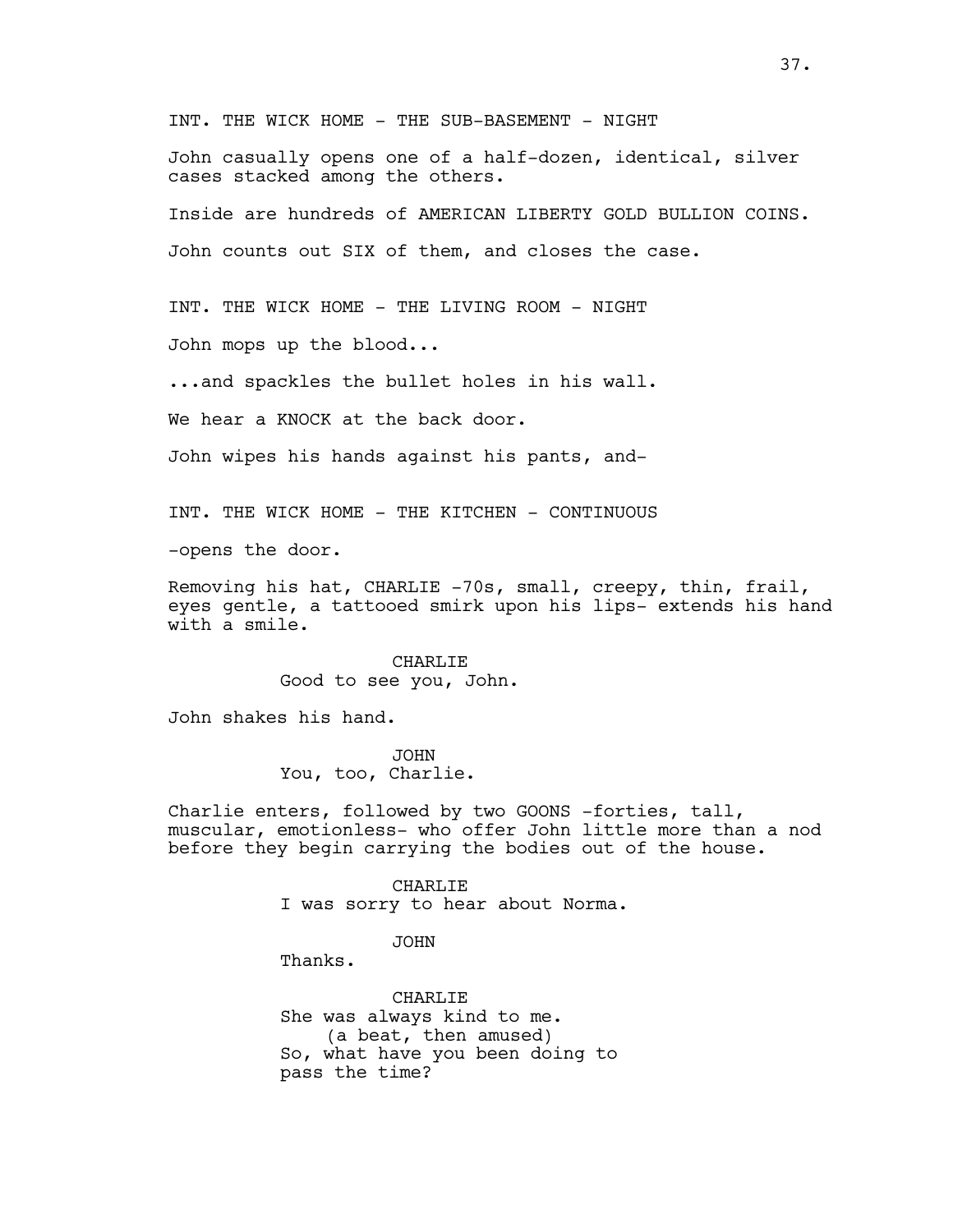JOHN I got me a hobby or two. CHARLIE I can see that. (hesitating) Tell me, John... are we back in the game, now? JOHN Sorry, Charlie, but no. I'm on my own nowadays. CHARLIE (sighs) That is a pity. I find the new breed of your ilk unstable, illwrought, and tiresome. The overused adage holds true: they don't make 'em like they used to, John. JOHN (smiles) No, they don't. GOON  $#1$ 

We're a go, boss.

CHARLIE

Excellent.

John hands Charlie the six gold coins which he graciously accepts with a slight tilt of the head.

JOHN

Thanks.

CHARLIE My pleasure, John... and might I be expecting more such visitations?

JOHN I make no promises on that.

CHARLIE (chuckles) Well said.

Charlie extends his hand. John shakes it.

CHARLIE (CONT'D) Be seein' you, John.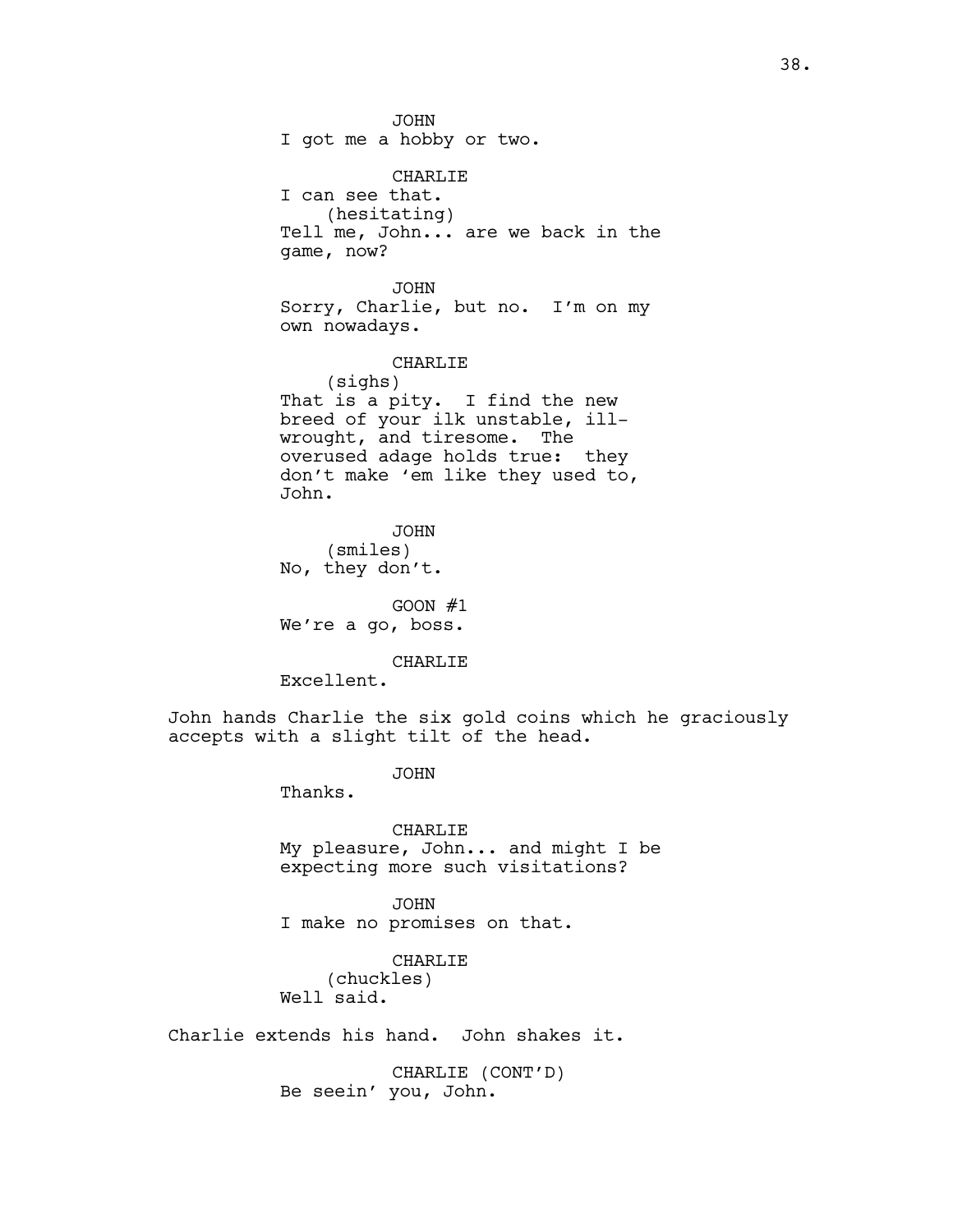See ya', Charlie.

John closes the door.

FADE TO:

EXT. A TOWNHOUSE - ESTABLISHING - EARLY DAY

INT. A TOWNHOUSE - THE KITCHEN - CONTINUOUS

Cutting vegetables with a large knife, Viggo slides them onto the face of an open omelette simmering in the pan. As he folds the egg over onto itself, his phone rings. He answers it.

> VIGGO (in Russian, subtitled) Yes?

Viggo rubs his brow with a frown, his head down.

VIGGO (CONT'D) (in Russian, subtitled) Of course he did. (a beat, then) Put the word out. Two million to the man who kills John Wick. Three million to the man who delivers him intact.

Viggo hangs up, thinks for a moment, slips the omelette onto a plate, hesitates, and then dials a number.

EXT. A CITYSCAPE - ESTABLISHING - CONTINUOUS

SUPER: MAJORCA, SPAIN

A beautiful, rustic, Mediterranean setting.

EXT. A MANSION - ESTABLISHING - CONTINUOUS

Situated on a hundred acres populated by thousands of almond trees, the building -complimented by the grounds- is breathtaking.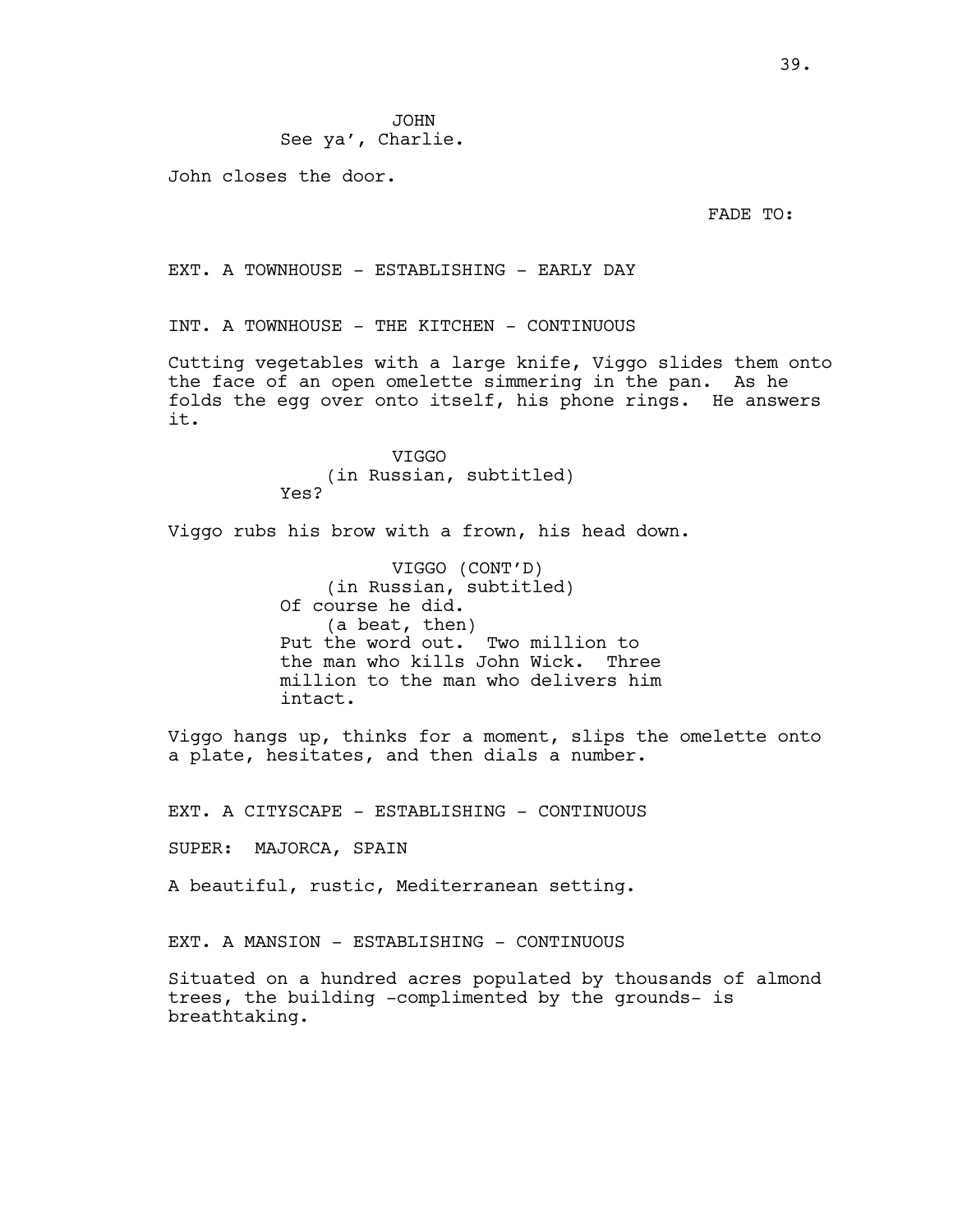Accompanied by CESCA -a middle-aged, Majorcan Shepherd Dog, similar in look to a Black Labrador- as he walks -cane in hand- through his property, MARCUS -seventy, thin, balding, round spectacles, clean shaven, always well-dressed, expensive watch, and although he may look frail, he is anything but- whistles softly to himself.

His cellphone vibrates. He answers it.

MARCUS Yes? (a beat, then) Why, hello, Viggo. What's it been? Seven years? Seven years... (a beat, then) Life?

Marcus looks around with a smile, reaching down to scratch Cesca behind the ears.

> MARCUS (CONT'D) Life is good.

INT. A TOWNHOUSE - THE KITCHEN - CONTINUOUS

Viggo nods, eating a mouthful of the omelette.

VIGGO Good, good. (hesitating, then) I've a favor to ask. One that pays quite well.

INT. A MANSION - CONTINUOUS

Marcus chuckles with a shake of his head.

MARCUS As I keep telling those -like youwho keep calling, Viggo... I'm retired.

Marcus listens to Viggo talk...

...pausing in mid-step...

...his brow furrowed, eyes still.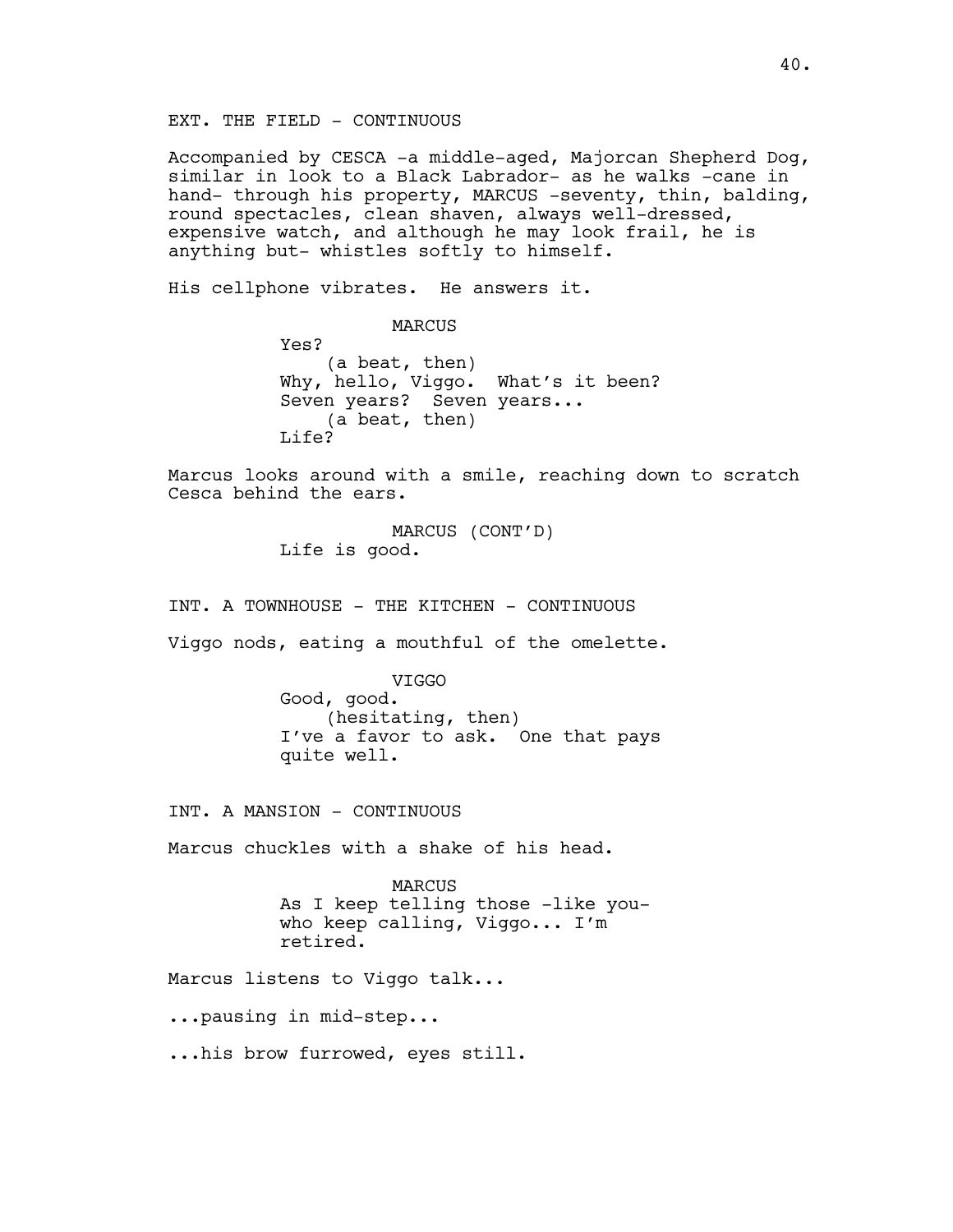MARCUS (CONT'D) Come again? (a beat, then) John Wick? (a long beat, then) Consider it done.

Marcus ends the call, slips the phone back into his pocket, takes a deep breath, exhales, turns, and starts walking back to his house.

> MARCUS (CONT'D) (in Catalan, subtitled) Sorry, Cesca... but I've an old friend to attend to.

> > FADE TO:

EXT. THE TRAIN STATION - ESTABLISHING - DAY

EXT. THE TRAIN STATION - CONTINUOUS

Pushing a cart of luggage before him, John enters, studying the security checkpoint.

He spots EVAN -60s, African-American, weathered, large man with a kind face- who works for the TSA, manning a security checkpoint.

As John approaches the two share a knowing glance.

EVAN (motions) Pockets.

John places his keys, phone, wallet, and TWO GOLD COINS into the tray...

...as Evan casually flips off the x-ray machine, allowing both John and his luggage through without incident.

John retrieves his keys, phone, and wallet from the tray-

EVAN (CONT'D) Good day, sir.

-and walks on as Evan turns the x-ray machine back on, slipping the gold coins into his pocket.

FADE TO: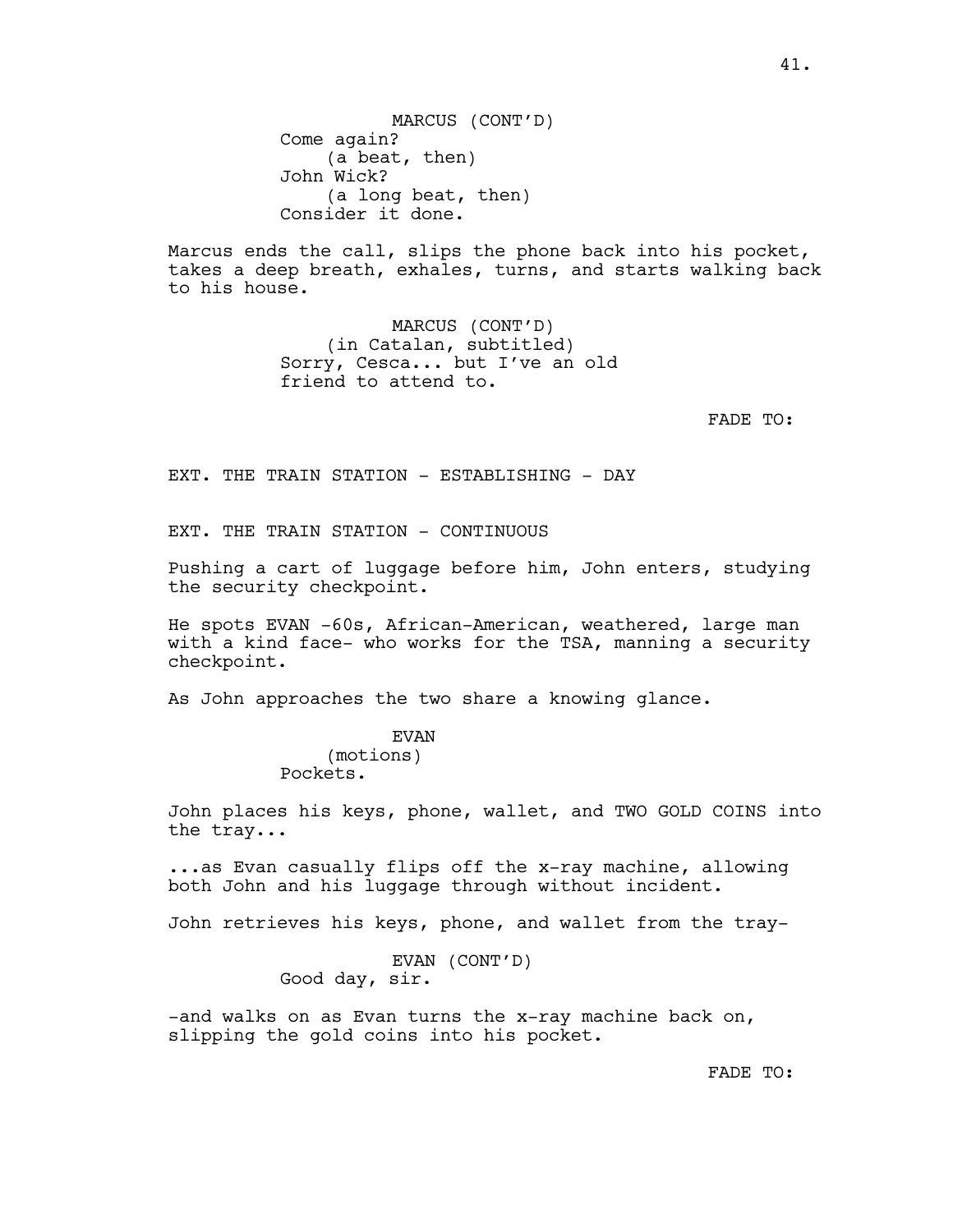EXT. THE RAIL TRACKS - ESTABLISHING - DAY

A silver-nosed train roars past, its wheels melting snow from the tracks beneath it.

INT. THE TRAIN - CONTINUOUS

John sits alone, the train half-empty, staring out at the countryside passing him by.

FADE TO:

EXT. A CITYSCAPE - ESTABLISHING - DAY The city is a roiling mass of activity.

FADE TO:

EXT. THE CONTINENTAL - A HOTEL - ESTABLISHING - DAY

Small, trendy, and posh: an upscale, boutique hotel.

INT. THE CONTINENTAL - THE LOBBY - CONTINUOUS

Carrying a bulky briefcase in each hand -with the duffel bag slung across his shoulders- John approaches the front desk where the MANAGER smiles up at him.

> MANAGER Hello, sir. How may I help you today?

JOHN I called ahead. Reservation for John Wick.

The Manager checks his computer.

MANAGER Ah, yes. I have you for two nights.

JOHN Depending on business, it may be more.

MANAGER That's not a problem, sir. We're only at sixty percent capacity. (MORE)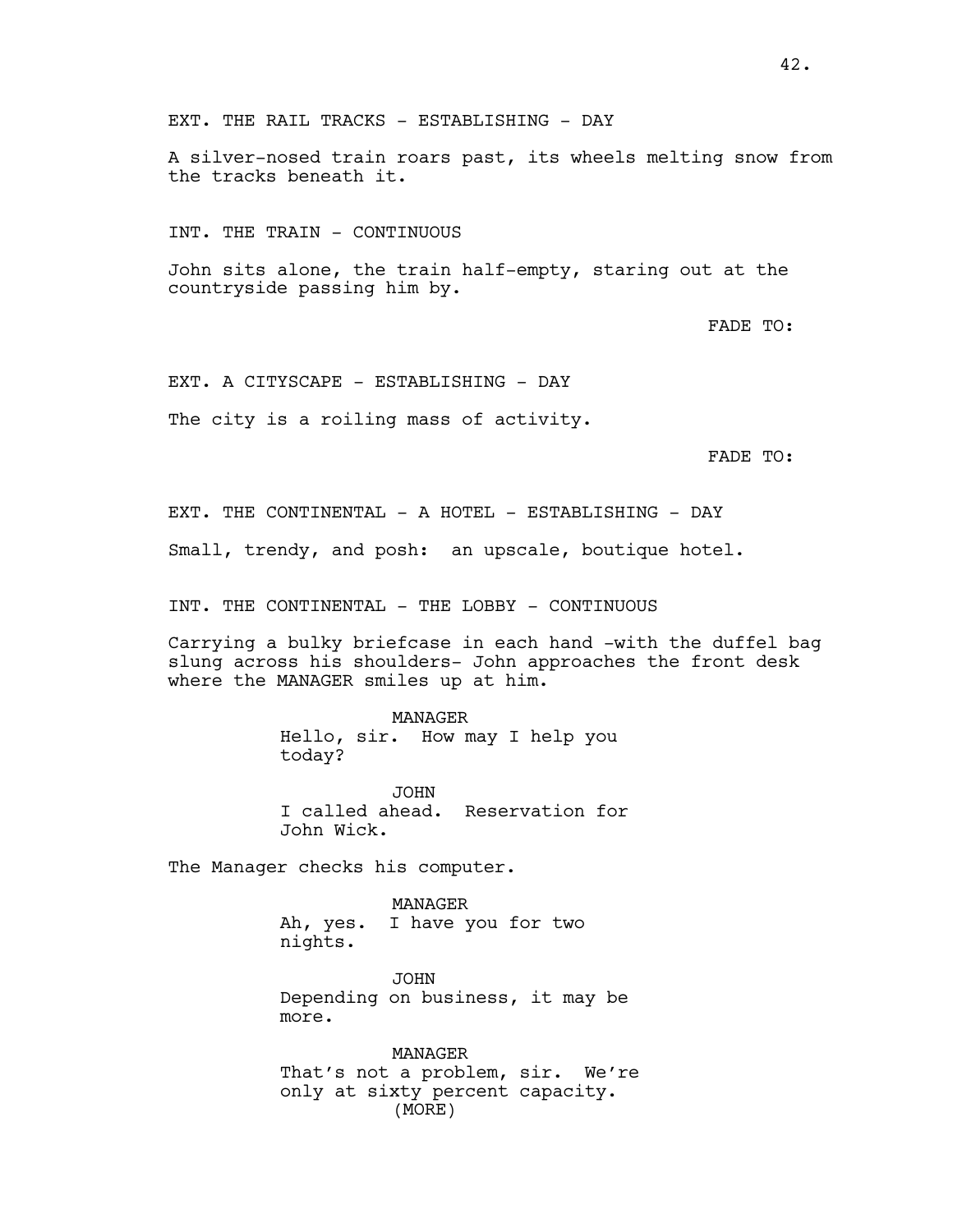Just let me know should you choose to extend your stay. MANAGER (CONT'D)

JOHN (looking around) Y'know, I haven't been here in years. When did the old girl get a facelift?

MANAGER About twelve years ago.

JOHN Same owner?

> MANAGER (nods)

Same owner.

John slides across a GOLD COIN...

JOHN Is she still singin'?

...which the Manager -without so much as a blink- slides into his pocket.

> MANAGER She is. Daily, in fact. Round about midnight.

JOHN That's good to hear.

The Manager hands him a key.

MANAGER Floor seven, room nine. (motions) Would you like help with your bags?

JOHN

No, thanks.

MANAGER Will there be anything else then, sir?

JOHN (glances at his watch) Can you send me up a hamburger rare, mustard, onions, pickle- and fries?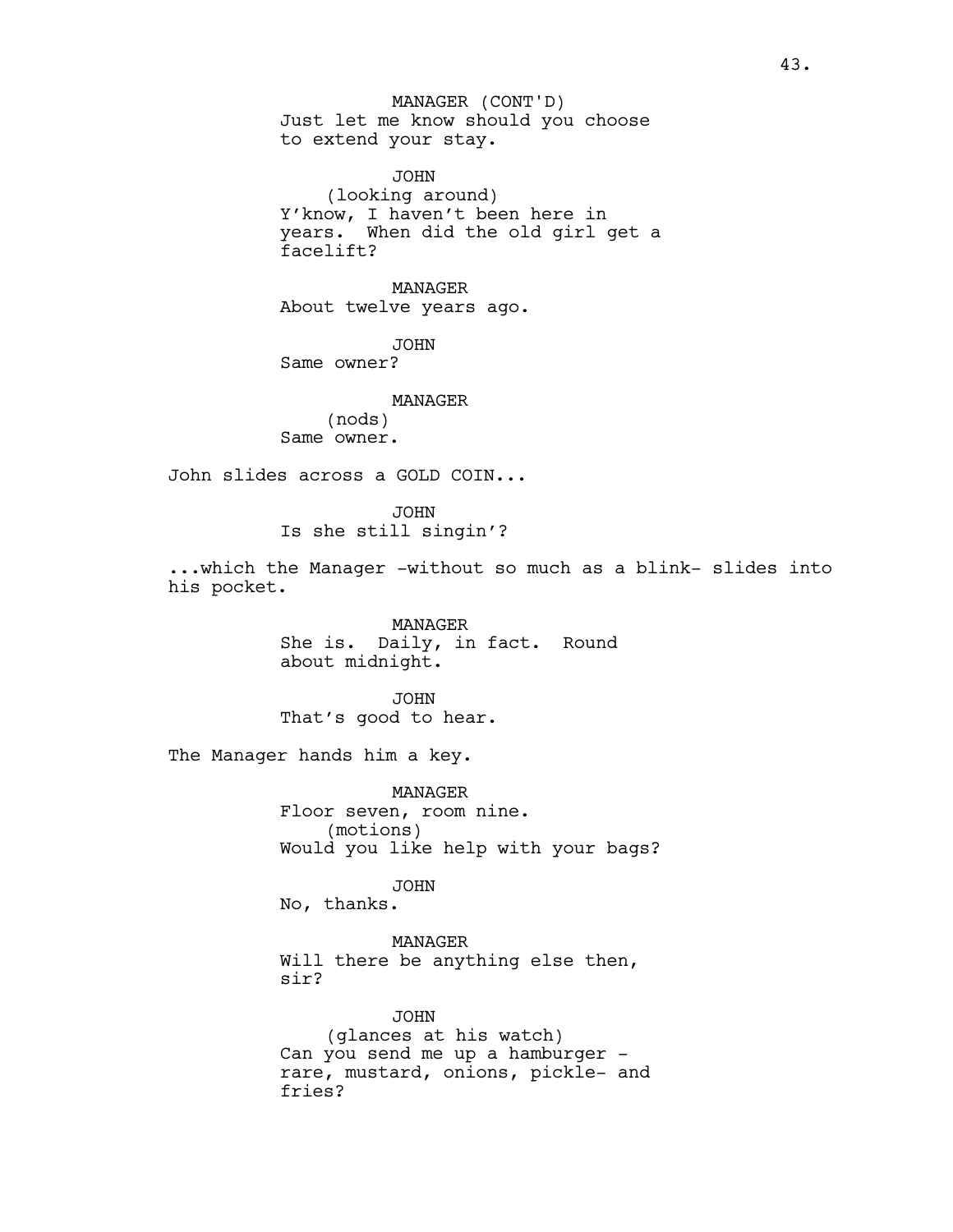MANAGER (writing it down) Yes, sir. And to drink?

JOHN A nice Pinot. Mid-range. I'll leave that to your discretion.

MANAGER Yes, sir. I have one in mind. It'll be up in a half-hour.

JOHN

Thank you.

FADE TO:

INT. THE CONTINENTAL - ESTABLISHING - DUSK

The sun has begun to set; the street lamps having begun to ignite.

INT. JOHN'S HOTEL ROOM - CONTINUOUS

A half-eaten meal is scattered upon the table, the bottle of wine half-empty.

Resting upon the bed, the briefcases lie open, revealing a veritable armory of dismantled weapons, numerous clips, and boxes of ammunition.

Sitting at the desk, John pauses from cleaning a pistol to empty the wine into his glass. Once done, he pulls back the slide, studies the pistol with a keen eye, releases it, carefully loads a clip with bullets, and slides it into the pistol: locked and loaded.

From a small wooden case, John selects a SILENCER which he screws onto the pistol. He sets it down next to a pumpaction sawed-off SHOTGUN, a SNIPER RIFLE, an old school UZI SUBMACHINE GUN -silenced- with a polished mahogany stock, a K-BAR DAGGER, and another pistol.

A beat... and John stands, slips the silenced pistol into the back of his pants, dons his jacket, turns off the light, and leaves.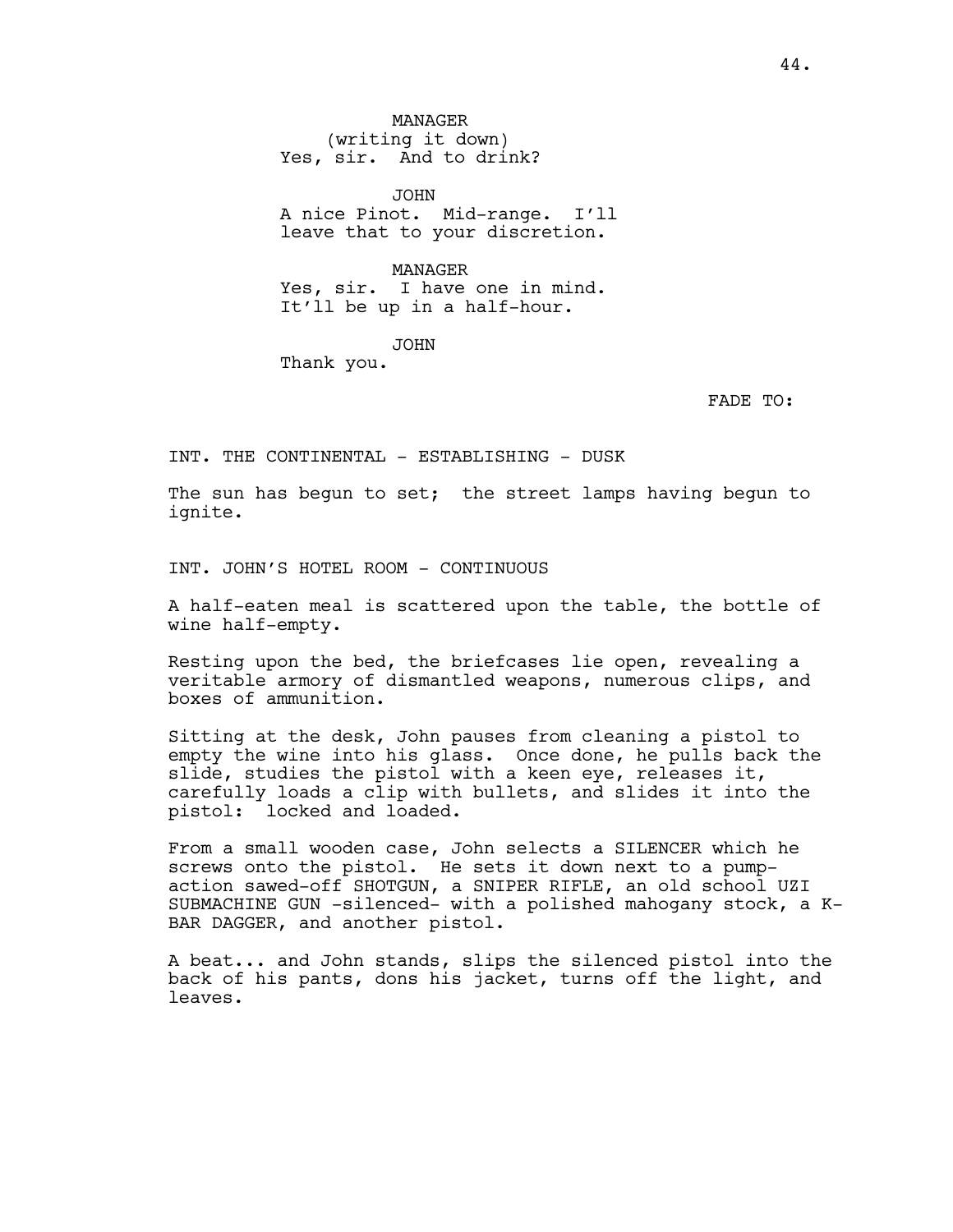An upscale night club, the line curled around the side of the building, generously serviced by heat lamps to accommodate the almost non-existent dresses of the many young women.

#### EXT. THE RED CIRCLE - CONTINUOUS

John approaches the BOUNCER -30s, Russian, massive, tattooed neck, intimidating, his suit one size too small on purposewho controls entry, the guest list glowing upon his tablet computer.

#### BOUNCER

Name?

John hands him three, hundred dollar bills.

## JOHN

Guest.

The Bouncer takes the bills, pockets them, and unclips the red velvet rope, allowing him entry.

#### BOUNCER

Welcome.

#### JOHN

Thanks.

As John enters, those in the front of the line complain but are ignored as the rope is re-attached.

INT. THE RED CIRCLE - THE LOBBY - CONTINUOUS

Strangely enough, the lobby is laid back and pleasant.

A single bar is available to the dozen or so patrons who lounge about smoking, laughing, and talking as servers wander the floor, offering a variety of appetizers.

Beyond the lobby, however, is a security station -replete with a METAL DETECTOR- in front of the elevators: the "action" it would seem, is on the top floor.

John approaches the security station and pauses, dropping to a knee to tie his shoe...

...and remove his silenced pistol, shoving it deep into the soil of a potted plant.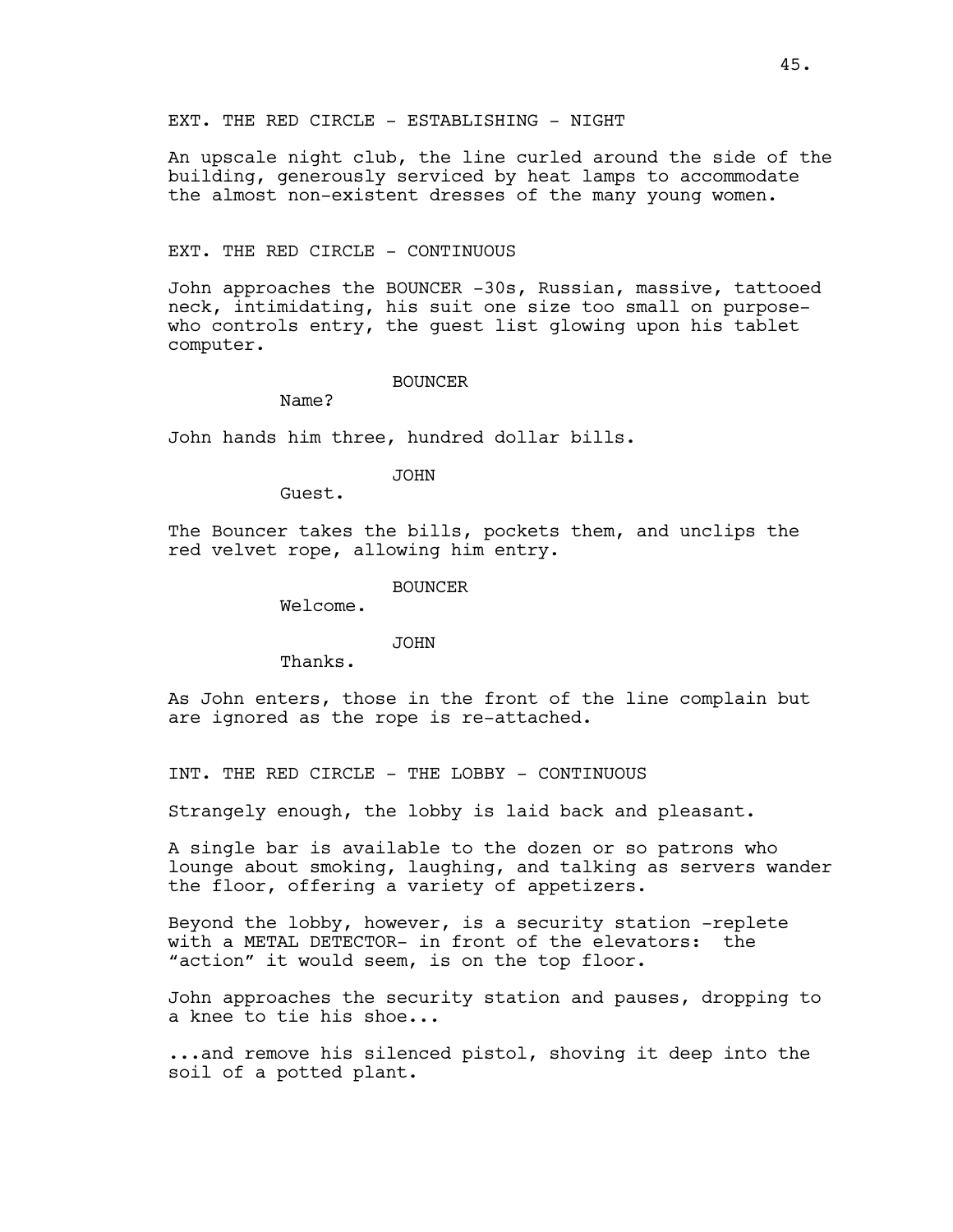John stands, empties his pockets into a small plastic bin, hands it to a guard, and walks through: he is clean.

JOHN

Thanks.

John takes his things, enters the elevator, and presses the red "P" for penthouse.

INT. THE RED CIRCLE - THE PENTHOUSE LOBBY - LATER

The doors to the elevator open, the music deafening. John exits, turns left, and enters-

INT. THE RED CIRCLE - THE PENTHOUSE DANCE FLOOR - CONTINUOUS

-a two-story structure with the VIPs assembled up top; each having paid for their private tables. John enters, carefully studying the room. He approaches the bar and waves down a bartender.

## BARTENDER What can I get you?

John motions upwards as he slides across five, hundred dollar bills.

### JOHN

A table.

The Bartender studies him... and then takes his money.

## BARTENDER

This way.

John follows the Bartender...

...who slips a hundred dollar bill to each of the goons on either side of the staircase, heads upstairs...

INT. THE RED CIRCLE - THE PENTHOUSE - 2ND LEVEL - CONTINUOUS ...and slips two bills to the Waitress-

> BARTENDER (to John) Enjoy.

-before returning to the bar.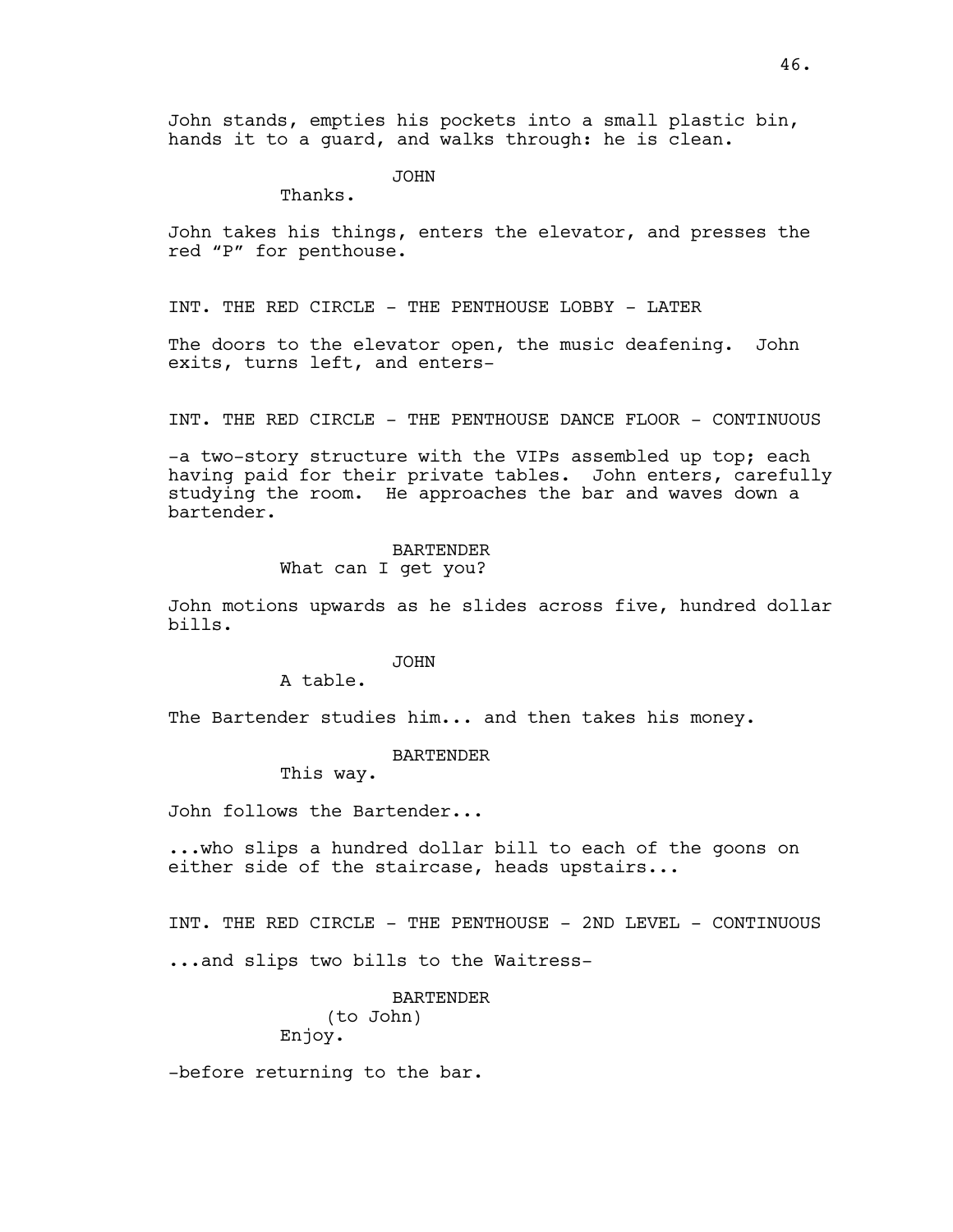WAITRESS This way, sir. John follows the Waitress... ...to a table with a perfect view of both levels. WAITRESS (CONT'D) Will this do? JOHN Yes, thank you. WAITRESS What would you like to drink? JOHN Single Malt. Irish, if you've got it. John slides her two more hundred dollar bills. JOHN (CONT'D) And start me up a tab. WAITRESS Yes, sir. I've got a ten-year Michael Collins. JOHN Perfect. Do you have a meat and cheese plate? WAITRESS I do. Anything else? JOHN No. Thank you. As the Waitress turns to fill his order, John studies the floor... ...and the upper balcony... searching. EXT. THE RED CIRCLE - ESTABLISHING - NIGHT A soft snow begins to fall. INT. THE RED CIRCLE - THE PENTHOUSE - 2ND LEVEL - CONTINUOUS John nibbles on some cheese and bread as he pours himself a

generous helping of whiskey.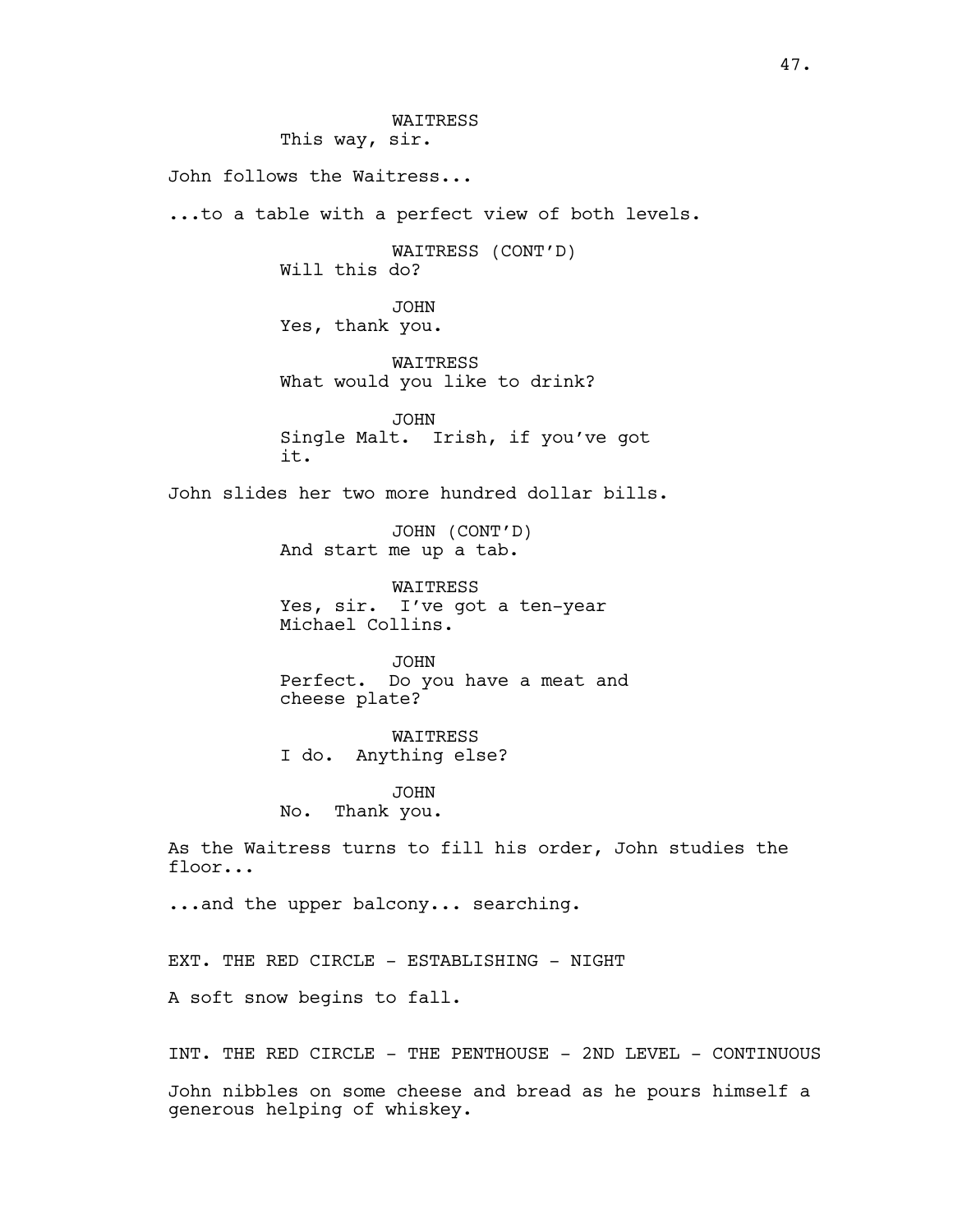Down below, Viktor -finishing off his drink- LIMPS past.

John's eyes narrow.

He finishes his drink, stands, and follows after Viktor, almost breathing down his neck.

Book-ended by a pair of Estruscan bodyguards who follow every move he makes, Viktor slaps a waitress on the ass as he walks past.

> VIKTOR (in Russian, subtitled) Another bottle of the Goose, love!

> > SMASHCUT TO:

INT. THE WICK HOME - THE LIVING ROOM - FLASHBACK

As John stares at Moose's silhouette...

...VIKTOR limps past.

VIKTOR (O.C.) (in Russian, subtitled) Yeah. He kept 'em in a bowl like my old man.

SMASHCUT TO:

INT. THE RED CIRCLE - THE BATHROOM - CONTINUOUS

Drunk, Viktor and his bodyguards enter the bathroom, pausing to light a cigarette, before limping into-

INT. THE RED CIRCLE - THE BATHROOM - A STALL - CONTINUOUS

-where he leans against the wall in front of the toilet, eyes at half-mast.

INT. THE RED CIRCLE - THE BATHROOM - CONTINUOUS

John enters as a patron leaves, the bathroom now empty save himself, Viktor, and the bodyguards.

As the door closes, John produces his CERAMIC STRAIGHT RAZOR, drives it between the door and the jamb, and snaps it in two.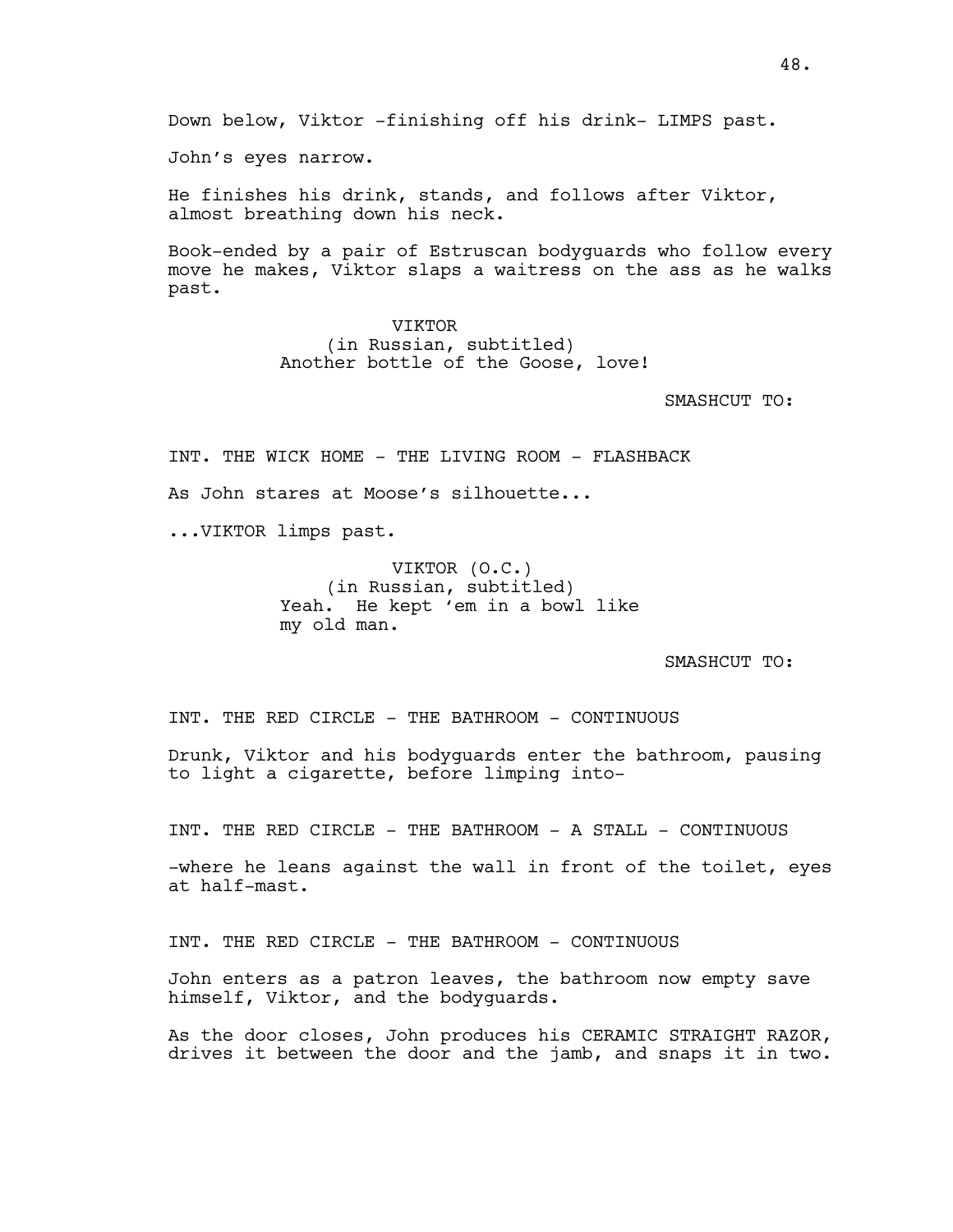A patron approaches the door and attempts to enter, but it won't budge. He shrugs and heads off in search of another bathroom.

INT. THE RED CIRCLE - THE BATHROOM - CONTINUOUS

One of the bodyguards turns as John approaches, his eyes instantly wide -uncomprehending- as the broken tip of the blade easily slices open his neck, splashing John with his own hot blood.

INT. THE RED CIRCLE - THE BATHROOM - A STALL - CONTINUOUS

Viktor glances towards the closed door with a smirk.

## VIKTOR

Hello?

INT. THE RED CIRCLE - THE BATHROOM - CONTINUOUS

As the bodyguard drops to his knees -bleeding out- the second guard produces a pistol and -as John moves into him- manages to fire off a round which punches through John's shoulder.

INT. THE RED CIRCLE - THE BATHROOM - A STALL - CONTINUOUS

Viktor tenses -eyes wide- shakes off before zipping up his pants, reaches into his jacket, and fumbles for his gun.

INT. THE RED CIRCLE - THE BATHROOM - CONTINUOUS

With a cry derived far more from anger than pain, John head butts the other bodyguard -shattering his nose, his face instantly crimson with blood- before slashing the remnant of the blade wide, severing the bodyguard's artery.

The door to the bathroom stall opens and as Viktor emerges with pistol held out-

-John slaps it aside, breaks his arm and kicks in his leg-

INT. THE RED CIRCLE - THE BATHROOM - A STALL - CONTINUOUS -sending him to his knees, screaming.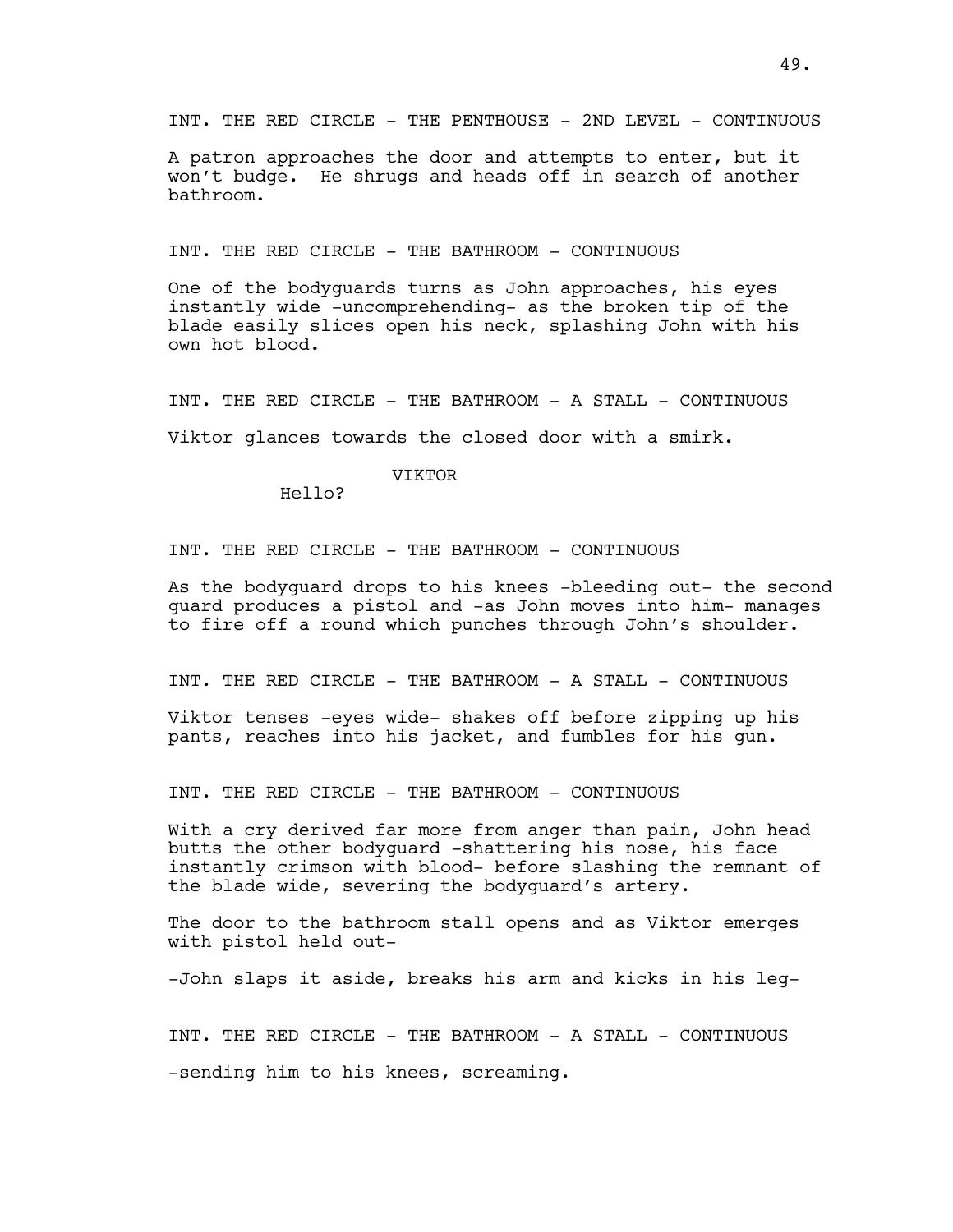John grabs the broken arm, twists it behind Viktor's back, drags him towards the towel, grabs him by the hair, and shoves his face into the toilet. He holds him there for a good amount of time...

...before ripping him back out.

Gasping for breath, Viktor's eyes are wide, sobriety having swiftly returned.

> VIKTOR (choking) What the fuck d-

John answers by slamming his head against the rim of the toilet -breaking Viktor's nose- before shoving his face back beneath the water. A long beat...

...and John pulls Viktor back up for air.

JOHN

(in Russian, subtitled) My name is John Wick. You took my car. You killed my dog. Where... is Iosef?

VIKTOR

Fuck you, old m-

Behind his back, John snaps Viktor's wrist, and -as he drives his face back beneath the water- John snaps one finger after the next.

Underwater, Viktor screams, struggling.

John pulls him free.

VIKTOR (CONT'D) (wailing) VIGGO! HIS FATHER! HE'S WITH VIGGO!

JOHN And where is Viggo?

VIKTOR He moves about... from one place to the next... he's put Iosef under his thumb... wherever Viggo goes, so does Iosef.

John twists Viktor's arm, breaking it with a dry SNAP. Viktor screams...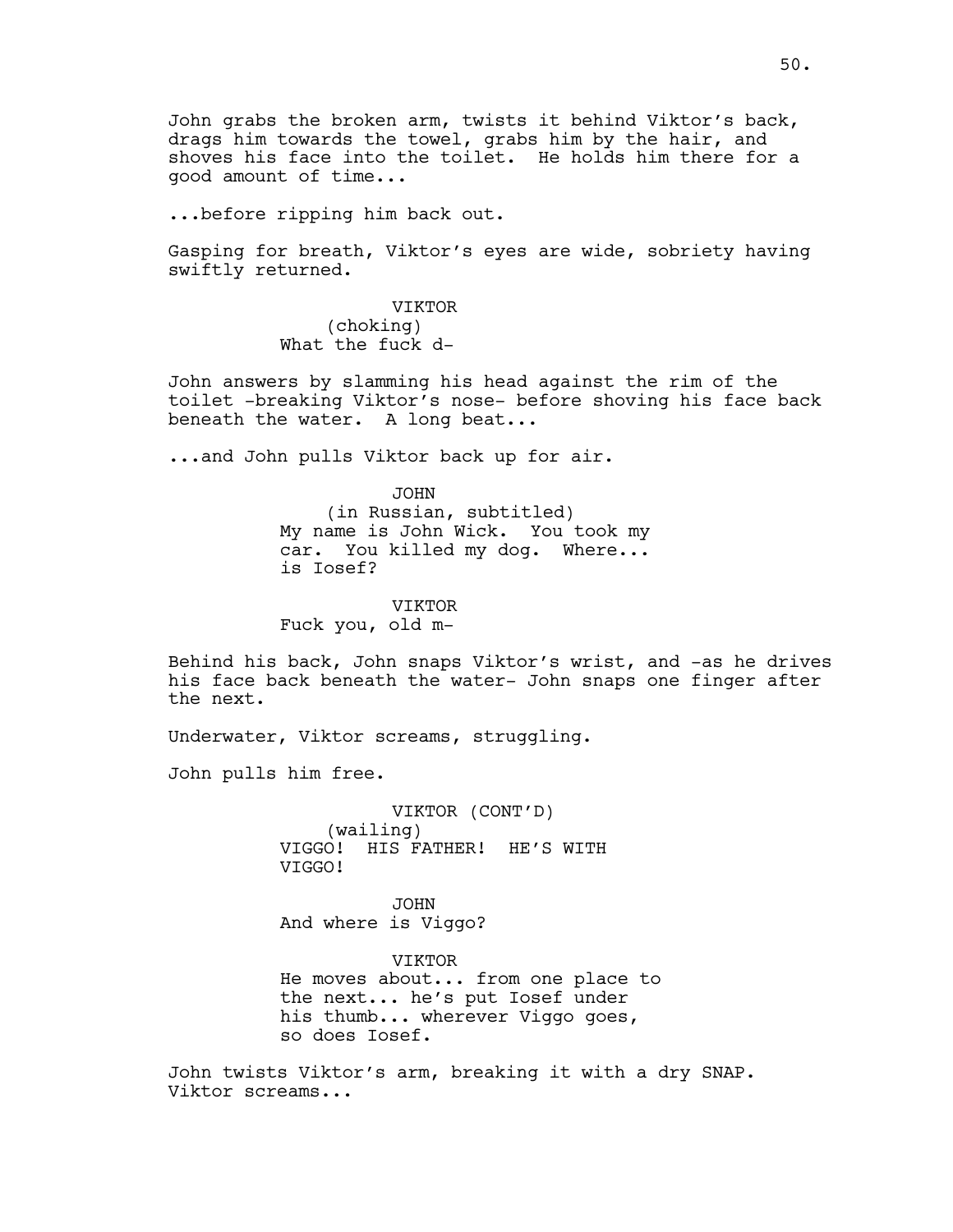...but John keeps holding his arm painfully in place.

JOHN (in Russian, subtitled) Where... is... Viggo?

VIKTOR (in Russian, subtitled) Please... I don't know... please...

A beat...

...and John drives Viktor's head down upon the toilet rim at an odd angle, his neck snapping.

Silence.

John removes Viktor's wallet and cellphone before exiting the stall.

INT. THE RED CIRCLE - THE BATHROOM - CONTINUOUS

He slides Viktor's wallet into one pocket and his cell phone into another. At the sink, he turns on the cold water tap...

...splashes it up into his face, turns...

...and pauses, realizing that he is covered in blood.

John pulls off his shirt, wipes the blood from his face, tosses the shirt aside, reaches down, removes Viktor's shirt, and slips it on, carefully buttoning it up.

He wets his hair, slicks it back, turns, removes the piece of ceramic blade wedged in the door frame, tosses it into the trash, and leaves.

INT. THE RED CIRCLE - THE PENTHOUSE - 2ND LEVEL - CONTINUOUS

John passes by the Waitress, pausing to hand her a couple of hundred dollar bills.

> JOHN Please close out my tab.

WAITRESS Yes, sir. (nods) Thank you, sir.

The blood from his shoulder wound begins to seep into the shirt, but only he notices it.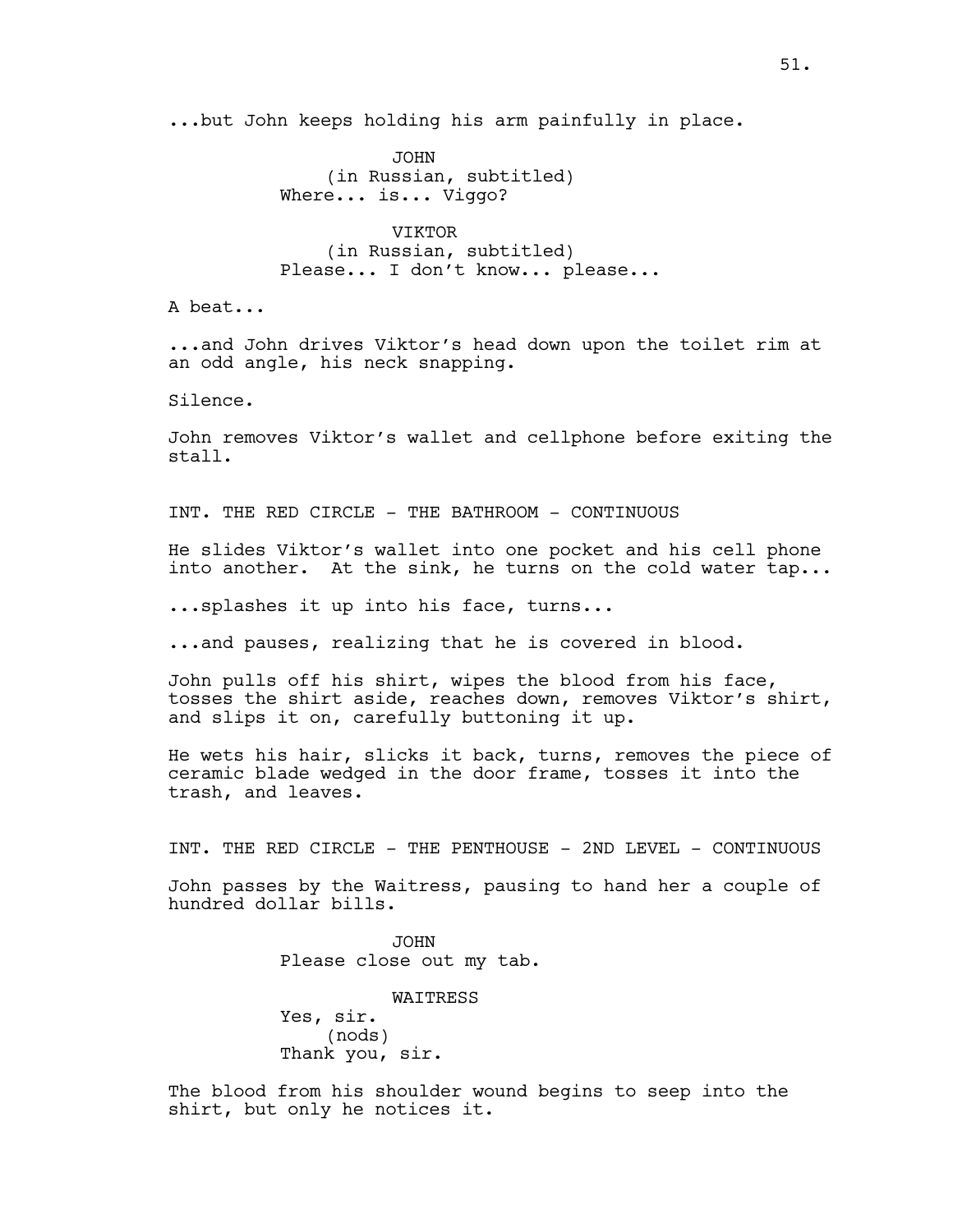# **WATTRESS** Good evening, sir.

John heads down the staircase-

INT. THE RED CIRCLE - THE DANCE FLOOR - CONTINUOUS

-and calmly makes his way through the sea of dancers...

...as up top, chaos erupts but is silenced by the deafening music.

INT. THE RED CIRCLE - THE STAIRWELL - CONTINUOUS

Using his one good shoulder, John opens the steel door, and his skin pale, cold sweat upon his brow- moves as fast as he can downwards.

His shoulder hurts.

The blood loss nears critical.

EXT. THE RED CIRCLE - AN ALLEY - NIGHT

John exits the building as he scrolls through Viktor's phone, searching.

He finds Iosef's number, and as he calls it, studies the image of Iosef which appears on screen.

EXT. VIGGO'S TOWNHOUSE - ESTABLISHING - NIGHT

INT. VIGGO'S TOWNHOUSE - A BEDROOM - CONTINUOUS

Iosef lays on his bed with an arm behind his head, smoking as he stares up at the ceiling.

We hear the vibration of his cell phone. He lifts the phone, smiles at the sight of Viktor's caller I.D., and answers.

> **TOSEF** (in Russian, subtitled) Hey, Vik.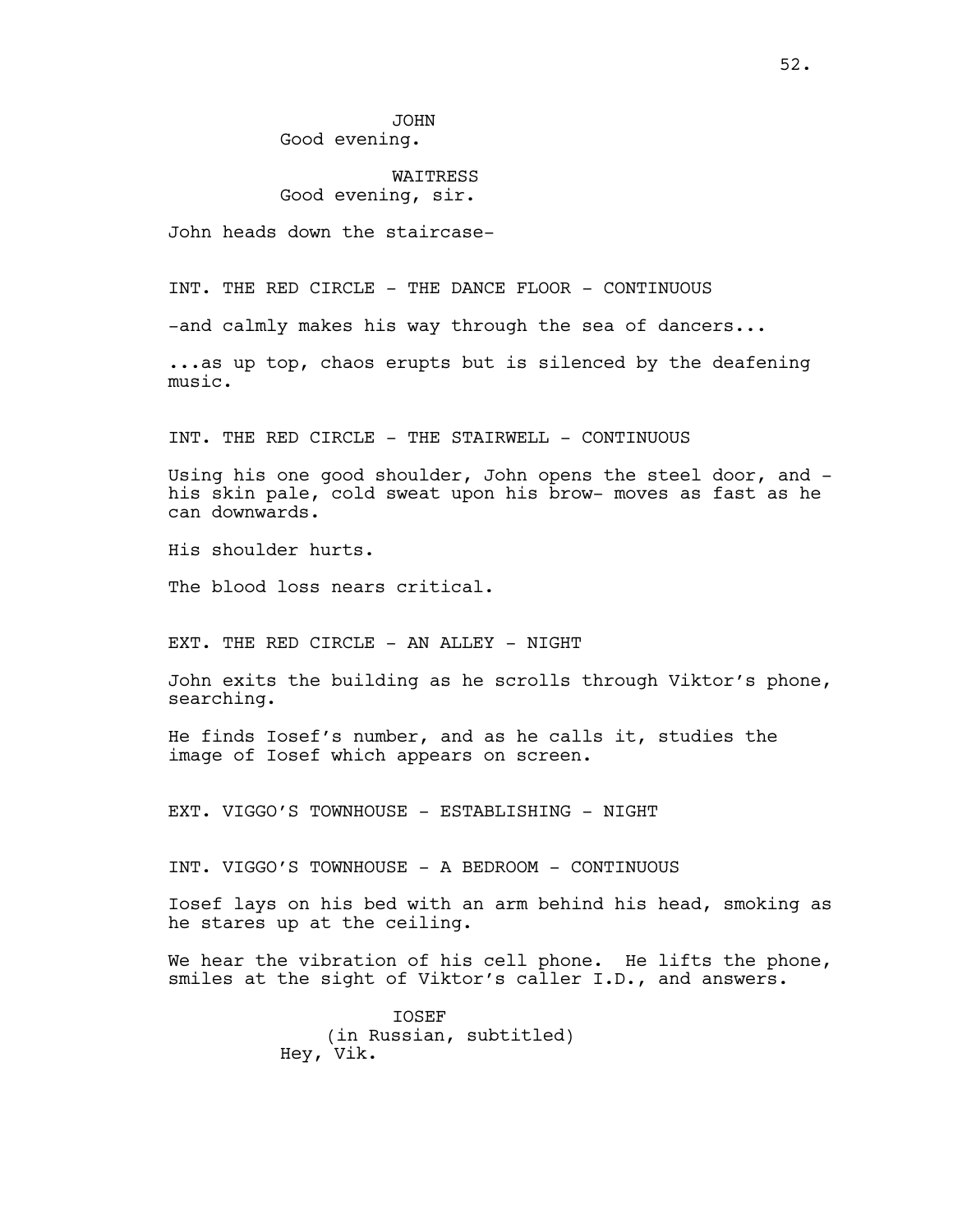JOHN (O.S.) (a long beat, then) Viktor is dead.

Iosef bolts upright, his breath stuck in his throat, eyes wide.

INT. AN ALLEY - CONTINUOUS

John trudges through the snow with Viktor's phone to his ear.

JOHN As for the car, I got that back, but as for Moose, well... I'm takin' a page from Exodus on that one: an eye for an eye. (a beat, then) No... no, better yet, Genesis.

INT. VIGGO'S TOWNHOUSE - CONTINUOUS

Iosef swallows hard.

JOHN (O.S.) Adah and Zillah, hear my voice; Wives of Lamech, listen to my speech. For I have killed a man for wounding me, even a young man for hurting me. If Cain shall be avenged sevenfold, then Lamech seventy-sevenfold.

INT. AN ALLEY - CONTINUOUS

John peers around the corner.

JOHN Make your peace with God, Iosef... (in Russian, subtitled) ...for the Devil shall see you soon.

INT. VIGGO'S TOWNHOUSE - A BEDROOM - CONTINUOUS

A long beat... and Iosef hangs up his phone, staring at the wall... a solitary tear rolling down his cheek.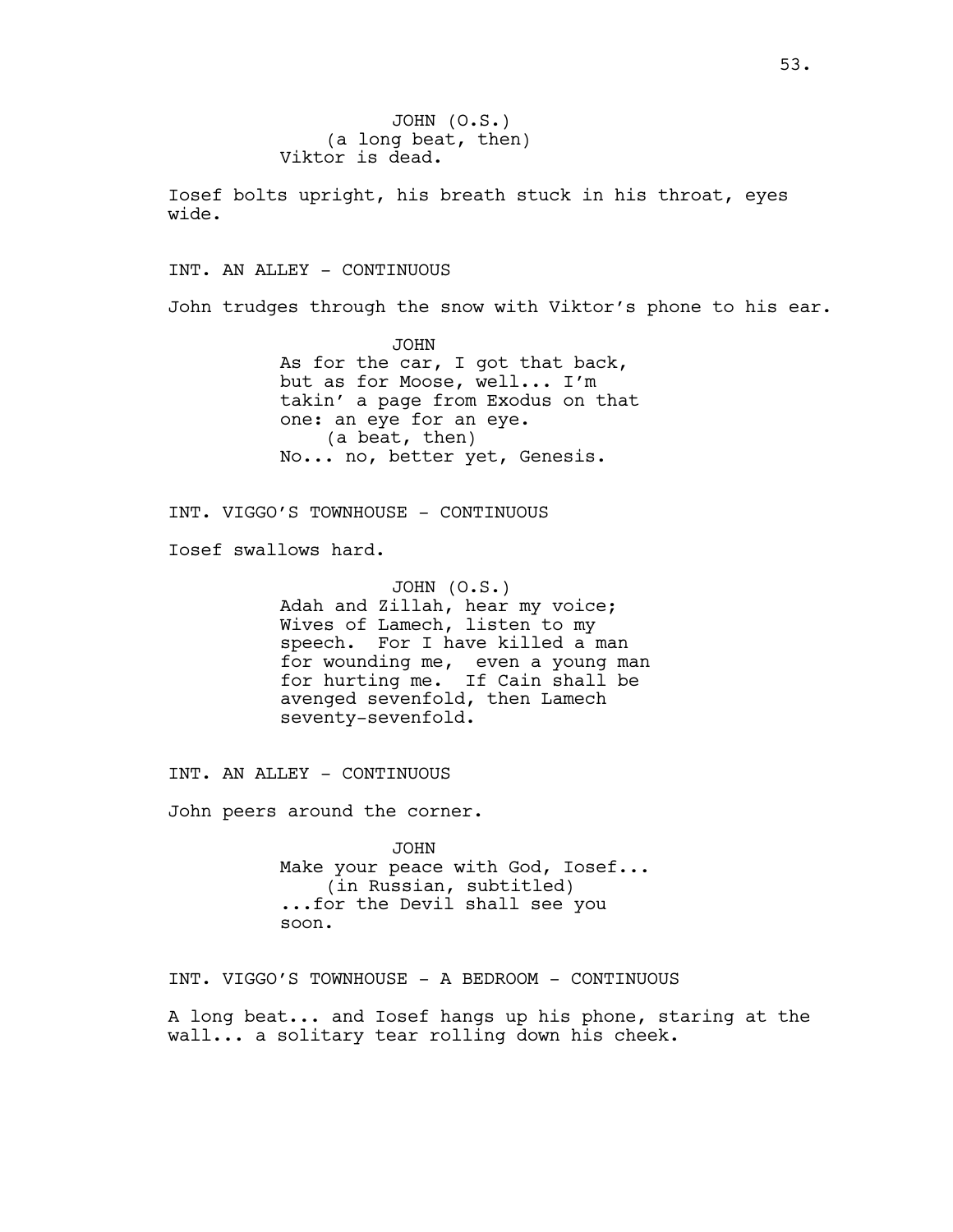John tosses the phone down into the snow, and jogs across the street...

...as MARCUS -a cigarette smoldering between his lipswatches him from the shadows.

FADE TO:

INT. THE CONTINENTAL - ESTABLISHING - NIGHT

INT. THE CONTINENTAL - THE LOBBY - CONTINUOUS

The lobby is empty -save the Manager- who glances up from his computer...

...to find a wounded -and quite bloody- John walking towards him.

> MANAGER (without blinking) Good evenin', sir.

JOHN Evenin'. Is the doctor in?

MANAGER Yes, sir. Twenty-four/seven.

JOHN Send him up, please.

MANAGER Yes, sir. Anything else, sir?

JOHN Depends. How good's your laundry?

MANAGER The best, sir, however, I'm sorry to say that... (hesitating, then) ...no one's that good.

John chuckles, sliding a gold coin across to the Manager.

JOHN No, I thought not. (nods) Send me up a beer, too, will you?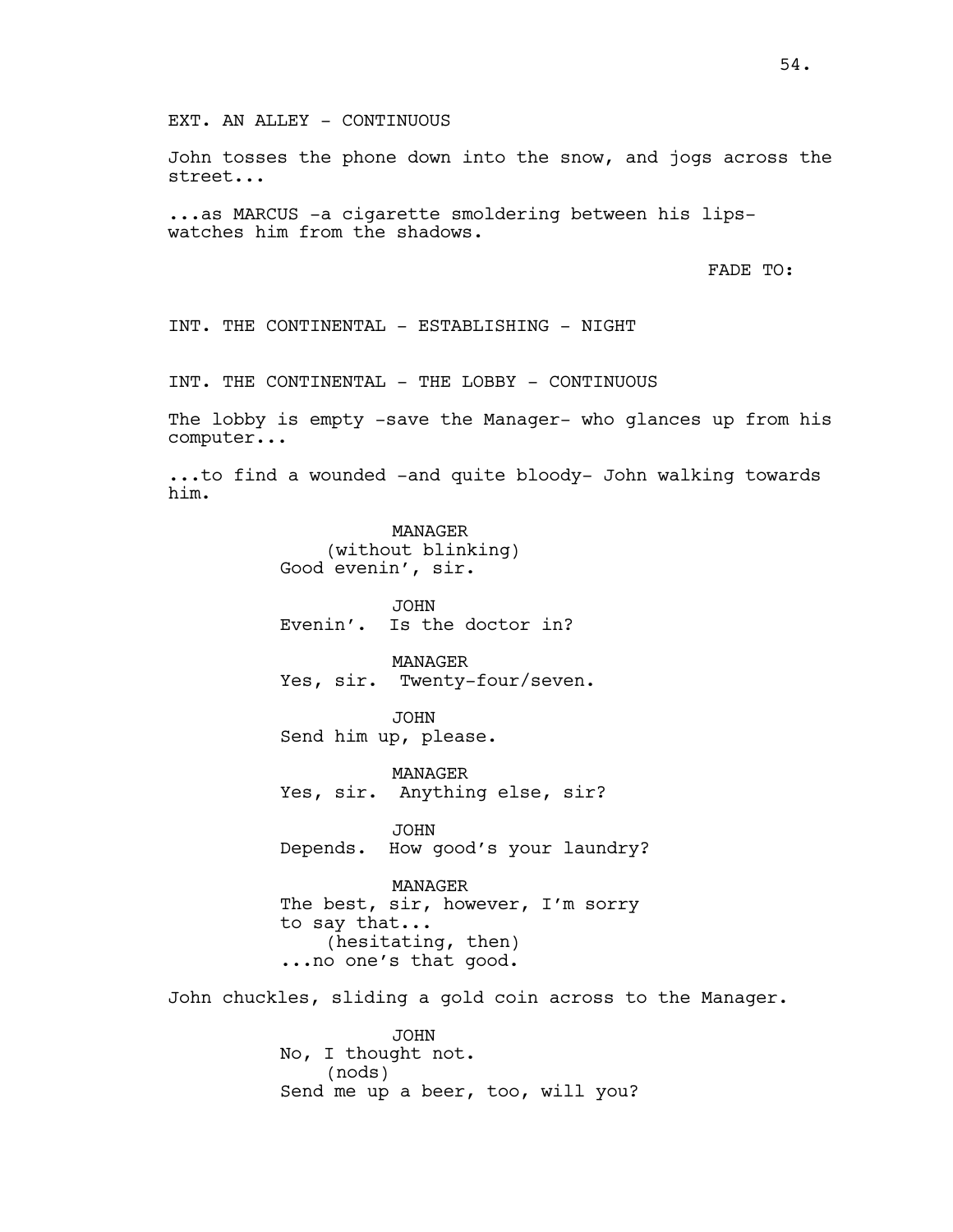MANAGER Yes, sir. What do you favor?

JOHN Anything cold.

EXT. THE CONTINENTAL - ESTABLISHING - NIGHT

INT. JOHN'S HOTEL ROOM - CONTINUOUS

Sitting in a chair with his shirt off and a beer in hand, John grits his teeth as the DOCTOR -80s, steady hands, glasses, thinning hair, frail, but strong- removes the bullet from his shoulder, dropping it into a glass of water.

> JOHN Did she chip off?

DOCTOR Lucky for you, no. It looks to be a sub-sonic.

JOHN Good to hear.

The Doctor cleans the wound, dries it off, and begins to sew shut the wound.

INT. THE CONTINENTAL - THE HALLWAY - LATER

The Doctor exits as John stands in the doorway, his shoulder bound tight with gauze.

> JOHN What sort of movement am I lookin' at?

DOCTOR If you're lookin' to heal right quick, then keep it marginal. However, if you've still... (searching, then) ...got a bit a' business to attend to...

The Doctor hands him a pill container.

DOCTOR (CONT'D) ...take two of these beforehand. You will rip open, you will bleed, but you will have full function.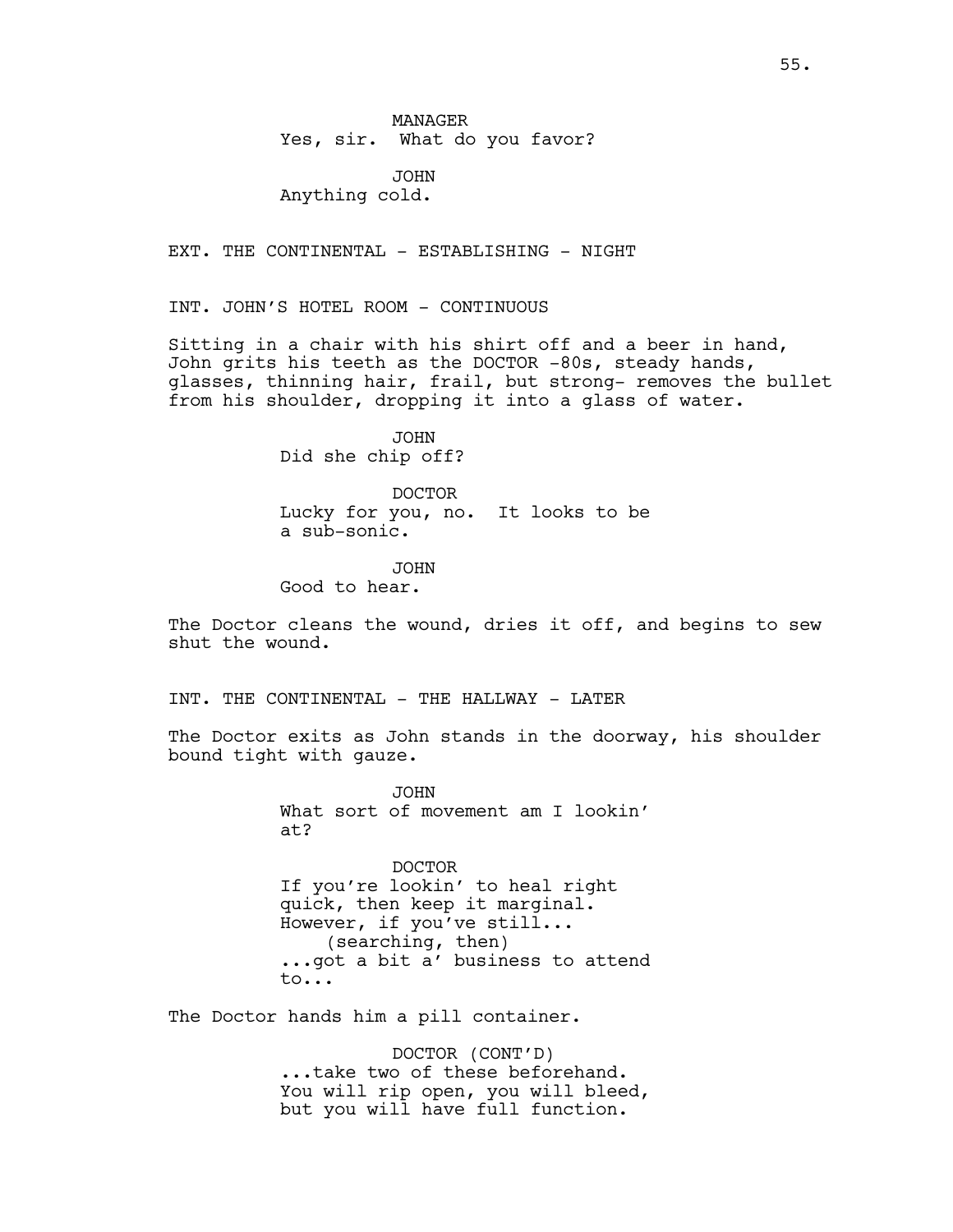JOHN And after?

DOCTOR It'll hurt like hell, son... but come the long run, you'll be fine.

John hands the Doctor two gold coins.

JOHN Thanks, doc. DOCTOR It's what I do. (nods) Evenin', John.

JOHN Evenin'.

John closes the door behind him.

FADE TO:

EXT. THE CONTINENTAL - ESTABLISHING - NIGHT

The snow now falls harder, although the pace seems lazy.

INT. THE CONTINENTAL - THE KITCHEN - CONTINUOUS

Dressed in a fresh suit and tie, John strides through the kitchen, ignored by the bustling staff.

INT. THE CONTINENTAL - THE KITCHEN - DRY STORAGE - CONTINUOUS John enters the room, and makes his way to the back where a small staircase leads downward.

John walks down them and enters-

INT. THE CONTINENTAL - THE SUB-BASEMENT - CONTINUOUS -walking down the long, brick-enclosed corridor... ...stopping before a large, thick, imposing IRON DOOR. John removes a gold coin from his pocket...

...and slips it into a slit -similar to that of a pay phoneto the right of the door.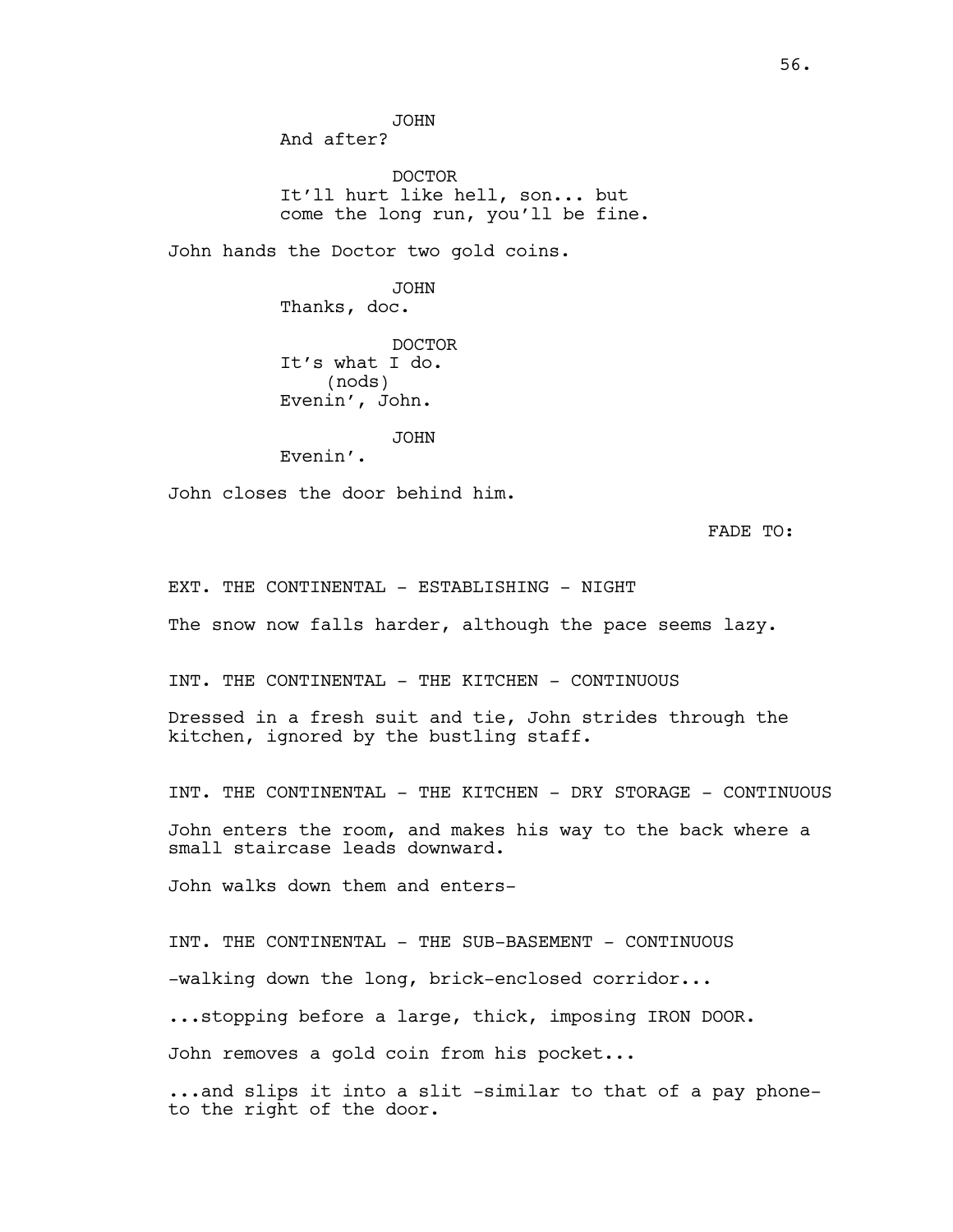A beat...

...and a section of the door slides open, revealing a pair of judging eyes. This is EDDIE -30s, red beard, shaven head, pierced, tattooed, three piece suit- intimidating as hell.

He studies John for a long moment.

EDDIE (a beat, then) I don't know you.

JOHN Maybe not... but I know this place.

A beat... and Eddie slides the view piece shut.

A beat... and the door is unlocked, swinging open.

John enters, and the door is immediately swung shut behind, sealed and locked tight.

INT. THE CONTINENTAL - THE SPEAK EASY - ENTRYWAY - CONTINUOUS

The room is small, but comfortable.

To the right are a number of coat/hat racks populated by a dozen or so items.

To the left is a bank of modified cigar locker; dozens of transparent, safety-deposit boxes framed in mahogany with a plaque -etched with a name- upon each.

Eddie hands the coin back to John.

EDDIE You carryin'?

## JOHN

No. Wait...

John snaps back his wrist...

...and hands Eddie the ceramic straight blade.

JOHN (CONT'D)

Sorry.

EDDIE You gotta' name?

JOHN John Wick.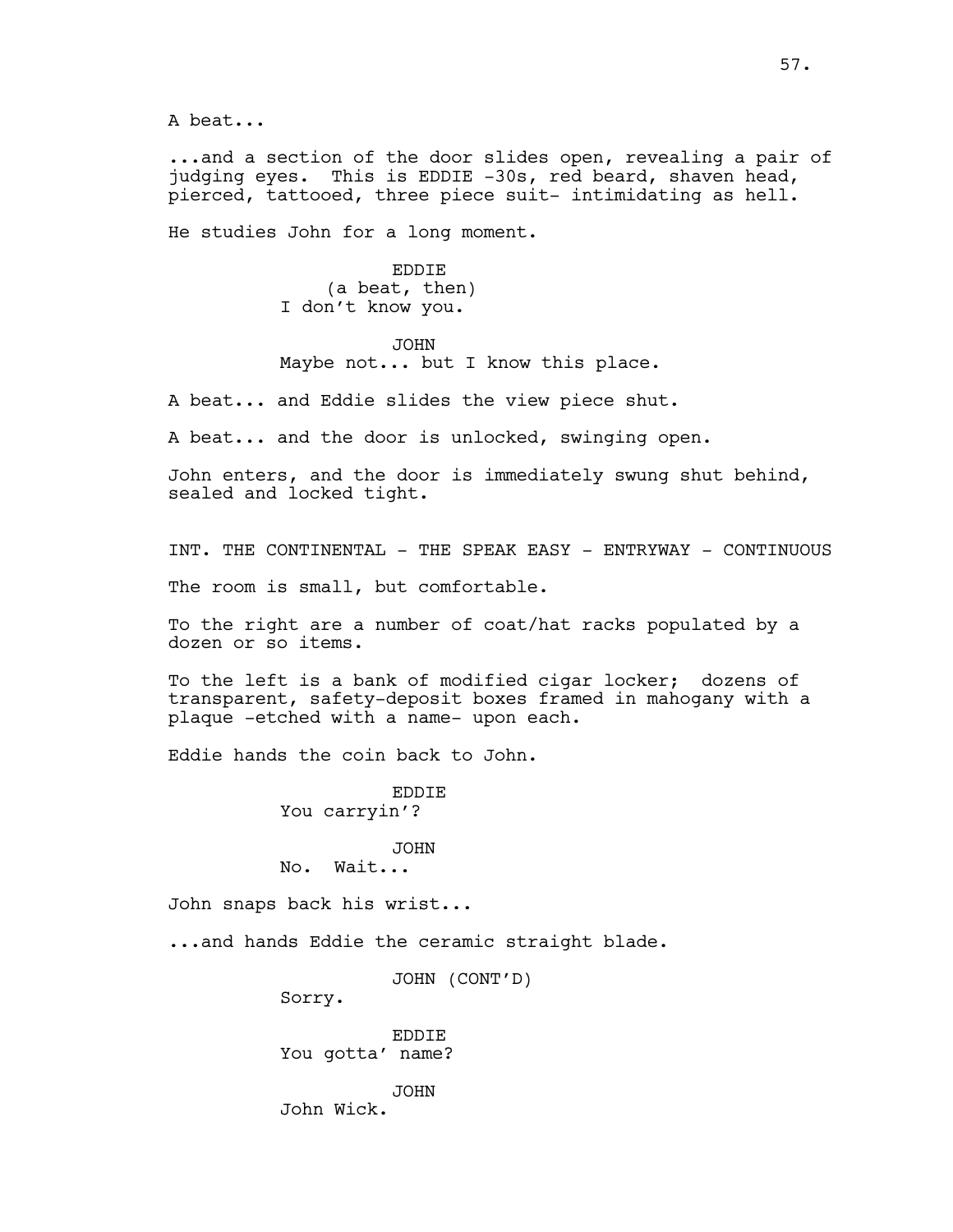Eddie recognizes this name, his demeanor changing drastically.

## EDDIE

Oh.

Eddie turns, finds a locker with the name JOHN WICK carved upon it, opens the small door, slides in the blade, and closes it.

> JOHN How about you? EDDIE What about me?

JOHN You gotta' name?

A beat... and Eddie smiles, extending a hand, instantly warm.

EDDIE They call me Eddie.

JOHN (smiles) Pleased to meet you, Eddie.

EDDIE Same goes for me, Mr. Wick.

JOHN Please... call me, John.

INT. THE CONTINENTAL - THE SPEAK EASY - NIGHT

John enters the room through a pair of velvet drapes...

...and pauses, taking it all in with a smile.

A luxurious tavern crafted from a long forgotten speak-easy, the room isn't too big, and isn't too small, but... just right.

Booths line the outside walls while a number of tables are scattered about.

Near the stage, a small dance floor has been cleared, the wooden tiles worn, but lovingly cared for.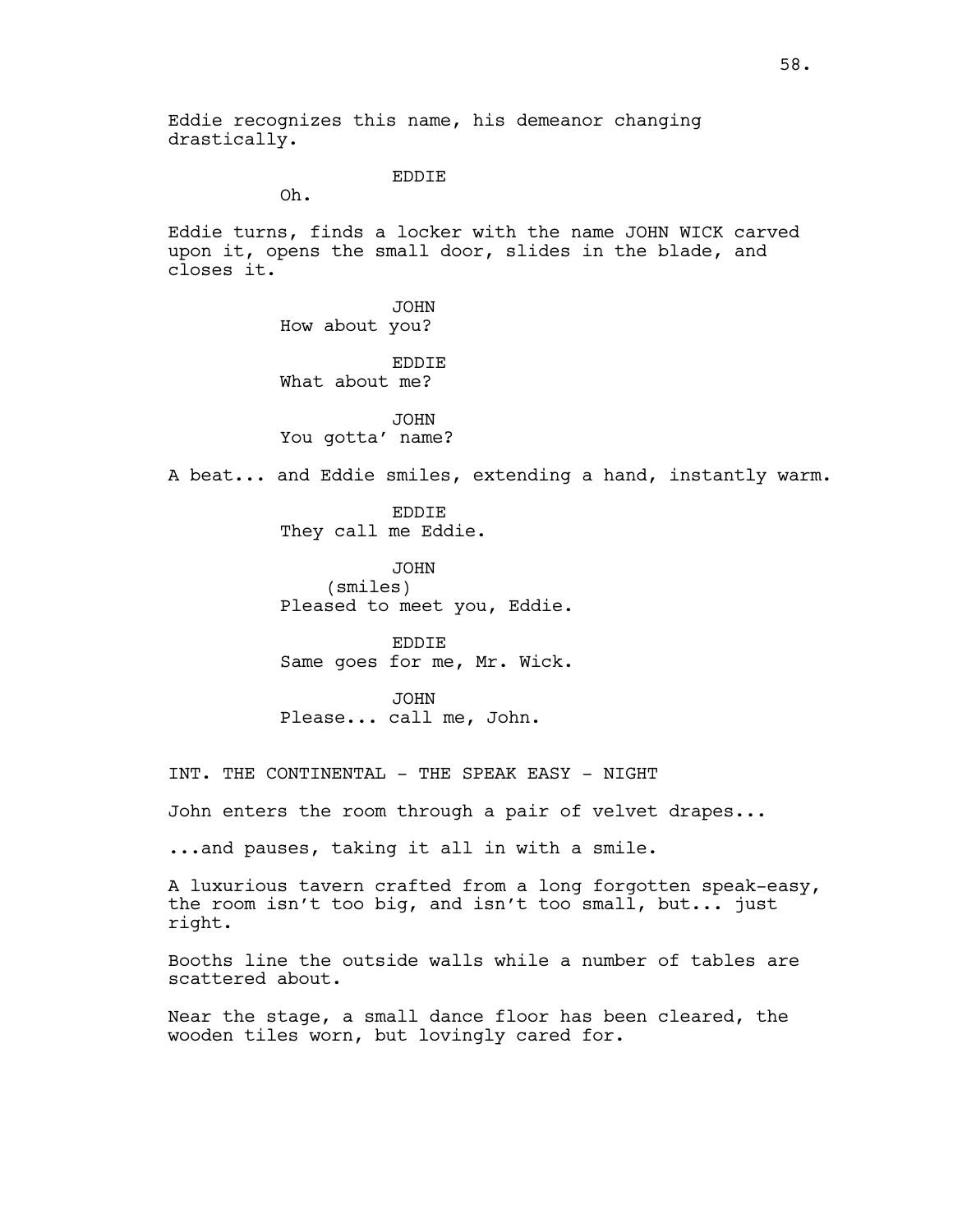On stage, JENNY -80s, African-American, petite, a commanding presence- sways behind the microphone, singing an old standard, her voice similar to that of Billie Holiday; strong, tender, and sincere.

Her eyes grow wide at the sight of John, but she never wavers from her tune.

As John makes his way through the room, everyone nodes, offers a handshake, or a simple greeting: this is an old family... of a sort.

In the corner, WINSTON -70s, English, tall, lean, welldressed, glasses, tailored, precise- sits with a worn, paperback copy of THE TELL-TALE SHREW in one hand and a dry sherry in the other.

> JOHN Hello, Winston.

Winston lowers the book, and glances across at John with a blank -yet warm- look.

> WINSTON Hello, Jonathan. (a beat, then) It's been awhile.

JOHN That, it has. (looking around) I'm glad to see the old place still up and runnin'.

WINSTON (half-smiles) I could say the same for you.

John approaches the bar...

...where JIMMY -40s, African-American, three-piece suit, expensive watch, kind eyes, quick to smile- looks up with a grin.

> **JTMMY** Ho... lee... shit.

> > JOHN

Hey, Jimmy.

The two shake hands like old friends.

JIMMY John, my God, it's been... what?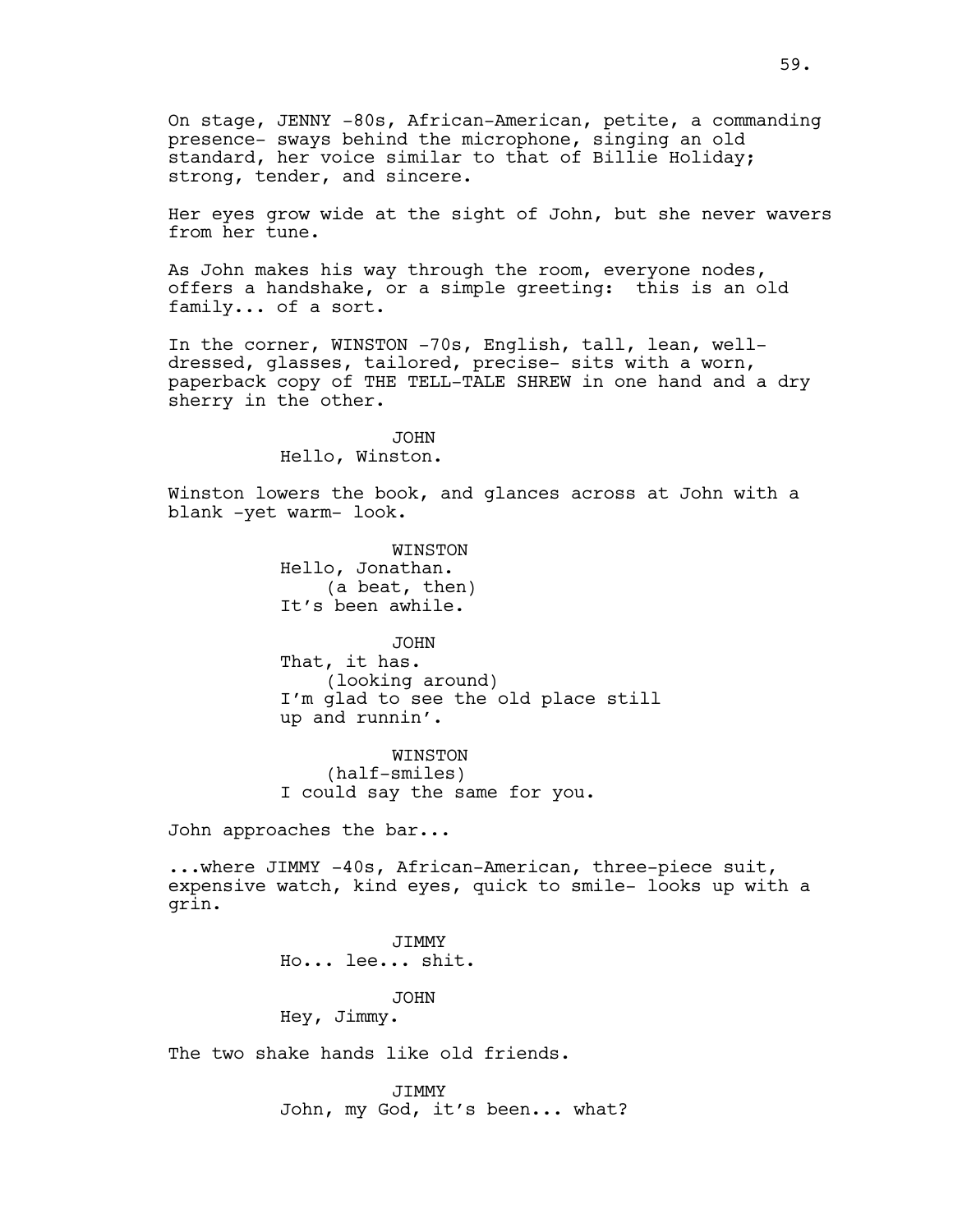JOHN I'm no good with time, but... it's been awhile. JIMMY That, it has. (a beat, then) We we're all broken up over Norma, y'know. JOHN She got the card, the flowers... she knows you -all of you- loved her. (a beat, then) And thanks, Jimmy. It meant a lot to me as well. JIMMY Well, shit, it's good to see you, John. What can I get you? JOHN I'd love a martini. JIMMY Gin, dry, and onions? JOHN Good man. JIMMY Go on and take a seat. I'll be with you in a moment. JOHN Thanks, Jimmy. JIMMY All good, John... and seriously... it's good to see you. As John leaves Jimmy to make his martini, John strays towards the stage. Jenny finishes her song, the audiences politely applauds, and she steps down to give him a strong embrace. JENNY

John Wick in the flesh... my, oh, my... will wonders never cease.

John smiles... almost sheepishly.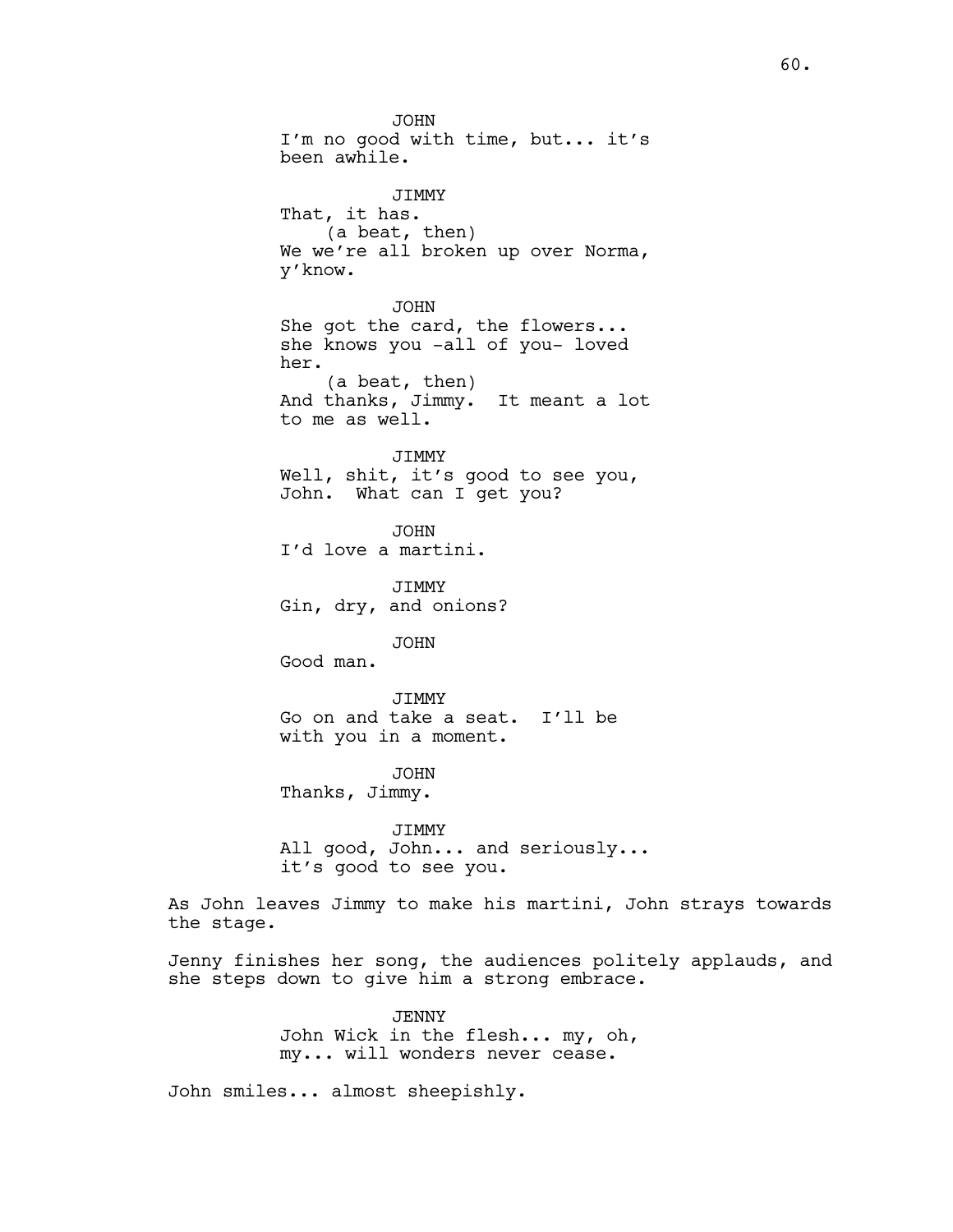JOHN Hey, Jenny. JENNY Where've you been keepin' yourself? JOHN I'm not quite sure, but with that said... here I am. JENNY Here you are, indeed. My, oh, my... Jenny hesitates, and then clasps a hand to his shoulder. JENNY (CONT'D) I miss her, too, y'know... JOHN I know. JENNY And I haven't... I mean, not since the last time... (hesitating, then) Would you mind... if I sang it? (smiles) You can say, "no". JOHN (chuckles) No, no, Jenny... go right ahead. In fact... please do. I'd like to hear it, too. JENNY Will do. Jenny hugs him again, kissing him on the cheek. JENNY (CONT'D) This visit of yours ain't no passin' fancy, is it? JOHN No, ma'am. JENNY Well, then... you be safe, you hear?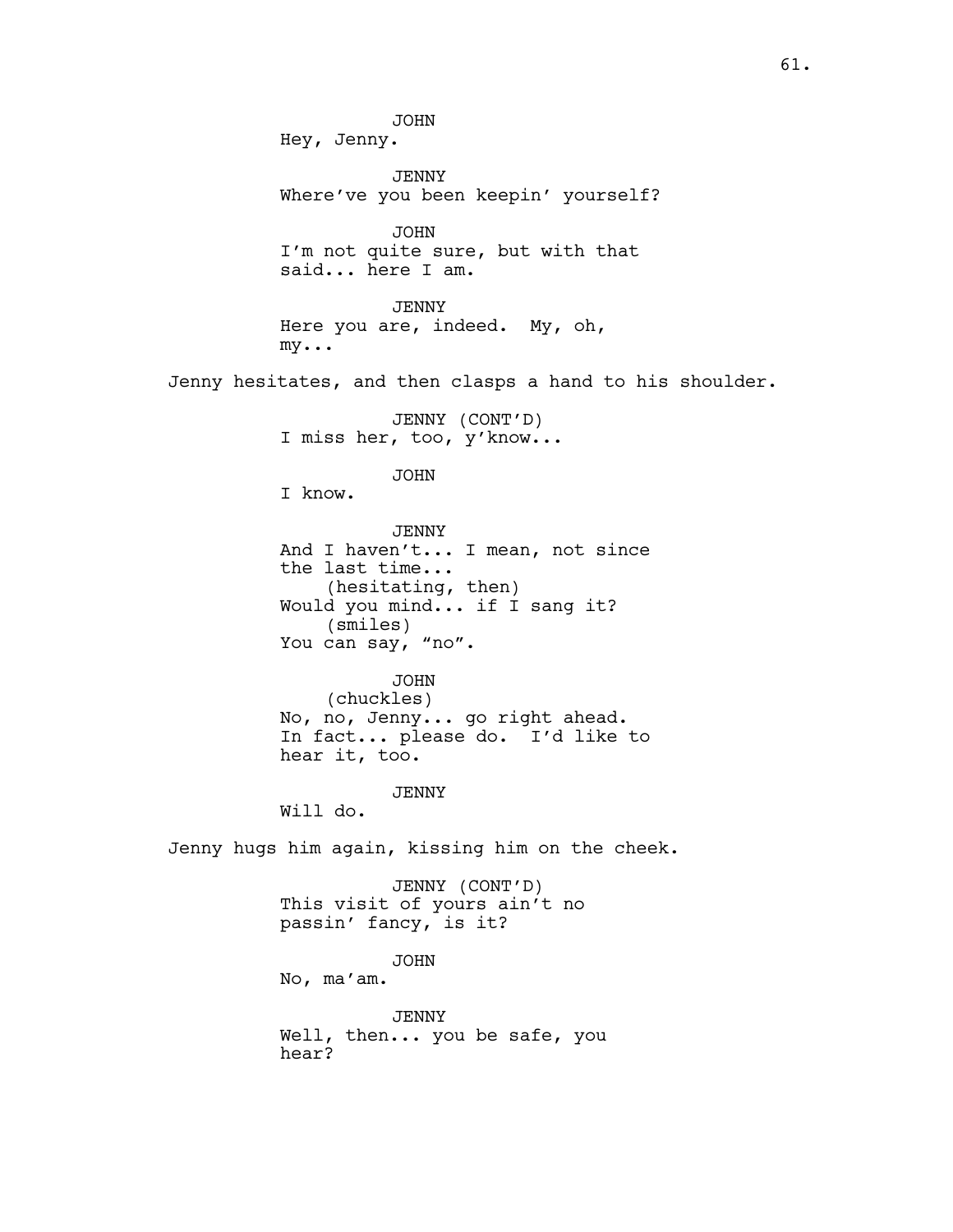Jenny takes to the stage...

...as John sinks into his booth.

Jimmy nods-

## JIMMY

Enjoy.

-as he slides a martini across to John.

On stage, Jenny whispers to the members of her small band before taking to the microphone.

> JENNY It's been awhile, but... here's to the past... may it influence our future.

The music begins...

...and Jenny sings IT HAD TO BE YOU.

Her rendition is powerful, sweet, endearing, passionate, and sincere. As John watches her sing, a smile tugs at the corner of his lips.

On the empty dance floor...

...John watches a younger version of himself with Norma...

...dancing slowly... twirling... her head on his shoulder...

...smiling...

...with a sigh...

...before disappearing.

John swallows -hard- as a trembling hand wipes away a tear.

Jenny smiles at him with a nod.

He returns the gesture.

She continues to sing.

John raises his glass as-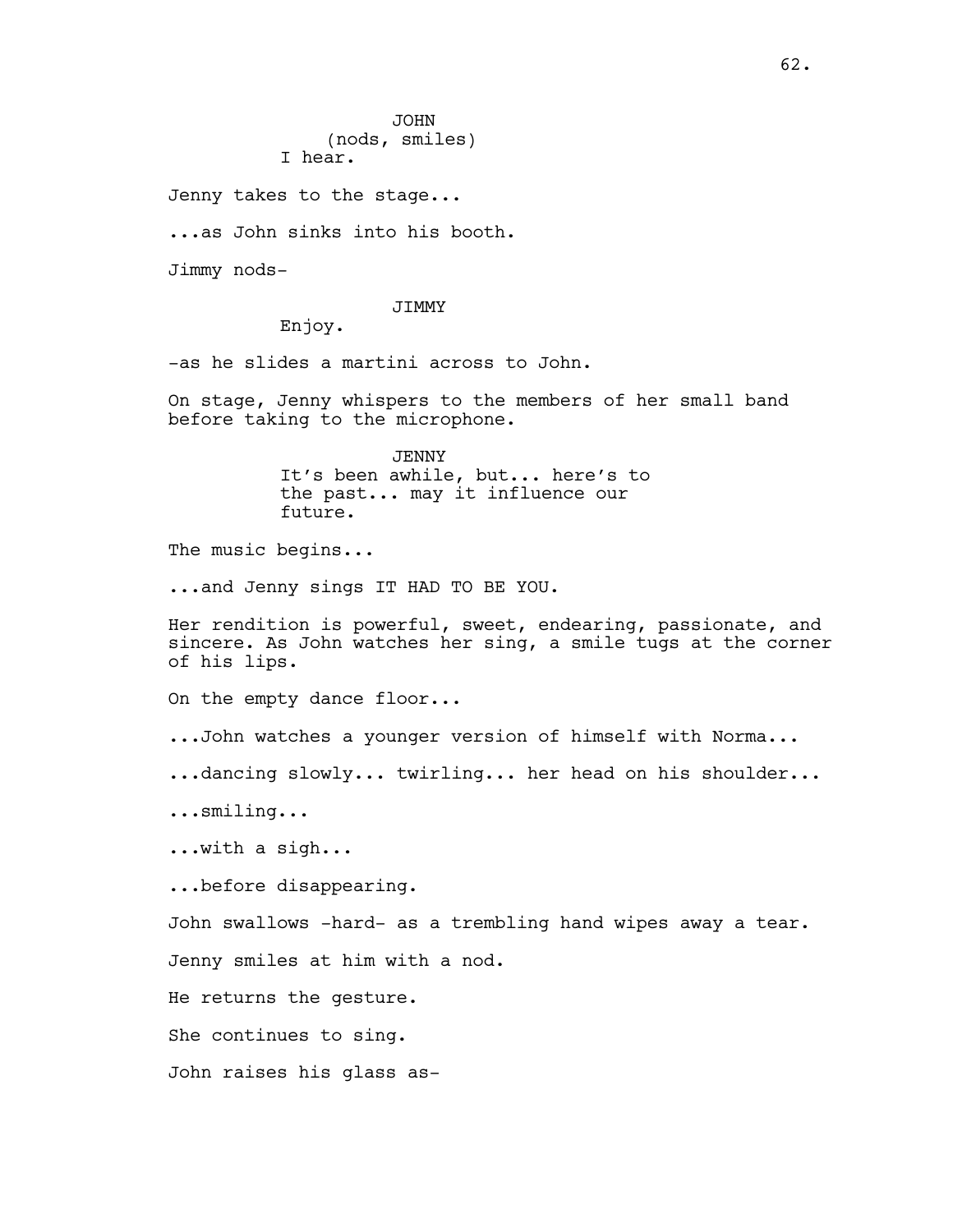-SNAP. SNAP. SNAP. SNAP. SNAP.

### CUT TO:

### A CELLPHONE

Five pictures of John are inconspicuously taken...

...by DAVID PERKINS -late twenties, cocky, expensive tastes, lean, cruel- at a table across the way.

David sends them with a text: "Is this him?"

A beat... and he receives a text in return: "Yes. Where are you?"

David texts back: "The Continental."

A beat... and he receives a text: "We may not engage in hostilities upon those premises."

David texts back: "I'm willing to take the risk."

A beat... and he receives a follow up text: "Take him alive. Should you fail, we disavow. Should you succeed, we reward... greatly."

David smiles...

#### CUT TO:

...as does John.

Once the song is done, Jenny is met with boisterous applause...

...with John clapping the hardest among them.

FADE TO:

INT. THE CONTINENTAL - THE HALLWAY - NIGHT

Exhausted -and more than a bit tipsy- John runs a hand along the wall to maintain his balance.

He sings under his breath... humming the tune to IT HAD TO BE YOU.

At his door, he fumbles with his key card, but finally manages to open it.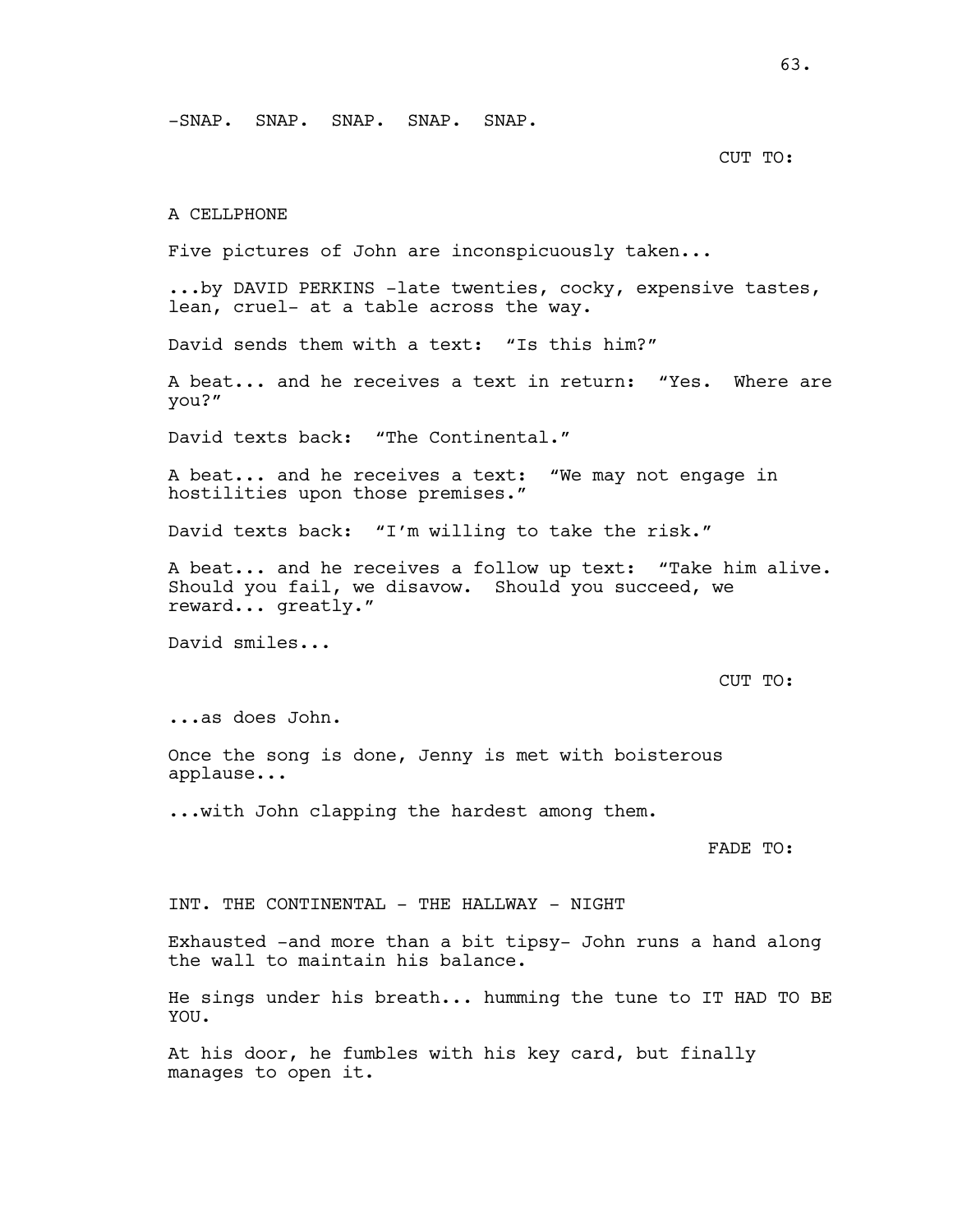INT. JOHN'S HOTEL ROOM - CONTINUOUS

John closes and locks the door behind him. He sheds his jacket, his shoes, and his pants...

...flicks off the lights...

...and crawls beneath the blankets with a sigh.

FADE TO:

EXT. THE CONTINENTAL - ESTABLISHING - NIGHT

The snowstorm ends, the city suddenly still.

INT. THE CONTINENTAL - THE HALLWAY - CONTINUOUS

Empty.

A long beat... and two figures appear at one end of the hall while three appear at the other end: suits, ties, gloves, and masks.

One of them inserts a key card attached to his cell-phone and hacks the lock; the light turning from red to green.

Another places a small, MAGNETIC GUN to the door, adjusts the setting, and pulls the trigger-

INT. JOHN'S HOTEL ROOM - CONTINUOUS

-causing the latch to leap back from the door...

...which opens.

All five men enter, closing the door behind them.

Sound asleep, John lays upon his back beneath the covers, snoring softly.

Well-rehearsed, two men focus upon his legs while two focus upon his arms, their hands hovering above an appendage as they wait for the fifth (DAVID)...

...who produces a plastic baggie, inside of which rests a damp TOWEL.

David removes the towel...

...counts down with a nod from 3... 2... 1...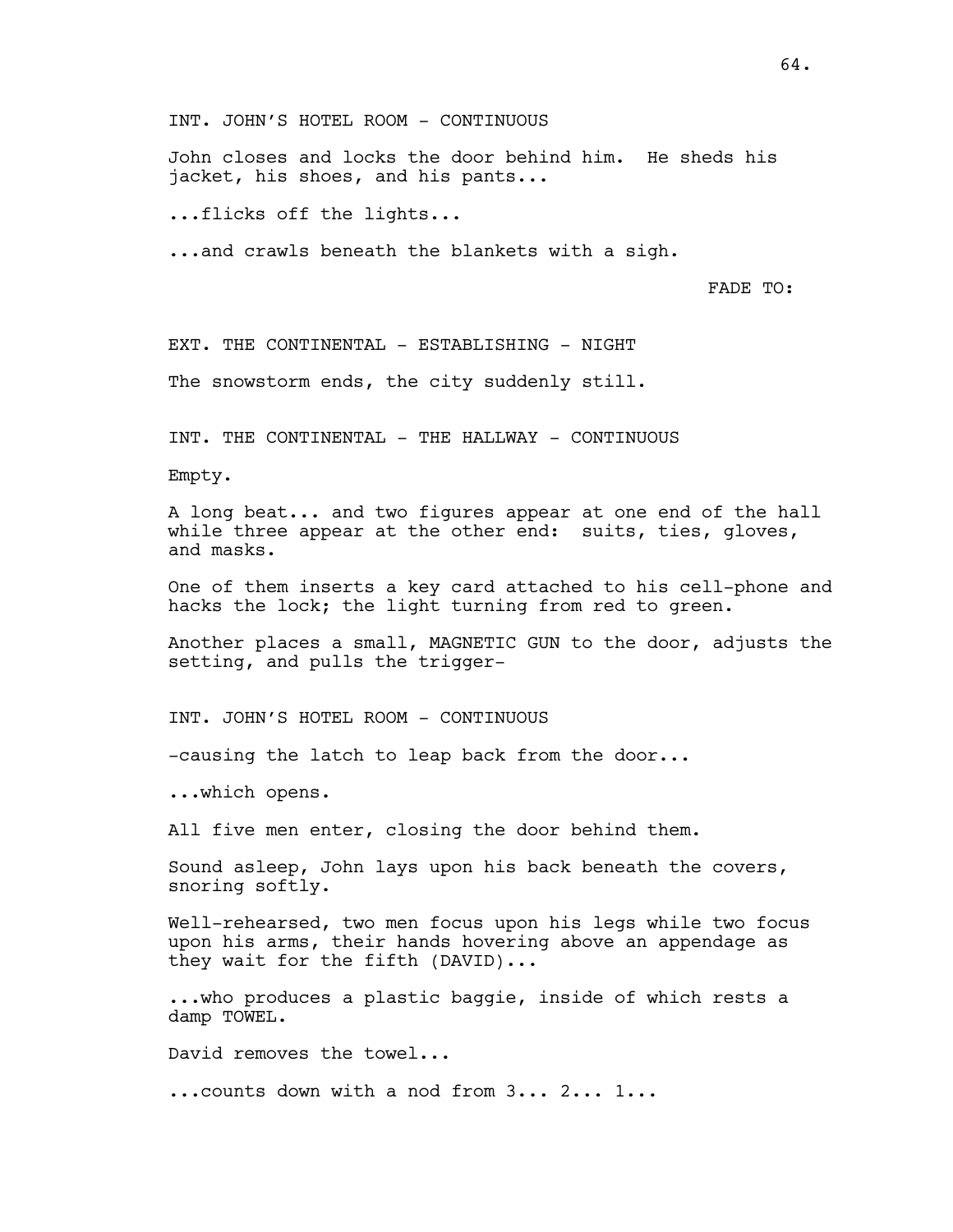John's body tenses as his eyes snap open...

...but he does not inhale.

A beat... and John twists at an odd angle, causing one of the men holding his arm to lose his grasp. With his one arm free, John reaches up, grabs David's wrist, and snaps it.

As David stumbles backwards with a cry, the others pounce upon John...

...who produces the K-BAR blade from beneath the blankets, driving it into the side of one man's neck once... twice... three times...

...before releasing the blade, arching his back, and wrapping his legs around another man's neck, tensing until -SNAP- the man's neck breaks.

The remaining three -horrified- are at a loss; far removed from their element.

David and a gunman run for the door as a third steps back, removes his silenced pistol from a shoulder holster, and blindly fires.

The bullets etch up along the mattress and into the headboard...

...as John rolls off the bed, reaches beneath it, and grabs the shotgun.

BOOM!

The gunman's left leg disappears as -screaming- he sinks to the ground.

BOOM!

John fires again, hitting the fallen gunman in the chest.

BOOM!

John fires at the fleeing gunman in the open doorway-

INT. THE CONTINENTAL - THE HALLWAY - CONTINUOUS

-sending him spinning out into the hallway.

BOOM!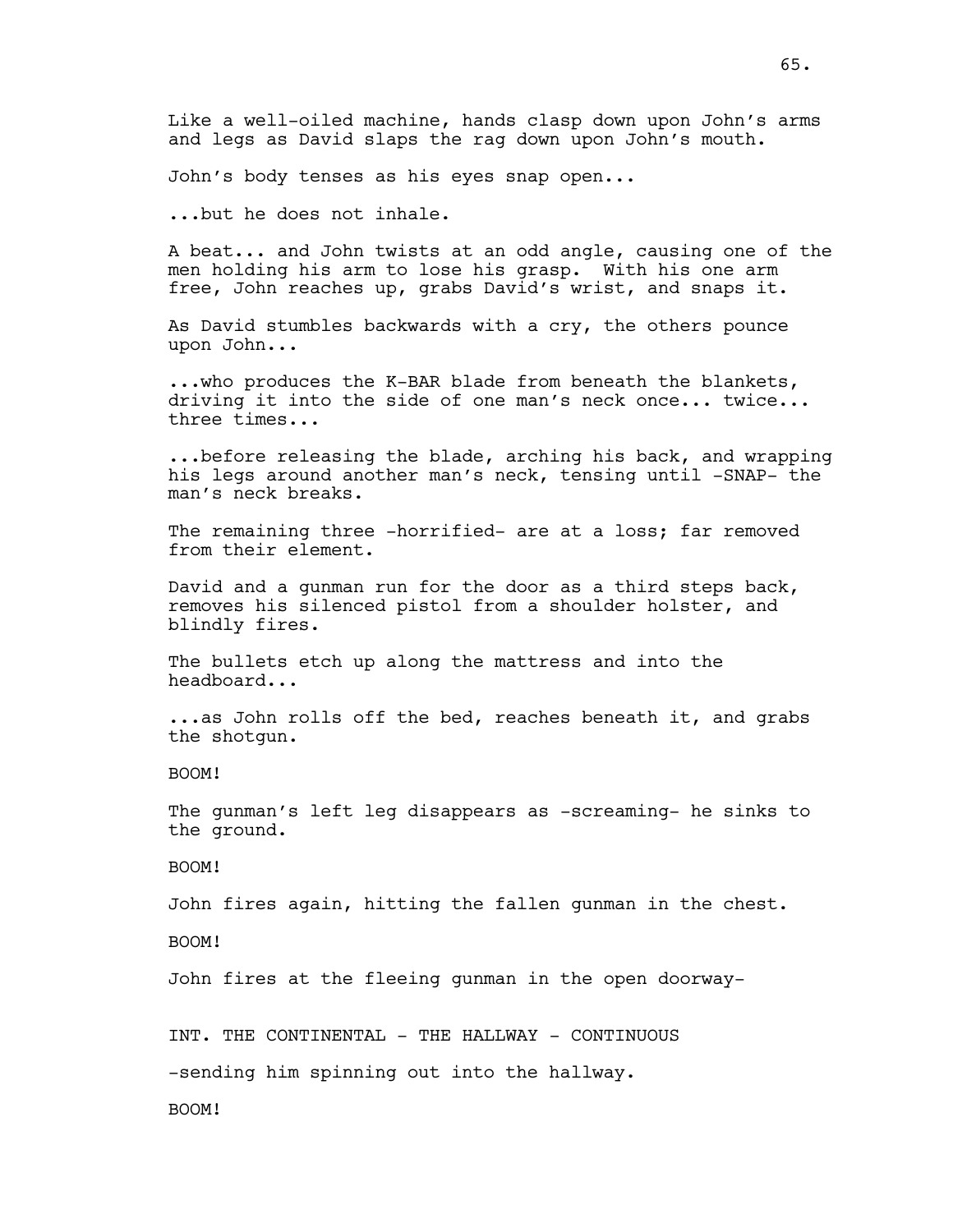He is shot a second time in the back, dead in a blink.

David rips off his mask as he slides to a stop, hands up, just as John emerges from his room, pumping the shotgun for affect.

A beat... and he walks towards David, the weapon steady.

DAVID (trembling) ...please...

John places the shotgun to the back of David's head.

John is terribly -to an unsettling degree- calm.

He produces a small pill container, taps out two, and swallows them as he rolls his injured shoulder with a groan.

> JOHN (terribly calm) Do you know where Iosef is?

> > DAVID

No, sir.

JOHN Do you know where Viggo is?

DAVID

N-no, sir.

JOHN (sighs) Do you know anythin' worth knowin'?

Tears roll down David's cheeks as he wracks his brain, thinking.

> JOHN (CONT'D) Just because I'm good at killin'... doesn't mean I like it all that much. (a beat, then) Give me something. DAVID Wait, wait!

(swallowing hard, then) Little Russia. There's a small bank near Cannon Court...

JOHN What about it?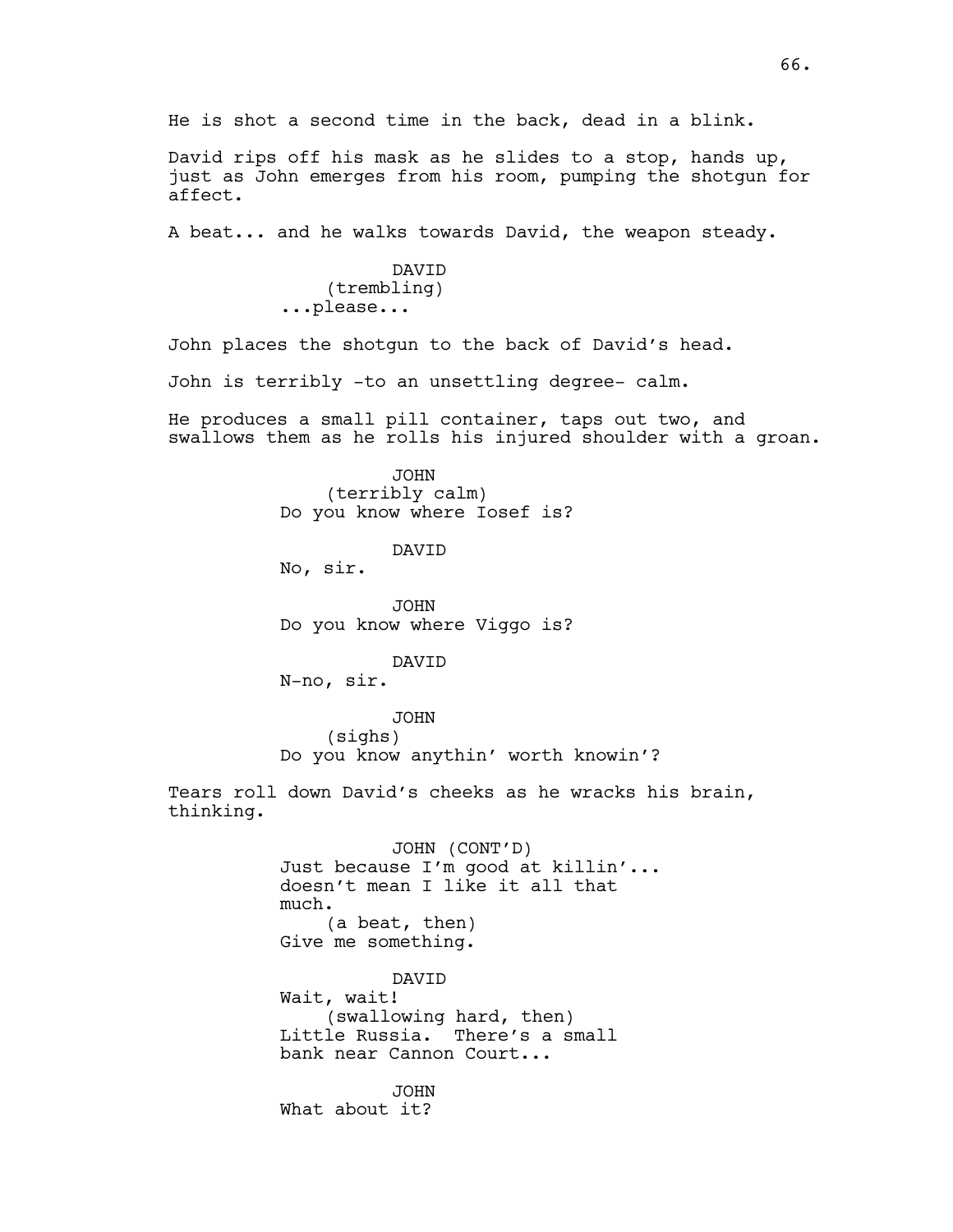DAVID Viggo owns it. It's where he keeps his money. Every dollar of business he does clears through that building. JOHN (a beat, then) That'll do. John swings the shotgun, knocking David out with the butt. CLICK. John freezes... ...as HARRY -60s, African-American, former NFL receiver, tall, lean, and imposing, yet currently dressed in boxers, a t-shirt, and dress shoes- aims a pistol at the back of John's head from the open doorway of his hotel room. Silence. HARRY Do I know you? JOHN I'm thinkin' so. John turns... ...and Harry lowers his pistol. HARRY Oh. Hey, John. JOHN Hey, Harry. Harry glances about at the bodies... ...and steps back inside his room. HARRY Good night, John. JOHN (nods) Night, Harry. (a beat, then) Hey, Harry. Harry hesitates, but glances out from behind his door.

67.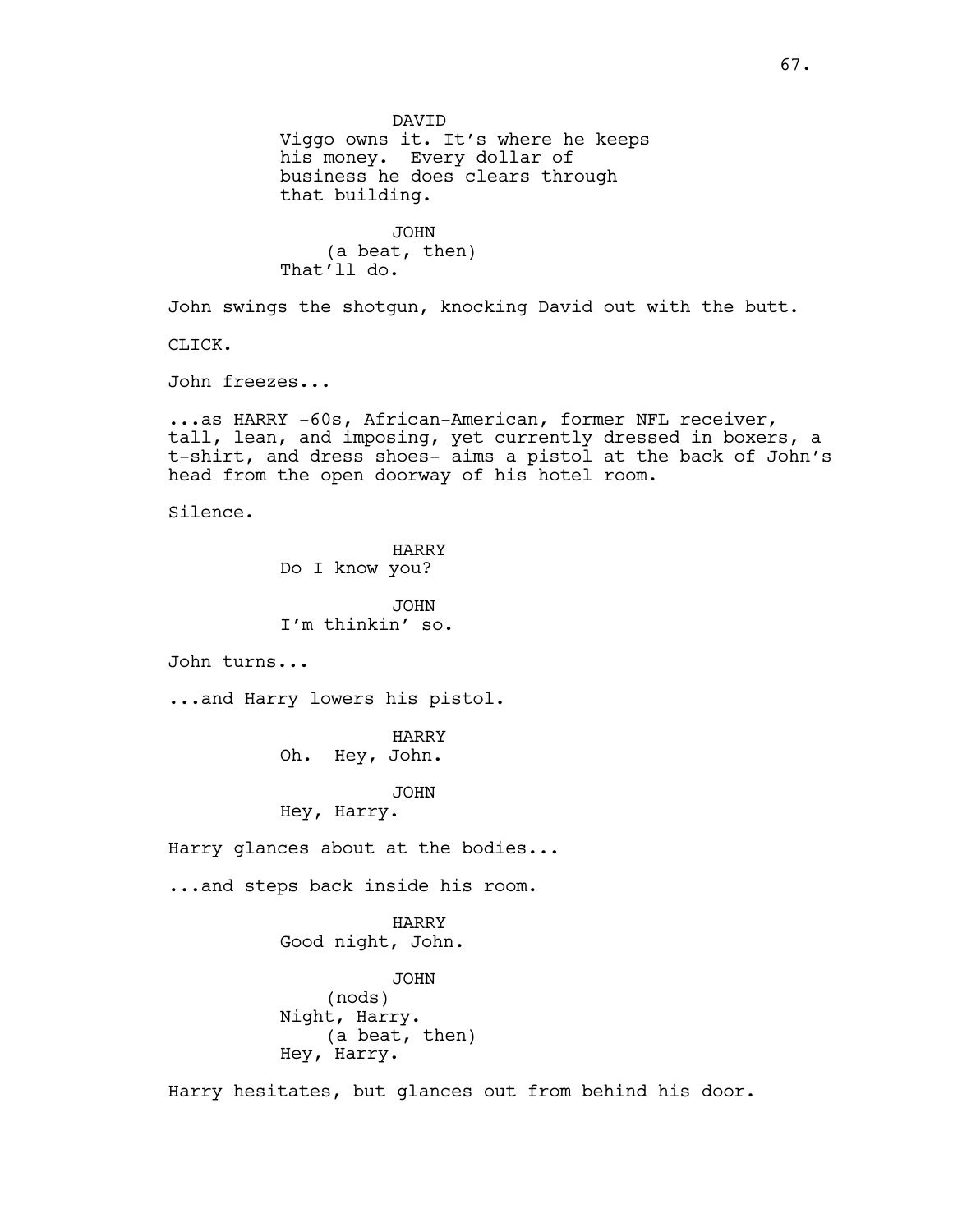HARRY Yeah, John?

JOHN You keen on earnin' a coin?

HARRY (hesitates, then sighs) Times bein' as they are? Yeah, John... I am.

JOHN Do you mind babysittin' the breathin' one for, I dunno... (checking his watch) ...the next six hours or so?

HARRY Catch and release?

John tosses Harry a gold coin.

JOHN (nods) Catch and release.

### HARRY

Can do.

We hear the sound of a phone ringing.

Harry grabs David by the feet as John heads back towards his room.

> JOHN Good night, Harry.

Harry drags David back towards his room.

HARRY Good night, John.

# INT. JOHN'S HOTEL ROOM - CONTINUOUS

John enters his room, and answers the ringing phone.

MANAGER

Good evening, Mr. Wick. I'm sorry to be calling you at this hour, but we've received a number of noise complaints from your floor.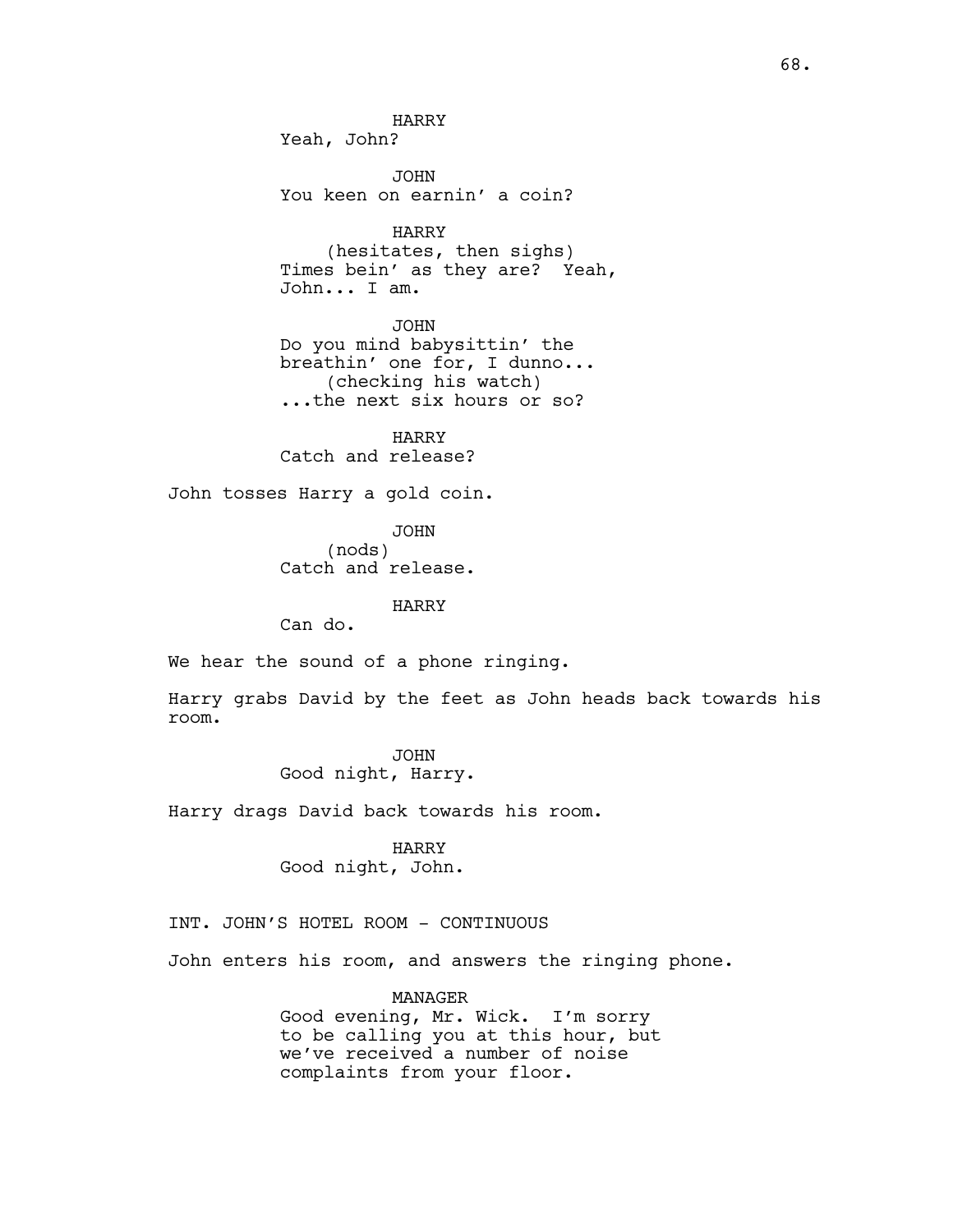JOHN You don't have to worry about that anymore. I'll be going to bed soon. MANAGER Have you any need of -say- a dinner reservation, perhaps? JOHN Yes, in fact. (counting) For four. MANAGER Six o'clock? JOHN Perfect. Oh, and... (hesitating, then) Do you cater? (smiles) Excellent. I'll need a car, and... well... something a bit less trivial.

FADE TO:

EXT. A BRIDGE - ESTABLISHING - DAWN

Well-lit, but empty; a beautiful expanse of architectural history.

EXT. A BRIDGE - CONTINUOUS

John walks with his hands in his pockets, his head down, lost in thought. He pauses to light himself a cigarette...

...a long beat...

...and he lowers his head, flicking ash.

JOHN You willin' to put a bullet in my back, Marcus?

Emerging from the shadows behind him, Marcus holds a silencedpistol, his leather-gloved hand steady.

A beat...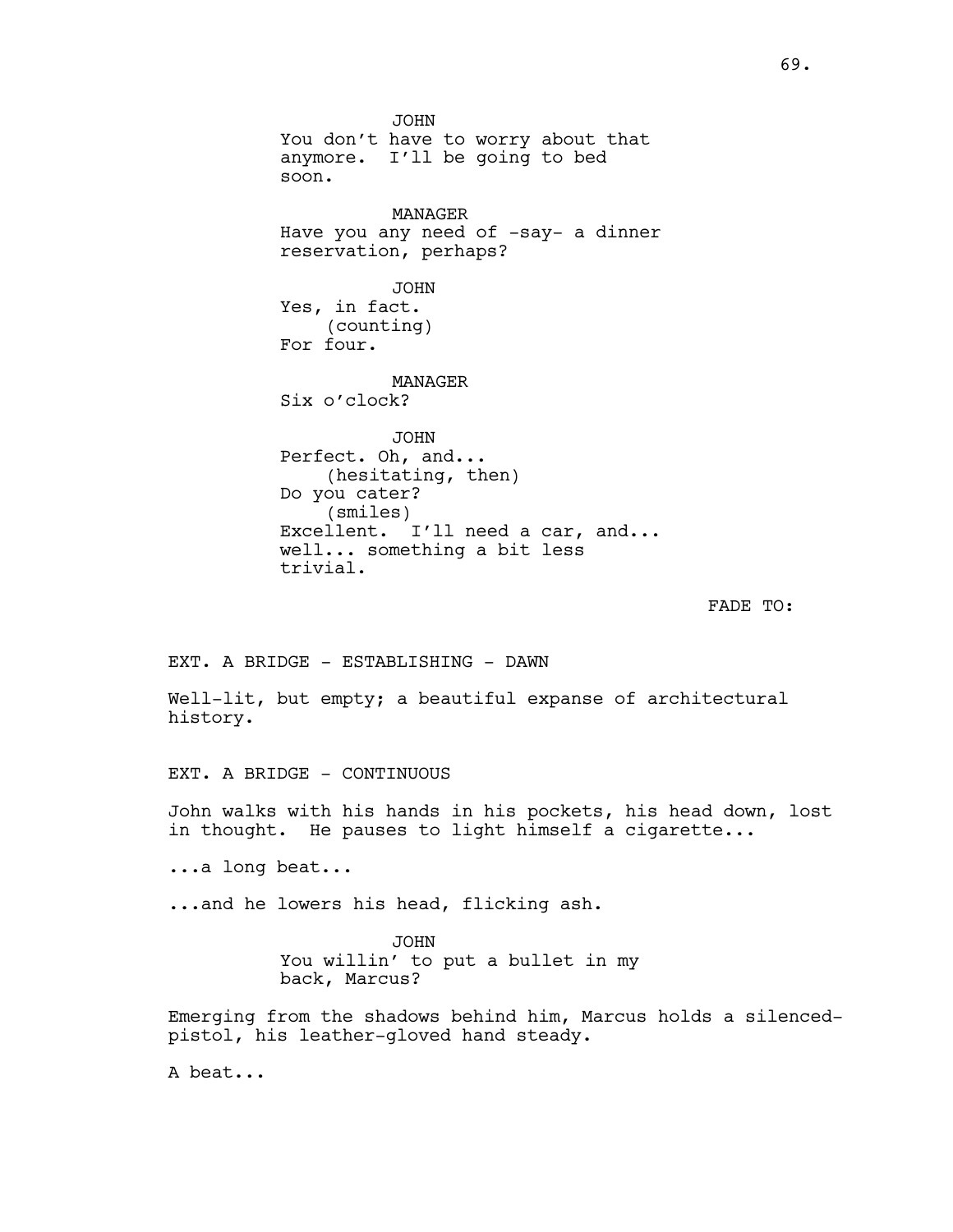...and Marcus smiles, slipping the pistol back into his jacket.

> MARCUS I owe you, John.

Marcus joins him at the rail.

John offers him a cigarette-

JOHN Been awhile, Marcus.

-which Marcus accepts-

MARCUS Too long, I'd argue.

-leaning forward to ignite the tip from John's lighter. He pulls back with a nod, squinting out into the night.

> JOHN Why'd you take the job then?

MARCUS Because if not for me, it would have been someone who'd have just now pulled the trigger and simply walked away, leaving you to gasp your last.

JOHN (nods) Much appreciated, then.

MARCUS Besides, we're the last of our kind; an endangered species of a sort. And I find comfort in knowing that there's someone like me still out there.

JOHN (a long beat, then sighs) What am I doing, Marcus? I mean... it is just a... was a... dog, but...

John runs a trembling hand through his hair.

MARCUS It's always "just" something, John.  $\mathbf{u}$ 

(MORE)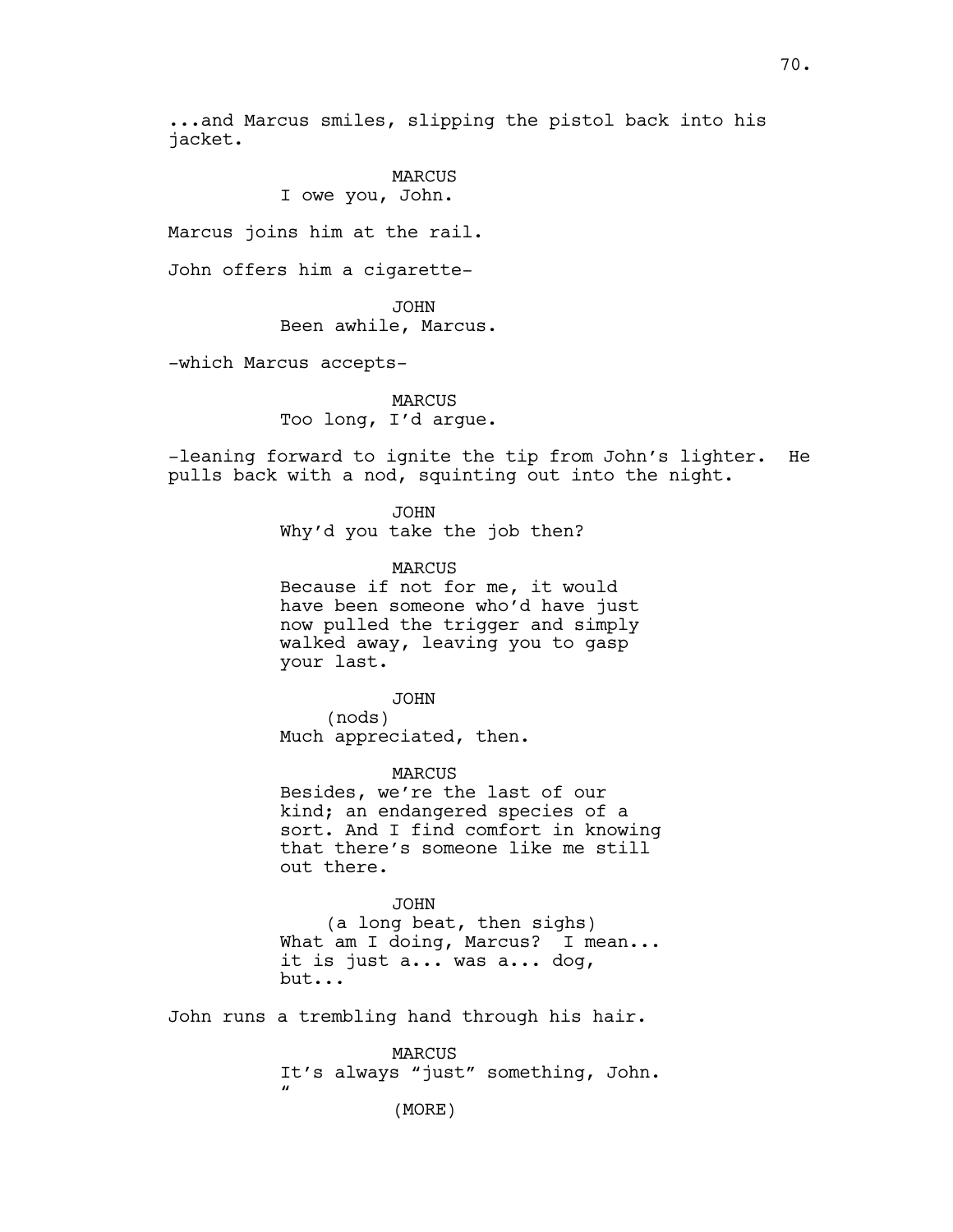### MARCUS (CONT'D)

Just" a wife, "just" a son, "just" a friend, "just" a house, "just" a car... "just" a dog... or "just" a cat. Each of these I've lost in no particular order, and each time the pain I felt was quite real. And my chosen reciprocity to each was no more -and no less- brutal than any other.

JOHN (a beat, then) This isn't like me.

#### MARCUS

(smiles, nods) Maybe not, but for the rare man of our ilk -those who survived an arguably unsurvivable life- the few things we find time to care for... pass long before we do...

A long silence...

...and Marcus finishes his cigarette, tossing it out into the darkness.

> MARCUS (CONT'D) Good night, John.

JOHN Good night, Marcus.

Marcus turns, and heads back into the train...

...as John continues to stare out into the night.

A long beat... and he produces his cell phone, dialing a number.

FADE TO:

EXT. A DINER - ESTABLISHING - EARLY DAY

A corner dive, popular, but its population is sparse this early in the morning.

A limousine pulls up to the curb.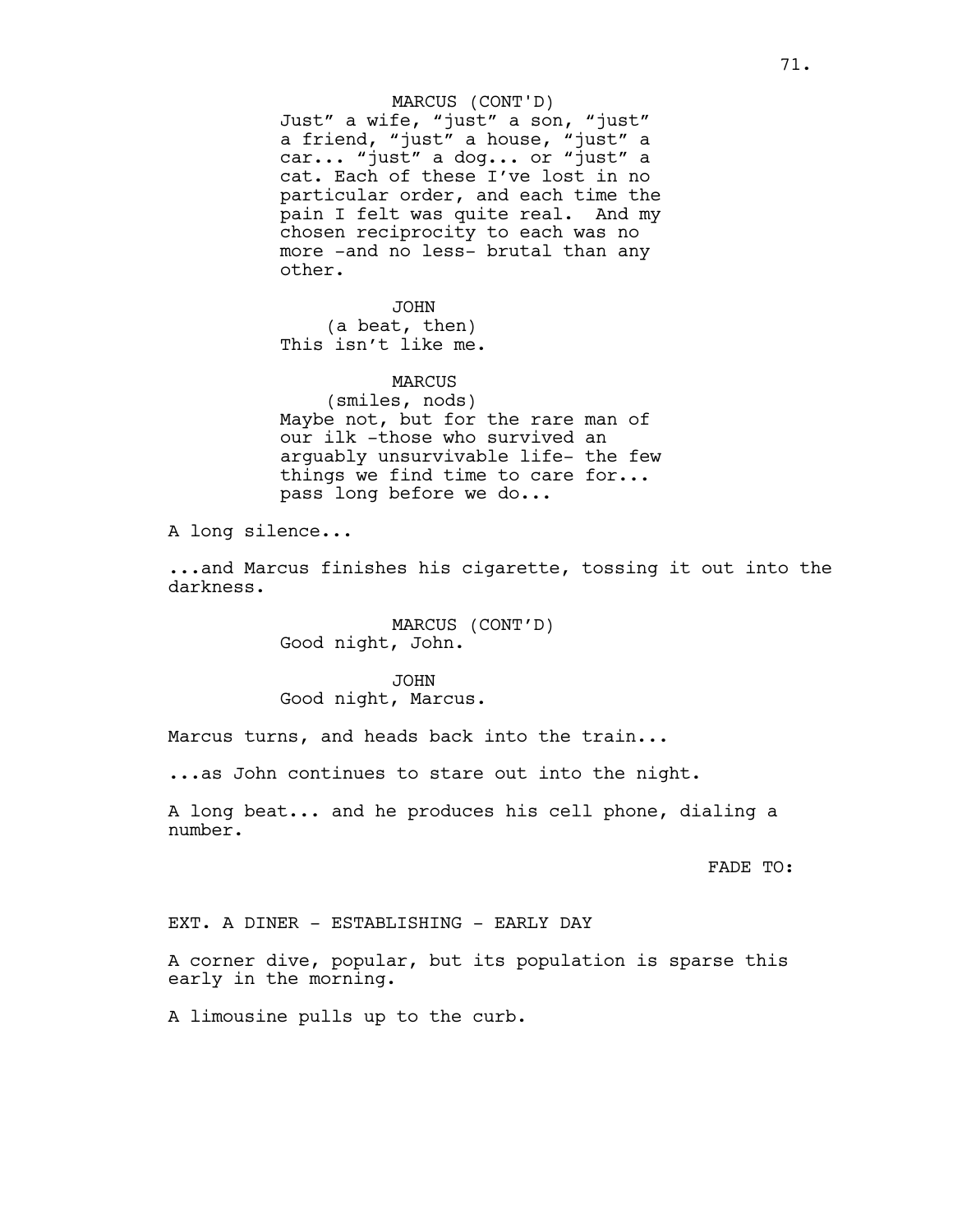INT. A DINER - CONTINUOUS

Sipping coffee in a corner booth, John watches the front of the building...

...lowering his mug as VIGGO -accompanied by two men- enter.

VIGGO (in Russian, subtitled) Wait in the car.

The two men exit as Viggo walks towards the booth, shedding his jacket as he does so.

Only one of John's hands is above the table, the other hovering beneath it, a pistol held tight, unwavering.

Viggo slips into the seat.

VIGGO (CONT'D) Is that really necessary?

John answers by taking a sip of his coffee. Viggo shrugs with a frown, motioning towards the waitress as he flips over his mug.

> VIGGO (CONT'D) So be it.

**WATTRESS** (filling the mug) Cream or sugar?

VIGGO No, thank you.

As she walks away, Viggo takes a long pull off of his drink.

VIGGO (CONT'D) It's been what? 30 years?

JOHN Yeah, that's about right.

VIGGO Left the game, got married, settled down... I envy that. (a beat, then) Kids?

JOHN

No.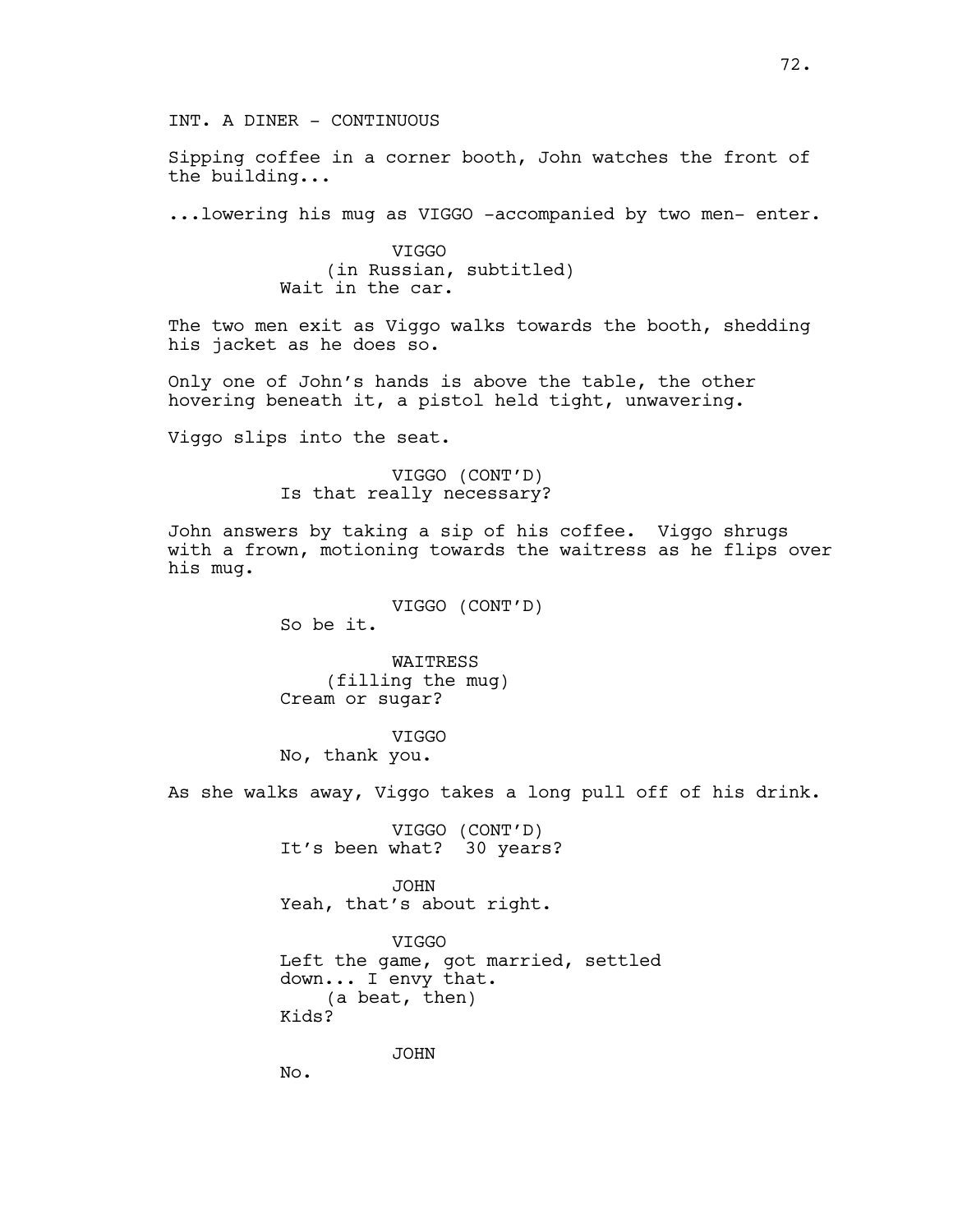VIGGO Lucky bastard. JOHN We tried, but... wasn't in the cards. VIGGO I fucked a bartender and -ta dah! nine months later, I had me a piece a' shit tossed on the old doorstep, but... when it comes down to it... (glowers) He's still my son. JOHN (nods) I figured as much. VIGGO Funny how one would both die and kill for something they do not love. JOHN Imagine what one would do if they did. Viggo nods, takes a sip of his coffee, and stands. VIGGO Goodbye, John. JOHN Goodbye, Viggo. Viggo leaves the diner, and slides into-INT. A LIMOUSINE - CONTINUOUS -where four of his men wait, each armed with a silenced, submachine gun: intimidating hardware. Viggo closes the door, takes a deep breath, and sighs, rubbing his brow. VIGGO Kill him. BOOM!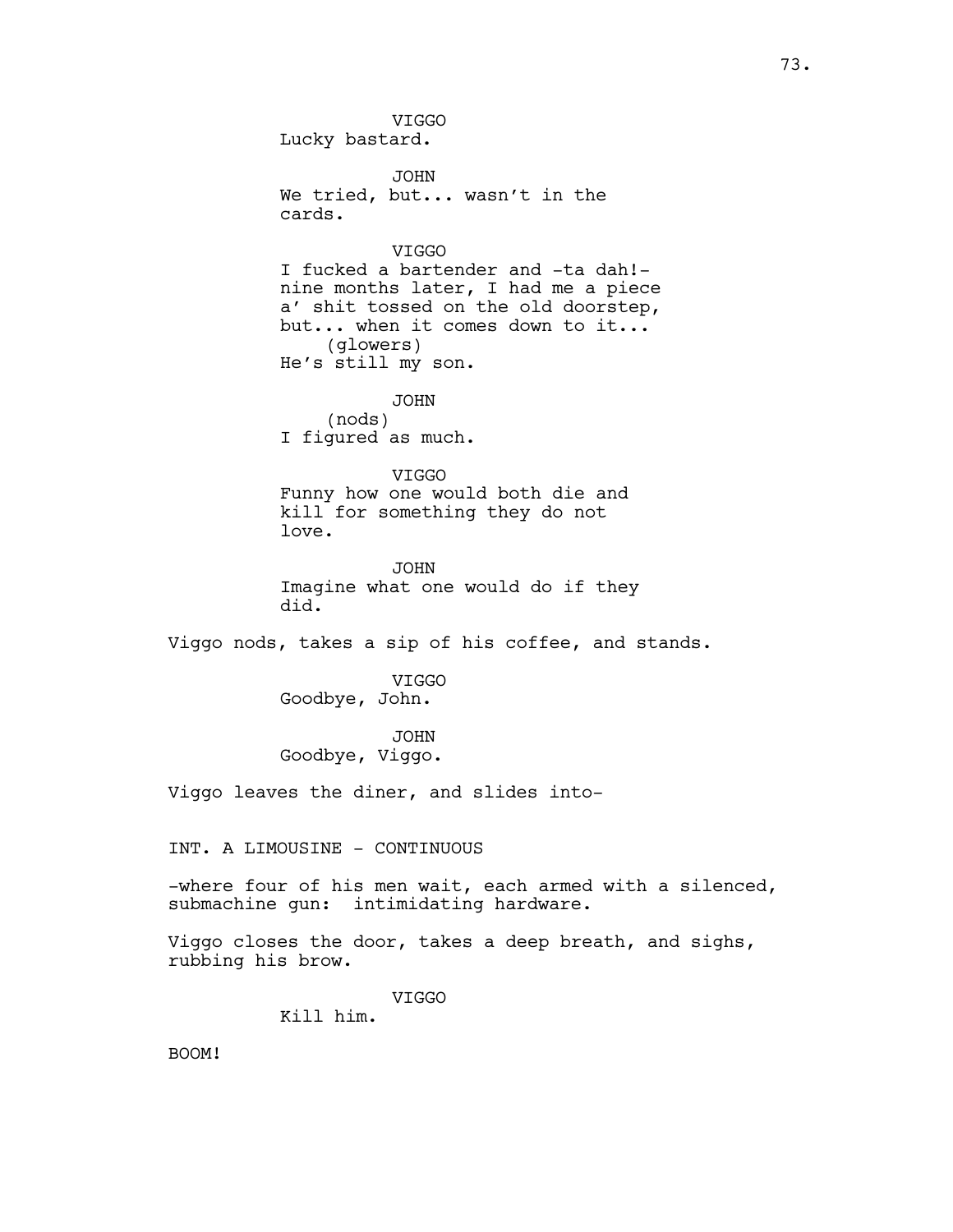A round slams into his window, barely missing him before hitting the man seated next to him in the side of the head, blood spattering against glass.

Viggo dives to the floor as his men prepare to return fire-

EXT. A DINER - CONTINUOUS

-but John is a crackshot, firing as he strides towards the vehicle-

INT. A LIMOUSINE - CONTINUOUS

-killing two men and wounding a fourth who drops down next to Viggo, screaming.

VIGGO

DRIVE!

EXT. A DINER - CONTINUOUS

John ejects a spent clip, slaps in a fresh one in a blink, and unloads into the limousine which jerks forward, tires squealing as it drives off.

INT. A LIMOUSINE - CONTINUOUS

Viggo lies on his back, staring at the ceiling as he lights himself a cigarette.

> VIGGO People don't change. Do they, John? (to the screaming gunman) SHUT... THE FUCK... UP!

EXT. A DINER - CONTINUOUS

John slips the gun into the back of his pants, turns, and calmly walks away.

FADE TO:

INT. A SUBWAY STATION - ESTABLISHING - DAY

The train pulls up and begins to empty, crowding the platform.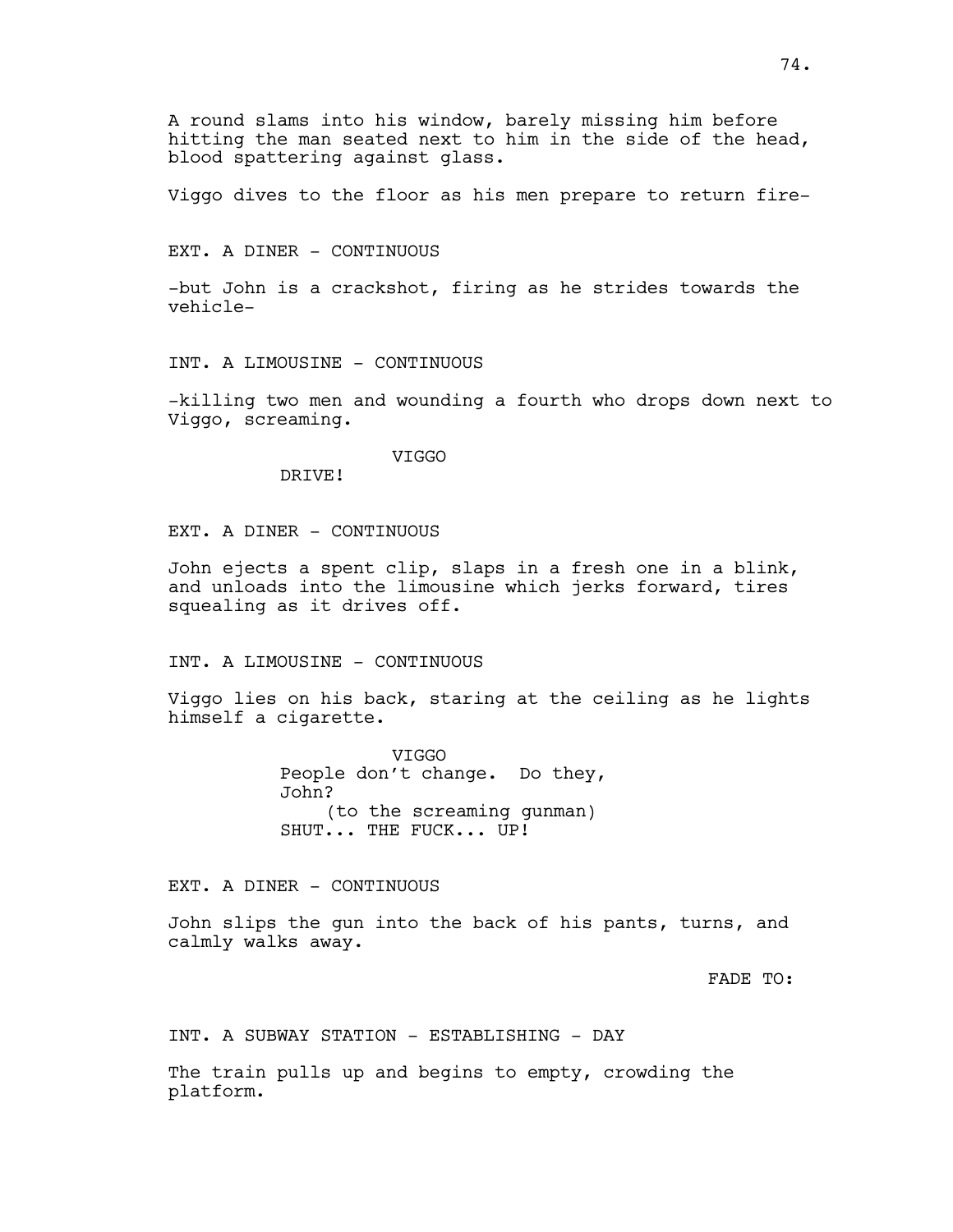John exits the train, stuffs his hands into his pockets, and seeks to disappear into the crowd...

...as KIRILL and TWO GUNMEN spot him.

They move towards him...

...following...

...hands reaching beneath their jackets, fingers curling around triggers as silenced pistols are slipped free by steady hands.

#### KTRTLL

*Babushka*.

John slows his stride, hands out to his side, mind racing.

SMASHCUT TO:

INT. THE WICK HOME - THE LIVING ROOM - FLASHBACK - NIGHT

With consciousness fading, John leans back upon the floor, listening to the voices of his assailants.

With his face hidden within his mask, Kirill chuckles enjoying this- as he sucks on a fresh mint.

> KIRILL (O.C.) (in Russian, subtitled) Then shit... let the fuckin' *babushka* fade away and let's get the fuck outta' here.

> > SMASHCUT TO:

EXT. A SUBWAY STATION - CONTINUOUS

John tenses, his features hard.

Kirill grins, willing for John to give him reason to fire.

Suddenly, a frail commuter stumbles into their midst-

THUMP! THUMP!

-killing each with a single, silenced round to the heart.

Kirill is dead before he hits the ground.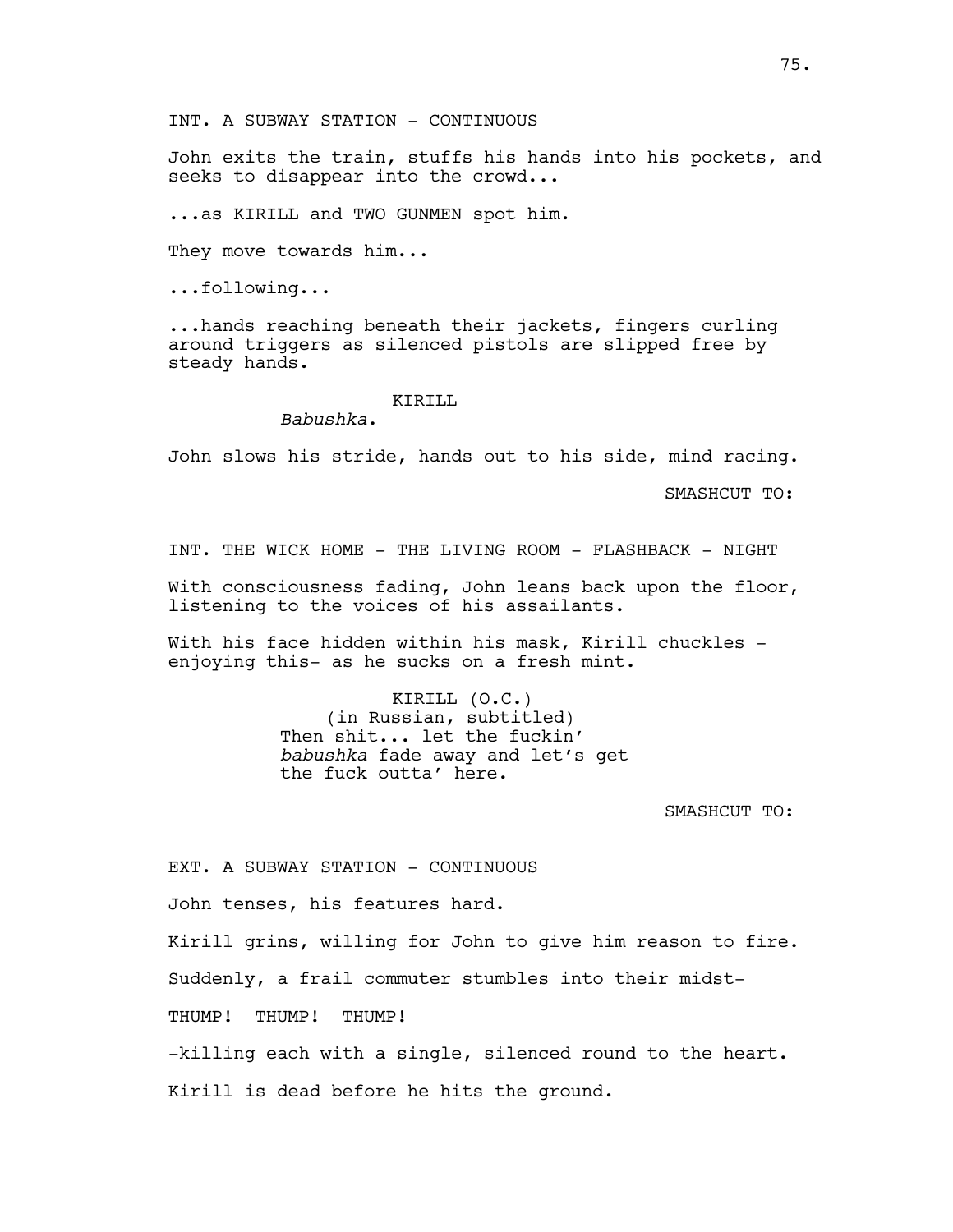Amidst a growing sense of chaos, MARCUS shares a parting glance with John, slips the pistol in his pocket, smiles, and tips his hat down low over his eyes.

John returns the nod and disappears in the opposite direction.

FADE TO:

EXT. A PARKING LOT - ESTABLISHING - DAY

EXT. A PARKING LOT - CONTINUOUS

John walks up to an old, FORD LTD sedan. He reaches up into a rear wheel well, and rips free a set of keys which had been duct-taped within.

He opens the trunk: we recognize the suitcases therein as his own. However, there is also a LARGE DUFFEL BAG as well which he opens, studies its contents, and -satisfied- zips shut.

He closes the trunk, opens the front door-

INT. A SEDAN - CONTINUOUS

-slides inside, starts the engine-

EXT. A PARKING LOT - CONTINUOUS

-and drives off.

FADE TO:

EXT. A STREET - ESTABLISHING - DAY

A number of the quaint old buildings share both English and Russian signs.

EXT. A STREET - ESTABLISHING - DAY

With his hands stuffed deep into his pockets, John exits an alleyway and ducks into-

INT. A CAFE - CONTINUOUS -where he motions "one" to the waitress.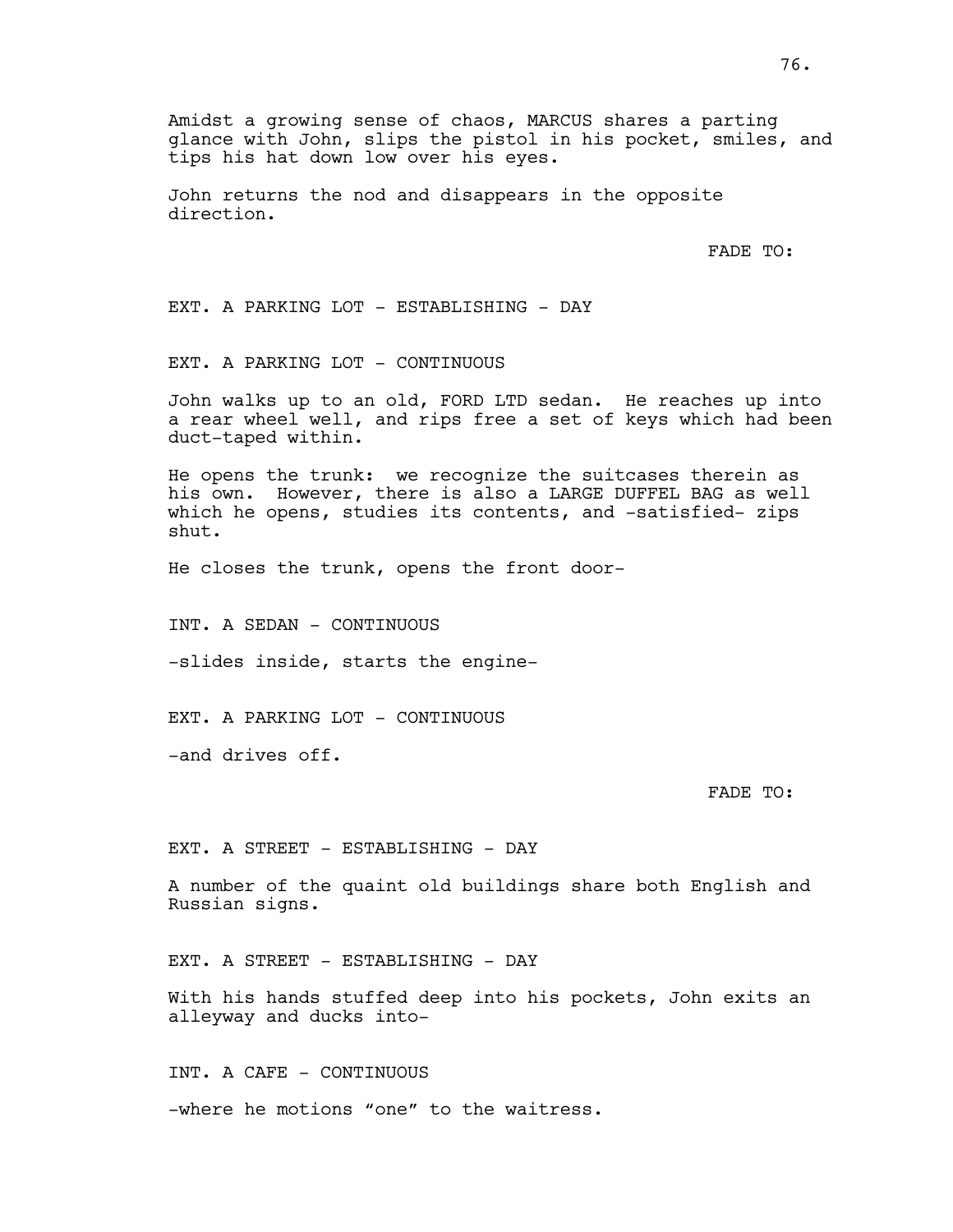Through the window, John studies the front facade of A BANK building.

HIS POV:

The BANK MANAGER -checking his watch- flips over the sign in the door from CLOSED to OPEN.

> WAITRESS What can I get you?

JOHN Americano, please. And a bear claw.

#### WAITRESS

On it.

JOHN Oh, and the bathroom?

WAITRESS Down the hall to the left.

JOHN

Thanks.

INT. A CAFE - THE HALLWAY - DAY

Pulling on a pair of leather gloves, John walks down the hallway, but instead of turning left, he turns right-

EXT. A CAFE - THE REAR - CONTINUOUS

-exiting the building.

He flips his jacket inside-out -from black to gray- and slips on a face mask.

Reaching down behind a trash can, he removes a TWO GALLON PLASTIC GAS TANK and a PISTOL before walking back down the alley, and out into-

EXT. THE STREET - CONTINUOUS -making a b-line for the Bank.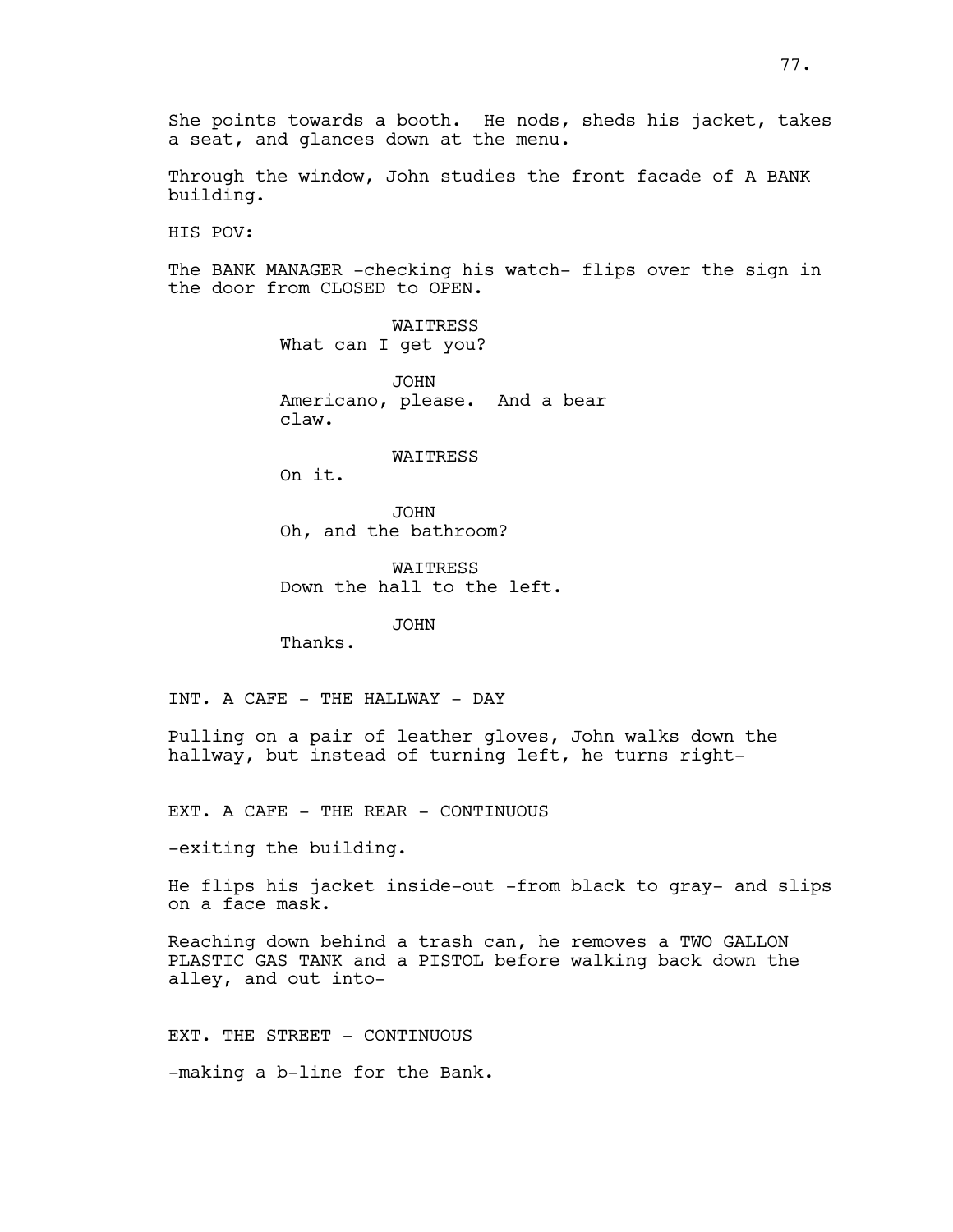As he walks across the street, traffic stops as onlookers gawk in horror. John opens the door, and enters-INT. A BANK - CONTINUOUS -firing two shots in the air. JOHN EVERYBODY OUT! (on their looks) NOW!!!! Customers flee, secretaries scramble after them, as does the Bank Manager... ...who slides to a halt, John's pistol staring down at him. JOHN (CONT'D) Not you. BANK MANAGER But... why not... me? JOHN Take me to Viggo's stash. BANK MANAGER Wha... what? JOHN His stash. Personal Holdings. (growls) Piggy "fucking" Bank. BANK MANAGER What?!? I can't just-BOOM! BOOM! BOOM! BOOM! John fires four shots... ...killing the two gunmen who appeared behind the Bank Manager. BANK MANAGER (CONT'D) (a beat, then hushed) This way.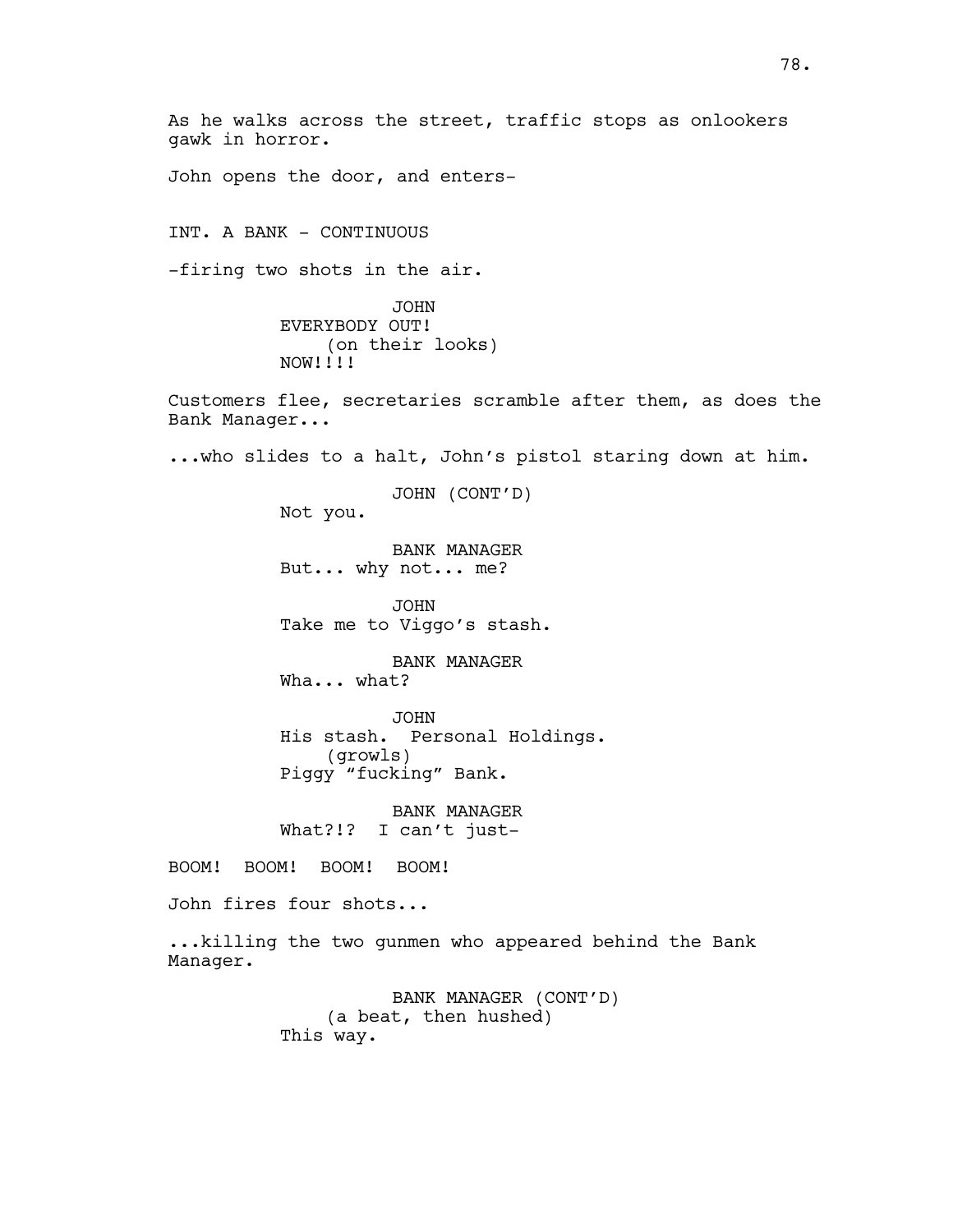The Bank Manager swings open the door, revealing two walls of safety-deposit boxes on either side...

...with a large door in the rear of the vault leading into a secondary vault. A keypad is attached to its face replete with a fingerprint reader.

John presses the barrel of the gun to the back of the Bank Manager's head and forces him into the vault.

> JOHN Open it. BANK MANAGER I can't. JOHN Open it. BANK MANAGER He'll kill me! JOHN

So will I.

The bank manager hesitates...

...and then presses a thumb to the reader and types in a code.

A beat... and the door opens with a hiss.

BANK MANAGER

Now, p-

John pistol-whips the Bank Manager, knocking him out.

Without really looking inside-

INT. A BANK- SECONDARY VAULT - CONTINUOUS

-John tosses the plastic gas can into the secondary vault, and unloads the pistol...

...into the gas can which explodes into flame, illuminating the space to reveal pallets of cash, smuggled artwork, jewels, and the like stashed therein.

John tosses the pistol inside, and walks away.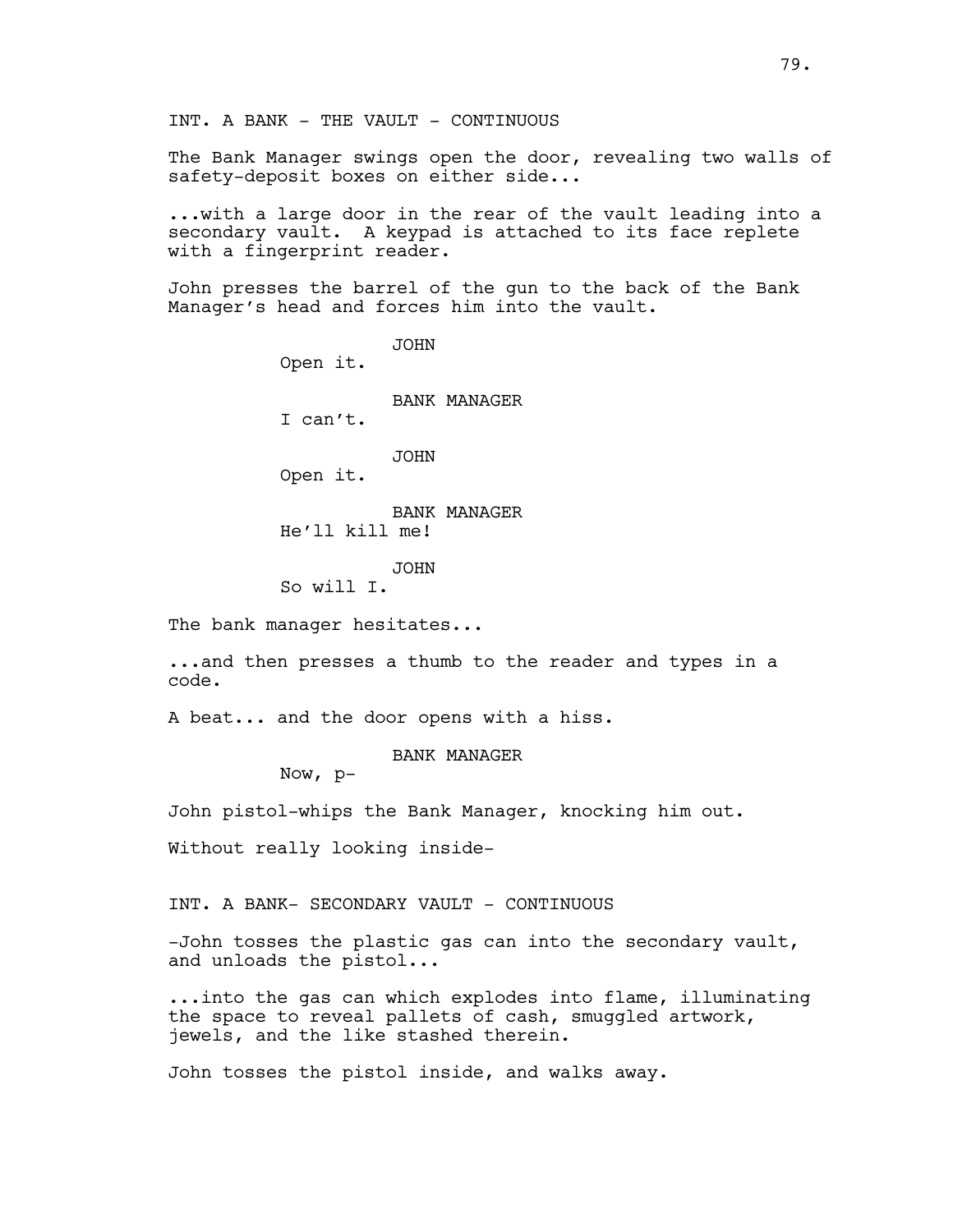EXT. A BANK - THE STREET - CONTINUOUS

John casually walks across the street, ignoring the gawkers, and enters the alleyway.

INT. A BANK - THE VAULT - CONTINUOUS

The Bank Manager comes to with a groan, pulling himself up to his feet. His jaw draw drops -eyes wide- at the sight of the fire.

> BANK MANAGER ...fuck... me...

EXT. A DINER - THE REAR - CONTINUOUS

John tosses the gloves and mask into the trash, turns his jacket back out, slips it back on, and enters-

INT. A DINER - THE HALLWAY - CONTINUOUS

-walking down the hallway to enter-

INT. A DINER - CONTINUOUS

-slipping into his seat as the Waitress arrives with his coffee and donut.

> WAITRESS Anything else?

JOHN That'll do. Thank you.

John takes a deep breath, exhales...

...and relaxes as across the street, the Bank Manager emerges from the building, and flees off down the street.

FADE TO:

EXT. A BANK - LATER

A beat... and the trio of intimidating sedans pull up to the curb.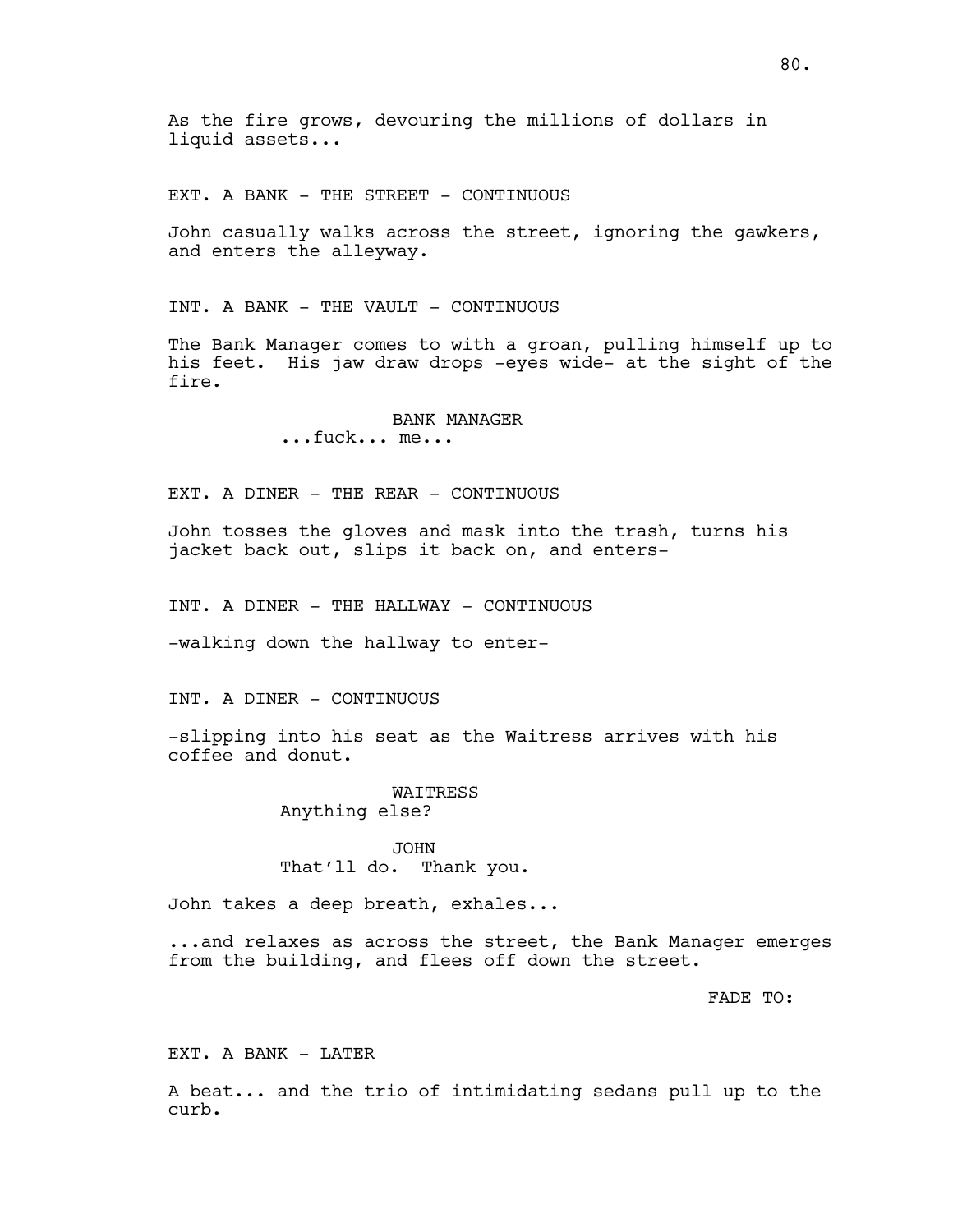The gunmen in the rear and front vehicles emerge, studying their surroundings. A beat... and one of the gunman slaps a hand to the roof of the center car.

Proceeded -and preceded- by a bodyguard, Viggo emerges, stuffs his hands into his pockets, and marches into the bank as across the street...

INT. A CAFE - CONTINUOUS

...John watches.

JOHN (mutters) No cops. That's new.

WAITRESS We good, hon?

JOHN Yeah. Yeah, we're good. Thanks.

The waitress rips the receipt off of her pad-

WAITRESS

Anytime.

-and drops it on the table in front of him.

John stands, tosses a twenty down on top of it, turns, and leaves, snagging a toothpick at the cashier's booth before exiting.

INT. AN ALLEY - CONTINUOUS

As John walks, he reaches down behind a trash can...

...and retrieves a LARGE BRIEFCASE.

INT. A BANK - SECONDARY VAULT - LATER

Viggo stands in the center of the small room with his head down, prodding a smoldering Picasso with the tip of his foot.

> VIGGO (in Russian, subtitled) Where's the manager?

The question is met by silence.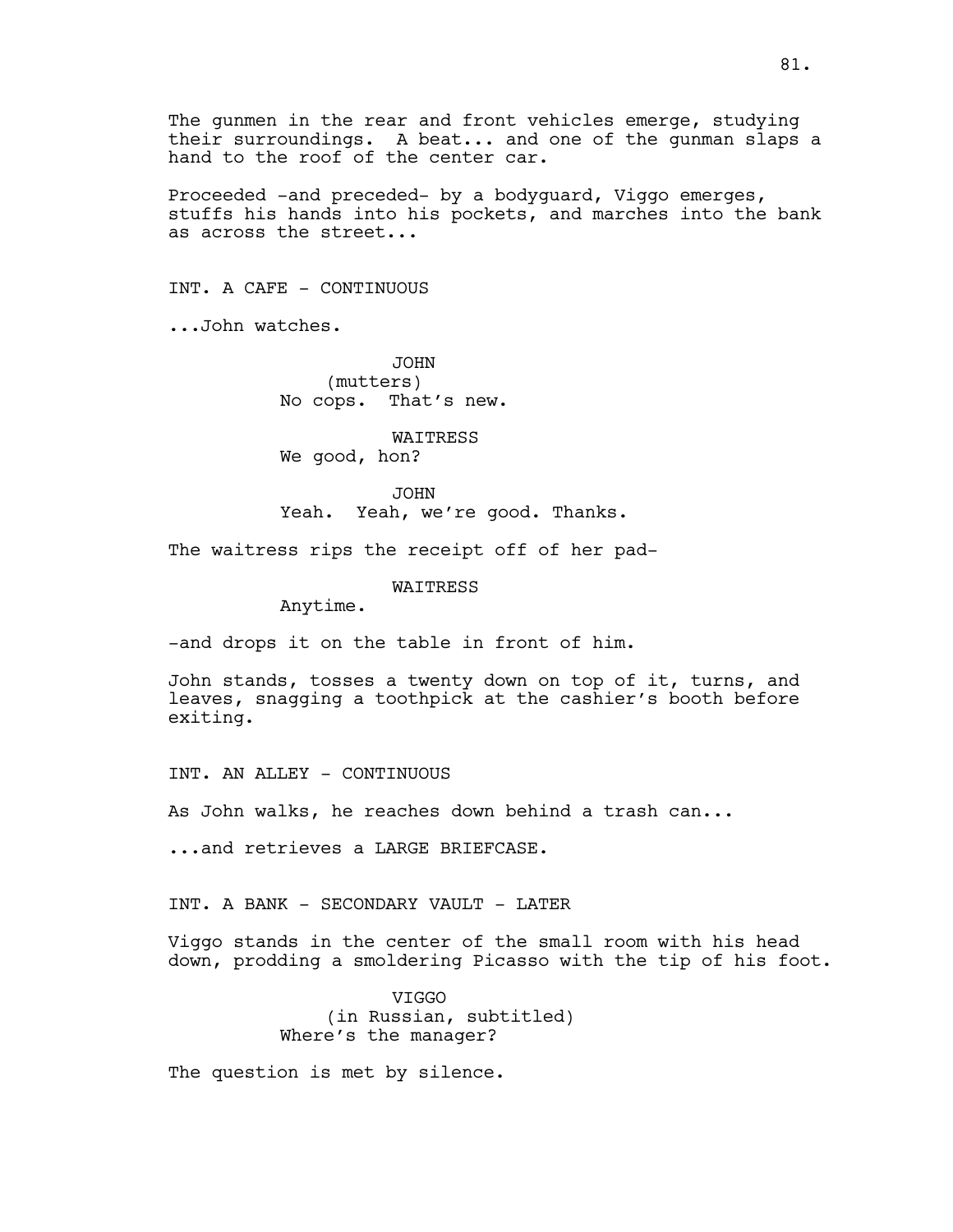VIGGO (CONT'D) (in Russian, subtitled) I'd run, too. (a beat, then in English) What a shame... what a fucking... (sighs) ...shame...

Viggo is trembling with rage, hands clenched at his sides, eyes unblinking.

> VIGGO (CONT'D) (in Russian, subtitled) Iosef... my son... is worth less than this... far less... treasures reduced to ash... (in Russian, subtitled) ...ash...

EXT. A BANK - LATER

With his head down -hands stuffed deep into his pockets, a cigarette smoldering between his lips- Viggo exits, slowly making his way towards his car.

INT. A DIESEL TRUCK - CONTINUOUS

Perched behind the wheel -the driver's side window missing-John shifts gears, slams his foot down onto the gas...

...and narrows his eyes, tensing, his knuckles creaking from within leather gloves as his fingers constrict around the wheel of the stolen vehicle.

EXT. A BANK - CONTINUOUS

The gunmen react to the sound of the engine's roar, the two nearest it's approach dropping to a knee, aiming, and firing.

Bullets slam into the windshield -a round slashing into John's cheek, clipping his ear- and engine block before the front left tire blows.

John loses control of the truck which fishtails wildly, slamming into a sedan, crushing two gunmen before it cartwheels through their midst, killing three more before coming to a stop on its side.

A gunmen pushes Viggo towards the center sedan-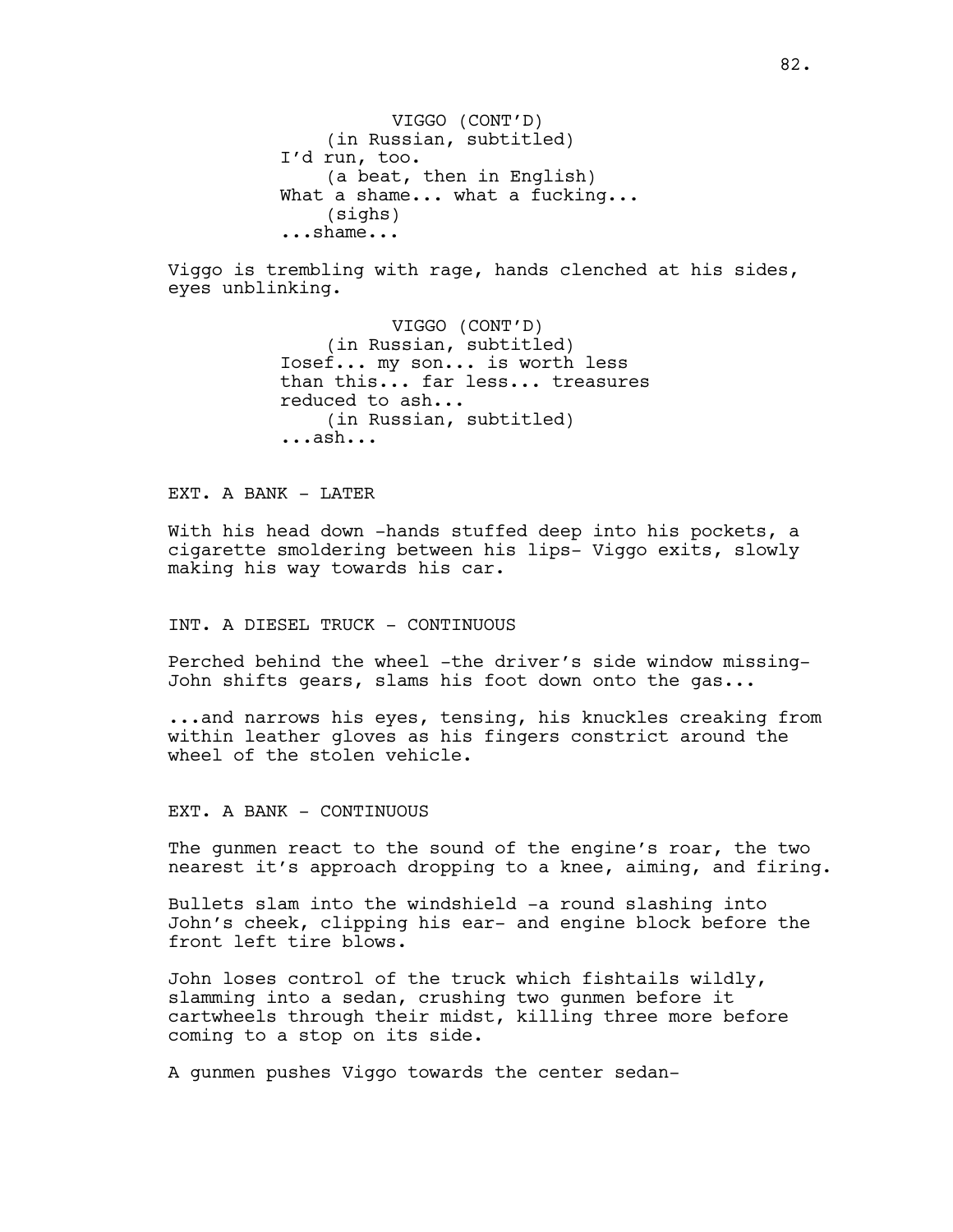**GUNMEN** (in Russian, subtitled) GET IN! NOW!

-shoving him inside.

Three gunmen approach the truck, firing repeatedly.

#### INT. A DIESEL TRUCK - CONTINUOUS

Dazed, John -his face cut by glass, fresh wounds seeping hot blood- reaches over into the open briefcase, removing the silenced-UZI therein.

John shoots out the sunroof, dragging himself free of the vehicle as he ducks for cover.

#### EXT. A STREET - CONTINUOUS

As the Sedan peels out, John swiftly ejects the clip, selects another -wrapped in blue tape, these ARMOR-PIERCING BULLETS are dark gray, seemingly sharpened to a tip- from a clip belt, slaps it into weapon, drops to a knee and-

-as the Sedan drives past-

-depresses the trigger.

INT. THE SEDAN - CONTINUOUS

Bullets easily punch through the doors and windows, riddling the dash..

...the passenger, the driver...

...the seats...

...one gunmen, Viggo, another gunmen...

...and the seats.

EXT. THE STREET - CONTINUOUS

The Sedan veers off, plummeting into the store front of a pharmacy.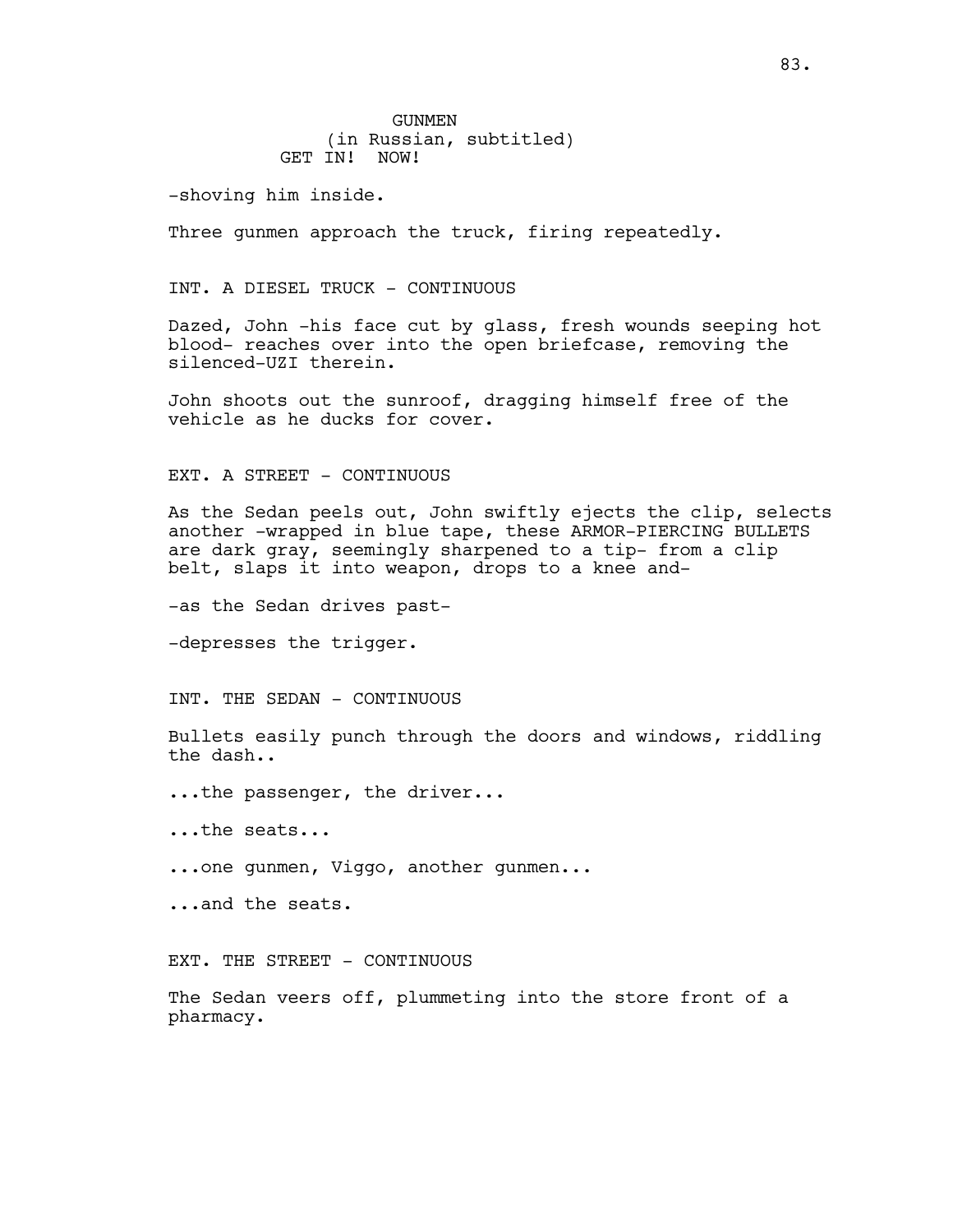EXT. A BANK - CONTINUOUS

John ejects the spent clip, selects another wrapped in blue tape, turns towards the fallen truck, and pulls the trigger.

The bullets punch through the roof, seats/floor, and undercarriage of the vehicle...

...cutting the remaining gunmen to shreds on the sidewalk behind it.

The clip empties.

Silence.

John tosses the Uzi into the truck, turns, and walks towards the store front from which the rear half of a sedan protrudes, pausing to slip free a silenced-pistol from a dead man's hand.

INT. A PHARMACY - CONTINUOUS

John enters, glancing into the Sedan as he moves past: the gunmen are all dead, but Viggo is missing, a rear door open.

John rounds the corner...

...to see a trail of blood. He follows it...

...to find Viggo dragging his broken body, his switchblade in one hand, his cellphone in the other. The knife is unceremoniously dropped as he struggles to dial 9... 1...

...before the phone slips through his fingers, slick with blood.

> VIGGO (in Russian, subtitled) NO! NO! (sighs) ...no...

John stands over him, the pistol level.

As if sensing him, Viggo rolls over with a groan.

VIGGO (CONT'D) Tell me, John... and please... be honest... am I dying here?

John hesitates, squats, and retrieves Viggo's cell phone.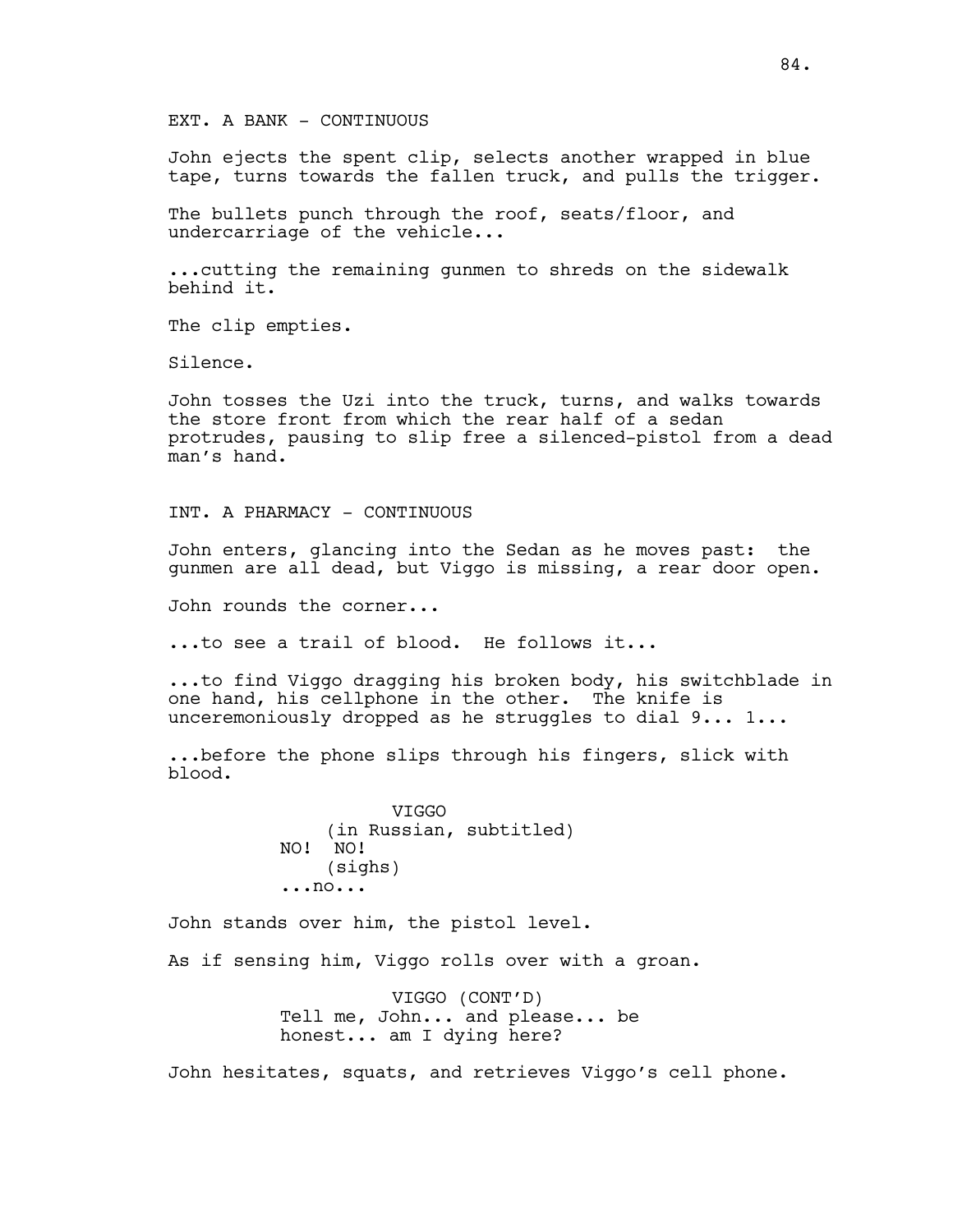JOHN Unless I complete the call, then... yes. VIGGO For me to die like this... (spitting, enraged) ...BECAUSE OF HIM... (sighs) ...would be unfortunate. Viggo is fading... fast. VIGGO (CONT'D) I was sending Iosef to a safe house in Moscow. I arranged for transport via... a grain ship... out of Newark... Viggo coughs, trembling. VIGGO (CONT'D) ...please... John stands, dials an additional "1", and the send button... ...but it is too late: Viggo is dead. John tosses the phone down onto Viggo's chest, slips the gun into the back of his pants, turns and as he walks towards the store front... ...grabs a bottle of rubbing alcohol from the shelf, unscrewing the cap. EXT. A STREET - CONTINUOUS John dumps the bottle onto his head, gritting his teeth, as behind him... ...the sedan EXPLODES behind him. John does not react. He tosses aside the bottle, stuffs his hands into his pockets, lowers his head, and walks on. FADE TO:

EXT. THE CONTINENTAL - ESTABLISHING - DAY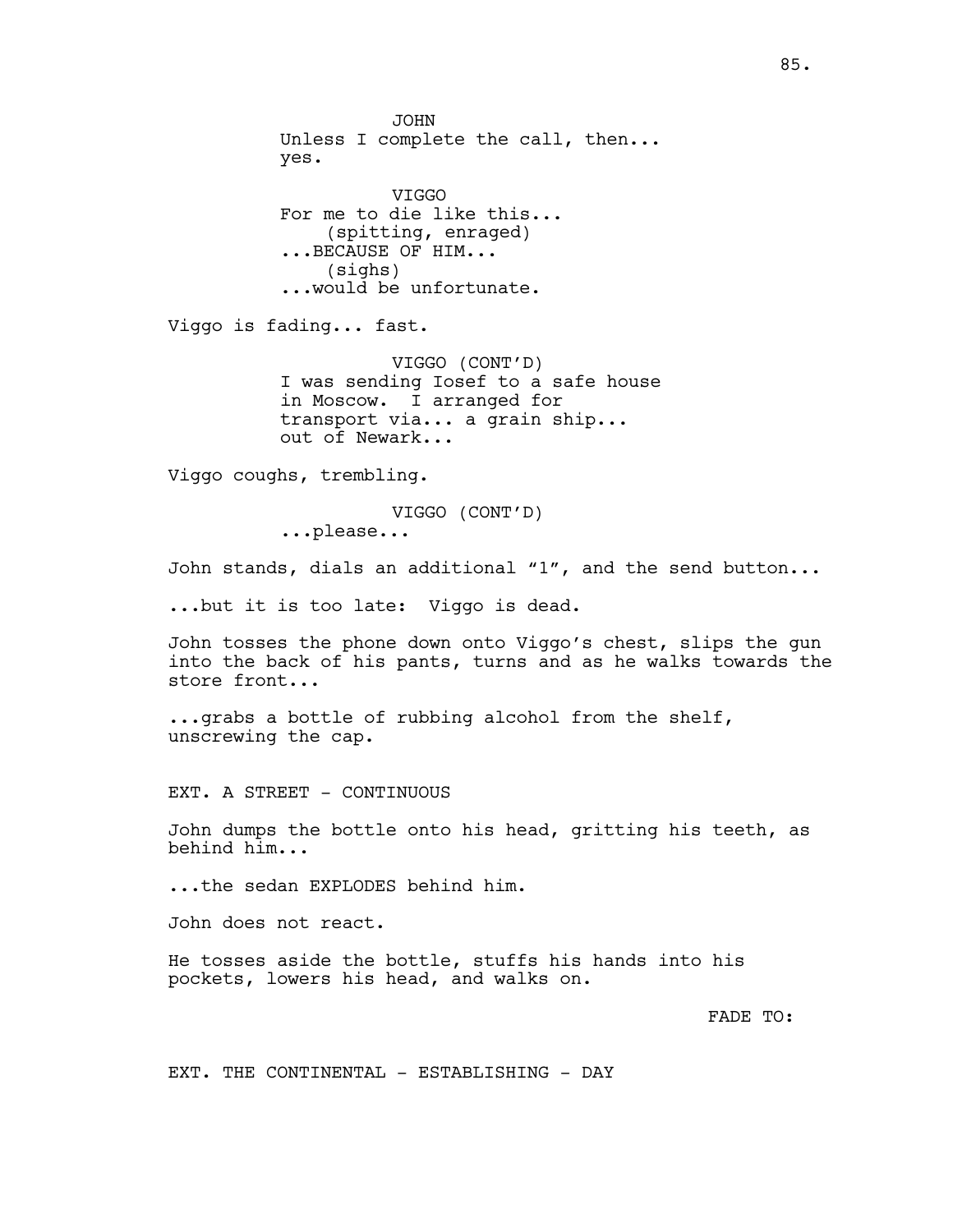INT. HARRY'S HOTEL ROOM - CONTINUOUS

David sits in a chair with his head down: his ankles, wrists, mouth, and eyes bound by duct tape. A weathered hand reaches over and RIPS the tape off of his eyes.

David winces out of pain and the brutal sensation of light.

HARRY (O.C.) Housekeepin'll find ya'.

Dressed in a three-piece suit, Harry places an old -but gingerly cared for- hat upon his head, a ring upon his finger glistening, his watch an enviable antique.

> HARRY (CONT'D) But son? You done a bit a' business on the Continental grounds...

Harry lifts his suitcase and turns heading for the door.

HARRY (CONT'D) ...and management, well...

Harry opens the door...

HARRY (CONT'D) ...they don't take kindly to that sort a' thing.

...and exits, leaving the door ajar.

David slumps in his seat; exhausted, broken, and defeated.

FADE TO:

EXT. A CITYSCAPE - ESTABLISHING - DAY/NIGHT

SUPER: NEWARK, NEW JERSEY

Day becomes night.

EXT. THE DOCKS - ESTABLISHING - NIGHT

A bustling mecca of commerce, the port never sleeps; ships of all shapes and sizes dock, empty their shipment, refilled with return cargo, and slip out into the night.

A multi-hulled beast of a ship, THE CHAYKA (Seagull) rests dock-side, its bridge guarded by a small army of security guards.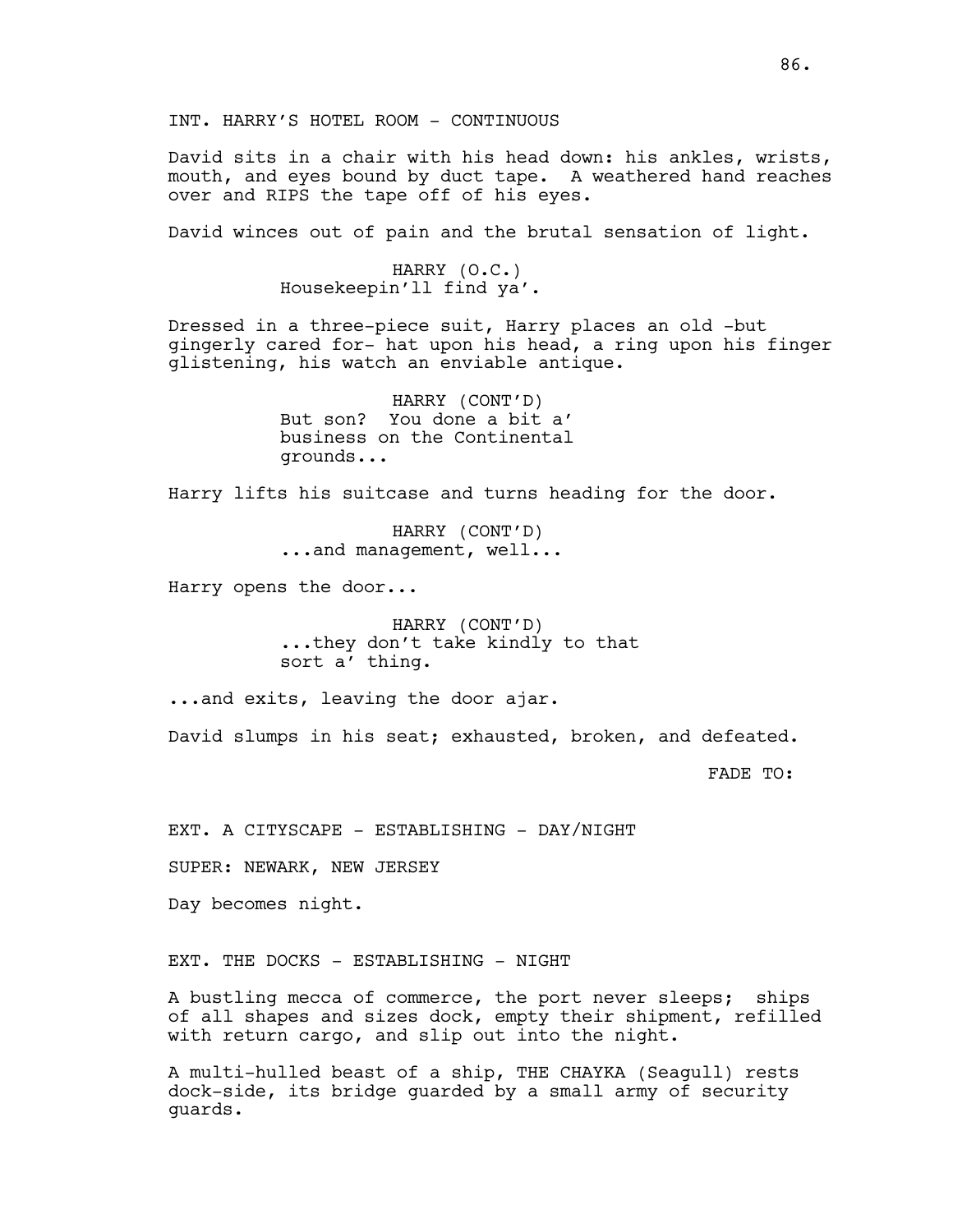Overhead, scattered throughout the cranes, are a half-dozen SNIPERS, searching/studying the dockyard.

INT. THE CHAYKA - THE HULL - CONTINUOUS

Cellophane-wrapped pallets of WEAPONS and bales of CASH are carried by forklifts into the center of the hull and bolted to the floor.

Meanwhile, two dozen high-end, luxury cars enter the hull, each driven into its own reinforced, steel crate, the doors sealed shut behind them.

As the last WORKER leaves, he shouts into his walkie-talkie.

# WORKER

FILL HER UP!

Overhead, a large chute appears-

EXT. THE CHAYKA - CONTINUOUS

-and the OPERATOR presses a button, sending a seemingly endless stream of grain down into the hull, covering the smuggled goods.

INT. THE CHAYKA - THE CAPTAIN'S CABIN - CONTINUOUS

Chewing on an unlit cigar, the CAPTAIN -60s, enormous, grizzled, salt-and-pepper beard, long, unkempt hair, dressed in denim and leather- studies paperwork at his desk while Iosef paces; a cigarette in one hand, a drink in the other.

> IOSEF How the fuck long do I have to stay down here?

> CAPTAIN Until we are at sea, and even then, your access up top will be limited.

The Captain's phone rings. He answers it.

CAPTAIN (CONT'D)

Yes?

The Captain's face falls, his jaw clenched.

CAPTAIN (CONT'D) I'll let him know. Proceed as scheduled.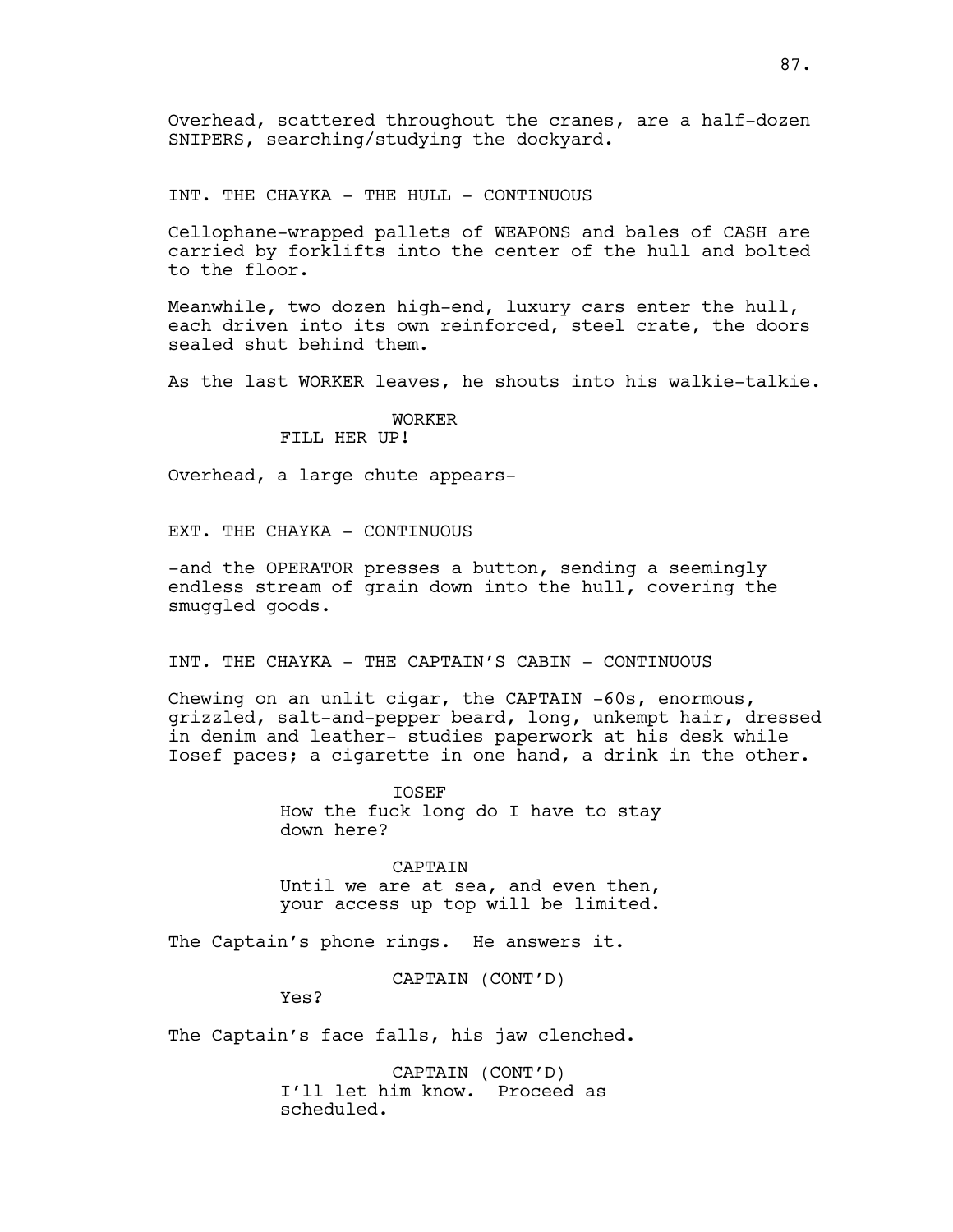The Captain hangs up, finds a match, sparks it to flame, and ignites the tip of his cigar, puffing it like an old steam engine.

CAPTAIN (CONT'D)

Your father...

IOSEF (scoffs) What about him?

CAPTAIN

He is dead.

Iosef is stunned.

IOSEF

What?

CAPTAIN I'm sorry. He was k-

The Captain is cut off by the intercom which squawks to life, a screaming voice reduced to panicked static. The Captain slaps a hand down onto the call button.

> CAPTAIN (CONT'D) Come again?

OPERATOR (O.S.) We're taking fire, sir!

EXT. THE CHAYKA - THE DECK - CONTINUOUS

A number of security guards lay dead upon the deck -bleeding out from single gunshot wounds- as the others sprint for cover. The Operator leans hard against the call button of the intercom.

> OPERATOR Someone's shooting at u-

A round slams into the side of the Operator's head, killing him instantly, his body sinking to the deck.

INT. THE CHAYKA - THE CAPTAIN'S CABIN - CONTINUOUS

The Captain stands, checks the chamber of the LUGER PISTOL at his side, and heads for the door.

> CAPTAIN Until you hear otherwise... stay.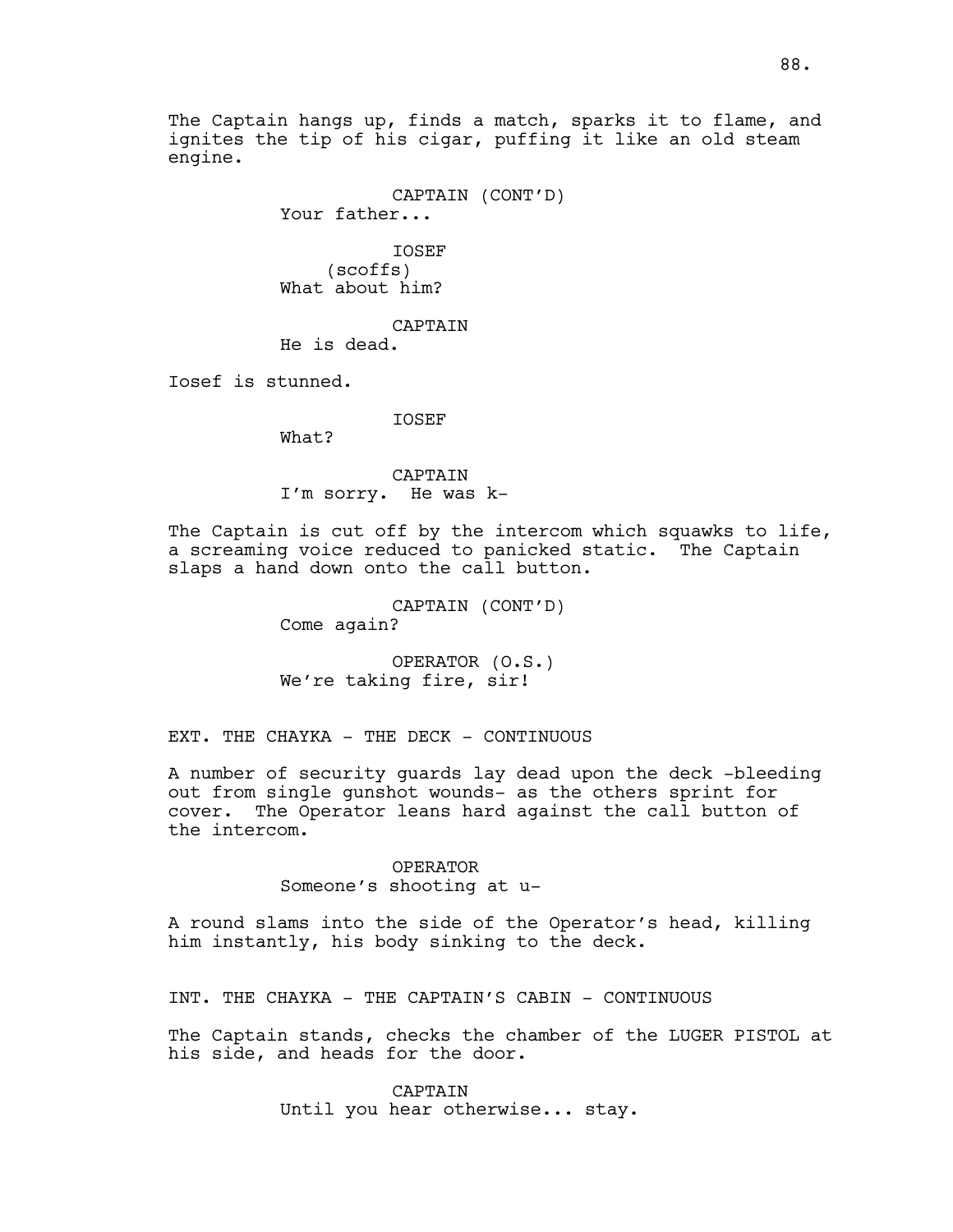The Captain exits the cabin and slams the door behind him. Trembling, Iosef latches close the door...

...and pours himself a tall drink.

EXT. A CRANE - CONTINUOUS

A SNIPER searches the yard through his scope, his earpiece overwhelmed by panicked chatter.

> SNIPER This is Alpha. I don't-

TINK!

Across the way, another sniper tumbles off his perch...

TINK!

...as does another...

TINK!

...and another...

SNIPER (CONT'D) Where the fuck is he?

TINK!

...and another...

The sniper searches, his skin wet with perspiration, hand trembling upon the stock.

TINK!

...and another, screaming as he falls...

SNIPER (CONT'D) WHERE THE FUCK... (trailing off)

The Sniper has found John...

SNIPER (CONT'D) The old cannery. Southeast of my position.

...but it is too late.

WE ZOOM THROUGH HIS SCOPE...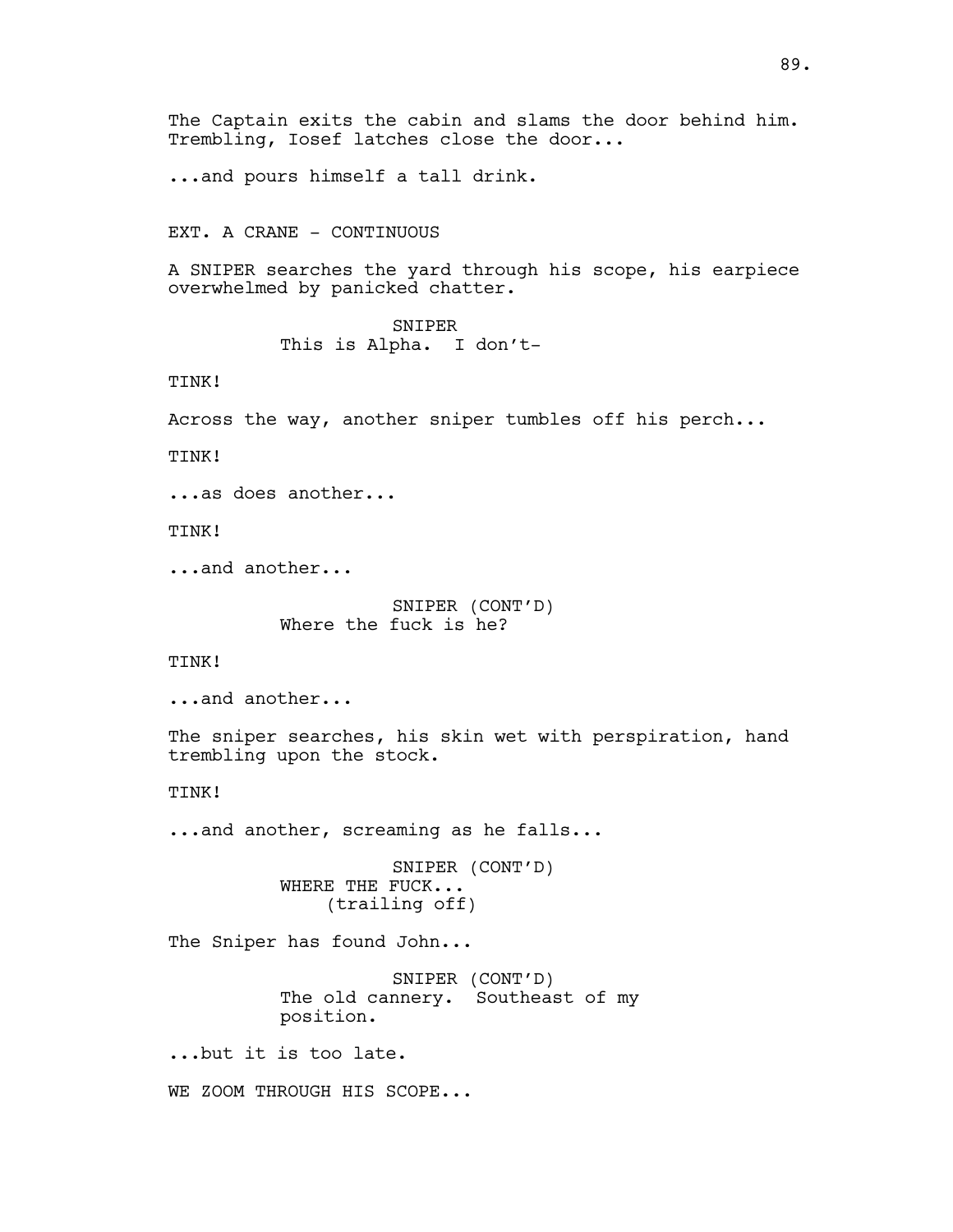...ACROSS THE YARD...

...AND INTO THE CANNERY WHERE JOHN LIES ON THE FLOOR WITH A SNIPER RIFLE TO HIS SHOULDER.

JOHN FIRES...

...AND WE FOLLOW THE BULLET BACK UP TOWARDS THE SNIPER'S PERCH...

...WHERE IT ENTERS THE SNIPER'S SCOPE...

...AND PUNCHES THROUGH THE BACK OF HIS HEAD.

His body goes limp...

...and slides out of his perch, cart-wheeling down to the earth below.

EXT. THE SHIPYARD - NIGHT

EIGHT HEAVILY-ARMORED SUV's bear down on the old cannery building.

INT. THE CANNERY - THE TOP FLOOR - CONTINUOUS

John shifts position, aims, and fires-

EXT. THE SHIPYARD - CONTINUOUS

-but the round ricochets off the bulletproof window.

INT. THE CANNERY - THE TOP FLOOR - CONTINUOUS

John ejects the clip, ejects a round, leans the weapon against the window, and sinks back into the darkness.

INT. THE CANNERY - THE MAIN FLOOR - CONTINUOUS

The parade of SUVs enter the cannery, their tires screeching to a stop as a swarm of highly-trained gunmen emerge, scattering throughout the building.

INT. THE CANNERY - THE TOP FLOOR - CONTINUOUS

John pries open the doors of an old, wooden, elevator shaft: now an empty cavern disappearing down into darkness.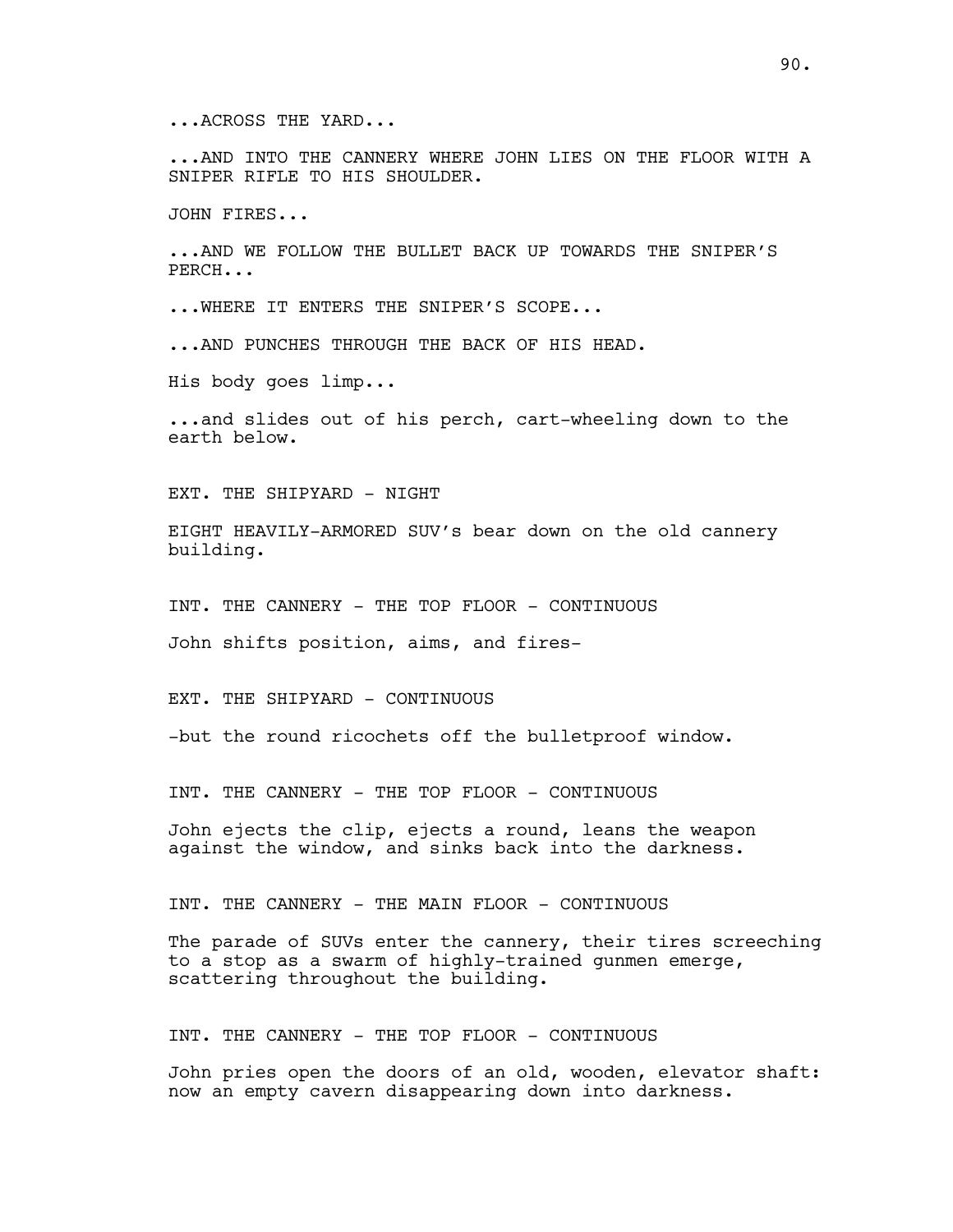INT. THE CANNERY - THE TOP FLOOR - A HALLWAY - CONTINUOUS A pair of gunmen swiftly close in on John...

INT. THE CANNERY - THE TOP FLOOR - ELEVATOR - CONTINUOUS

...who takes a deep breath...

...and jumps-

-bullets riddling the doors behind him-

-disappearing down into the darkness-

INT. BENEATH THE CANNERY - CONTINUOUS

-his body SLAPPING against the water as he sinks like a stone.

INT. THE CANNERY - THE MAIN FLOOR - CONTINUOUS

A gunmen rounds a corner...

...stepping over the empty duffel bag we last saw in John's trunk...

...and freezes, his eyes wide.

HIS POV: A brick of C-4 is attached to one of the main support beams, the pale red light of the detonator glowing with ominous disdain.

He takes a step back, lowering his weapon, and glances about...

...noticing for the first time the RED LIGHTS of a DOZEN OR MORE C-4 charges scattered throughout the interior.

### GUNMEN

RUN!

INT. BENEATH THE CANNERY - CONTINUOUS

Underwater, John lifts his hand...

...to reveal a REMOTE DETONATER...

...which he depresses with his thumb.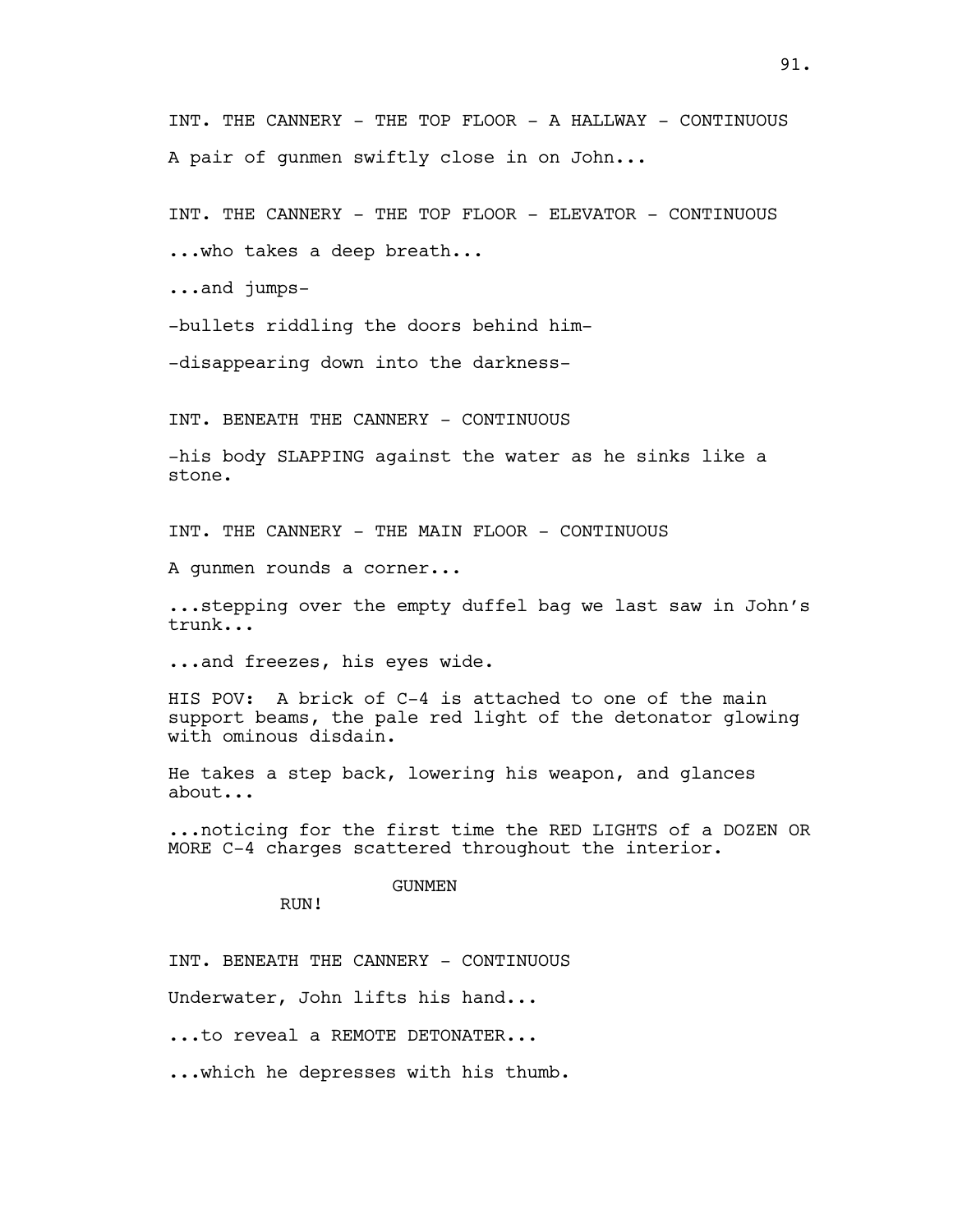INT. THE CANNERY - THE MAIN FLOOR - CONTINUOUS

The gunman goes pale at the sight of all of those red lights... turning green.

EXT. THE SHIPYARD - CONTINUOUS

A series of powerful explosion tear through the building, reducing it to splinters as it collapses in upon itself.

INT. BENEATH THE CANNERY - CONTINUOUS

As debris begins to sink down all around him, John swims as hard as he can.

Surfacing when he is safe, gasping for breath.

Finding a ladder, John climbs upwards-

EXT. THE DOCK - CONTINUOUS

-emerging from behind an access panel.

John turns towards the ship and moves at a steady pace, eyes roving.

EXT. THE CHAYKA - THE DECK - NIGHT

Surrounded by crewmen and security personnel, the Captain watches the explosion, his eyes wide.

> CAPTAIN My... God. CREWMAN #1 What do we do?

> > CAPTAIN

 $T-$ 

POP! POP! POP! POP!

The sound of a pistol echoes up past them.

CREWMAN Captain... he's coming.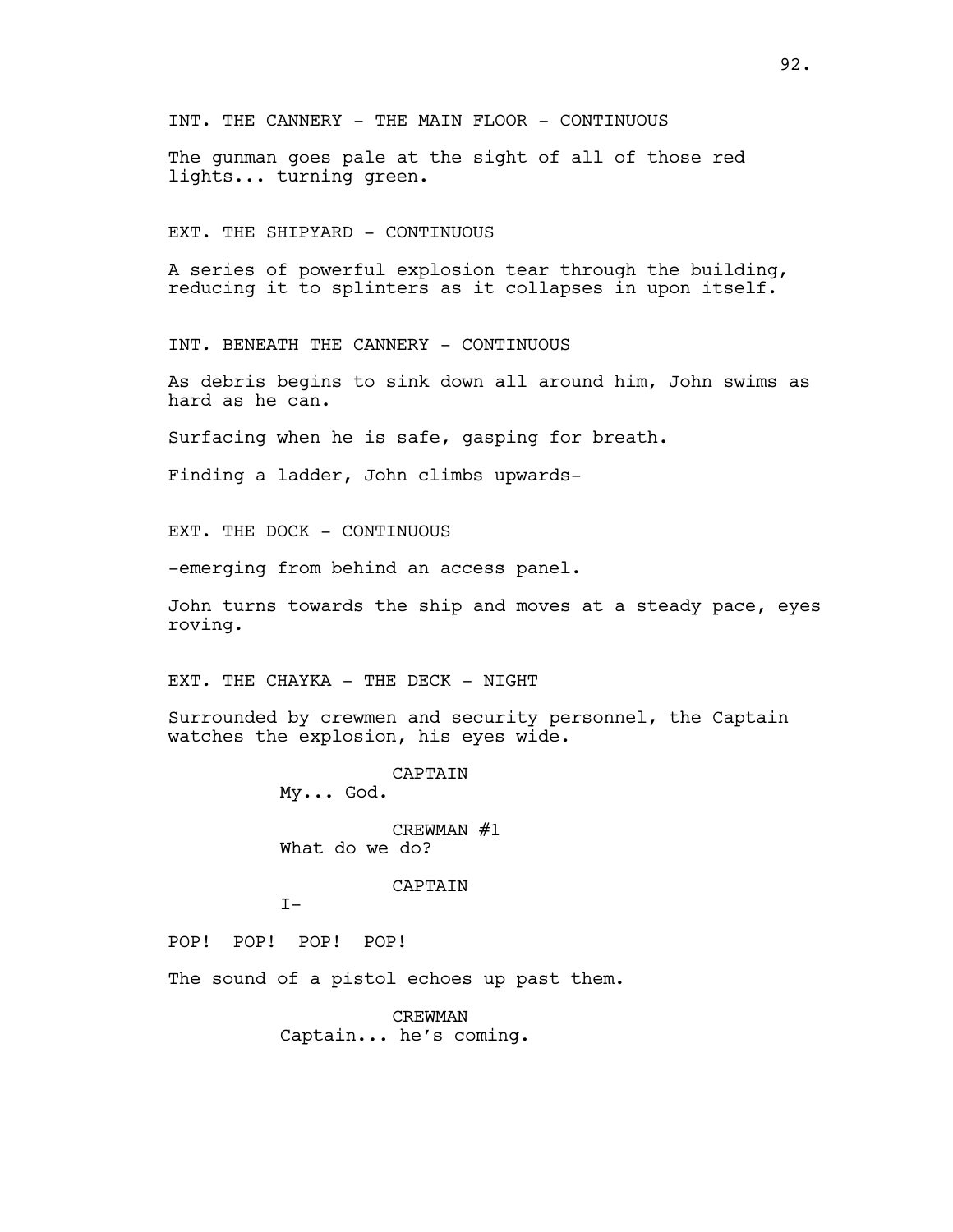EXT. THE DOCK - THE CHAYKA - CONTINUOUS

With his pistol held in both hands -soaked to the bone- John strides towards the boat's entryway, dropping five guards with two perfectly-placed shots apiece.

He ejects the spent clips, slaps in a replacement, drops to a knee, and fires off six shots at the two gunmen as they round the corner, dead before they hit the ground.

John drops his pistol, retrieves a submachine gun off a dead guard, unfolds the stock, presses it to his shoulder, and enters the ship.

INT. THE CHAYKA - THE CAPTAIN'S CABIN - NIGHT

With a trembling hand, Iosef pours himself a drink, staring at the door...

...from behind which is heard the sound of sheer, unadulterated chaos: gunfire, screams, and explosions.

Silence.

THUM! THUM! THUM!

## CAPTAIN (O.S.) Open the door, goddammit!

Iosef drops his glass, and unlatches the door.

The Captain stumbles into the room, leaning heavy against his desk, pausing to take a swig of whisky, blood trickling down from his forehead, his left arm limp at his side.

The Captain reloads, reaches into his drawer, finds a snubnosed .38, and tosses it to Iosef.

> CAPTAIN (CONT'D) Do you know how to use that?

> > IOSEF

Yes, sir.

CAPTAIN Good. Follow me. And if you shoot me in the back, I'll be the one to fuckin' kill you.

The Captain swings open the door, and -with his pistol in both hands- enters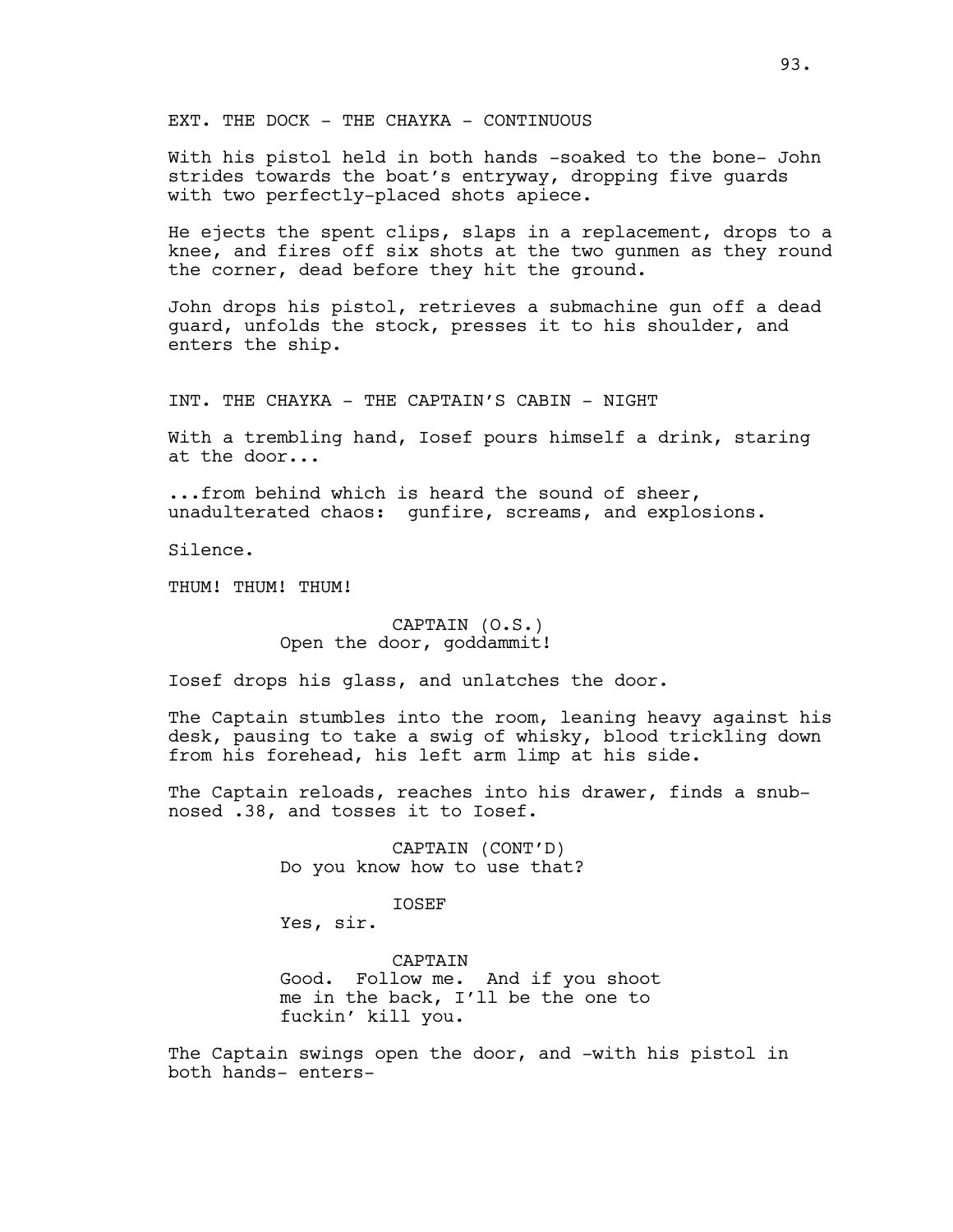INT. THE CHAYKA - A CORRIDOR - CONTINUOUS

-bodies lay everywhere.

Gunshots ring out.

A number of panicking crewmen flee the ship.

Iosef stays close to the Captain, his sweaty hands clinging to the pistol. As the Captain rounds the corner-

-commotion-

-as he and John collide.

SLOW MOTION...

...as John looks past the Captain, his eyes locking onto Iosef...

...who -panicking- raises his pistol, and FIRES-

BACK TO SCENE

-hitting the Captain in the shoulder.

CAPTAIN You piece of shit, motherfucker!

Iosef turns and flees...

...as the Captain and John disarm one another.

The Captain roars -in pain and anger- driving a fist into John's side, breaking ribs. He follows through with a wild left, but John avoids it, slapping it aside, the Captain's forward momentum sending his fist to SHATTER again the iron wall of his ship.

The Captain howls, wrapping his arms around John, crushing him...

...and as consciousness begins to fade...

...John's teeth close around the captain's nose, cleaving it from his face.

Stunned, the Captain releases John who kicks out his knee, moves behind him, wraps his arms around the wounded man's head, and SNAPS his neck.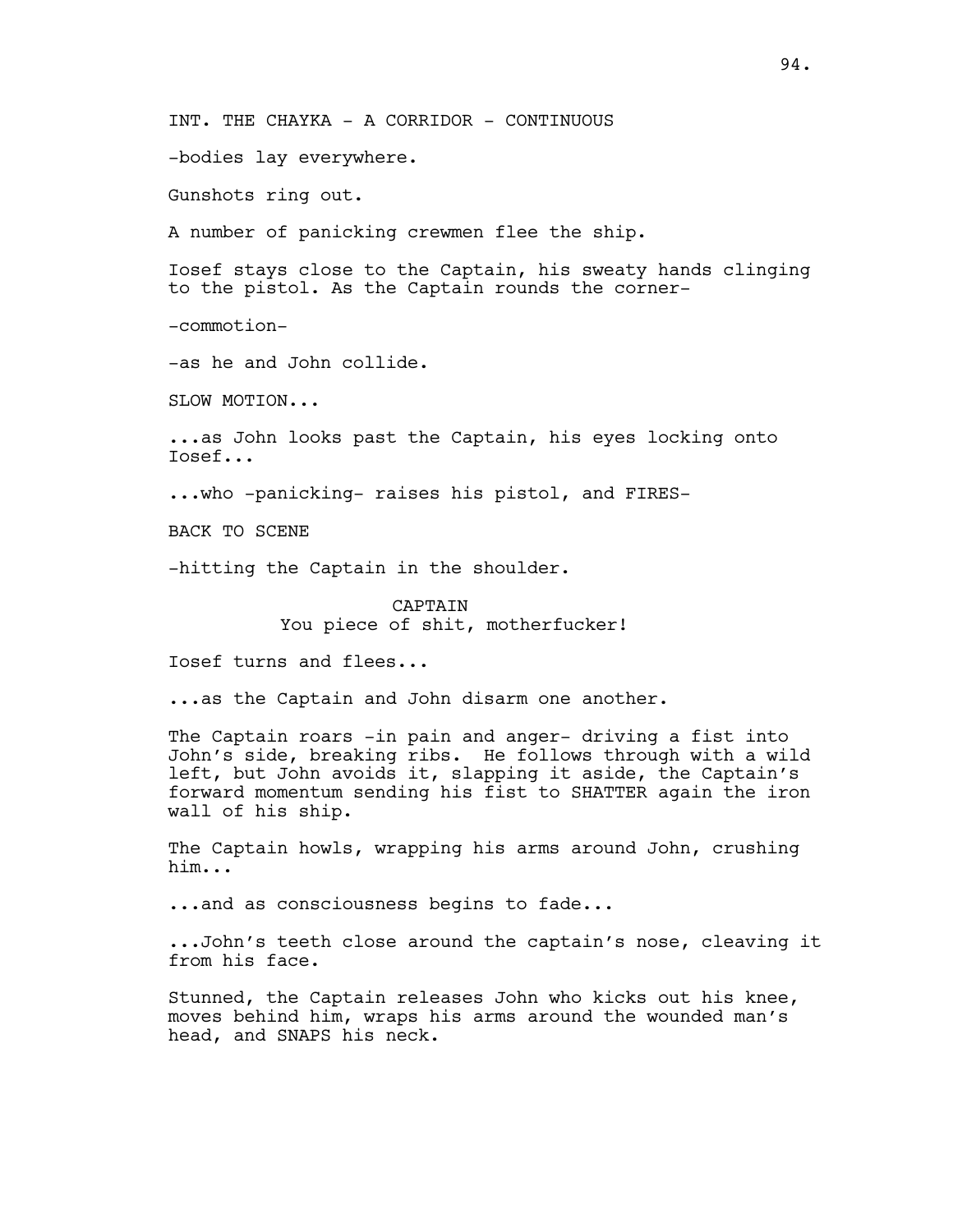EXT. THE CHAYKA - THE DECK - CONTINUOUS

Iosef emerges from the lower deck, firing back into the darkness as tears roll down his face.

A beat...

...and John emerges, the very visage of death: his chest etched with bullet wounds, blood trickling down his face, wet, dirty, wounded, pale, and yet...

...unstoppable.

John moves at a steady pace, the gun in his hand at his side, arm limp.

Iosef sprints towards the far end of the ship, and climbs up the ladder towards the pilothouse.

John follows.

INT. THE CHAYKA - THE PILOTHOUSE - CONTINUOUS

Overlooking the entire ship's deck, the pilothouse offers little in the way of escape.

Instead, Iosef now finds himself trapped.

He searches the desk and finds a LETTER OPENER which he yields like a knife, turning...

...as John enters the room.

Silence.

IOSEF Well, come on, muthafucka! LET'S DANCE! YOU AND ME!

A beat... and John raises the pistol, and fires off his last round, punching a hole in the glass.

Iosef grins, laughing as John drops his weapon.

IOSEF (CONT'D) You missed, bitch!

JOHN No. I didn't.

John surges into Iosef...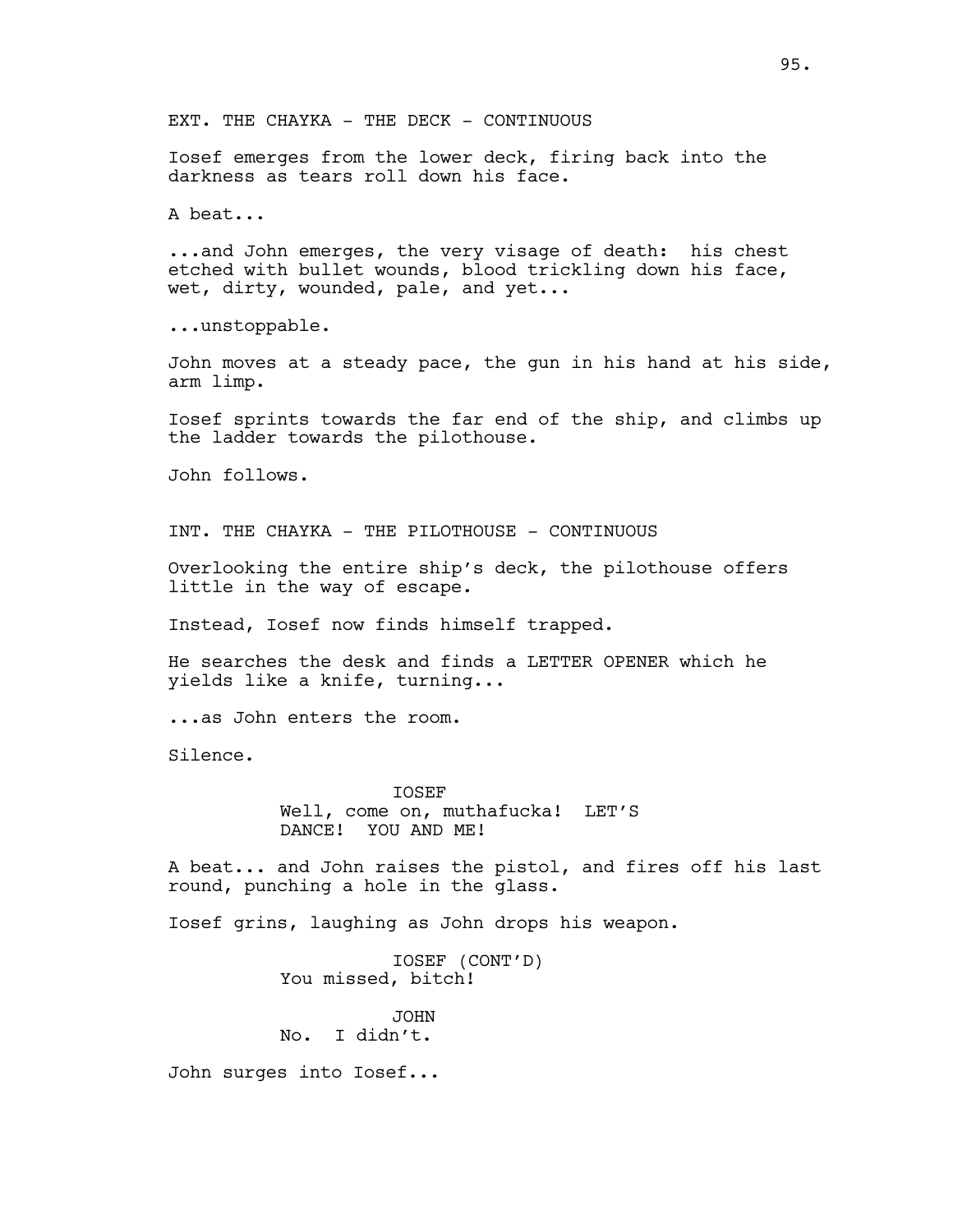...whose hand comes down with the letter opener. John catches his wrist, and snaps it as his right hand darts up, constricts around Iosef's jaw, cracking it in two...

...lifting him from with the ground...

JOHN (CONT'D) (growls) For Moose.

...and hurling him through the pane of glass which EXPLODES.

SCREAMING, Iosef tumbles end over end, his body slamming into chute from which grain continues to pour, the hull close to full.

Iosef cartwheels over it and lands half-in/half-out of the hull, SNAPPING his back, as around him...

...grain piles higher...

...as he sinks.

IOSEF NO! HELP ME! NO! N... (fading)

While his legs remain on deck, his upper torso sinks slightly, the grain covering his face, muting his screams...

...as he suffocates to death.

INT. THE CHAYKA - THE PILOTHOUSE - CONTINUOUS

John stares down at him for a long moment, turns...

...and leaves.

FADE TO:

EXT. A CITY STREET - ESTABLISHING - NIGHT

Silence as a soft snow begins to fall.

A beat...

...and a sedan rounds the corner, takes it too wide, and crashes.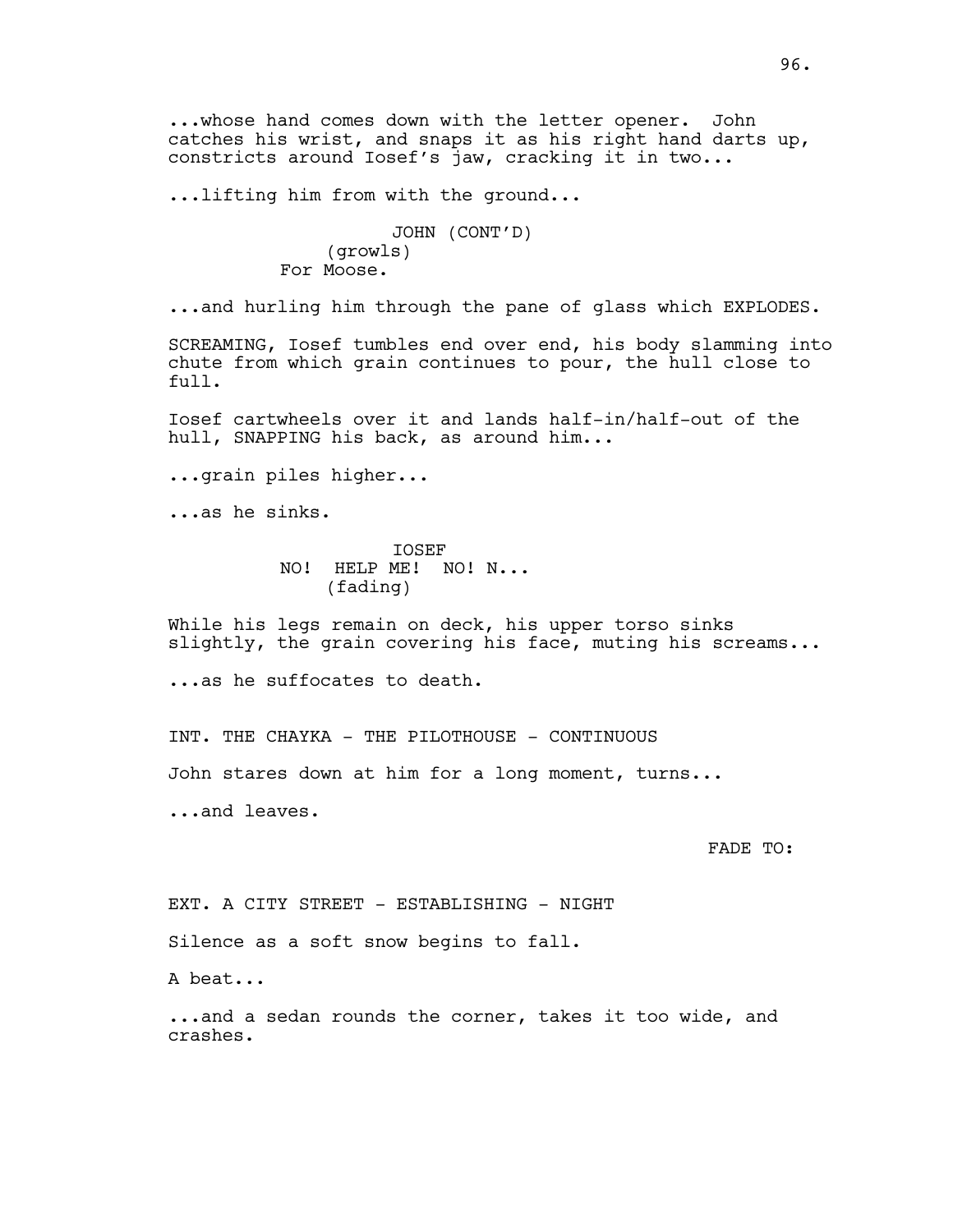INT. A SEDAN - CONTINUOUS

Perched behind the wheel with his head down, John groans, leaning back as snow wafts through the door's broken side window.

EXT. A STREET - CONTINUOUS

John pulls himself out of the vehicle, stumbles a few feet, enters-

EXT. AN ALLEY - CONTINUOUS

-leans heavy against the wall, and slides into a sitting position.

John Wick looks to be on death's very doorstep....

...however...

...death will not take him.

With an almost frustrated/irritated groan John pulls himself to his feet, and staggers down the alley.

INT. A VETERINARIAN'S OFFICE - NIGHT

Small, simple, and clean.

A beat... and an elbow is driven through the door's window. John reaches in, unlocks the door, opens it, enters, and closes it behind him.

INT. A VETERINARIAN'S OFFICE - A SUPPLY CLOSET - NIGHT

John grabs an empty box and begins filling it with instruments, medication, bandages, and the like.

INT. A VETERINARIAN'S OFFICE - THE BACK ROOM - NIGHT

John enters to find an empty room...

...save a single YOUNG DOG -a mutt of no distinguishable breed, three years old- who sits staring at him, offering little more than a tilt of its head.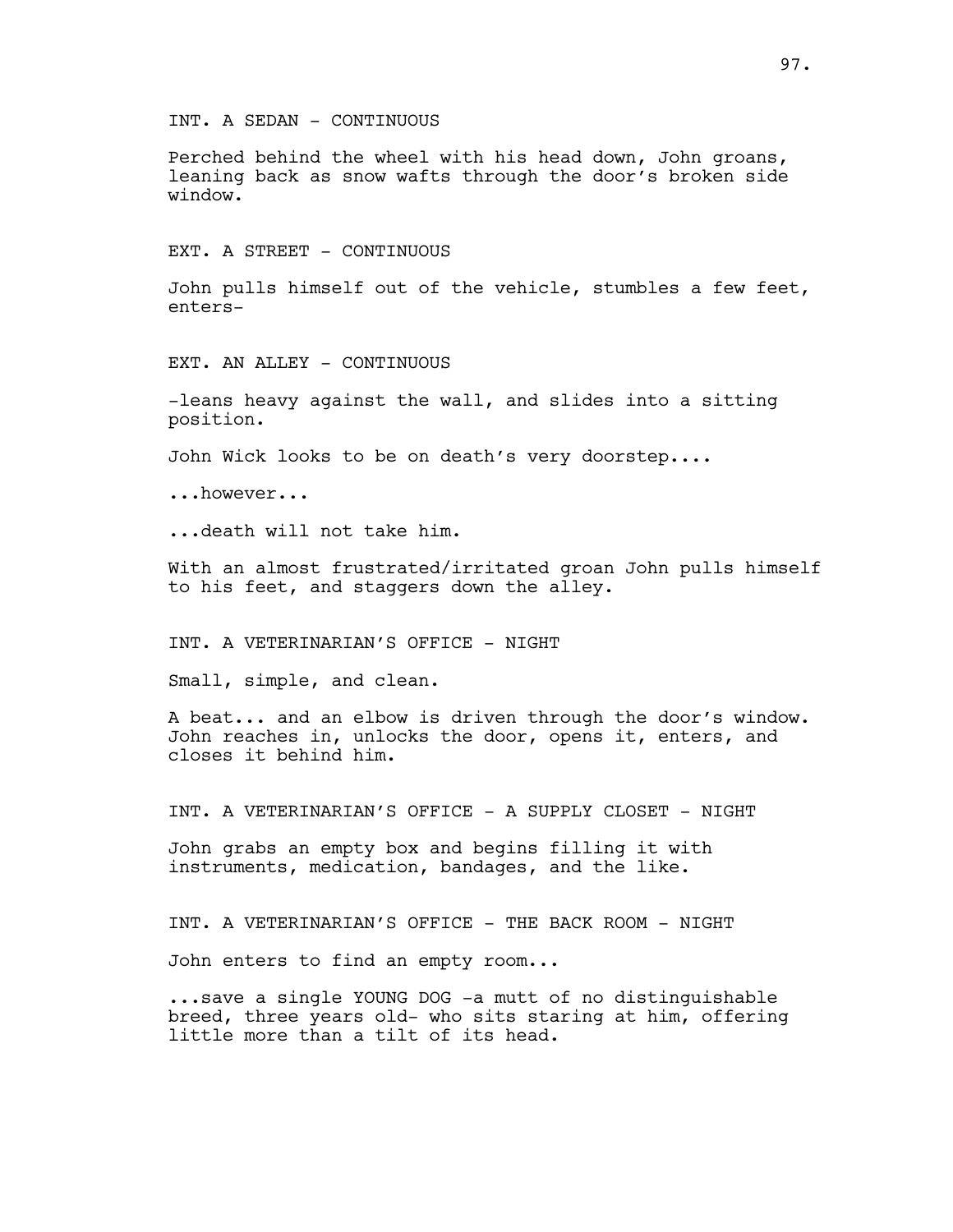John strips and -using the hose attachment- rinses his body clean: the damage is extensive with cuts, bruises, and three bullet holes (one in his shoulder, one his side, and one in his chest).

John studies the bullet wounds.

JOHN (mutters) Through and through... through and through...

However when he gets to the one in his chest-

JOHN (CONT'D) Buried deep. (sighs) Fuck.

John swallows a handful of pills, clenches his teeth, and using a pair of needle nose pliers- reaches into the wound, searching...

...until he finds the bullet which he pulls free.

John cleans the wounds with disinfectant, applies a number of pads/bandages, and studies himself in the mirror: he is a complete and total wreck... but alive.

INT. A VETERINARIAN'S OFFICE - THE SUPPLY CLOSET - NIGHT

Searching, John finds some surgical garb; thin pants and a shirt which he slips into.

INT. A VETERINARIAN'S OFFICE - THE BACK ROOM - NIGHT

John takes a jacket off of the rack, tries it on -too smallmoves on to the second one, and it fits. John flicks off the light, and leaves the room. A long beat...

...and John returns, turning the light back on. From across the room, he stares at the young dog, studying it.

The dog makes no sound, tilting it's head from side to side.

A beat... and John walks to the cage, removing the clipboard from its side, reading it: we can see that the dog is scheduled to be put down tomorrow.

> JOHN Miko, huh?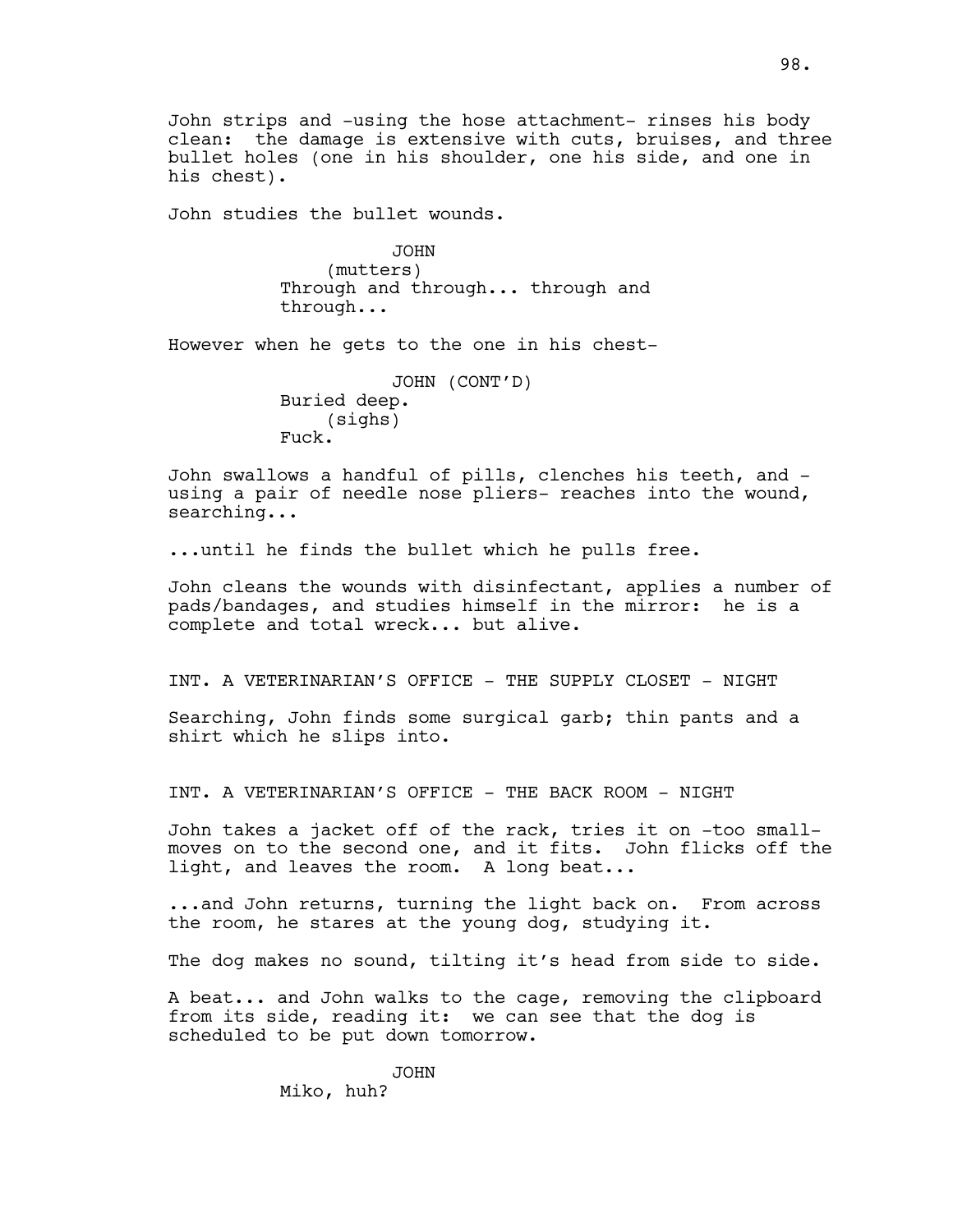Miko replies with a tilt of her head-

JOHN (CONT'D) That's quite the name.

-and a paw pressed to the side of the cage.

John smiles, places the clipboard on top of the cage, and opens its door.

Miko doesn't move.

JOHN (CONT'D) Are you coming or not?

A beat... and Miko leaps down onto the floor, tail wagging.

JOHN (CONT'D) That's what I thought.

John takes a leash off of the wall, and clips it to Miko's collar.

> JOHN (CONT'D) Come on. Let's go home.

EXT. AN ALLEY - NIGHT

John and Miko emerge from the Veterinarian's Office and walk out into the snow...

...disappearing into the night.

FADE TO:

EXT. THE CONTINENTAL - ESTABLISHING - NIGHT

INT. THE CONTINENTAL - THE KITCHEN - CONTINUOUS

With his arm in a cast, DAVID makes his way through the kitchen, his expensive suit freshly pressed.

INT. THE CONTINENTAL - THE KITCHEN - DRY STORAGE - NIGHT David enters dry storage, makes his way to the back, and walks down the staircase.